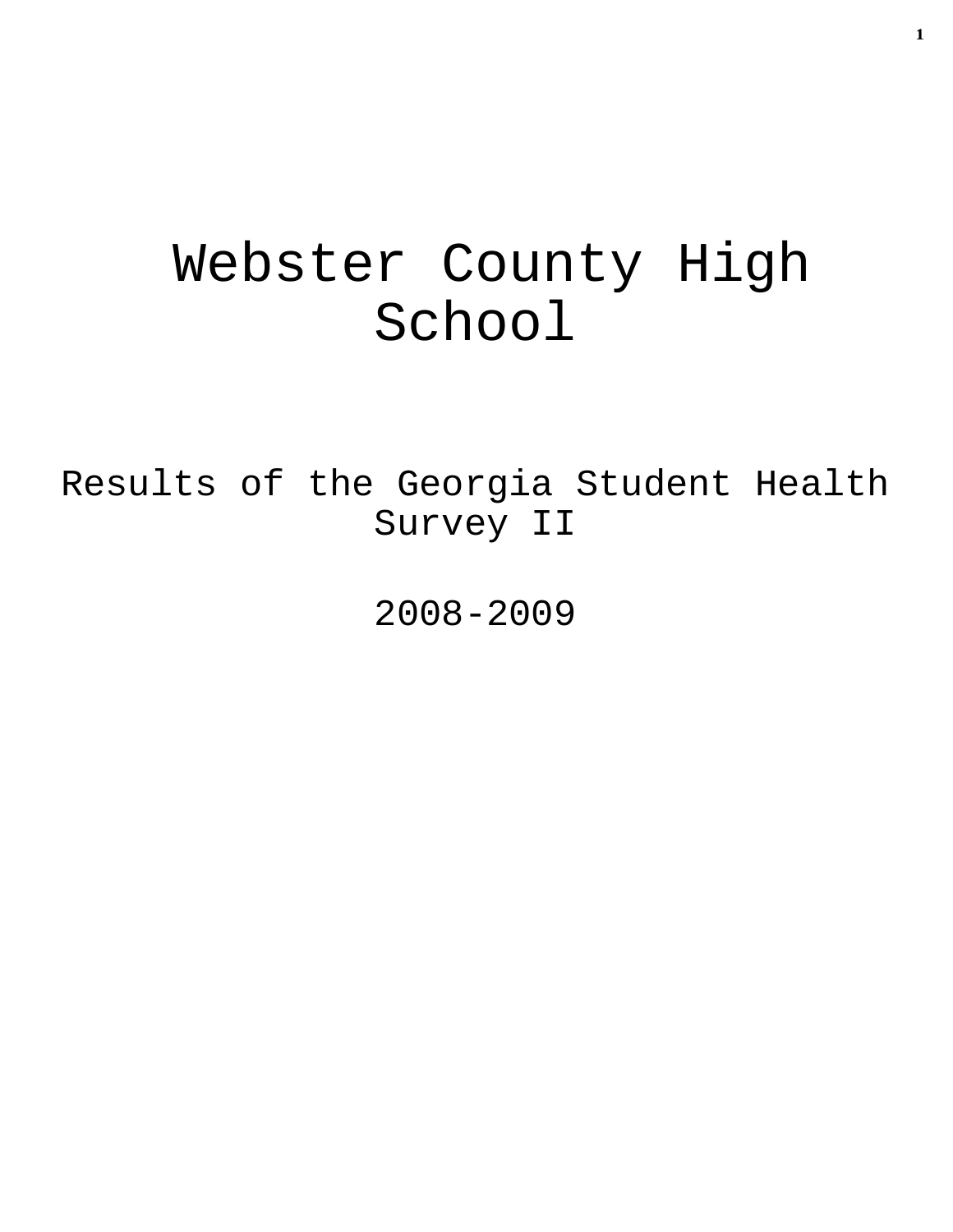# *Demographics* **2**

| Grade                    |    |  |  |  |
|--------------------------|----|--|--|--|
| <b>Grade   Frequency</b> |    |  |  |  |
| 10                       | 18 |  |  |  |
| 12                       |    |  |  |  |

| <b>Frequency</b> | <b>Table of Gender by Grade</b> |              |                          |              |  |
|------------------|---------------------------------|--------------|--------------------------|--------------|--|
| <b>Col Pct</b>   |                                 | Grade(Grade) |                          |              |  |
|                  | Gender(Gender)                  | <b>10</b>    | 12                       | <b>Total</b> |  |
|                  | <b>Female</b>                   | 50.00        | 0.00                     | 9            |  |
|                  | <b>Male</b>                     | 50.00        | $\mathfrak{D}$<br>100.00 |              |  |
|                  | <b>Total</b>                    | 18           | 2                        | 20           |  |

| <b>Frequency</b><br>Col Pct |
|-----------------------------|
|-----------------------------|

| <b>Table of Ethnicity by Grade</b> |              |           |              |  |  |  |  |
|------------------------------------|--------------|-----------|--------------|--|--|--|--|
|                                    | Grade(Grade) |           |              |  |  |  |  |
| <b>Ethnicity</b> (Ethnicity)       | 10           | 12        | <b>Total</b> |  |  |  |  |
| <b>Black</b>                       | 8<br>44.44   | 50.00     | 9            |  |  |  |  |
| <b>Hispanic</b>                    | 2<br>11.11   | 0<br>0.00 | 2            |  |  |  |  |
| White                              | 38.89        | 50.00     | 8            |  |  |  |  |
| <b>Asian</b>                       | 5.56         | 0<br>0.00 | 1            |  |  |  |  |
| <b>Total</b>                       | 18           | 2         | 20           |  |  |  |  |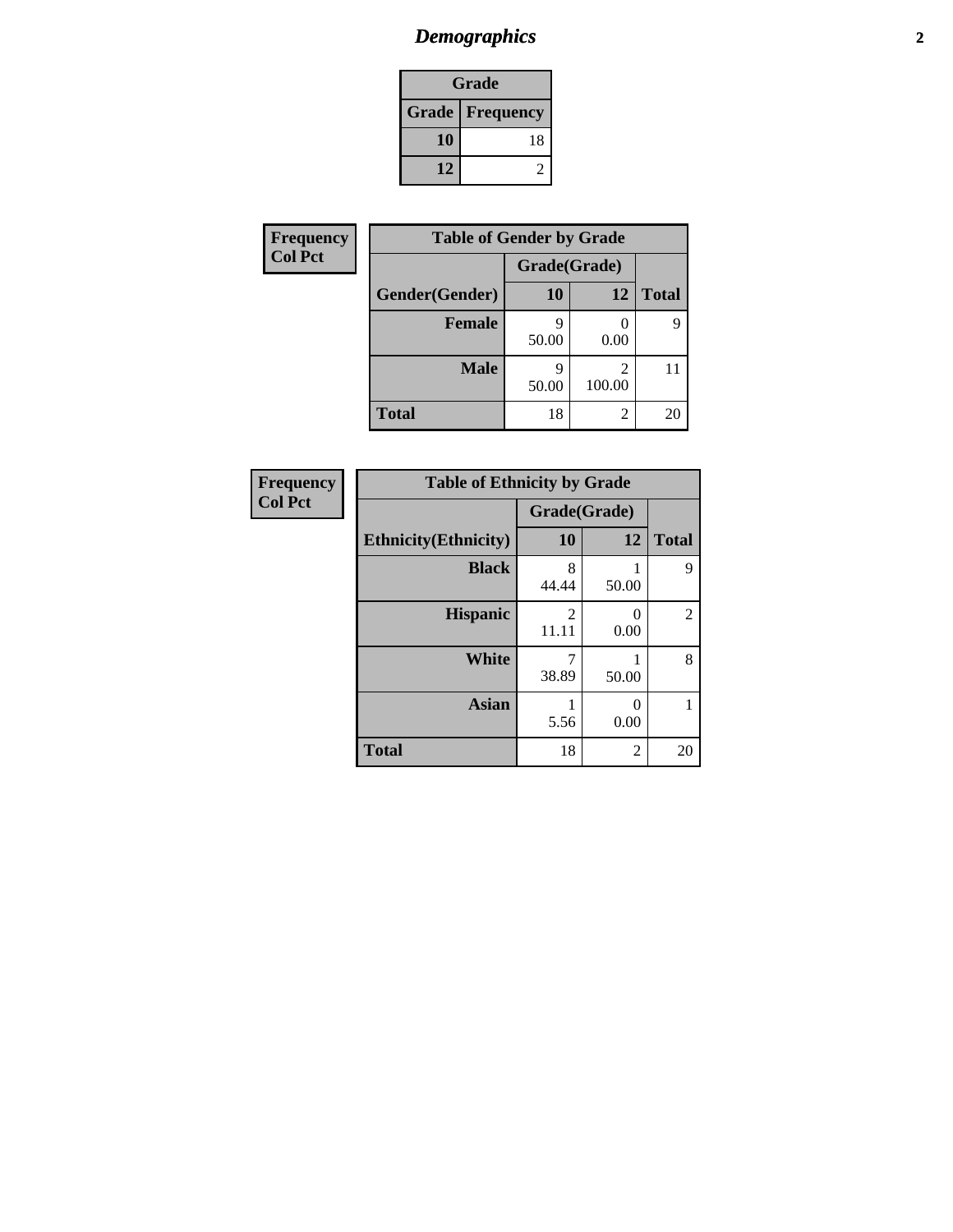### *Title IV, Part A, Schedule A* **3** *Goal 1: Ensure that all schools are drug-free Baseline Data: Year 2008-2009 Prevalence of Drug Use*

| Frequency<br><b>Col Pct</b> | <b>Table of AlcoholAlt by Grade</b> |              |       |              |  |  |
|-----------------------------|-------------------------------------|--------------|-------|--------------|--|--|
|                             | AlcoholAlt(Alcohol                  | Grade(Grade) |       |              |  |  |
|                             | use, past 30 days)                  | 10           | 12    | <b>Total</b> |  |  |
|                             | Yes                                 | 3<br>16.67   | 50.00 |              |  |  |
|                             | N <sub>0</sub>                      | 15<br>83.33  | 50.00 | 16           |  |  |
|                             | <b>Total</b>                        | 18           | 2     | 20           |  |  |

| Frequency<br><b>Col Pct</b> | <b>Table of TobaccoAny by Grade</b> |              |       |              |  |  |
|-----------------------------|-------------------------------------|--------------|-------|--------------|--|--|
|                             | TobaccoAny(Tobacco                  | Grade(Grade) |       |              |  |  |
|                             | use, past 30 days)                  | 10           | 12    | <b>Total</b> |  |  |
|                             | Yes                                 | 5.56         | 50.00 | 2            |  |  |
|                             | N <sub>0</sub>                      | 17<br>94.44  | 50.00 | 18           |  |  |
|                             | <b>Total</b>                        | 18           | 2     | 20           |  |  |

| Frequency<br><b>Col Pct</b> | <b>Table of MarijuanaAlt by Grade</b> |              |        |              |  |  |
|-----------------------------|---------------------------------------|--------------|--------|--------------|--|--|
|                             | MarijuanaAlt(Marijuana                | Grade(Grade) |        |              |  |  |
|                             | use, past 30 days)                    | <b>10</b>    | 12     | <b>Total</b> |  |  |
|                             | N <sub>0</sub>                        | 18<br>100.00 | 100.00 | 20           |  |  |
|                             | <b>Total</b>                          | 18           |        | 20           |  |  |

| <b>Frequency</b> | <b>Table of OtherDrugAny by Grade</b>  |              |                          |              |  |
|------------------|----------------------------------------|--------------|--------------------------|--------------|--|
| <b>Col Pct</b>   | <b>OtherDrugAny(Other</b><br>drug use, | Grade(Grade) |                          |              |  |
|                  | past 30 days)                          | <b>10</b>    | 12                       | <b>Total</b> |  |
|                  | <b>Yes</b>                             | 5.56         | 0.00                     |              |  |
|                  | N <sub>0</sub>                         | 17<br>94.44  | $\mathfrak{D}$<br>100.00 | 19           |  |
|                  | Total                                  | 18           | 2                        | 20           |  |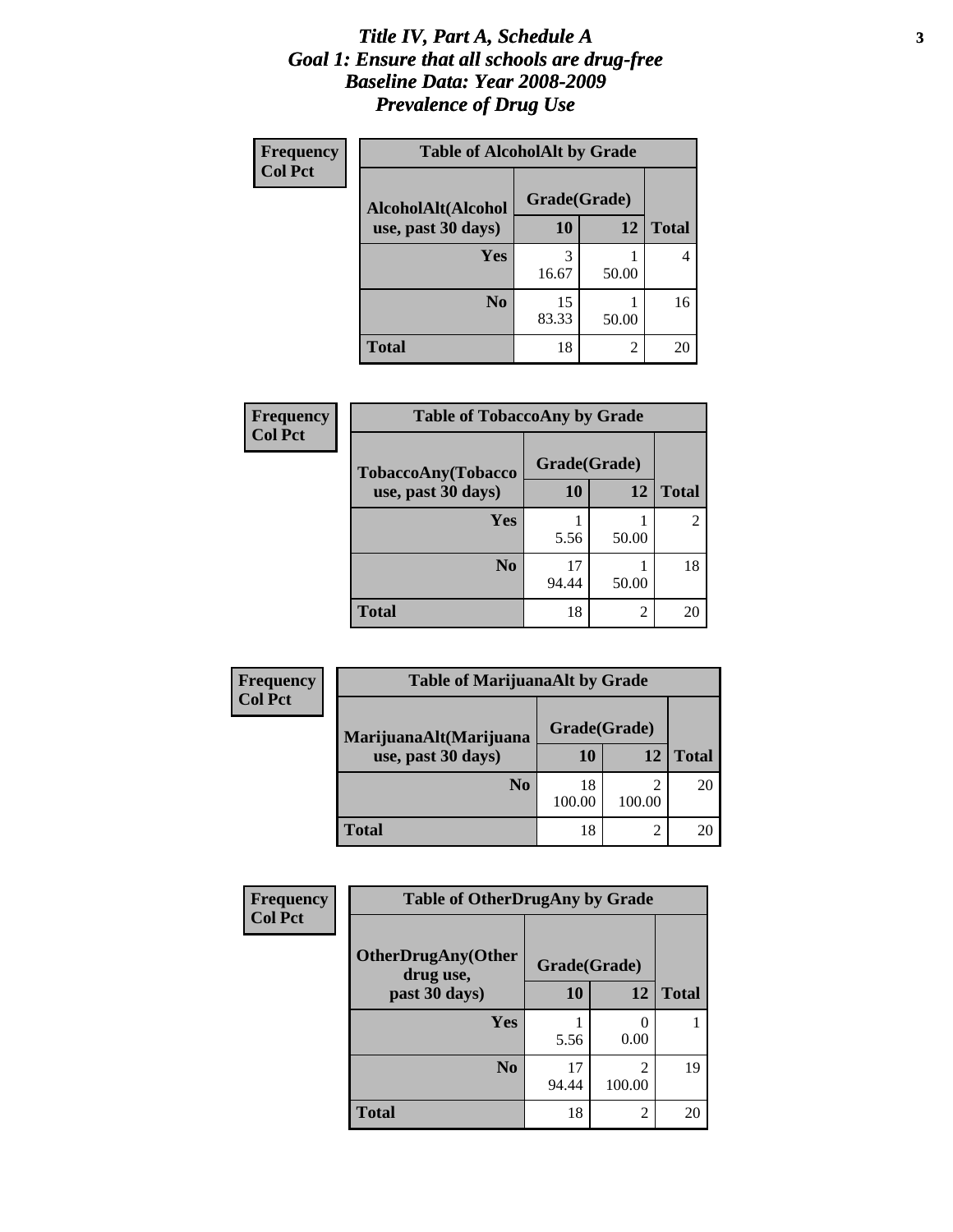### *Average Age of Onset of Use* **4** *Results for "Average Age of Onset of Use" questions exclude students who said they did not use that substance*

| <b>Variable</b>     | Label                                                              | <b>Mean</b> |
|---------------------|--------------------------------------------------------------------|-------------|
| Alcoholinit2        | I started using alcohol when I was                                 | 14.40       |
| Cigarettesinit2     | I started smoking tobacco when I was                               | 15.50       |
| Smokelessinit2      | I started chewing tobacco when I was                               | 9.00        |
| Marijuanainit2      | I started using marijuana when I was                               |             |
| Cocaineinit2        | I started using cocaine when I was                                 |             |
| Inhalantsinit2      | I started using inhalants when I was                               |             |
| Steroidsinit2       | I started using steroids when I was                                |             |
| Ecstasyinit2        | I started using ecstasy when I was                                 |             |
| Methinit2           | I started using methamphetamines when I was                        |             |
| Hallucinogensinit2  | I started using hallucinogens when I was                           |             |
| Prescription in it2 | I started using prescription drugs not prescribed to me when I was | 14.00       |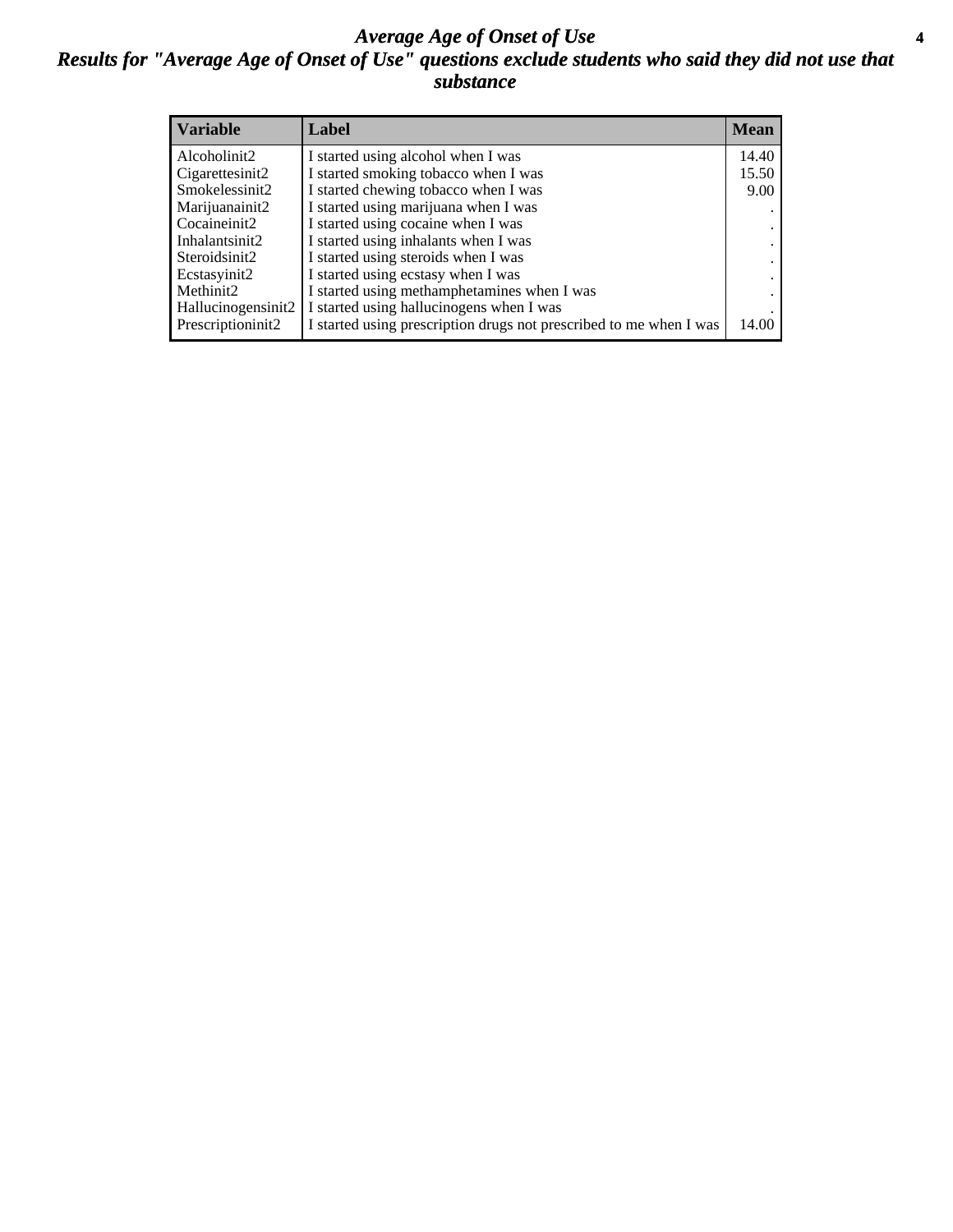# *Perception of Health Risk* **5**

| Frequency      | <b>Table of Alcoholharmdich by Grade</b> |              |             |              |  |
|----------------|------------------------------------------|--------------|-------------|--------------|--|
| <b>Col Pct</b> | Alcoholharmdich(I<br>think alcohol is    | Grade(Grade) |             |              |  |
|                | harmful)                                 | 10           | 12          | <b>Total</b> |  |
|                | Yes                                      | 14<br>77.78  | 2<br>100.00 | 16           |  |
|                | N <sub>0</sub>                           | 4<br>22.22   | 0.00        | 4            |  |
|                | <b>Total</b>                             | 18           | 2           | 20           |  |

| <b>Frequency</b> | <b>Table of Tobaccoharmdich by Grade</b> |              |                                       |                |  |
|------------------|------------------------------------------|--------------|---------------------------------------|----------------|--|
| <b>Col Pct</b>   | Tobaccoharmdich(I<br>think tobacco is    | Grade(Grade) |                                       |                |  |
|                  | harmful)                                 | 10           | 12                                    | <b>Total</b>   |  |
|                  | Yes                                      | 16<br>88.89  | $\mathcal{D}_{\mathcal{L}}$<br>100.00 | 18             |  |
|                  | N <sub>0</sub>                           | 2<br>11.11   | 0.00                                  | $\overline{2}$ |  |
|                  | <b>Total</b>                             | 18           | $\mathfrak{D}$                        | 20             |  |

| <b>Frequency</b> | <b>Table of Marijuanaharmdich by Grade</b> |              |             |              |  |
|------------------|--------------------------------------------|--------------|-------------|--------------|--|
| <b>Col Pct</b>   | Marijuanaharmdich(I<br>think marijuana is  | Grade(Grade) |             |              |  |
|                  | harmful)                                   | 10           | 12          | <b>Total</b> |  |
|                  | Yes                                        | 15<br>83.33  | 2<br>100.00 | 17           |  |
|                  | N <sub>0</sub>                             | 16.67        | 0.00        | 3            |  |
|                  | <b>Total</b>                               | 18           | 2           | 20           |  |

| <b>Frequency</b> | <b>Table of Otherdrugharmdich by Grade</b>                   |             |                |                |  |
|------------------|--------------------------------------------------------------|-------------|----------------|----------------|--|
| <b>Col Pct</b>   | Otherdrugharmdich(I<br>Grade(Grade)<br>think other drugs are |             |                |                |  |
|                  | harmful)                                                     | 10          | 12             | <b>Total</b>   |  |
|                  | <b>Yes</b>                                                   | 16<br>88.89 | 2<br>100.00    | 18             |  |
|                  | N <sub>0</sub>                                               |             | 0.00           | $\overline{c}$ |  |
|                  | <b>Total</b>                                                 | 18          | $\overline{2}$ | 20             |  |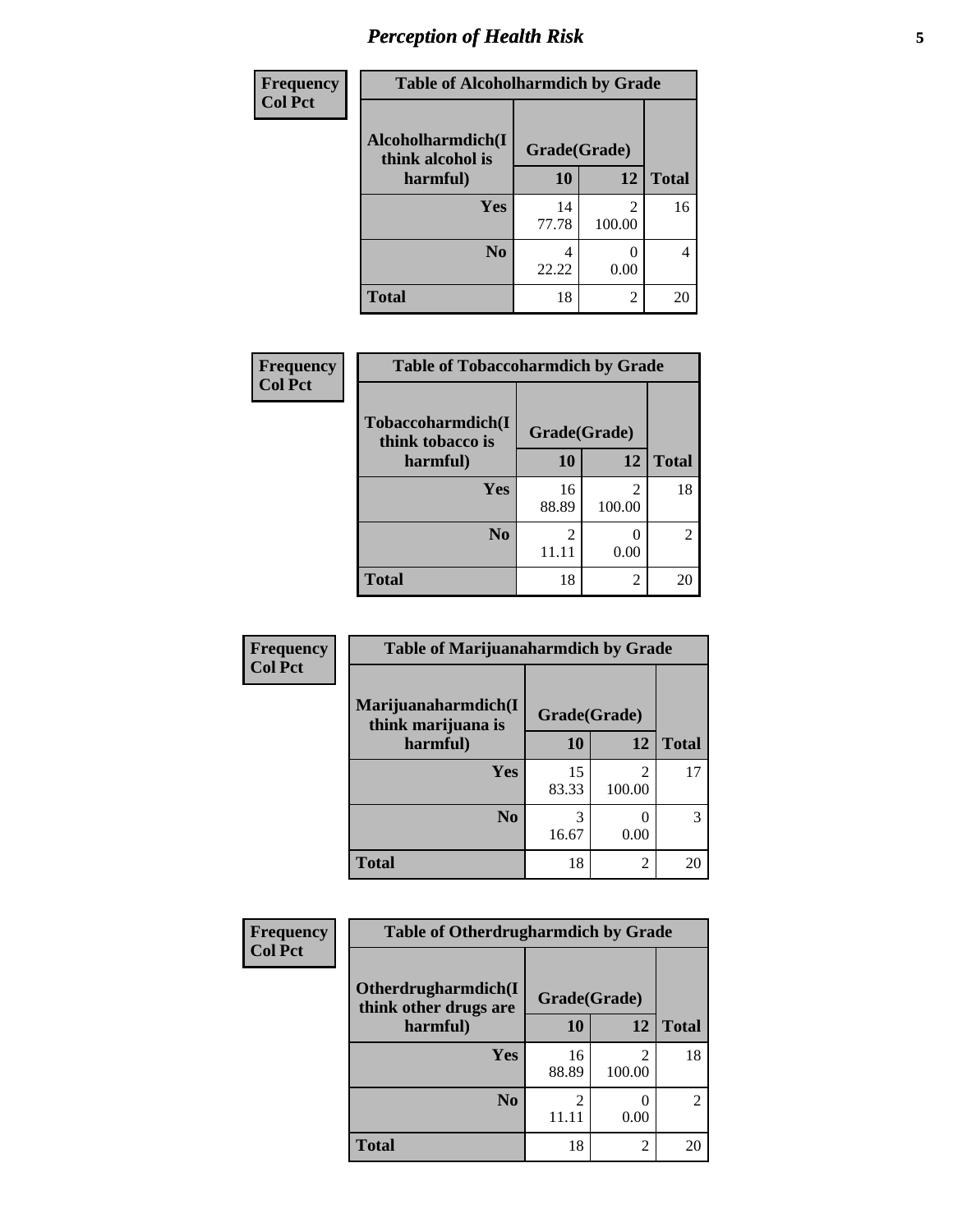## *Social Disapproval* **6**

| Frequency      | <b>Table of Alcoholpeerdich by Grade</b>                    |              |       |              |  |
|----------------|-------------------------------------------------------------|--------------|-------|--------------|--|
| <b>Col Pct</b> | Alcoholpeerdich(My<br>friends would<br>disapprove if I used | Grade(Grade) |       |              |  |
|                | alcohol)                                                    | 10           | 12    | <b>Total</b> |  |
|                | <b>Yes</b>                                                  | Q<br>50.00   | 50.00 | 10           |  |
|                | N <sub>0</sub>                                              | Q<br>50.00   | 50.00 | 10           |  |
|                | <b>Total</b>                                                | 18           | 2     | 20           |  |

| <b>Frequency</b> |
|------------------|
| <b>Col Pct</b>   |

| <b>Table of Tobaccopeerdich by Grade</b>                    |              |       |              |  |  |  |
|-------------------------------------------------------------|--------------|-------|--------------|--|--|--|
| Tobaccopeerdich(My<br>friends would<br>disapprove if I used | Grade(Grade) |       |              |  |  |  |
| tobacco)                                                    | 10           | 12    | <b>Total</b> |  |  |  |
| Yes                                                         | 11<br>61.11  | 50.00 | 12           |  |  |  |
| N <sub>0</sub>                                              | 38.89        | 50.00 | 8            |  |  |  |
| <b>Total</b>                                                | 18           | 2     |              |  |  |  |

| Frequency      | <b>Table of Marijuanapeerdich by Grade</b>                    |              |                                       |              |  |
|----------------|---------------------------------------------------------------|--------------|---------------------------------------|--------------|--|
| <b>Col Pct</b> | Marijuanapeerdich(My<br>friends would<br>disapprove if I used | Grade(Grade) |                                       |              |  |
|                | marijuana)                                                    | 10           | 12                                    | <b>Total</b> |  |
|                | <b>Yes</b>                                                    | 12<br>66.67  | $\mathcal{D}_{\mathcal{A}}$<br>100.00 | 14           |  |
|                | N <sub>0</sub>                                                | 6<br>33.33   | 0<br>0.00                             | 6            |  |
|                | <b>Total</b>                                                  | 18           | $\overline{c}$                        | 20           |  |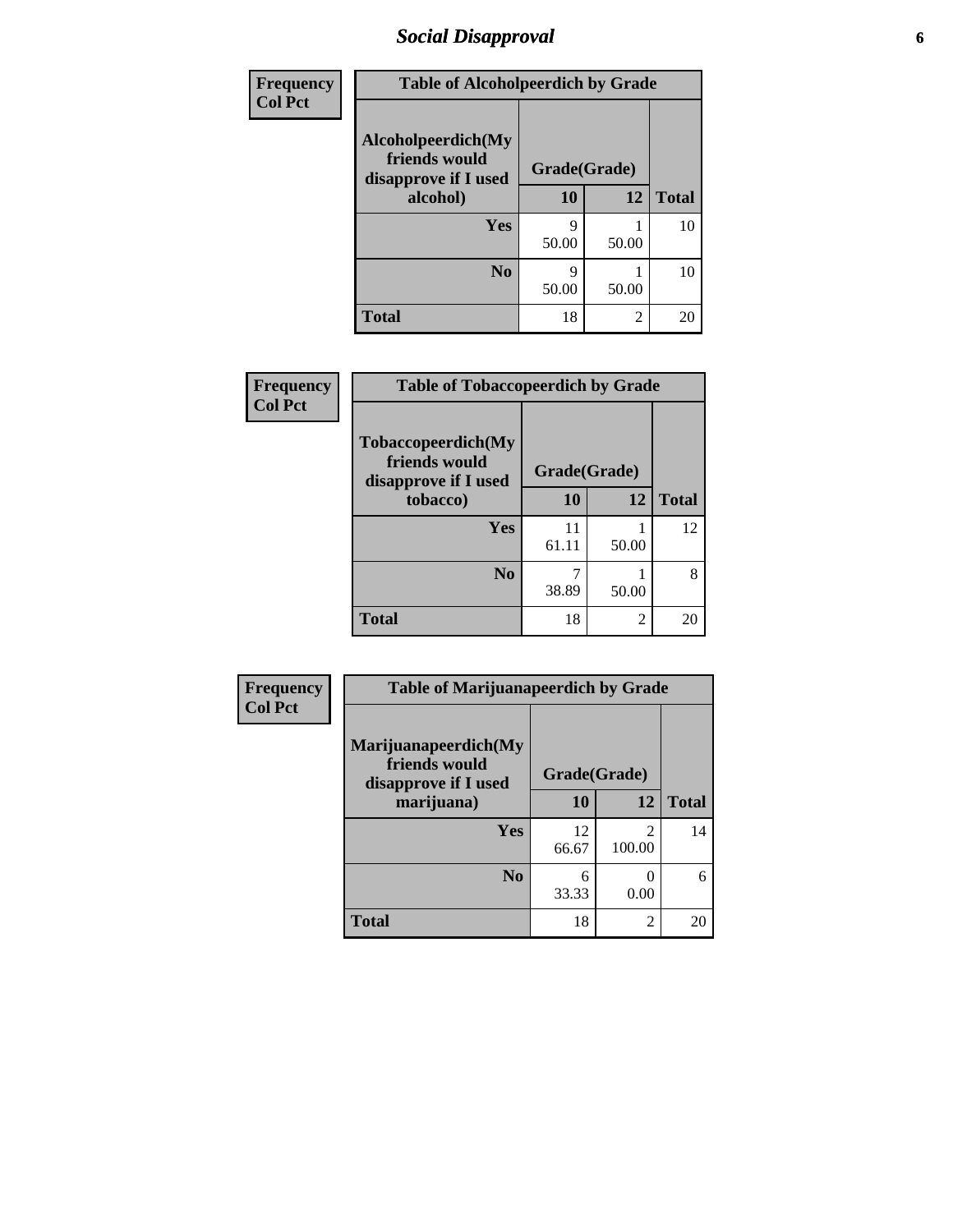## *Social Disapproval* **7**

| Frequency      | <b>Table of Otherdrugpeerdich by Grade</b>                    |              |                |              |  |
|----------------|---------------------------------------------------------------|--------------|----------------|--------------|--|
| <b>Col Pct</b> | Otherdrugpeerdich(My<br>friends would<br>disapprove if I used | Grade(Grade) |                |              |  |
|                | other drugs)                                                  | 10           | 12             | <b>Total</b> |  |
|                | <b>Yes</b>                                                    | 14<br>77.78  | 2<br>100.00    | 16           |  |
|                | N <sub>0</sub>                                                | 4<br>22.22   | 0.00           | 4            |  |
|                | <b>Total</b>                                                  | 18           | $\overline{2}$ | 20           |  |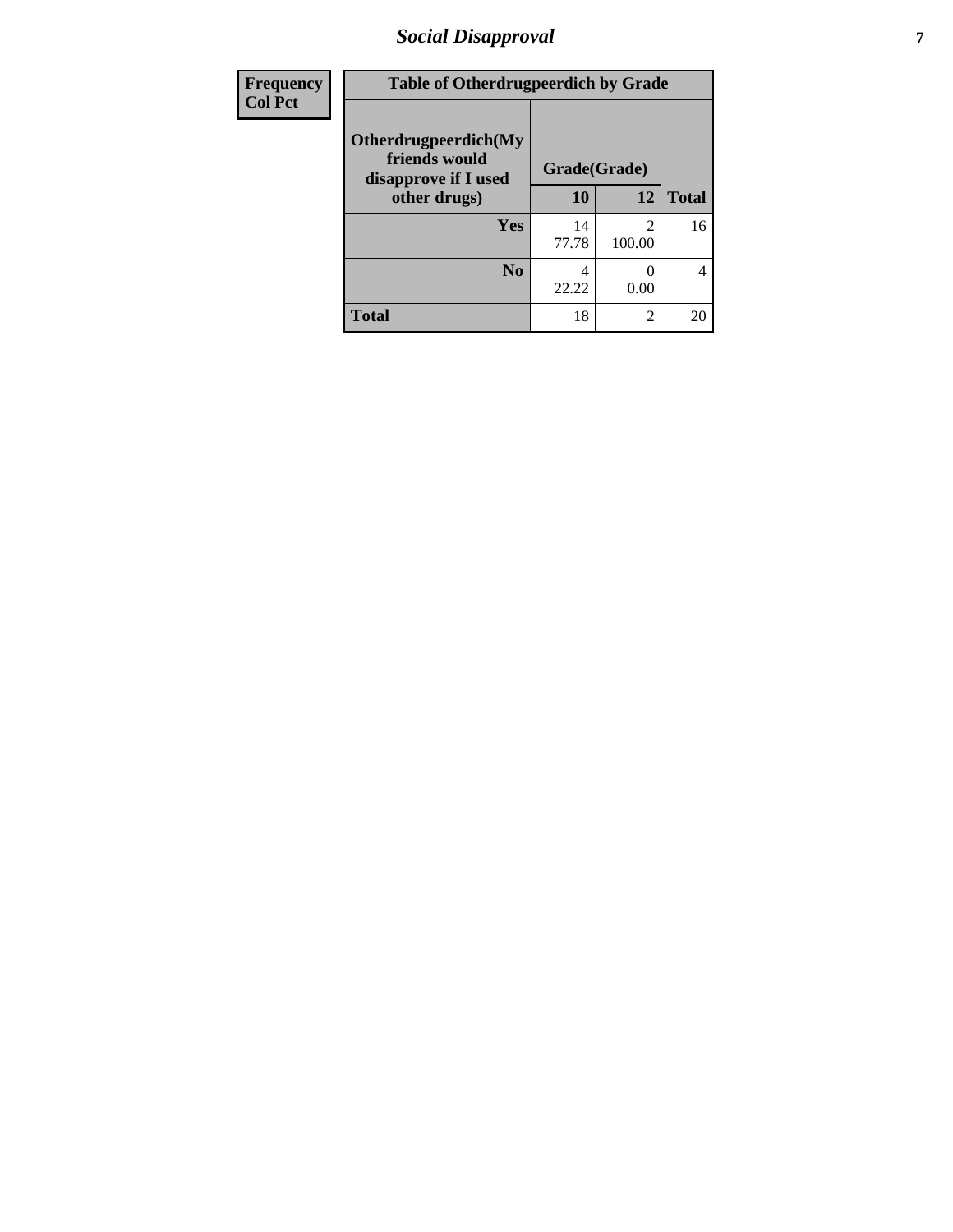### Title IV, Part A, Schedule A **8** *Goal 2: To help ensure that all schools are safe and disciplined Baseline Data: Year 2008-2009 Student Involvement in Gang Activity*

| Frequency      | <b>Table of Gangself by Grade</b>                                                                 |                    |                  |              |  |  |
|----------------|---------------------------------------------------------------------------------------------------|--------------------|------------------|--------------|--|--|
| <b>Col Pct</b> | Gangself(I<br>have<br>participated<br>in illegal<br>gang<br>activities in<br>the past 30<br>days) | Grade(Grade)<br>10 | 12               | <b>Total</b> |  |  |
|                | Yes                                                                                               | 1<br>5.56          | $\theta$<br>0.00 | 1            |  |  |
|                | N <sub>0</sub>                                                                                    | 17<br>94.44        | 2<br>100.00      | 19           |  |  |
|                | <b>Total</b>                                                                                      | 18                 | 2                | 20           |  |  |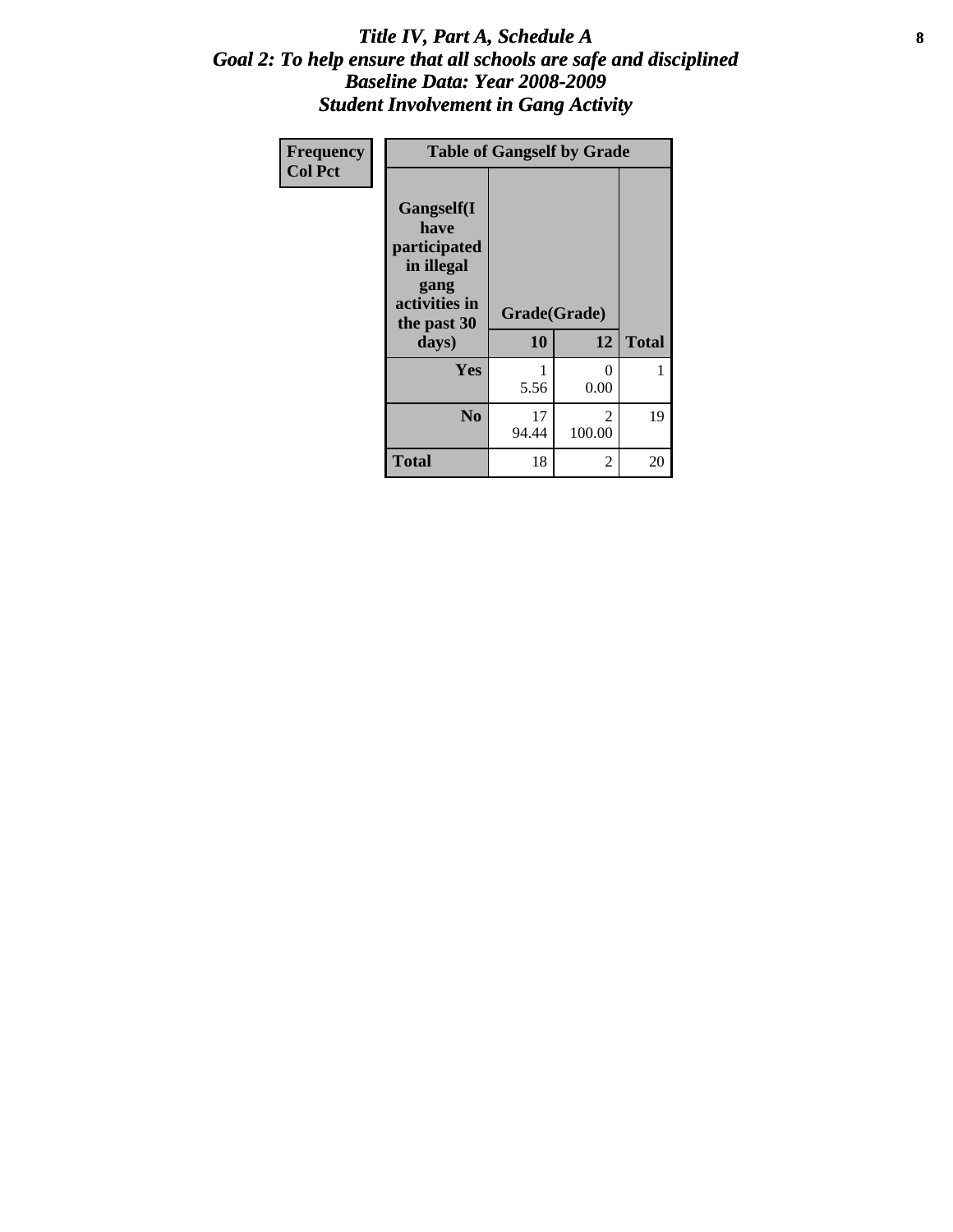# *Student Perception of School Safety* **9**

| <b>Frequency</b><br>Row Pct |
|-----------------------------|
|                             |

| <b>Table of Grade by Safeschool</b> |                          |                                                                                                       |                |      |    |  |  |
|-------------------------------------|--------------------------|-------------------------------------------------------------------------------------------------------|----------------|------|----|--|--|
|                                     |                          | Safeschool (School is a place at which I feel<br>safe)                                                |                |      |    |  |  |
| Grade(Grade)                        | <b>Strongly</b><br>Agree | <b>Somewhat   Somewhat</b><br><b>Strongly</b><br><b>Disagree</b><br>Disagree<br><b>Total</b><br>Agree |                |      |    |  |  |
| <b>10</b>                           | 16.67                    | 12<br>66.67                                                                                           | 2<br>11.11     | 5.56 | 18 |  |  |
| 12                                  | 50.00                    | 50.00                                                                                                 | 0.00           | 0.00 | 2  |  |  |
| <b>Total</b>                        | 4                        | 13                                                                                                    | $\mathfrak{D}$ |      | 20 |  |  |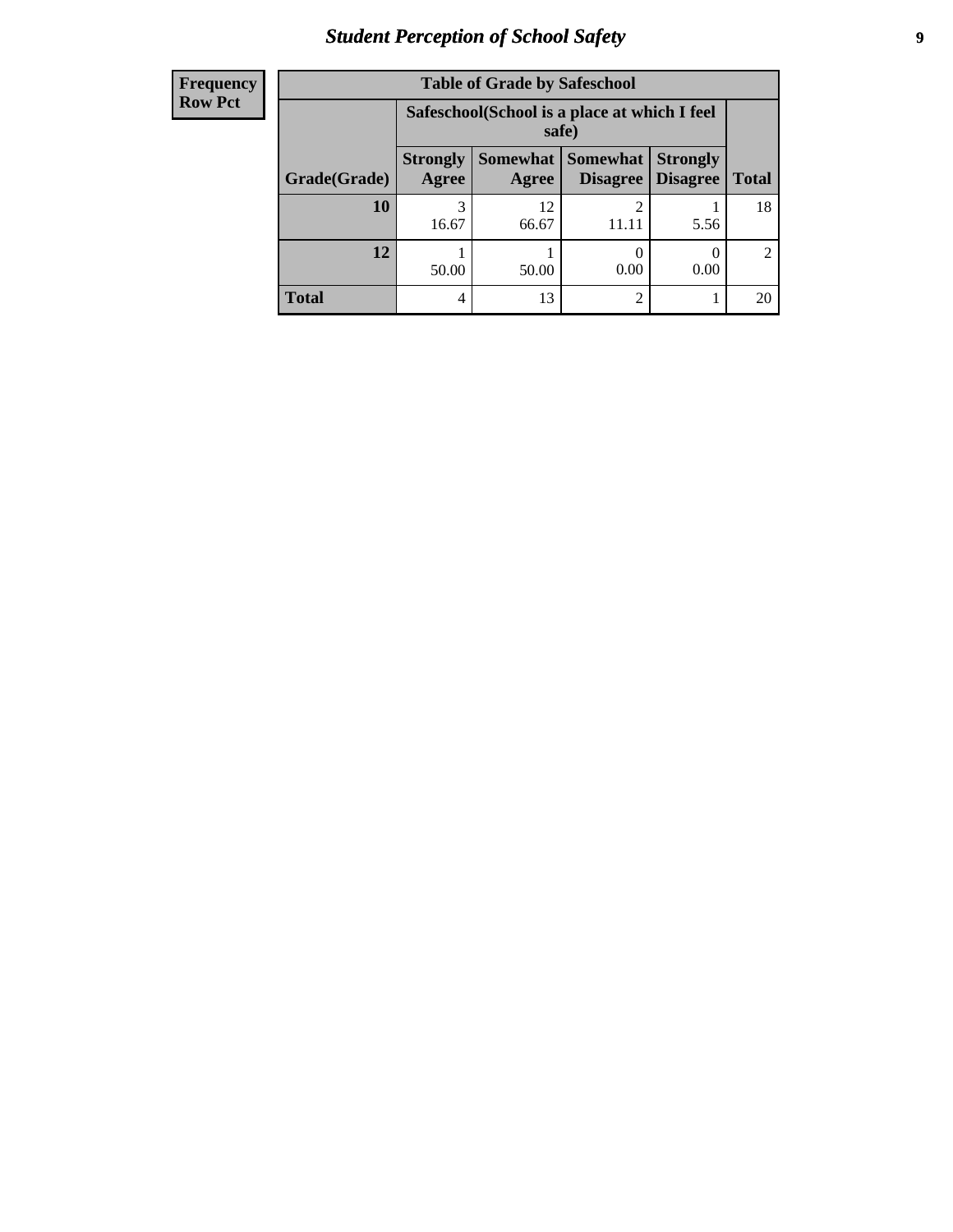### *Students Who Have Been Bullied* **10**

| Frequency      | <b>Table of Grade by Bullied</b> |                                                                                     |                   |                              |                |
|----------------|----------------------------------|-------------------------------------------------------------------------------------|-------------------|------------------------------|----------------|
| <b>Row Pct</b> |                                  | <b>Bullied</b> (I have<br>been bullied by<br>other students in<br>the past 30 days) |                   |                              |                |
|                | Grade(Grade)                     | 0<br><b>Days</b>                                                                    | 1 or<br>2<br>days | 3 <sub>to</sub><br>5<br>days | <b>Total</b>   |
|                | 10                               | 16<br>88.89                                                                         | 5.56              | 5.56                         | 18             |
|                | 12                               | 2<br>100.00                                                                         | 0<br>0.00         | 0<br>0.00                    | $\overline{2}$ |
|                | <b>Total</b>                     | 18                                                                                  | 1                 | 1                            | 20             |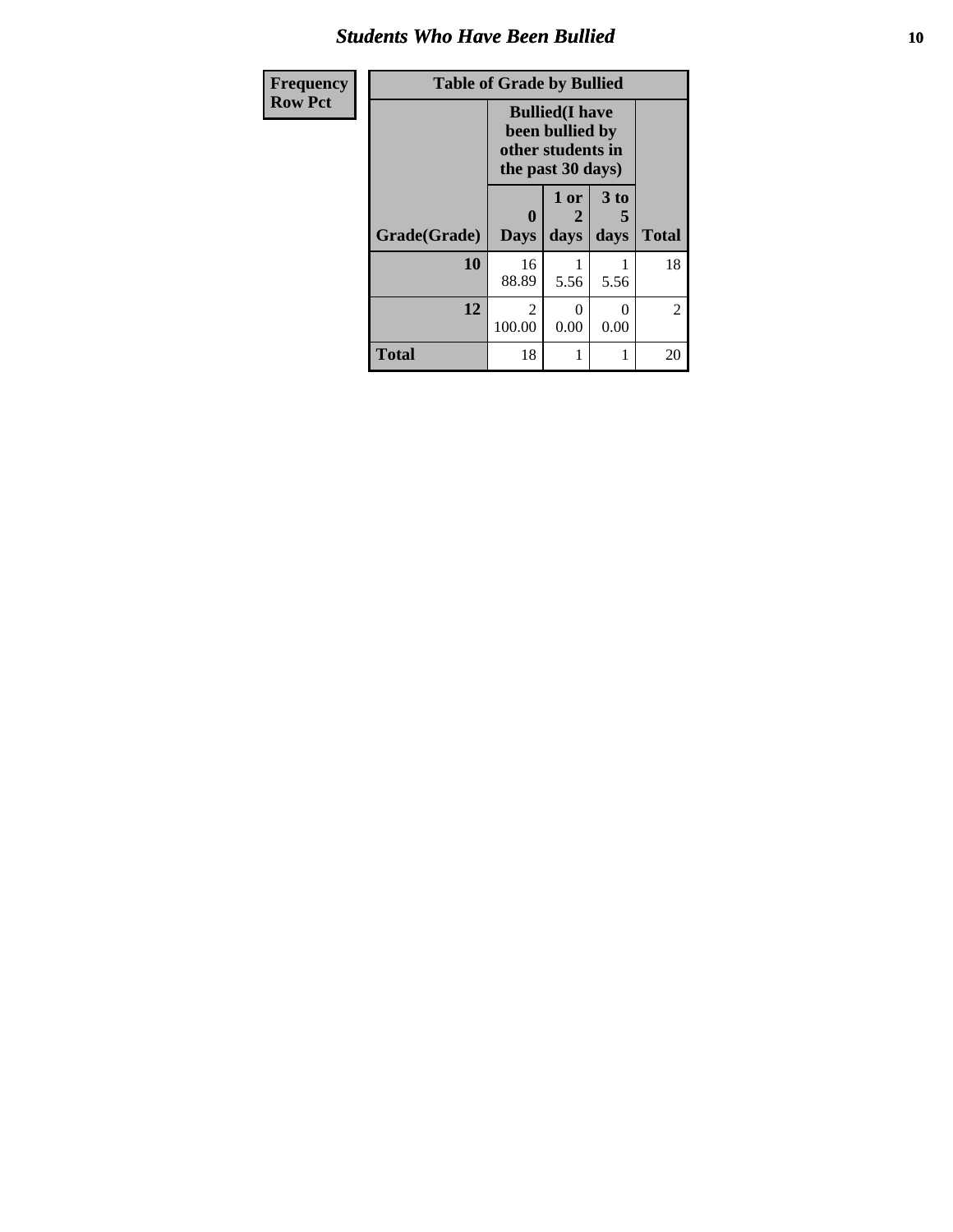### *School Climate* **11**

| Frequency      | <b>Table of SchoolClimate1 by Grade</b> |                    |                           |              |  |  |
|----------------|-----------------------------------------|--------------------|---------------------------|--------------|--|--|
| <b>Col Pct</b> | SchoolClimate1(I<br>like school)        | Grade(Grade)<br>10 | 12                        | <b>Total</b> |  |  |
|                | <b>Strongly Agree</b>                   | 38.89              | $\mathbf{\Omega}$<br>0.00 |              |  |  |
|                | <b>Somewhat Agree</b>                   | 9<br>50.00         | 50.00                     | 10           |  |  |
|                | <b>Somewhat Disagree</b>                | 5.56               | 50.00                     | 2            |  |  |
|                | <b>Strongly Disagree</b>                | 5.56               | 0<br>0.00                 |              |  |  |
|                | <b>Total</b>                            | 18                 | 2                         | 20           |  |  |

#### **Frequency Col Pct**

| <b>Table of SchoolClimate2 by Grade</b> |              |              |           |  |  |  |
|-----------------------------------------|--------------|--------------|-----------|--|--|--|
| SchoolClimate2(I<br>feel successful at  | Grade(Grade) |              |           |  |  |  |
| school)                                 | 10           | <b>Total</b> |           |  |  |  |
| <b>Strongly Agree</b>                   | 8<br>44.44   | 2<br>100.00  | 10        |  |  |  |
| <b>Somewhat Agree</b>                   | 10<br>55.56  | 0<br>0.00    | 10        |  |  |  |
| <b>Total</b>                            | 18           | 2            | <b>20</b> |  |  |  |

| Frequency      | <b>Table of SchoolClimate3 by Grade</b>               |                         |           |                |
|----------------|-------------------------------------------------------|-------------------------|-----------|----------------|
| <b>Col Pct</b> | SchoolClimate3(My<br>school has high<br>standards for | Grade(Grade)            |           |                |
|                | achievement)                                          | 10                      | 12        | <b>Total</b>   |
|                | <b>Strongly Agree</b>                                 | 4<br>22.22              | 50.00     | 5              |
|                | <b>Somewhat Agree</b>                                 | 12<br>66.67             | 0<br>0.00 | 12             |
|                | <b>Somewhat Disagree</b>                              | $\Omega$<br>0.00        | 50.00     |                |
|                | <b>Strongly Disagree</b>                              | $\overline{2}$<br>11.11 | 0<br>0.00 | $\overline{c}$ |
|                | <b>Total</b>                                          | 18                      | 2         | 20             |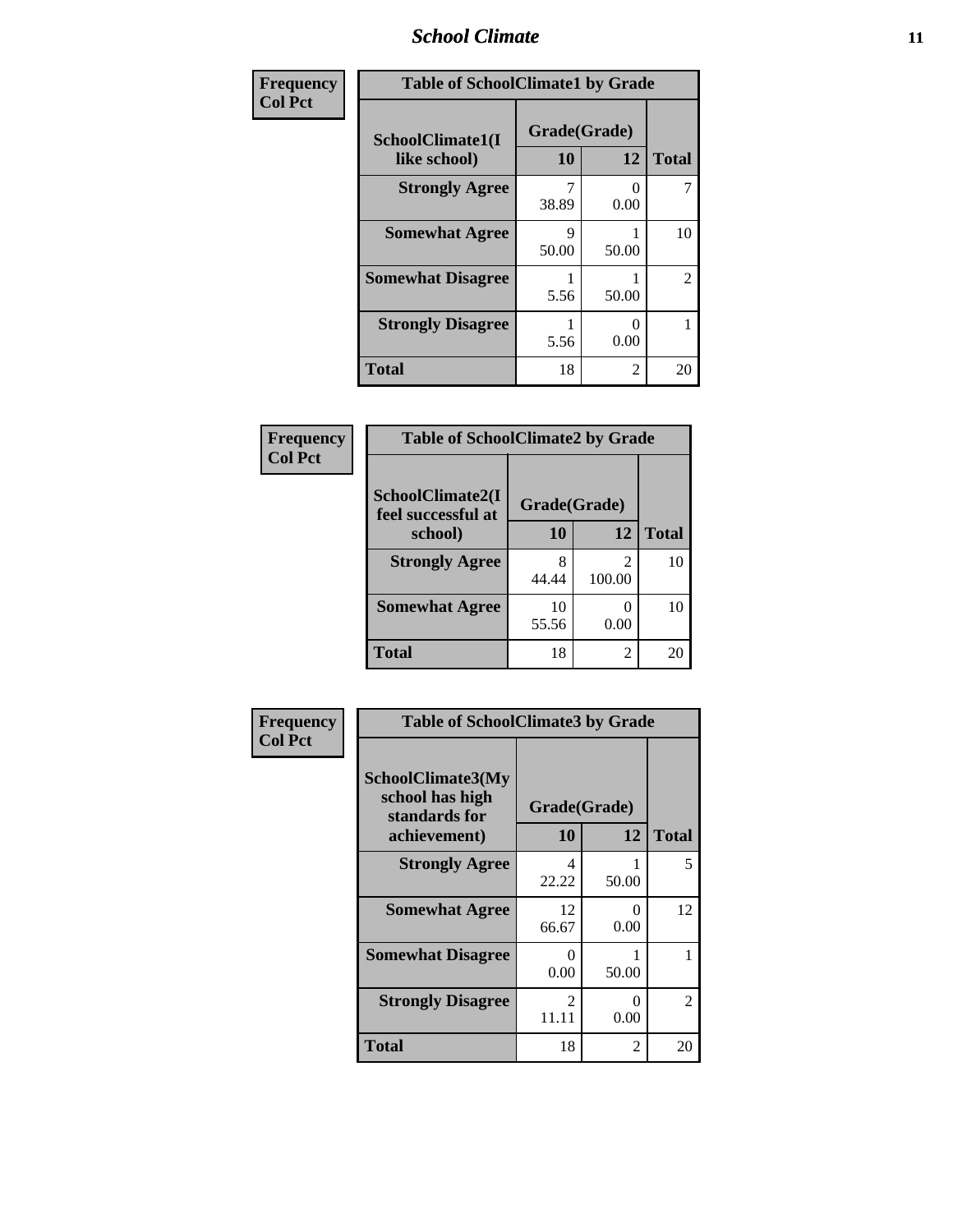### *School Climate* **12**

| Frequency      | <b>Table of SchoolClimate4 by Grade</b>                              |                    |                           |              |
|----------------|----------------------------------------------------------------------|--------------------|---------------------------|--------------|
| <b>Col Pct</b> | <b>SchoolClimate4(My</b><br>school sets clear<br>rules for behavior) | Grade(Grade)<br>10 | 12                        | <b>Total</b> |
|                | <b>Strongly Agree</b>                                                | 13<br>72.22        | $\theta$<br>0.00          | 13           |
|                | <b>Somewhat Agree</b>                                                | 4<br>22.22         | $\mathbf{\Omega}$<br>0.00 | 4            |
|                | <b>Somewhat Disagree</b>                                             | 5.56               | 50.00                     | 2            |
|                | <b>Strongly Disagree</b>                                             | $\Omega$<br>0.00   | 50.00                     | 1            |
|                | <b>Total</b>                                                         | 18                 | $\mathcal{L}$             | 20           |

#### **Frequency Col Pct**

r

| <b>Table of SchoolClimate5 by Grade</b>                |             |             |              |  |
|--------------------------------------------------------|-------------|-------------|--------------|--|
| SchoolClimate5(I<br>know what to do<br>in an emergency |             |             |              |  |
| at school)                                             | 10          | 12          | <b>Total</b> |  |
| <b>Strongly Agree</b>                                  | 15<br>83.33 | 2<br>100.00 | 17           |  |
| <b>Somewhat Agree</b>                                  | 3<br>16.67  | 0.00        | 3            |  |
| <b>Total</b>                                           | 18          | 2           |              |  |

| Frequency      | <b>Table of SchoolClimate6 by Grade</b>                  |                           |                          |                |
|----------------|----------------------------------------------------------|---------------------------|--------------------------|----------------|
| <b>Col Pct</b> | <b>SchoolClimate6(Teachers</b><br>treat me with respect) | Grade(Grade)<br><b>10</b> | 12                       | <b>Total</b>   |
|                | <b>Strongly Agree</b>                                    | 8<br>44.44                | $\mathfrak{D}$<br>100.00 | 10             |
|                | <b>Somewhat Agree</b>                                    | 4<br>22.22                | 0<br>0.00                | $\overline{4}$ |
|                | <b>Somewhat Disagree</b>                                 | 6<br>33.33                | $\theta$<br>0.00         | 6              |
|                | <b>Total</b>                                             | 18                        | $\overline{2}$           | 20             |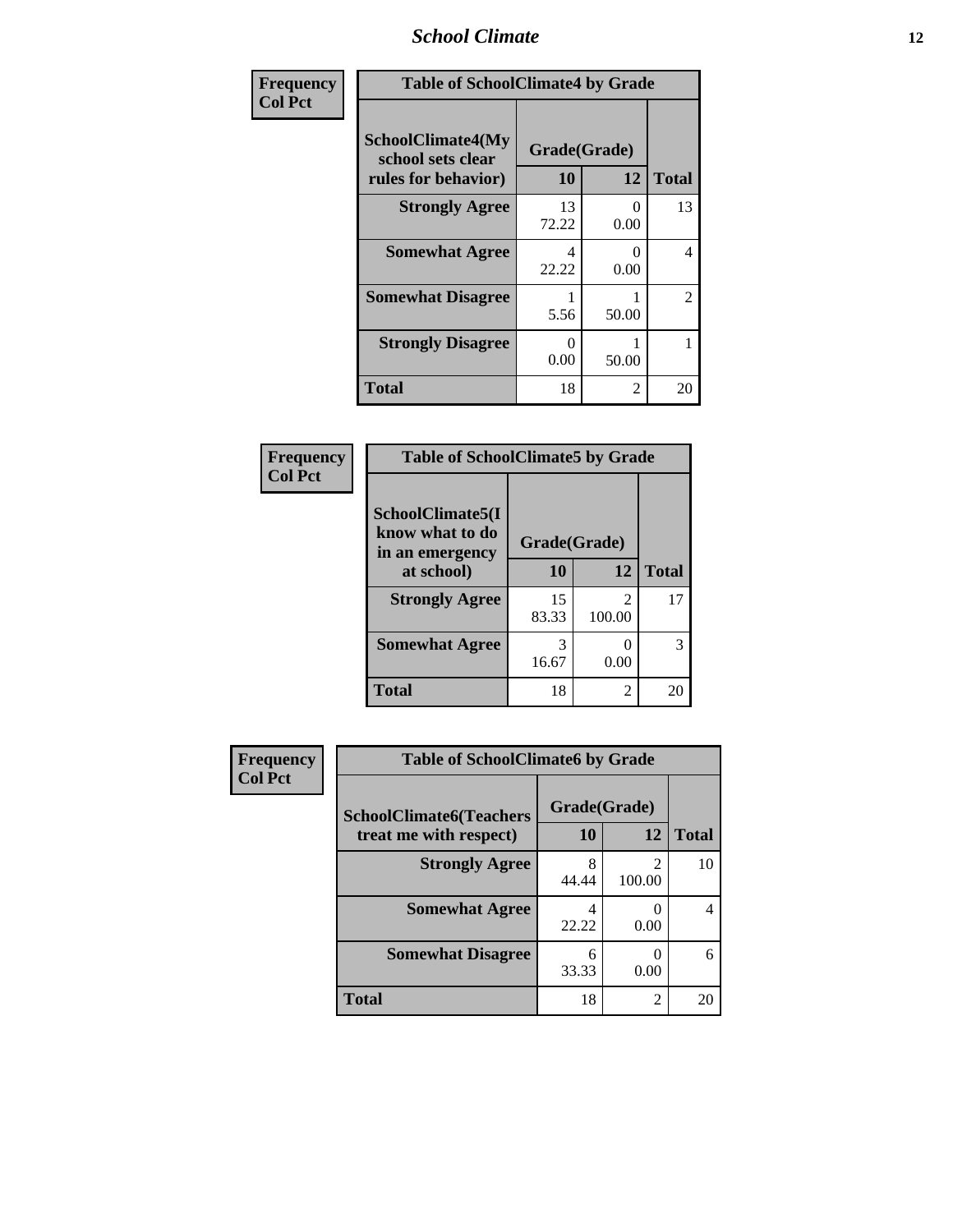### *School Climate* **13**

| Frequency      | <b>Table of SchoolClimate7 by Grade</b>                                       |                           |                |              |
|----------------|-------------------------------------------------------------------------------|---------------------------|----------------|--------------|
| <b>Col Pct</b> | <b>SchoolClimate7(Behaviors</b><br>in my class allow the<br>teacher to teach) | Grade(Grade)<br><b>10</b> | 12             | <b>Total</b> |
|                | <b>Strongly Agree</b>                                                         | 3<br>16.67                | 50.00          | 4            |
|                | <b>Somewhat Agree</b>                                                         | 8<br>44.44                | 0<br>0.00      | 8            |
|                | <b>Somewhat Disagree</b>                                                      | 4<br>22.22                | 0<br>0.00      | 4            |
|                | <b>Strongly Disagree</b>                                                      | 3<br>16.67                | 50.00          | 4            |
|                | <b>Total</b>                                                                  | 18                        | $\overline{2}$ | 20           |

| Frequency      | <b>Table of SchoolClimate8 by Grade</b>                                              |                    |                  |                |
|----------------|--------------------------------------------------------------------------------------|--------------------|------------------|----------------|
| <b>Col Pct</b> | <b>SchoolClimate8(Students</b><br>are frequently<br>recognized for good<br>behavior) | Grade(Grade)<br>10 | 12               | <b>Total</b>   |
|                | <b>Strongly Agree</b>                                                                | 5<br>27.78         | $^{(1)}$<br>0.00 | 5              |
|                | <b>Somewhat Agree</b>                                                                | 10<br>55.56        | 50.00            | 11             |
|                | <b>Strongly Disagree</b>                                                             | 3<br>16.67         | 50.00            | $\overline{4}$ |
|                | <b>Total</b>                                                                         | 18                 | $\mathfrak{D}$   | 20             |

| <b>Frequency</b> | <b>Table of SchoolClimate9 by Grade</b>                                           |                    |                |              |  |
|------------------|-----------------------------------------------------------------------------------|--------------------|----------------|--------------|--|
| <b>Col Pct</b>   | SchoolClimate9(School<br>counselor would be<br>helpful if I needed<br>assistance) | Grade(Grade)<br>10 | 12             | <b>Total</b> |  |
|                  | <b>Strongly Agree</b>                                                             | 12<br>66.67        | 50.00          | 13           |  |
|                  | <b>Somewhat Agree</b>                                                             | 4<br>22.22         | 50.00          | 5            |  |
|                  | <b>Somewhat Disagree</b>                                                          | 5.56               | 0<br>0.00      |              |  |
|                  | <b>Strongly Disagree</b>                                                          | 1<br>5.56          | 0<br>0.00      |              |  |
|                  | <b>Total</b>                                                                      | 18                 | $\mathfrak{D}$ | 20           |  |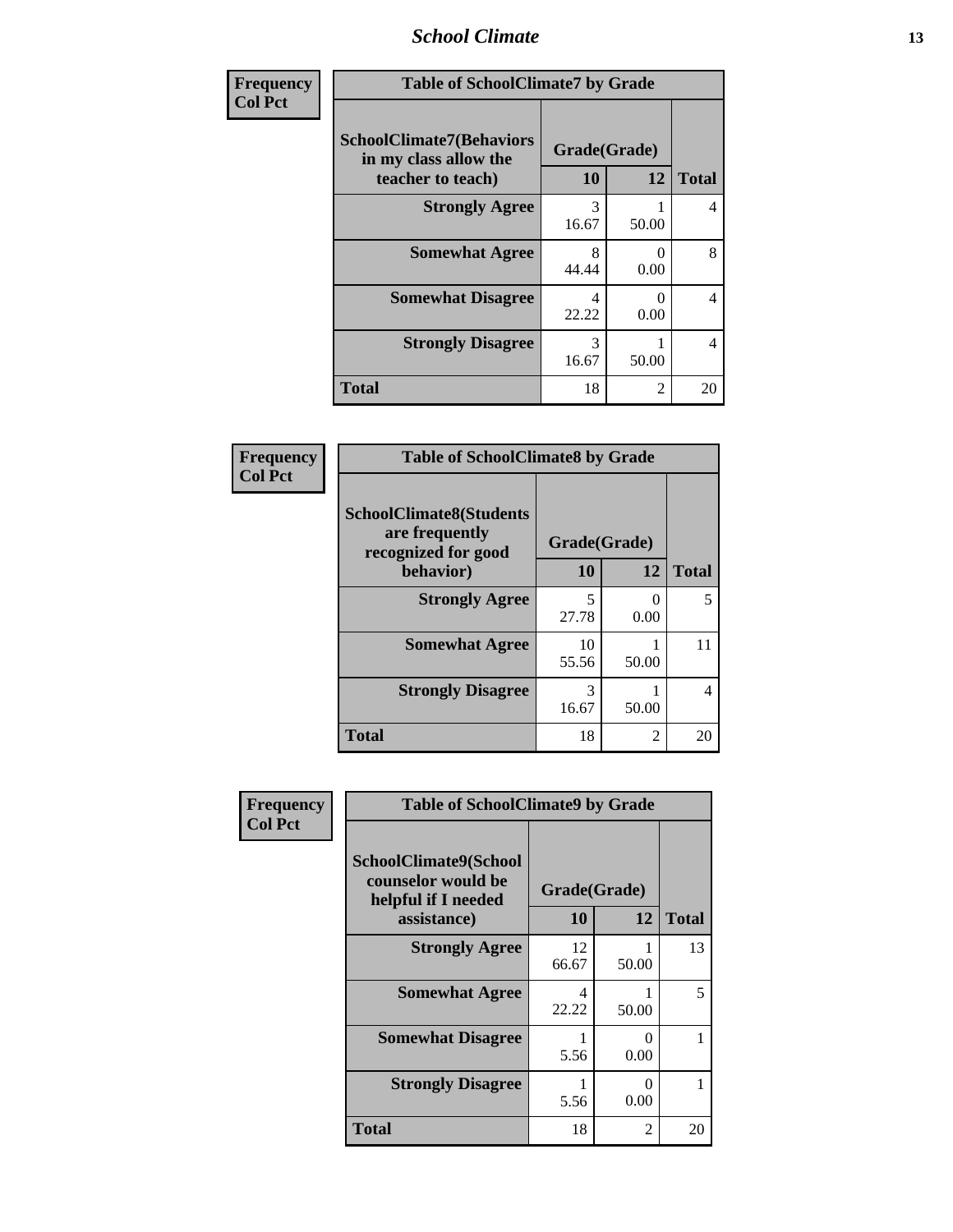### *Reasons for Dropping Out* **14**

| Frequency      | <b>Table of Dropoutreason by Grade</b>                |                         |           |                |
|----------------|-------------------------------------------------------|-------------------------|-----------|----------------|
| <b>Col Pct</b> | Dropoutreason(If<br>I dropped out the<br>reason would | Grade(Grade)            |           |                |
|                | most likely be)                                       | 10                      | 12        | <b>Total</b>   |
|                | <b>Won't Drop out</b>                                 | 12<br>66.67             | 0<br>0.00 | 12             |
|                | <b>Bored</b>                                          | 0<br>0.00               | 50.00     | 1              |
|                | <b>Family Reasons</b>                                 | $\mathfrak{D}$<br>11.11 | 0<br>0.00 | $\overline{2}$ |
|                | <b>Other</b>                                          | 4<br>22.22              | 50.00     | 5              |
|                | <b>Total</b>                                          | 18                      | 2         | 20             |

| Frequency<br><b>Col Pct</b> | <b>Table of Dropout by Grade</b>                                       |                    |       |              |  |
|-----------------------------|------------------------------------------------------------------------|--------------------|-------|--------------|--|
|                             | Dropout(I<br>have<br>thought<br>about<br>dropping<br>out of<br>school) | Grade(Grade)<br>10 | 12    | <b>Total</b> |  |
|                             | Yes                                                                    | 6<br>33.33         | 50.00 |              |  |
|                             | N <sub>0</sub>                                                         | 12<br>66.67        | 50.00 | 13           |  |
|                             | <b>Total</b>                                                           | 18                 | 2     | 20           |  |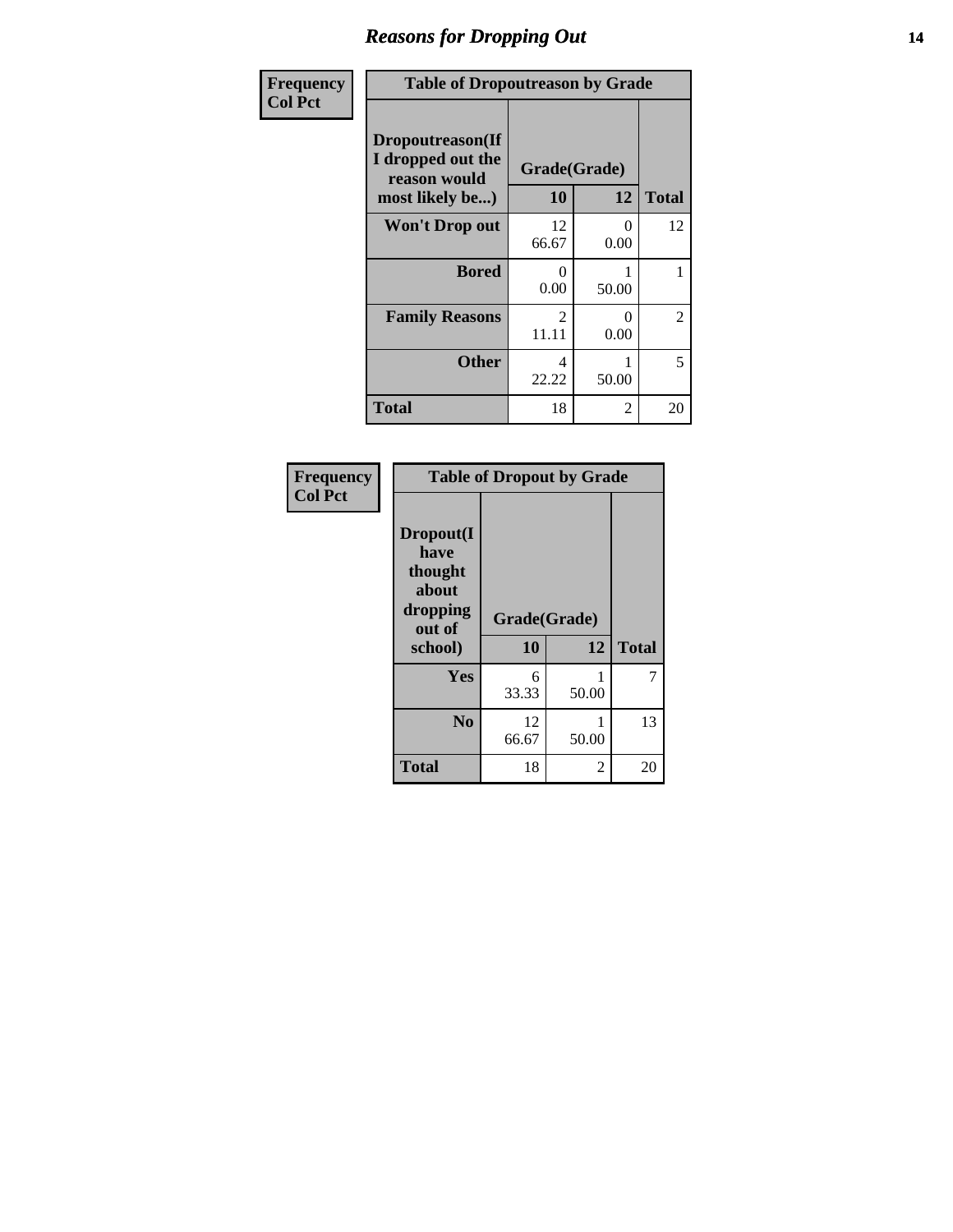*School Safety* **15**

| Frequency      | <b>Table of Gangself by Grade</b>                                                                 |                    |                         |              |
|----------------|---------------------------------------------------------------------------------------------------|--------------------|-------------------------|--------------|
| <b>Col Pct</b> | Gangself(I<br>have<br>participated<br>in illegal<br>gang<br>activities in<br>the past 30<br>days) | Grade(Grade)<br>10 | 12                      | <b>Total</b> |
|                | Yes                                                                                               | 5.56               | 0<br>0.00               | 1            |
|                | N <sub>0</sub>                                                                                    | 17<br>94.44        | $\mathcal{L}$<br>100.00 | 19           |
|                | <b>Total</b>                                                                                      | 18                 | 2                       | 20           |

| Frequency<br><b>Col Pct</b> | <b>Table of Gangpeers by Grade</b>                                                                                     |                    |            |              |
|-----------------------------|------------------------------------------------------------------------------------------------------------------------|--------------------|------------|--------------|
|                             | Gangpeers(I<br>have friends<br>who have<br>participated<br>in illegal<br>gang<br>activities in<br>the past 30<br>days) | Grade(Grade)<br>10 | 12         | <b>Total</b> |
|                             | Yes                                                                                                                    | 3<br>16.67         | 1<br>50.00 | 4            |
|                             | N <sub>0</sub>                                                                                                         | 15<br>83.33        | 1<br>50.00 | 16           |
|                             | <b>Total</b>                                                                                                           | 18                 | 2          | 20           |

| Frequency      | <b>Table of Pickedon by Grade</b>                                   |                                      |                           |                             |
|----------------|---------------------------------------------------------------------|--------------------------------------|---------------------------|-----------------------------|
| <b>Col Pct</b> | <b>Pickedon</b> (I have<br>been picked on or<br>teased at school in | Grade(Grade)                         |                           |                             |
|                | the past 30 days)                                                   | 10                                   | 12                        | <b>Total</b>                |
|                | <b>Strongly Agree</b>                                               | $\mathcal{D}_{\mathcal{L}}$<br>11.11 | $\mathbf{\Omega}$<br>0.00 | $\mathcal{D}_{\mathcal{L}}$ |
|                | <b>Somewhat Agree</b>                                               | 3<br>16.67                           | 50.00                     | 4                           |
|                | <b>Somewhat Disagree</b>                                            | 4<br>22.22                           | 0.00                      | 4                           |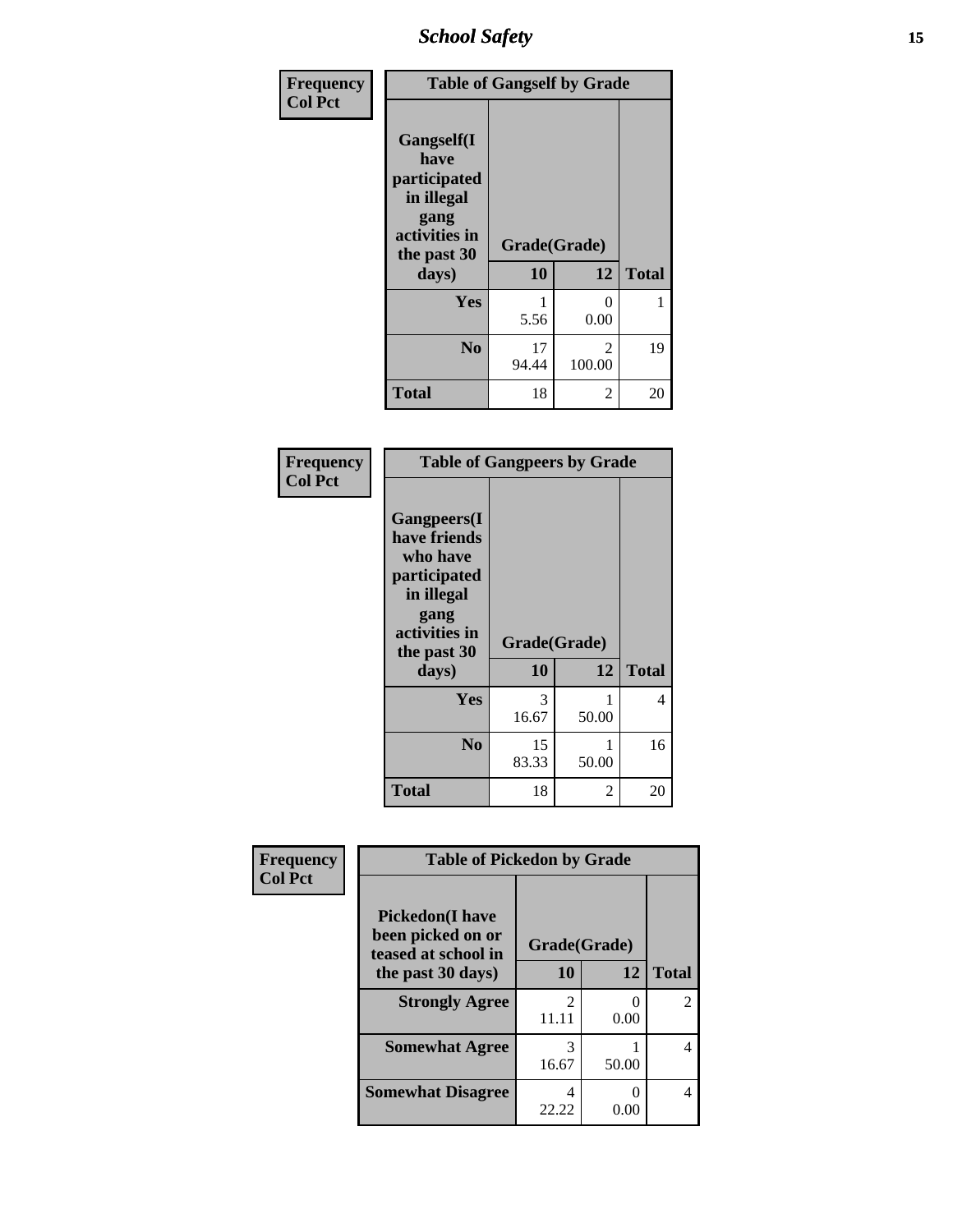*School Safety* **16**

| <b>Frequency</b> | <b>Table of Pickedon by Grade</b>                                                        |                    |                |              |  |
|------------------|------------------------------------------------------------------------------------------|--------------------|----------------|--------------|--|
| <b>Col Pct</b>   | <b>Pickedon</b> (I have<br>been picked on or<br>teased at school in<br>the past 30 days) | Grade(Grade)<br>10 | 12             | <b>Total</b> |  |
|                  | <b>Strongly Disagree</b>                                                                 | q<br>50.00         | 50.00          | 10           |  |
|                  | Total                                                                                    | 18                 | $\mathfrak{D}$ |              |  |

| Frequency      | <b>Table of Safeschool by Grade</b>                      |                         |                  |                |  |
|----------------|----------------------------------------------------------|-------------------------|------------------|----------------|--|
| <b>Col Pct</b> | Safeschool(School<br>is a place at which I<br>feel safe) | Grade(Grade)<br>10      | 12               | <b>Total</b>   |  |
|                | <b>Strongly Agree</b>                                    | 3<br>16.67              | 50.00            | $\overline{4}$ |  |
|                | <b>Somewhat Agree</b>                                    | 12<br>66.67             | 50.00            | 13             |  |
|                | <b>Somewhat Disagree</b>                                 | $\mathfrak{D}$<br>11.11 | $\Omega$<br>0.00 | $\overline{c}$ |  |
|                | <b>Strongly Disagree</b>                                 | 5.56                    | $\Omega$<br>0.00 |                |  |
|                | <b>Total</b>                                             | 18                      | 2                | 20             |  |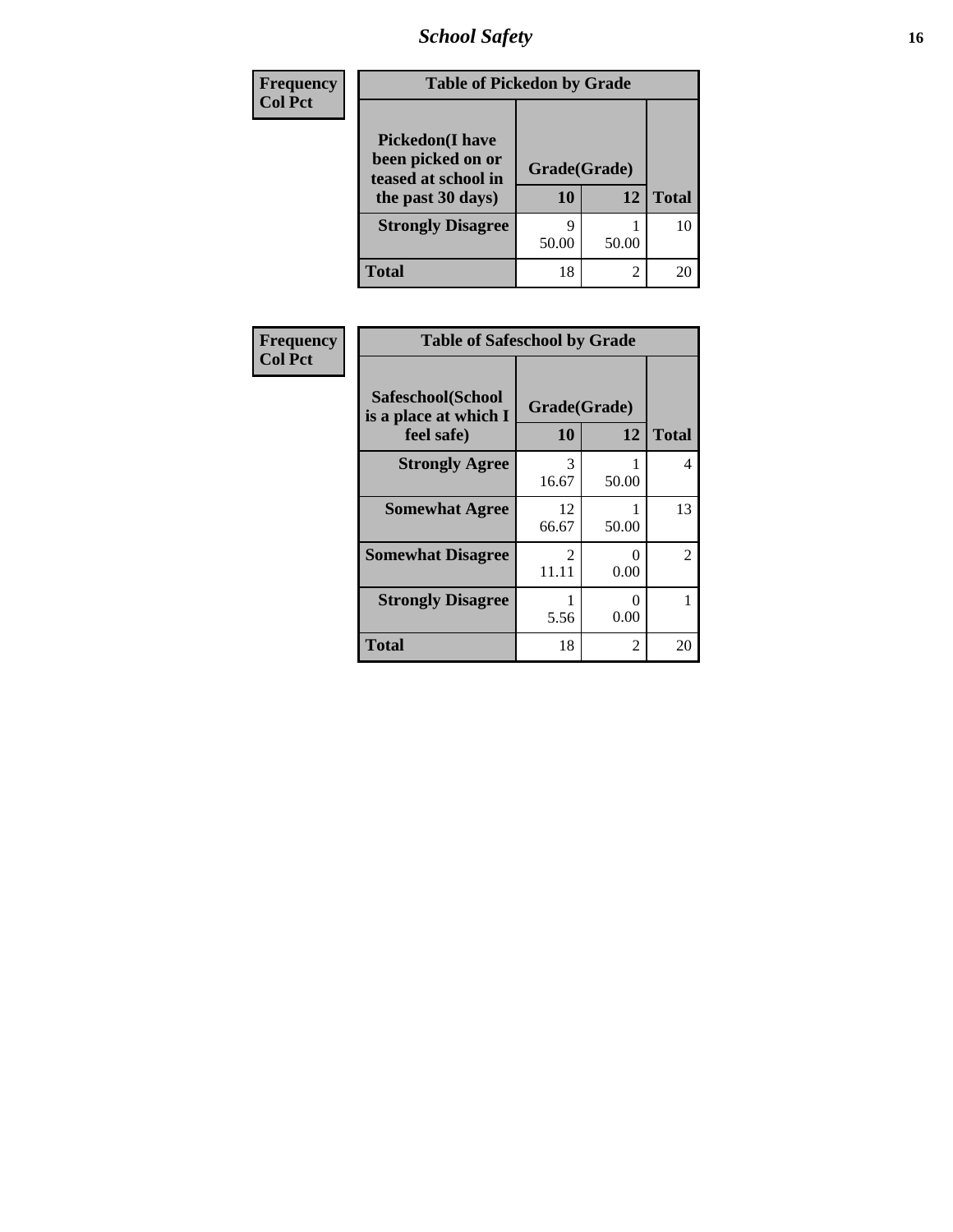*School Safety* **17**

| Frequency      | <b>Table of Grade by Bullied</b> |                                                                                     |                   |                   |                |
|----------------|----------------------------------|-------------------------------------------------------------------------------------|-------------------|-------------------|----------------|
| <b>Row Pct</b> |                                  | <b>Bullied</b> (I have<br>been bullied by<br>other students in<br>the past 30 days) |                   |                   |                |
|                | Grade(Grade)                     | $\bf{0}$<br><b>Days</b>                                                             | 1 or<br>2<br>days | 3 to<br>5<br>days | <b>Total</b>   |
|                | 10                               | 16<br>88.89                                                                         | 5.56              | 5.56              | 18             |
|                | 12                               | 2<br>100.00                                                                         | 0<br>0.00         | 0<br>0.00         | $\overline{c}$ |
|                | <b>Total</b>                     | 18                                                                                  | 1                 |                   | 20             |

| Frequency      | <b>Table of Grade by Bulliedothers</b> |                                                                   |                         |              |
|----------------|----------------------------------------|-------------------------------------------------------------------|-------------------------|--------------|
| <b>Row Pct</b> |                                        | <b>Bulliedothers</b> (I<br>bullied others in<br>the past 30 days) |                         |              |
|                | Grade(Grade)                           | 0 Days                                                            | 1 or 2<br>days          | <b>Total</b> |
|                | 10                                     | 16<br>88.89                                                       | $\mathfrak{D}$<br>11.11 | 18           |
|                | 12                                     | 2<br>100.00                                                       | 0.00                    | 2            |
|                | <b>Total</b>                           | 18                                                                | 2                       | 20           |

| Frequency      | <b>Table of Grade by Weaponschool</b> |                                                                                    |                |  |
|----------------|---------------------------------------|------------------------------------------------------------------------------------|----------------|--|
| <b>Row Pct</b> |                                       | <b>Weaponschool</b> (I<br>brought a<br>weapon to<br>school in the<br>past 30 days) |                |  |
|                | Grade(Grade)                          | 0 Days                                                                             | <b>Total</b>   |  |
|                | 10                                    | 18<br>100.00                                                                       | 18             |  |
|                | 12                                    | $\mathfrak{D}$<br>100.00                                                           | $\overline{2}$ |  |
|                | Total                                 | 20                                                                                 | 20             |  |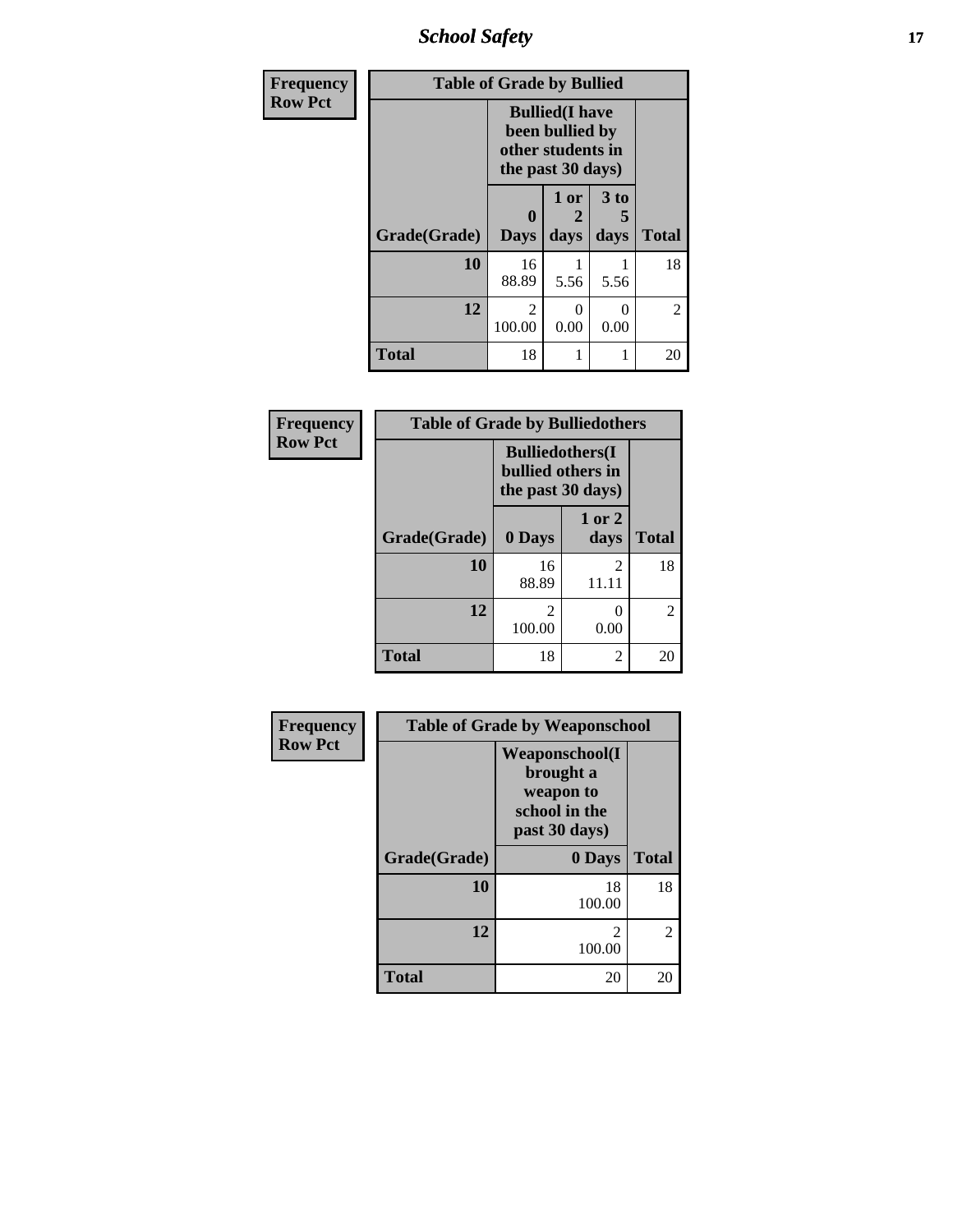*School Safety* **18**

| <b>Frequency</b> | <b>Table of Grade by Absentunsafe</b> |             |                                                                                           |              |
|------------------|---------------------------------------|-------------|-------------------------------------------------------------------------------------------|--------------|
| <b>Row Pct</b>   |                                       |             | Absentunsafe(I)<br>have missed<br>school because I<br>felt unsafe in the<br>past 30 days) |              |
|                  | Grade(Grade)                          | 0 Days      | 1 or 2<br>days                                                                            | <b>Total</b> |
|                  | 10                                    | 17<br>94.44 | 5.56                                                                                      | 18           |
|                  | 12                                    | 2<br>100.00 | 0<br>0.00                                                                                 | 2            |
|                  | <b>Total</b>                          | 19          | 1                                                                                         | 20           |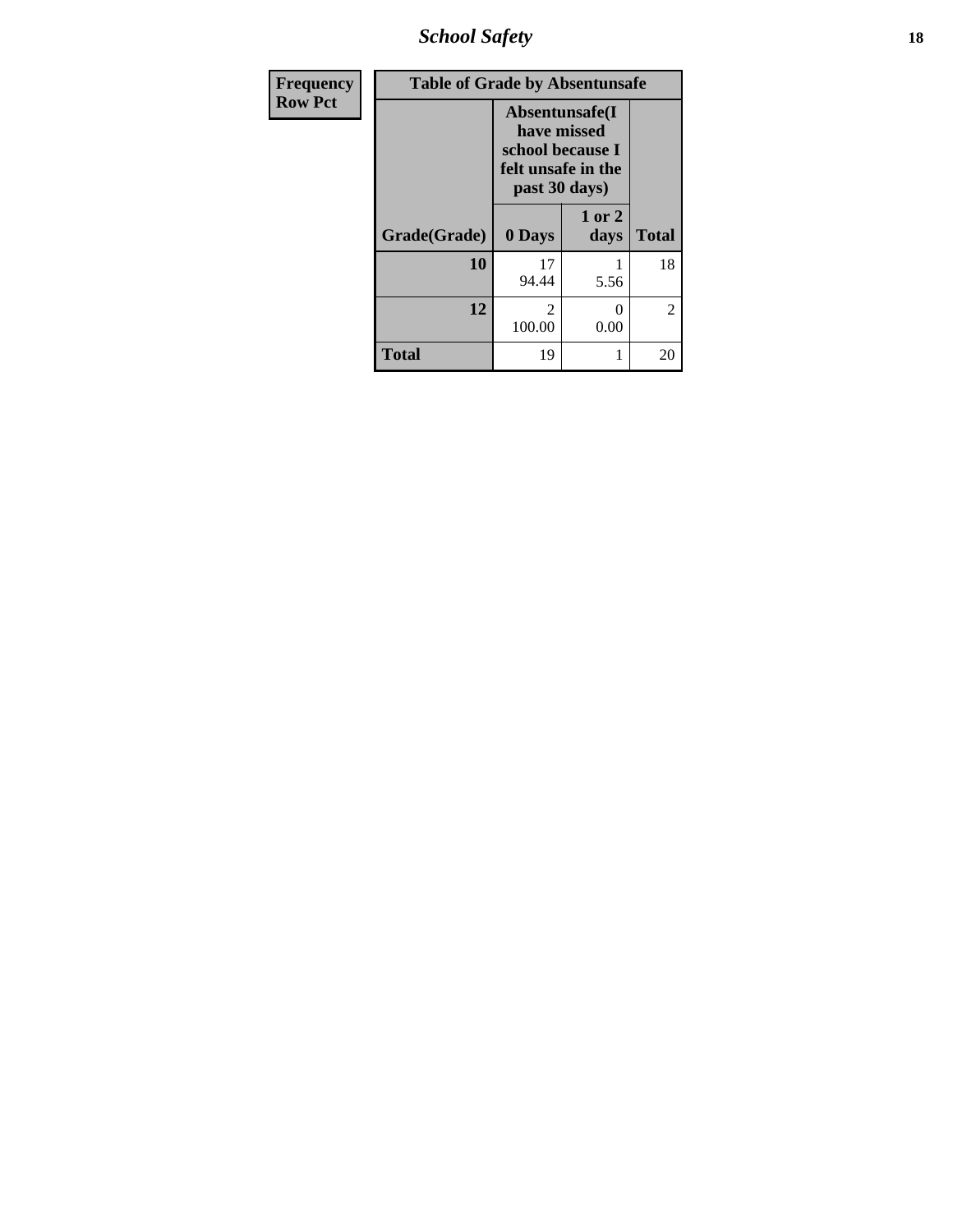# *Drug Use During Last 30 Days* **19**

| Frequency      | <b>Table of Grade by Alcohol</b> |                                       |                 |                  |                  |                 |              |
|----------------|----------------------------------|---------------------------------------|-----------------|------------------|------------------|-----------------|--------------|
| <b>Row Pct</b> |                                  | Alcohol(Alcohol use,<br>past 30 days) |                 |                  |                  |                 |              |
|                | Grade(Grade)                     | <b>Did</b><br>not<br><b>use</b>       | $1 - 2$<br>days | $3 - 5$<br>days  | $6-9$<br>days    | $10-19$<br>days | <b>Total</b> |
|                | 10                               | 15<br>83.33                           | 0<br>0.00       | 5.56             | 5.56             | 5.56            | 18           |
|                | 12                               | 50.00                                 | 50.00           | $\Omega$<br>0.00 | $\Omega$<br>0.00 | 0.00            | 2            |
|                | <b>Total</b>                     | 16                                    | 1               |                  |                  |                 | 20           |

| Frequency      | <b>Table of Grade by Cigarettes</b> |                               |                            |              |
|----------------|-------------------------------------|-------------------------------|----------------------------|--------------|
| <b>Row Pct</b> |                                     | tobacco use,<br>past 30 days) | <b>Cigarettes</b> (Smoking |              |
|                | Grade(Grade)                        | Did not<br><b>use</b>         | $1-2$ days                 | <b>Total</b> |
|                | 10                                  | 17<br>94.44                   | 5.56                       | 18           |
|                | 12                                  | 50.00                         | 50.00                      | 2            |
|                | <b>Total</b>                        | 18                            | 2                          | 20           |

| <b>Frequency</b> |
|------------------|
| <b>Row Pct</b>   |

| <b>Table of Grade by Smokeless</b> |                                                            |              |                |  |  |
|------------------------------------|------------------------------------------------------------|--------------|----------------|--|--|
|                                    | <b>Smokeless</b> (Chewing<br>tobacco use,<br>past 30 days) |              |                |  |  |
| Grade(Grade)                       | Did not<br><b>use</b>                                      | <b>Total</b> |                |  |  |
| 10                                 | 18<br>100.00                                               | 0.00         | 18             |  |  |
| 12                                 | 50.00                                                      | 50.00        | $\overline{c}$ |  |  |
| <b>Total</b>                       | 19                                                         |              | 20             |  |  |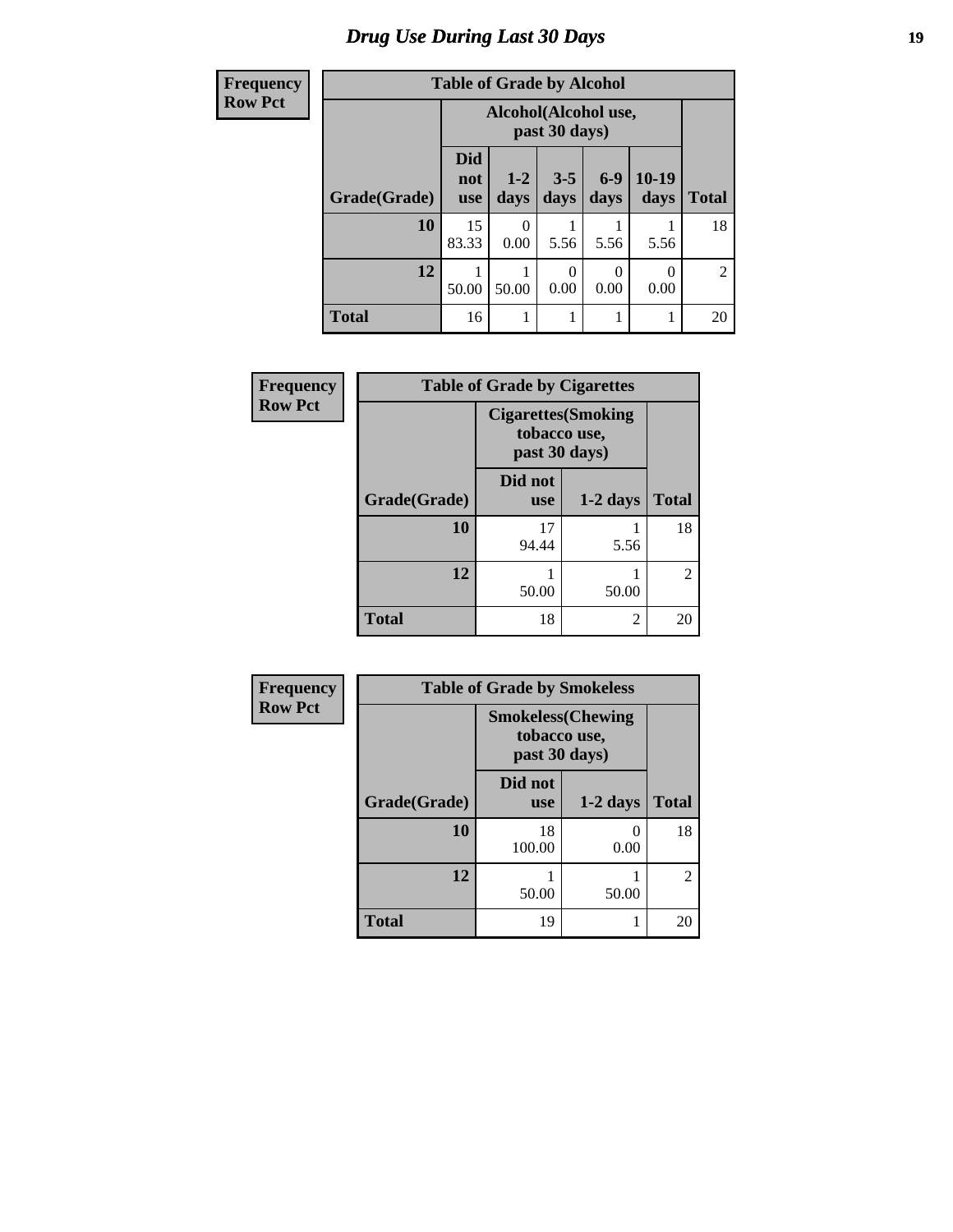| <b>Frequency</b> |              | <b>Table of Grade by Marijuana</b>         |                |  |  |  |
|------------------|--------------|--------------------------------------------|----------------|--|--|--|
| <b>Row Pct</b>   |              | Marijuana (Marijuana<br>use, past 30 days) |                |  |  |  |
|                  | Grade(Grade) | Did not use                                | <b>Total</b>   |  |  |  |
|                  | 10           | 18<br>100.00                               | 18             |  |  |  |
|                  | 12           | っ<br>100.00                                | $\overline{2}$ |  |  |  |
|                  | Total        | 20                                         | 20             |  |  |  |

| <b>Frequency</b> | <b>Table of Grade by Cocaine</b> |                                                  |                             |
|------------------|----------------------------------|--------------------------------------------------|-----------------------------|
| <b>Row Pct</b>   |                                  | <b>Cocaine</b> (Cocaine<br>use,<br>past 30 days) |                             |
|                  | Grade(Grade)                     | Did not use                                      | <b>Total</b>                |
|                  | 10                               | 18<br>100.00                                     | 18                          |
|                  | 12                               | 100.00                                           | $\mathcal{D}_{\mathcal{L}}$ |
|                  | <b>Total</b>                     | 20                                               | 20                          |

| Frequency      |              | <b>Table of Grade by Inhalants</b>               |              |
|----------------|--------------|--------------------------------------------------|--------------|
| <b>Row Pct</b> |              | <b>Inhalants</b> (Inhalant<br>use, past 30 days) |              |
|                | Grade(Grade) | Did not use                                      | <b>Total</b> |
|                | 10           | 18<br>100.00                                     | 18           |
|                | 12           | 100.00                                           | 2            |
|                | <b>Total</b> | 20                                               | 20           |

| Frequency      | <b>Table of Grade by Steroids</b> |                                                   |               |  |
|----------------|-----------------------------------|---------------------------------------------------|---------------|--|
| <b>Row Pct</b> |                                   | <b>Steroids</b> (Steroid<br>use,<br>past 30 days) |               |  |
|                | Grade(Grade)                      | Did not use                                       | <b>Total</b>  |  |
|                | 10                                | 18<br>100.00                                      | 18            |  |
|                | 12                                | 2<br>100.00                                       | $\mathcal{L}$ |  |
|                | Total                             | 20                                                | 20            |  |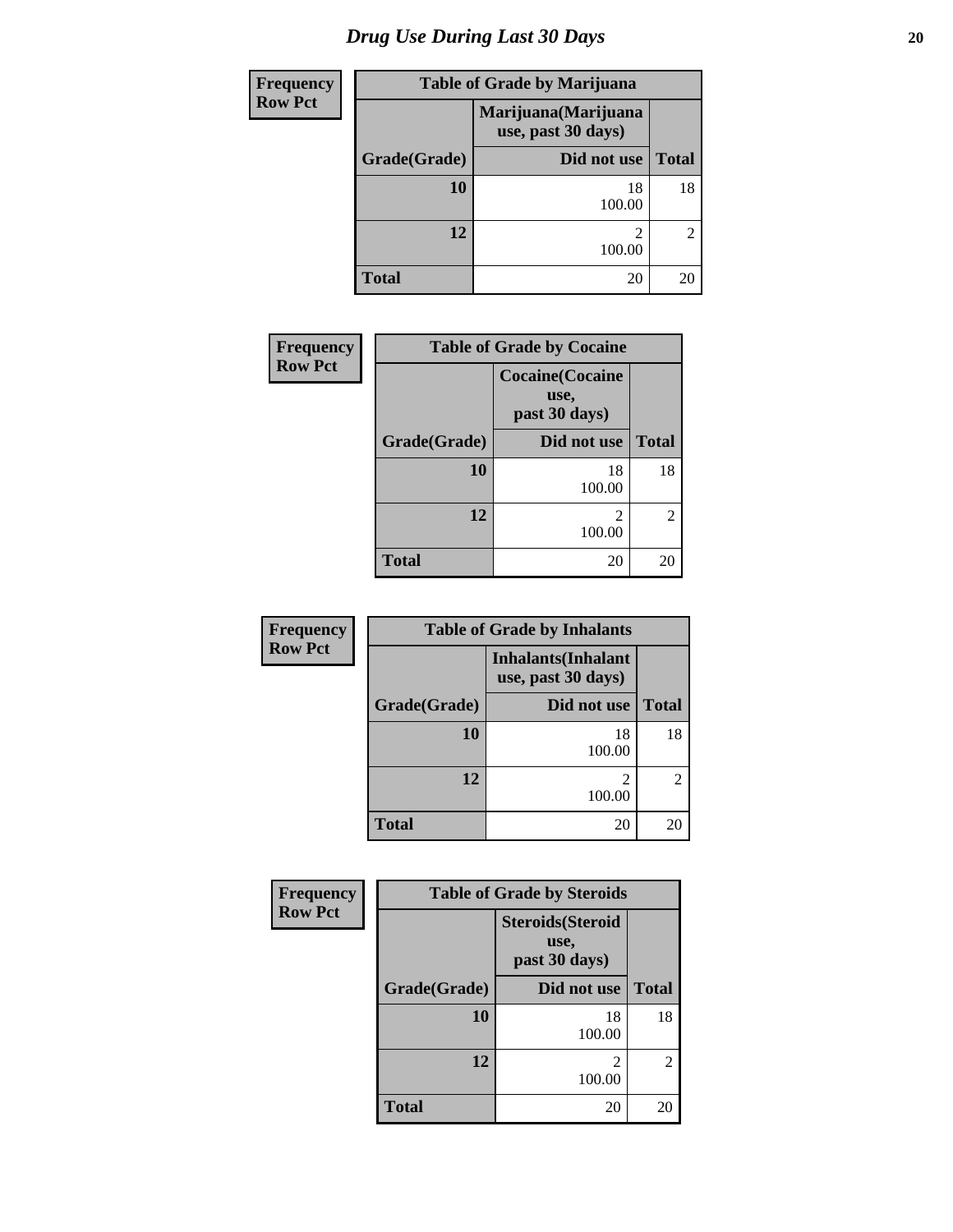| <b>Frequency</b> | <b>Table of Grade by Ecstasy</b> |              |                |  |
|------------------|----------------------------------|--------------|----------------|--|
| <b>Row Pct</b>   |                                  |              |                |  |
|                  | Grade(Grade)<br>Did not use      |              | <b>Total</b>   |  |
|                  | 10                               | 18<br>100.00 | 18             |  |
|                  | 12                               | 2<br>100.00  | $\overline{2}$ |  |
|                  | <b>Total</b>                     | 20           | 20             |  |

| <b>Frequency</b> | <b>Table of Grade by Meth</b>                      |              |                |  |  |
|------------------|----------------------------------------------------|--------------|----------------|--|--|
| <b>Row Pct</b>   | <b>Meth</b> (Methamphetamine<br>use, past 30 days) |              |                |  |  |
|                  | Grade(Grade)                                       | Did not use  | <b>Total</b>   |  |  |
|                  | 10                                                 | 18<br>100.00 | 18             |  |  |
|                  | 12                                                 | 2<br>100.00  | $\mathfrak{D}$ |  |  |
|                  | <b>Total</b>                                       | 20           | 20             |  |  |

| <b>Frequency</b> | <b>Table of Grade by Hallucinogens</b><br>Hallucinogens (Hallucinogen<br>use, past 30 days) |              |               |  |  |
|------------------|---------------------------------------------------------------------------------------------|--------------|---------------|--|--|
| <b>Row Pct</b>   |                                                                                             |              |               |  |  |
|                  | Grade(Grade)                                                                                | Did not use  | <b>Total</b>  |  |  |
|                  | 10                                                                                          | 18<br>100.00 | 18            |  |  |
|                  | 12                                                                                          | ↑<br>100.00  | $\mathcal{D}$ |  |  |
|                  | <b>Total</b>                                                                                | 20           | 20            |  |  |

| Frequency      | <b>Table of Grade by Prescription</b>                                             |             |            |                |  |  |
|----------------|-----------------------------------------------------------------------------------|-------------|------------|----------------|--|--|
| <b>Row Pct</b> | <b>Prescription</b> (Prescription<br>drugs not prescribed to<br>me, past 30 days) |             |            |                |  |  |
|                | Grade(Grade)                                                                      | Did not use | $1-2$ days | <b>Total</b>   |  |  |
|                | 10                                                                                | 17<br>94.44 | 5.56       | 18             |  |  |
|                | 12                                                                                | 2<br>100.00 | 0.00       | $\mathfrak{D}$ |  |  |
|                | <b>Total</b>                                                                      | 19          |            | 20             |  |  |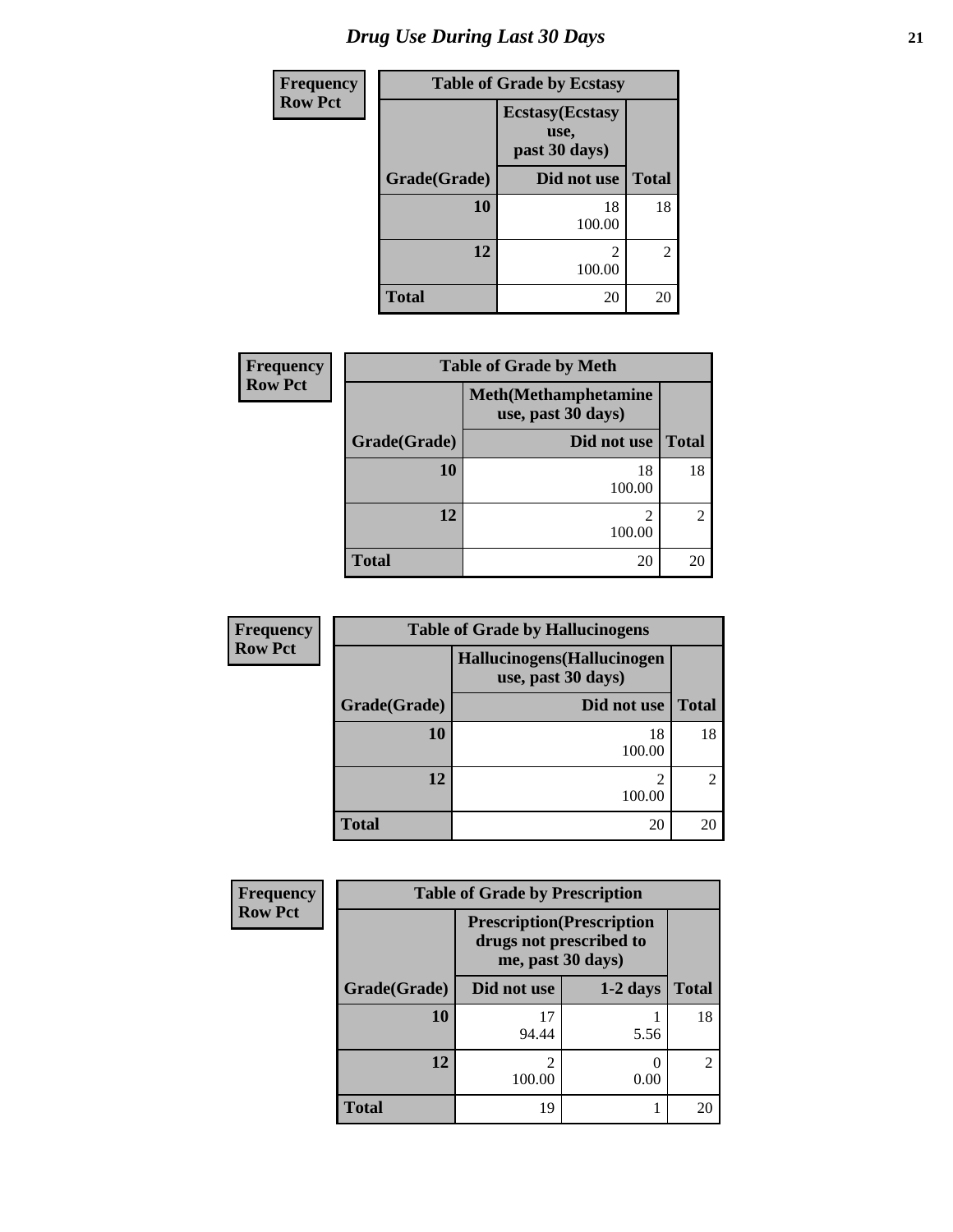| Frequency      | <b>Table of Alcoholease by Grade</b>              |                    |       |              |  |
|----------------|---------------------------------------------------|--------------------|-------|--------------|--|
| <b>Col Pct</b> | <b>Alcoholease</b> (It is<br>easy to get alcohol) | Grade(Grade)<br>10 | 12    | <b>Total</b> |  |
|                | <b>Strongly Agree</b>                             | 4<br>22.22         | 50.00 | 5            |  |
|                | <b>Somewhat Agree</b>                             | 4<br>22.22         | 50.00 | 5            |  |
|                | <b>Somewhat Disagree</b>                          | 4<br>22.22         | 0.00  | 4            |  |
|                | <b>Strongly Disagree</b>                          | 6<br>33.33         | 0.00  | 6            |  |
|                | <b>Total</b>                                      | 18                 | 2     | 20           |  |

| Frequency<br>Col Pct |  |
|----------------------|--|
|                      |  |

| <b>Table of Cigarettesease by Grade</b>                 |                        |       |              |  |  |
|---------------------------------------------------------|------------------------|-------|--------------|--|--|
| Cigarettesease(It is<br>easy to get smoking<br>tobacco) | Grade(Grade)<br>10     | 12    | <b>Total</b> |  |  |
| <b>Strongly Agree</b>                                   | 4<br>22.22             | 50.00 | 5            |  |  |
| <b>Somewhat Agree</b>                                   | 4<br>22.22             | 0.00  | 4            |  |  |
| <b>Somewhat Disagree</b>                                | $\mathcal{L}$<br>11.11 | 0.00  | 2            |  |  |
| <b>Strongly Disagree</b>                                | 8<br>44.44             | 50.00 | 9            |  |  |
| Total                                                   | 18                     | 2     | 20           |  |  |

| Frequency      | <b>Table of Smokelessease by Grade</b>                         |                         |                      |              |  |
|----------------|----------------------------------------------------------------|-------------------------|----------------------|--------------|--|
| <b>Col Pct</b> | <b>Smokelessease</b> (It is<br>easy to get chewing<br>tobacco) | Grade(Grade)<br>10      | 12                   | <b>Total</b> |  |
|                | <b>Strongly Agree</b>                                          | 4<br>22.22              | 50.00                | 5.           |  |
|                | <b>Somewhat Agree</b>                                          | 4<br>22.22              | $\mathbf{0}$<br>0.00 | 4            |  |
|                | <b>Somewhat Disagree</b>                                       | $\mathfrak{D}$<br>11.11 | $\mathbf{0}$<br>0.00 | 2            |  |
|                | <b>Strongly Disagree</b>                                       | 8<br>44.44              | 50.00                | 9            |  |
|                | <b>Total</b>                                                   | 18                      | 2                    | 20           |  |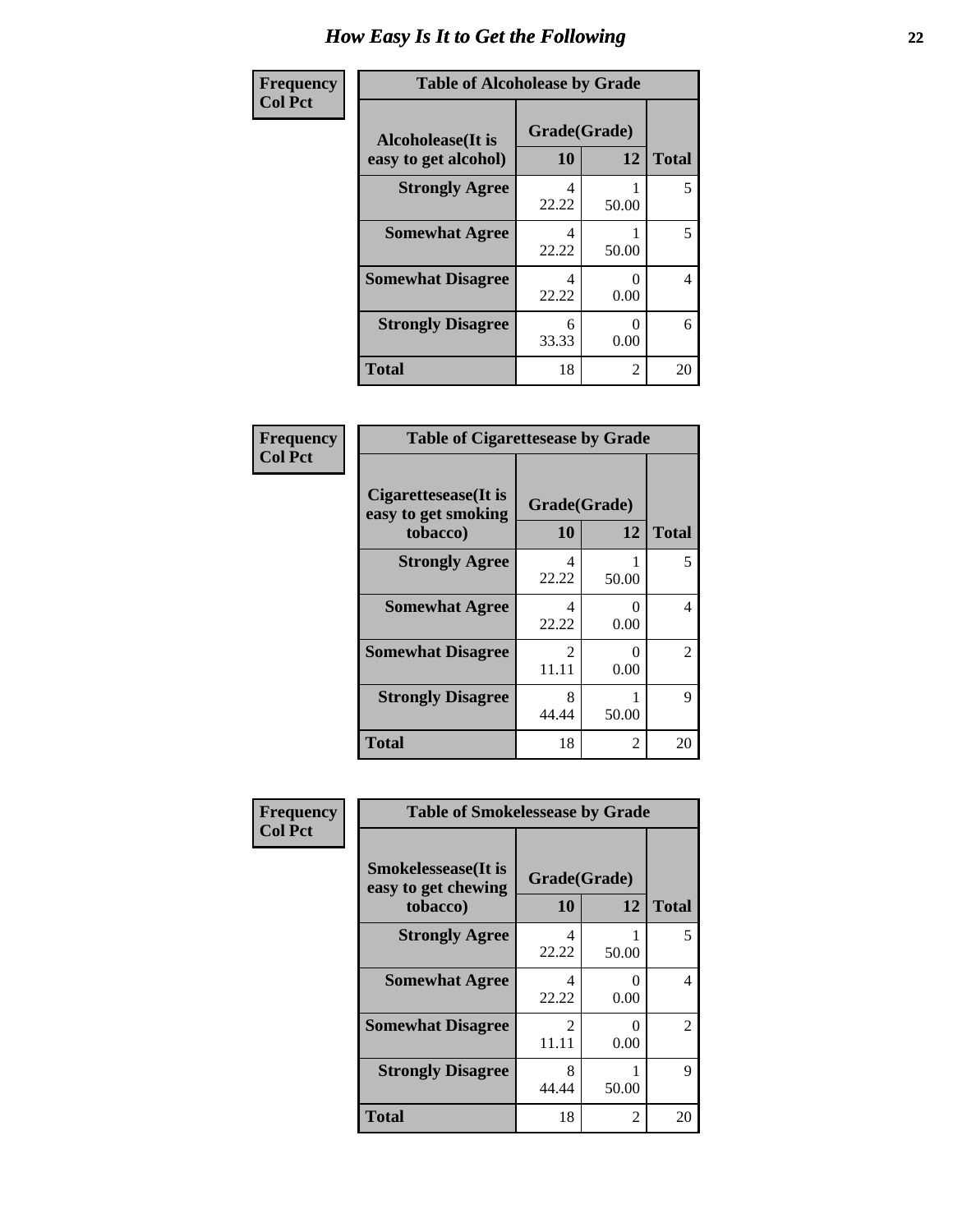| Frequency      | <b>Table of Marijuanaease by Grade</b>            |                         |                  |                |
|----------------|---------------------------------------------------|-------------------------|------------------|----------------|
| <b>Col Pct</b> | Marijuanaease (It is<br>easy to get<br>marijuana) | Grade(Grade)<br>10      | 12               | <b>Total</b>   |
|                | <b>Strongly Agree</b>                             | 5.56                    | 50.00            | $\overline{2}$ |
|                | <b>Somewhat Agree</b>                             | $\mathfrak{D}$<br>11.11 | $\Omega$<br>0.00 | $\overline{2}$ |
|                | <b>Somewhat Disagree</b>                          | 5<br>27.78              | $\Omega$<br>0.00 | 5              |
|                | <b>Strongly Disagree</b>                          | 10<br>55.56             | 50.00            | 11             |
|                | <b>Total</b>                                      | 18                      | 2                | 20             |

#### **Frequency Col Pct**

| <b>Table of Cocaineease by Grade</b> |                  |           |              |  |  |
|--------------------------------------|------------------|-----------|--------------|--|--|
| <b>Cocaineease</b> (It is            |                  |           |              |  |  |
| easy to get cocaine)                 | 10               | 12        | <b>Total</b> |  |  |
| <b>Strongly Agree</b>                | 5.56             | 0<br>0.00 |              |  |  |
| <b>Somewhat Agree</b>                | $\Omega$<br>0.00 | 50.00     |              |  |  |
| <b>Somewhat Disagree</b>             | 22.22            | 0.00      | 4            |  |  |
| <b>Strongly Disagree</b>             | 13<br>72.22      | 50.00     | 14           |  |  |
| <b>Total</b>                         | 18               | 2         | 20           |  |  |

| Frequency      | <b>Table of Inhalantsease by Grade</b>     |                         |           |              |
|----------------|--------------------------------------------|-------------------------|-----------|--------------|
| <b>Col Pct</b> | <b>Inhalantsease</b> (It is<br>easy to get | Grade(Grade)            |           |              |
|                | inhalants)                                 | 10                      | 12        | <b>Total</b> |
|                | <b>Strongly Agree</b>                      | 4<br>22.22              | 50.00     | 5            |
|                | <b>Somewhat Agree</b>                      | $\mathfrak{D}$<br>11.11 | 0<br>0.00 | 2            |
|                | <b>Somewhat Disagree</b>                   | 5.56                    | 0<br>0.00 |              |
|                | <b>Strongly Disagree</b>                   | 11<br>61.11             | 50.00     | 12           |
|                | <b>Total</b>                               | 18                      | 2         | 20           |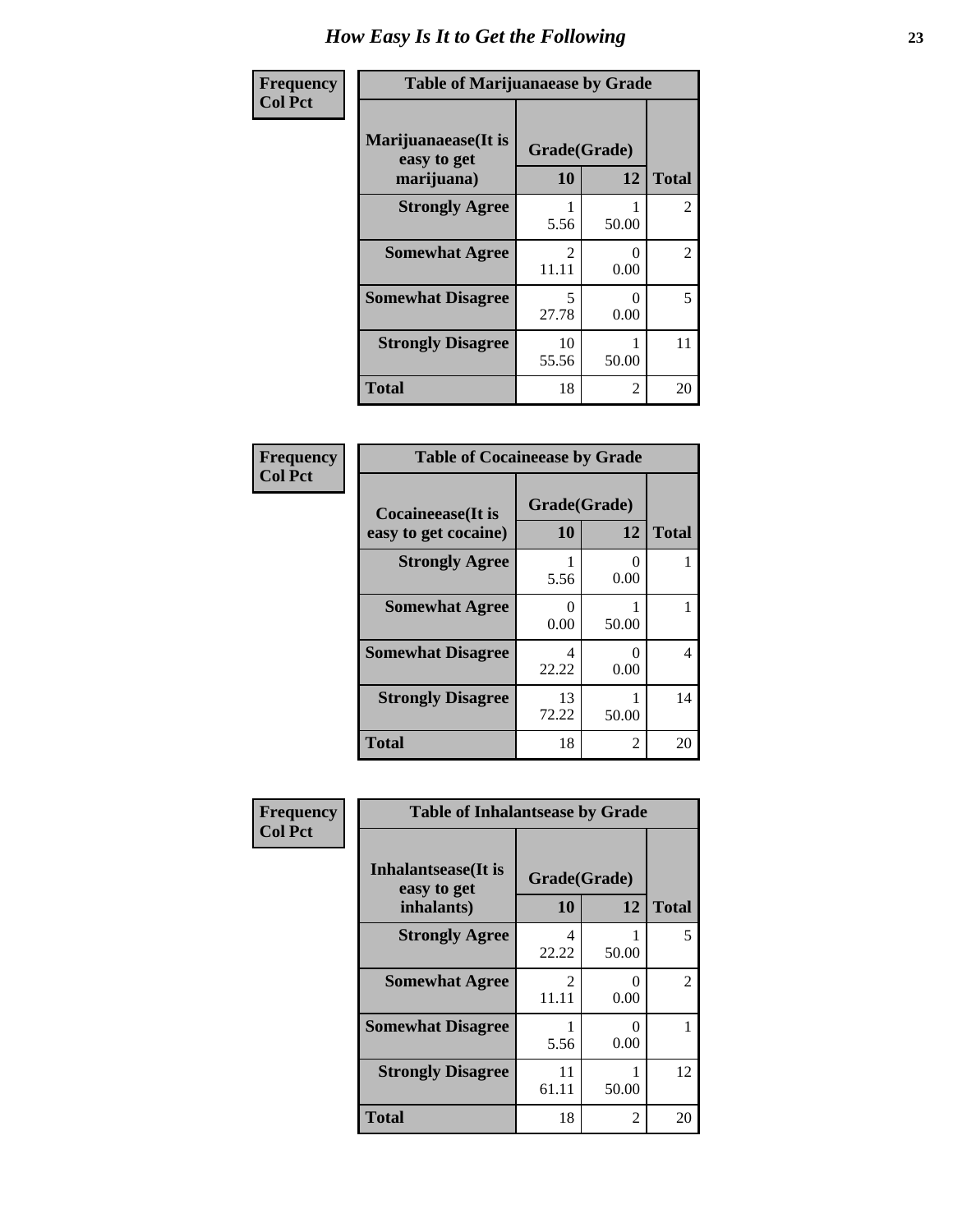| Frequency      | <b>Table of Steroidsease by Grade</b>               |                                      |                       |              |
|----------------|-----------------------------------------------------|--------------------------------------|-----------------------|--------------|
| <b>Col Pct</b> | <b>Steroidsease</b> (It is<br>easy to get steroids) | Grade(Grade)<br>10                   | 12                    | <b>Total</b> |
|                | <b>Strongly Agree</b>                               | $\mathfrak{D}$<br>11.11              | 50.00                 | 3            |
|                | <b>Somewhat Agree</b>                               | $\mathcal{D}_{\mathcal{L}}$<br>11.11 | $\mathcal{O}$<br>0.00 | 2            |
|                | <b>Somewhat Disagree</b>                            | 4<br>22.22                           | 0.00                  | 4            |
|                | <b>Strongly Disagree</b>                            | 10<br>55.56                          | 50.00                 | 11           |
|                | <b>Total</b>                                        | 18                                   | $\overline{2}$        | 20           |

| Frequency      | <b>Table of Ecstasyease by Grade</b>              |                           |                  |              |
|----------------|---------------------------------------------------|---------------------------|------------------|--------------|
| <b>Col Pct</b> | <b>Ecstasyease</b> (It is<br>easy to get ecstasy) | Grade(Grade)<br><b>10</b> | 12               | <b>Total</b> |
|                | <b>Strongly Agree</b>                             | 5.56                      | $_{0}$<br>0.00   |              |
|                | <b>Somewhat Agree</b>                             | ∩<br>0.00                 | 50.00            |              |
|                | <b>Somewhat Disagree</b>                          | 3<br>16.67                | $\Omega$<br>0.00 | 3            |
|                | <b>Strongly Disagree</b>                          | 14<br>77.78               | 50.00            | 15           |
|                | <b>Total</b>                                      | 18                        | 2                | 20           |

| Frequency      | <b>Table of Methease by Grade</b>                          |                    |            |              |
|----------------|------------------------------------------------------------|--------------------|------------|--------------|
| <b>Col Pct</b> | <b>Methease</b> (It is easy<br>to get<br>methamphetamines) | Grade(Grade)<br>10 | 12         | <b>Total</b> |
|                | <b>Strongly Agree</b>                                      | 5.56               | 0<br>0.00  |              |
|                | <b>Somewhat Agree</b>                                      | 0.00               | 50.00      |              |
|                | <b>Somewhat Disagree</b>                                   | 3<br>16.67         | 0<br>0.00  | 3            |
|                | <b>Strongly Disagree</b>                                   | 14<br>77.78        | 1<br>50.00 | 15           |
|                | Total                                                      | 18                 | 2          | 20           |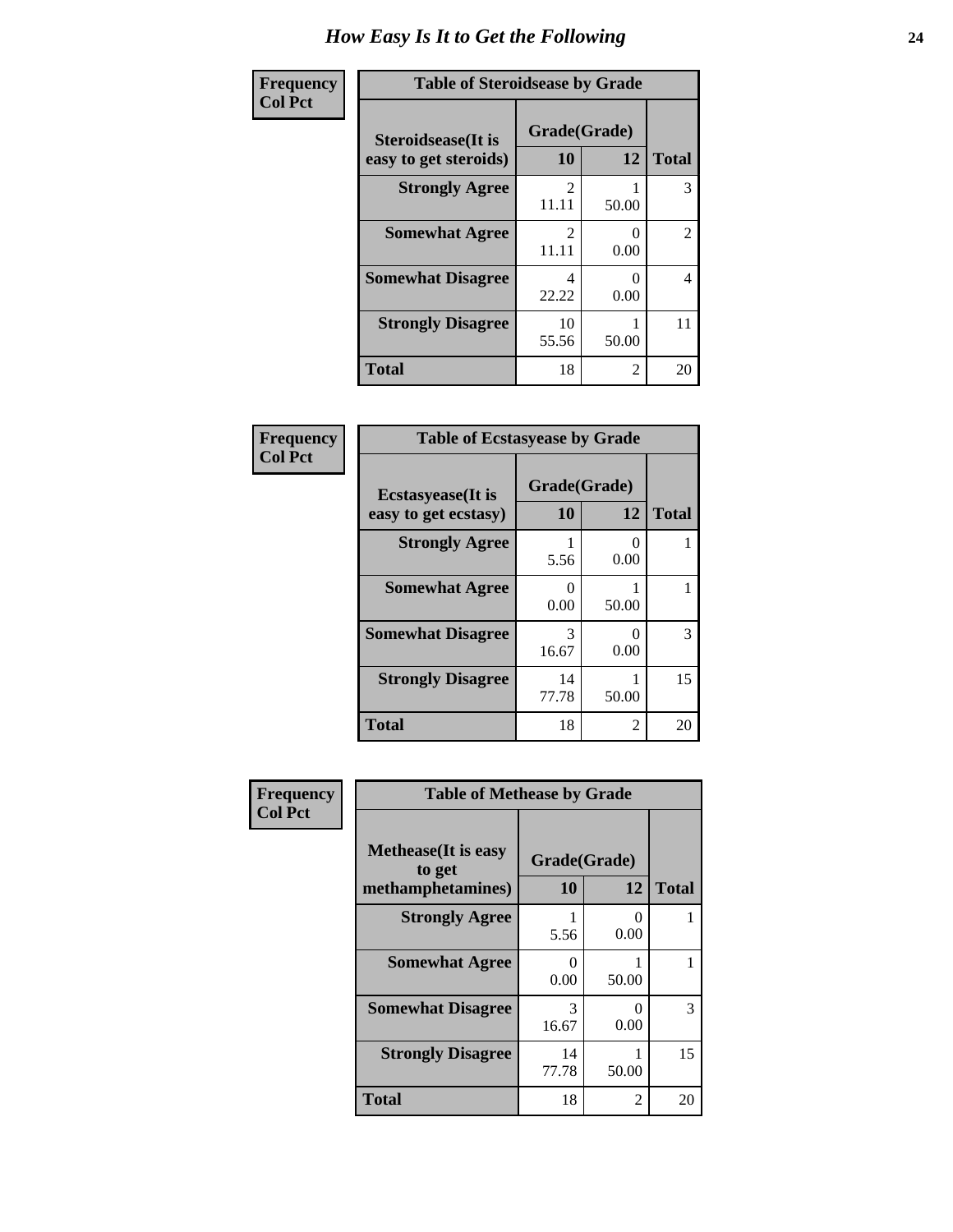| <b>Frequency</b> | <b>Table of Hallucinogensease by Grade</b> |              |       |                |
|------------------|--------------------------------------------|--------------|-------|----------------|
| <b>Col Pct</b>   | Hallucinogensease(It)<br>is easy to get    | Grade(Grade) |       |                |
|                  | hallucinogens)                             | 10           | 12    | <b>Total</b>   |
|                  | <b>Strongly Agree</b>                      | 5.56         | 50.00 | $\overline{2}$ |
|                  | <b>Somewhat Disagree</b>                   | 3<br>16.67   | 0.00  | 3              |
|                  | <b>Strongly Disagree</b>                   | 14<br>77.78  | 50.00 | 15             |
|                  | <b>Total</b>                               | 18           | 2     | 20             |

| Frequency      | <b>Table of Prescriptionease by Grade</b>                                                |                                   |           |                |
|----------------|------------------------------------------------------------------------------------------|-----------------------------------|-----------|----------------|
| <b>Col Pct</b> | <b>Prescriptionease</b> (It<br>is easy to get<br>prescription drugs<br>not prescribed to | Grade(Grade)                      |           |                |
|                | me)                                                                                      | 10                                | 12        | <b>Total</b>   |
|                | <b>Strongly Agree</b>                                                                    | 3<br>16.67                        | 50.00     | 4              |
|                | <b>Somewhat Agree</b>                                                                    | $\overline{\phantom{0}}$<br>27.78 | 0<br>0.00 | 5              |
|                | <b>Somewhat Disagree</b>                                                                 | 2<br>11.11                        | 0<br>0.00 | $\overline{2}$ |
|                | <b>Strongly Disagree</b>                                                                 | 8<br>44.44                        | 50.00     | 9              |
|                | Total                                                                                    | 18                                | 2         | 20             |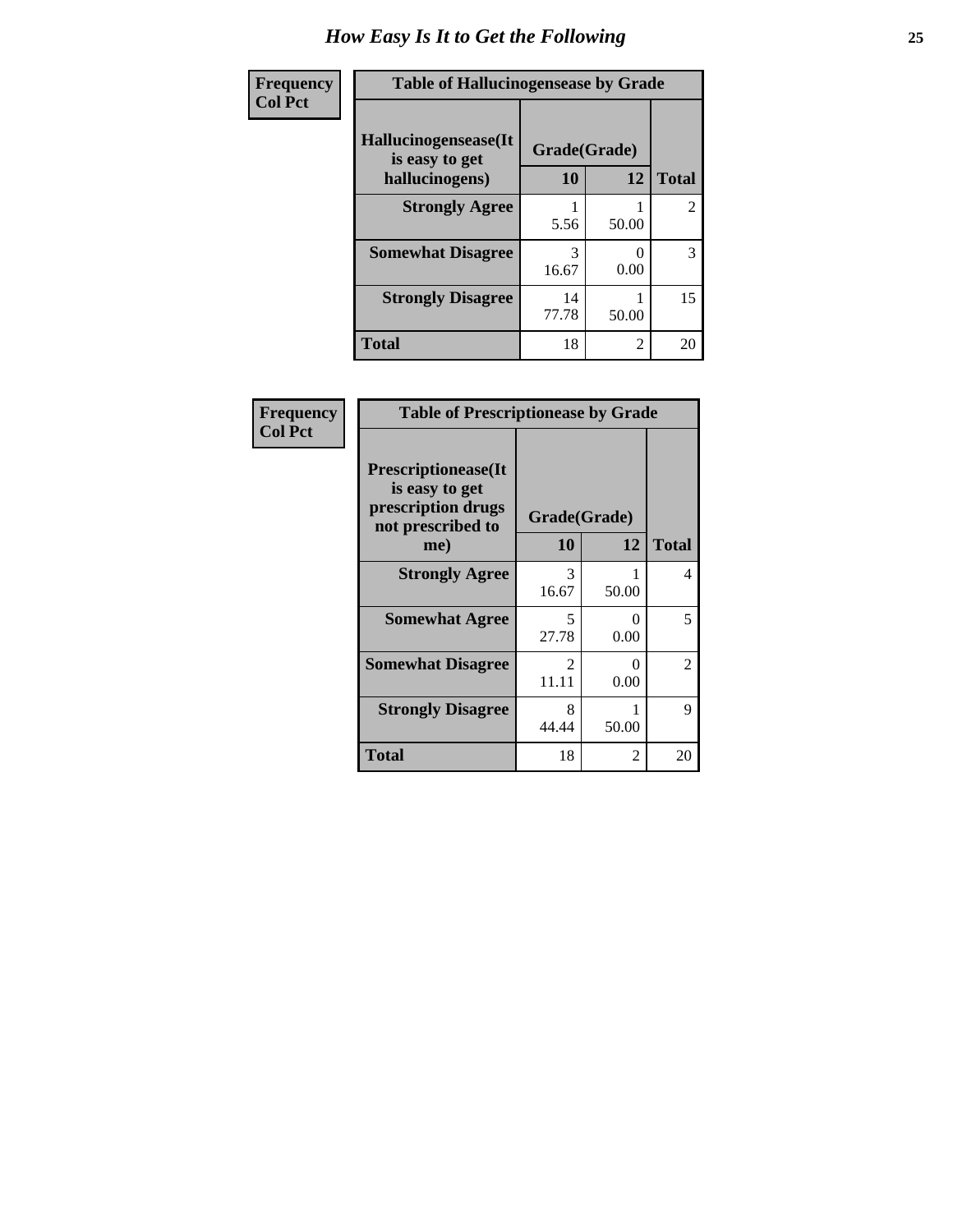### *Age at Onset of Use* **26** *Results for "Age at Onset of Use" questions exclude students who said they did not use that substance*

| <b>Frequency</b><br><b>Row Pct</b> | <b>Table of Grade by Alcoholinit</b>       |                                                          |                         |                |
|------------------------------------|--------------------------------------------|----------------------------------------------------------|-------------------------|----------------|
|                                    |                                            | Alcoholinit(I<br>started using<br>alcohol when<br>I was) |                         |                |
|                                    | Grade(Grade)                               | 14                                                       | 15                      | <b>Total</b>   |
|                                    | 10                                         | $\mathfrak{D}$<br>50.00                                  | $\mathfrak{D}$<br>50.00 | $\overline{4}$ |
|                                    | 12                                         | 100.00                                                   | 0<br>0.00               |                |
|                                    | <b>Total</b>                               | 3                                                        | 2                       | 5              |
|                                    | <b>Frequency Missing <math>= 15</math></b> |                                                          |                         |                |

| <b>Frequency</b> |
|------------------|
| <b>Row Pct</b>   |

| <b>Table of Grade by Cigarettesinit</b>    |                                                               |        |              |  |  |  |
|--------------------------------------------|---------------------------------------------------------------|--------|--------------|--|--|--|
|                                            | Cigarettesinit(I<br>started smoking<br>tobacco when I<br>was) |        |              |  |  |  |
| Grade(Grade)                               | 14                                                            | 17     | <b>Total</b> |  |  |  |
| 10                                         | 100.00                                                        | 0.00   |              |  |  |  |
| 12                                         | 0<br>0.00                                                     | 100.00 |              |  |  |  |
| <b>Total</b>                               | 1                                                             |        | 2            |  |  |  |
| <b>Frequency Missing <math>= 18</math></b> |                                                               |        |              |  |  |  |

| Frequency      | <b>Table of Grade by Smokelessinit</b> |                                                                 |              |  |
|----------------|----------------------------------------|-----------------------------------------------------------------|--------------|--|
| <b>Row Pct</b> |                                        | Smokelessinit(I<br>started<br>chewing<br>tobacco when I<br>was) |              |  |
|                | Grade(Grade)                           | 9                                                               | <b>Total</b> |  |
|                | 10                                     | 0                                                               |              |  |
|                |                                        |                                                                 |              |  |
|                | 12                                     | 100.00                                                          |              |  |
|                | <b>Total</b>                           |                                                                 |              |  |
|                |                                        | Frequency Missing $= 19$                                        |              |  |

*For Grade \* Marijuanainit all data are missing since all the levels of variable Marijuanainit are missing.*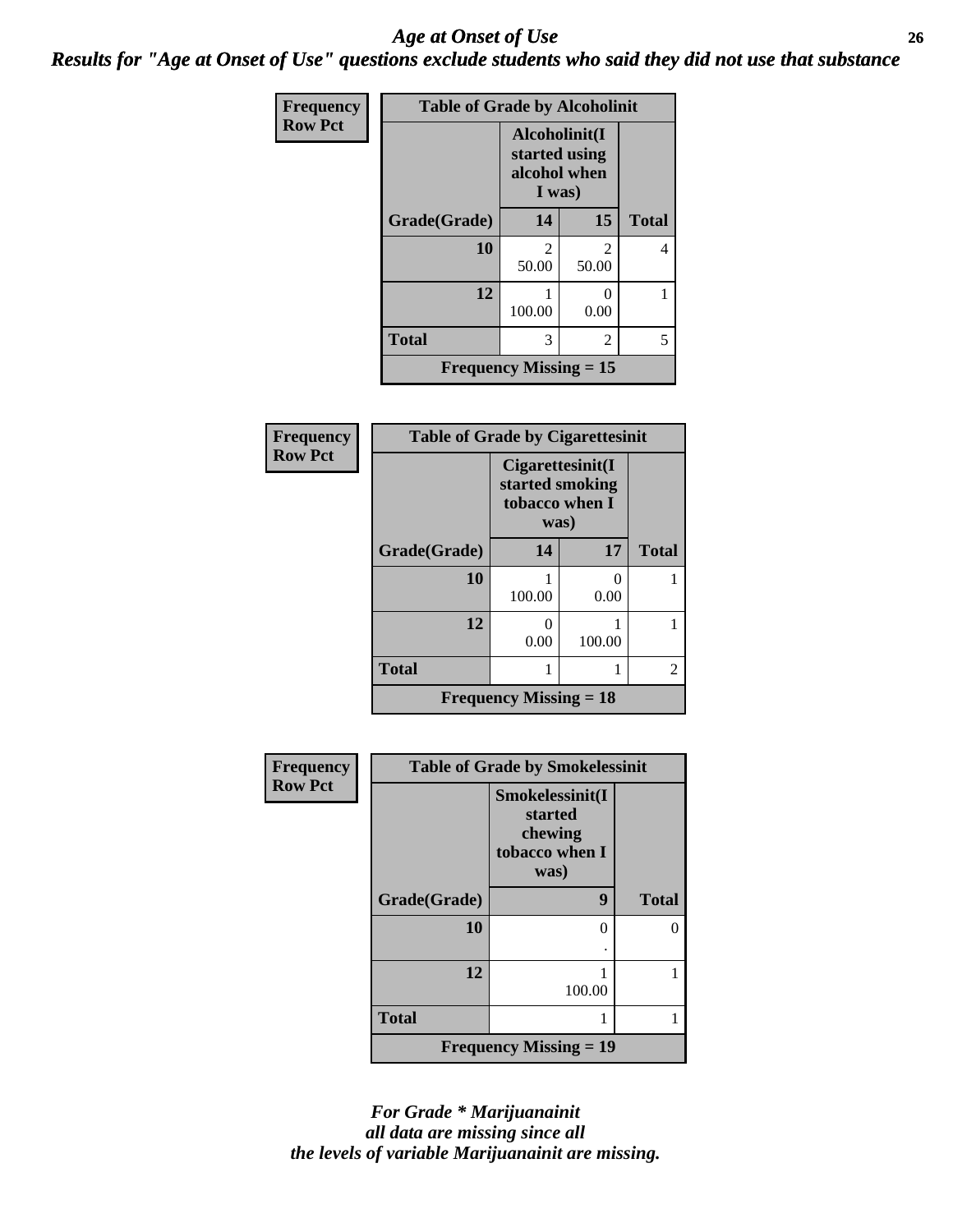*Age at Onset of Use* **27** *Results for "Age at Onset of Use" questions exclude students who said they did not use that substance*

> *For Grade \* Cocaineinit all data are missing since all the levels of variable Cocaineinit are missing. For Grade \* Inhalantsinit all data are missing since all the levels of variable Inhalantsinit are missing.*

*For Grade \* Steroidsinit all data are missing since all the levels of variable Steroidsinit are missing.*

*For Grade \* Ecstasyinit all data are missing since all the levels of variable Ecstasyinit are missing.*

*For Grade \* Methinit all data are missing since all the levels of variable Methinit are missing.*

*For Grade \* Hallucinogensinit all data are missing since all the levels of variable Hallucinogensinit are missing.*

| <b>Frequency</b> | <b>Table of Grade by Prescriptioninit</b> |                                                                                                     |              |
|------------------|-------------------------------------------|-----------------------------------------------------------------------------------------------------|--------------|
| <b>Row Pct</b>   |                                           | Prescriptioninit(I<br>started using<br>prescription<br>drugs not<br>prescribed to me<br>when I was) |              |
|                  | Grade(Grade)                              | 14                                                                                                  | <b>Total</b> |
|                  | 10                                        | 100.00                                                                                              |              |
|                  | 12                                        | $\Omega$                                                                                            |              |
|                  | <b>Total</b>                              |                                                                                                     |              |
|                  |                                           | <b>Frequency Missing = 19</b>                                                                       |              |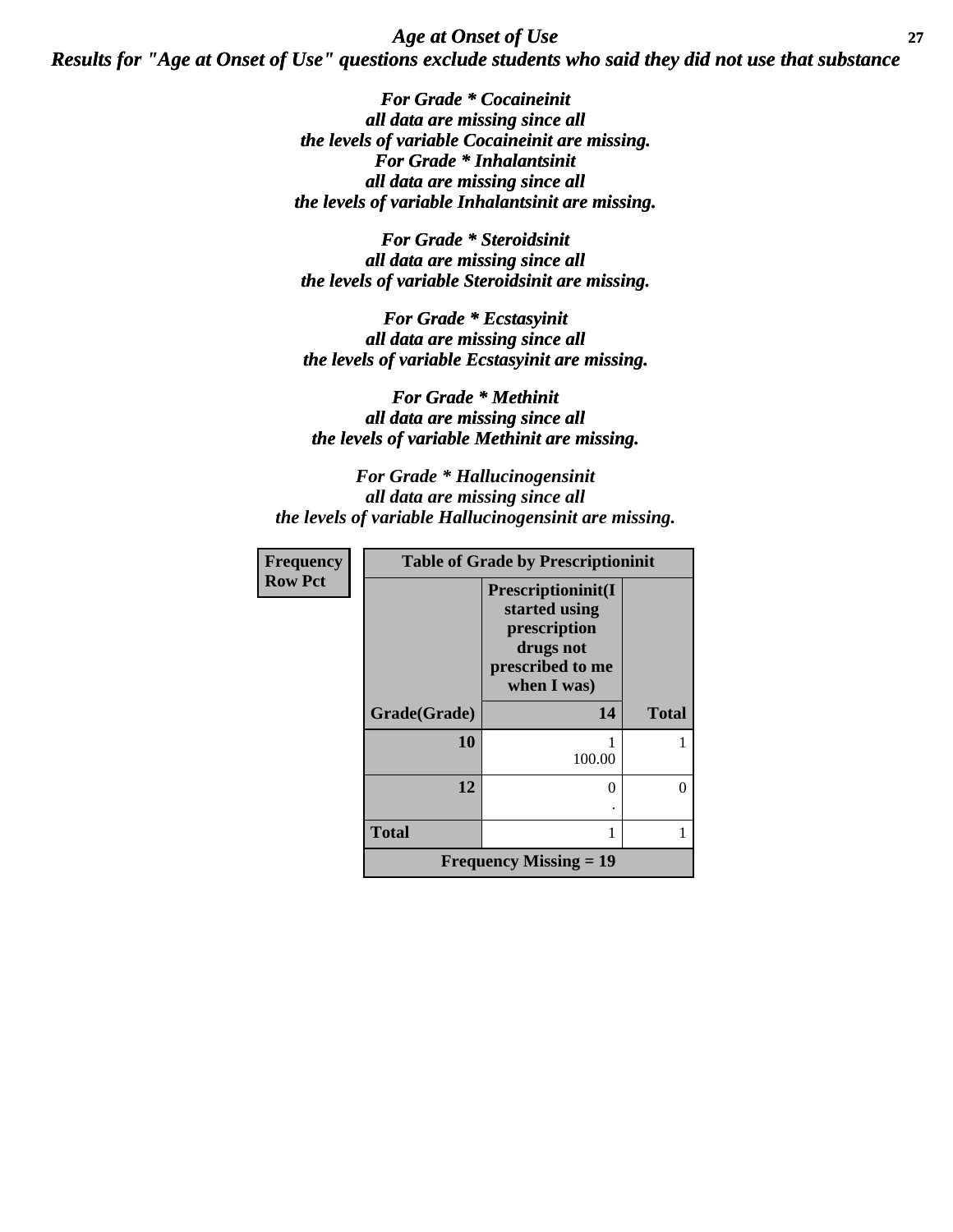| Frequency      | <b>Table of Alcoholharm by Grade</b>          |                                   |           |              |
|----------------|-----------------------------------------------|-----------------------------------|-----------|--------------|
| <b>Col Pct</b> | Alcoholharm(I<br>think alcohol is<br>harmful) | Grade(Grade)<br>10                | 12        | <b>Total</b> |
|                | <b>Strongly Agree</b>                         | 9<br>50.00                        | 50.00     | 10           |
|                | <b>Somewhat Agree</b>                         | $\overline{\mathcal{L}}$<br>27.78 | 50.00     | 6            |
|                | <b>Somewhat Disagree</b>                      | 5.56                              | 0<br>0.00 |              |
|                | <b>Strongly Disagree</b>                      | 3<br>16.67                        | 0<br>0.00 | 3            |
|                | <b>Total</b>                                  | 18                                | 2         | 20           |

#### **Frequency Col Pct**

| <b>Table of Cigarettesharm by Grade</b>         |                        |                                       |               |  |
|-------------------------------------------------|------------------------|---------------------------------------|---------------|--|
| Cigarettesharm(I<br>think smoking<br>tobacco is | Grade(Grade)           |                                       |               |  |
| harmful)                                        | 10                     | 12                                    | <b>Total</b>  |  |
| <b>Strongly Agree</b>                           | 14<br>77.78            | $\mathcal{D}_{\mathcal{L}}$<br>100.00 | 16            |  |
| <b>Somewhat Agree</b>                           | $\mathcal{L}$<br>11.11 | ∩<br>0.00                             | $\mathcal{L}$ |  |
| <b>Strongly Disagree</b>                        | 2<br>11.11             | 0.00                                  | $\mathcal{L}$ |  |
| <b>Total</b>                                    | 18                     | 2                                     | 20            |  |

| Frequency      | <b>Table of Smokelessharm by Grade</b>         |                         |                       |              |  |
|----------------|------------------------------------------------|-------------------------|-----------------------|--------------|--|
| <b>Col Pct</b> | Smokelessharm(I<br>think chewing<br>tobacco is | Grade(Grade)            |                       |              |  |
|                | harmful)                                       | 10                      | 12                    | <b>Total</b> |  |
|                | <b>Strongly Agree</b>                          | 14<br>77.78             | 2<br>100.00           | 16           |  |
|                | <b>Somewhat Agree</b>                          | $\mathfrak{D}$<br>11.11 | 0<br>0.00             | 2            |  |
|                | <b>Strongly Disagree</b>                       | 2<br>11.11              | $\mathcal{O}$<br>0.00 | 2            |  |
|                | <b>Total</b>                                   | 18                      | 2                     | 20           |  |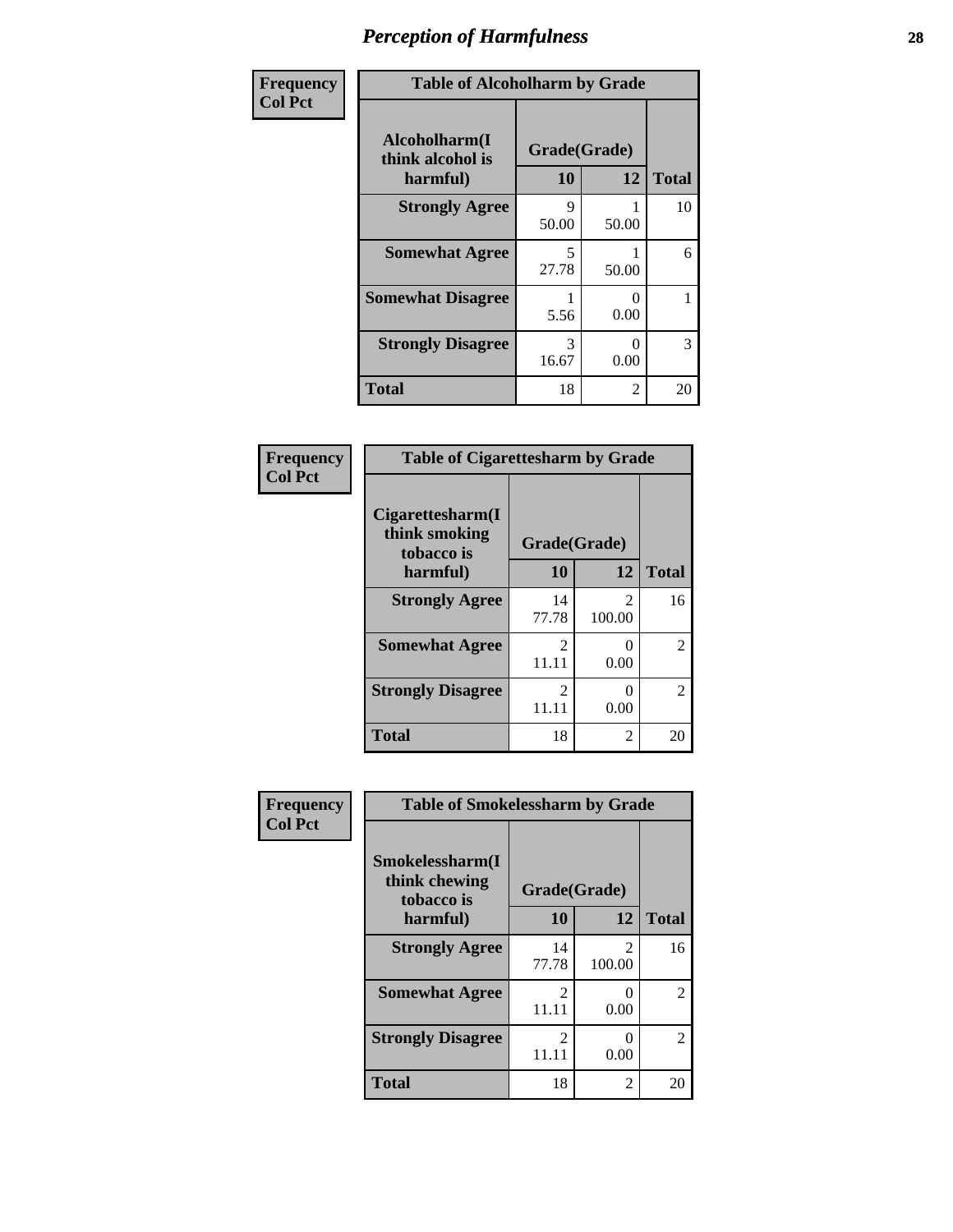| Frequency      | <b>Table of Marijuanaharm by Grade</b> |              |                |              |
|----------------|----------------------------------------|--------------|----------------|--------------|
| <b>Col Pct</b> | Marijuanaharm(I<br>think marijuana     | Grade(Grade) |                |              |
|                | is harmful)                            | 10           | 12             | <b>Total</b> |
|                | <b>Strongly Agree</b>                  | 14<br>77.78  | 100.00         | 16           |
|                | <b>Somewhat Agree</b>                  | 5.56         | 0.00           |              |
|                | <b>Strongly Disagree</b>               | 3<br>16.67   | 0.00           | 3            |
|                | <b>Total</b>                           | 18           | $\overline{2}$ | 20           |

| Frequency      | <b>Table of Cocaineharm by Grade</b> |              |                                       |                |
|----------------|--------------------------------------|--------------|---------------------------------------|----------------|
| <b>Col Pct</b> | Cocaineharm(I<br>think cocaine is    | Grade(Grade) |                                       |                |
|                | harmful)                             | 10           | 12                                    | <b>Total</b>   |
|                | <b>Strongly Agree</b>                | 16<br>88.89  | $\mathcal{D}_{\mathcal{L}}$<br>100.00 | 18             |
|                | <b>Strongly Disagree</b>             | 2<br>11.11   | 0.00                                  | $\mathfrak{D}$ |
|                | <b>Total</b>                         | 18           | 2                                     | 20             |

| <b>Frequency</b> | <b>Table of Inhalantsharm by Grade</b> |              |                                       |                |
|------------------|----------------------------------------|--------------|---------------------------------------|----------------|
| <b>Col Pct</b>   | Inhalantsharm(I<br>think inhalants     | Grade(Grade) |                                       |                |
|                  | are harmful)                           | 10           | 12                                    | <b>Total</b>   |
|                  | <b>Strongly Agree</b>                  | 15<br>83.33  | $\mathcal{D}_{\mathcal{A}}$<br>100.00 | 17             |
|                  | <b>Somewhat Agree</b>                  | 5.56         | 0.00                                  |                |
|                  | <b>Strongly Disagree</b>               | 2<br>11.11   | 0.00                                  | $\overline{c}$ |
|                  | <b>Total</b>                           | 18           | $\mathfrak{D}$                        | 20             |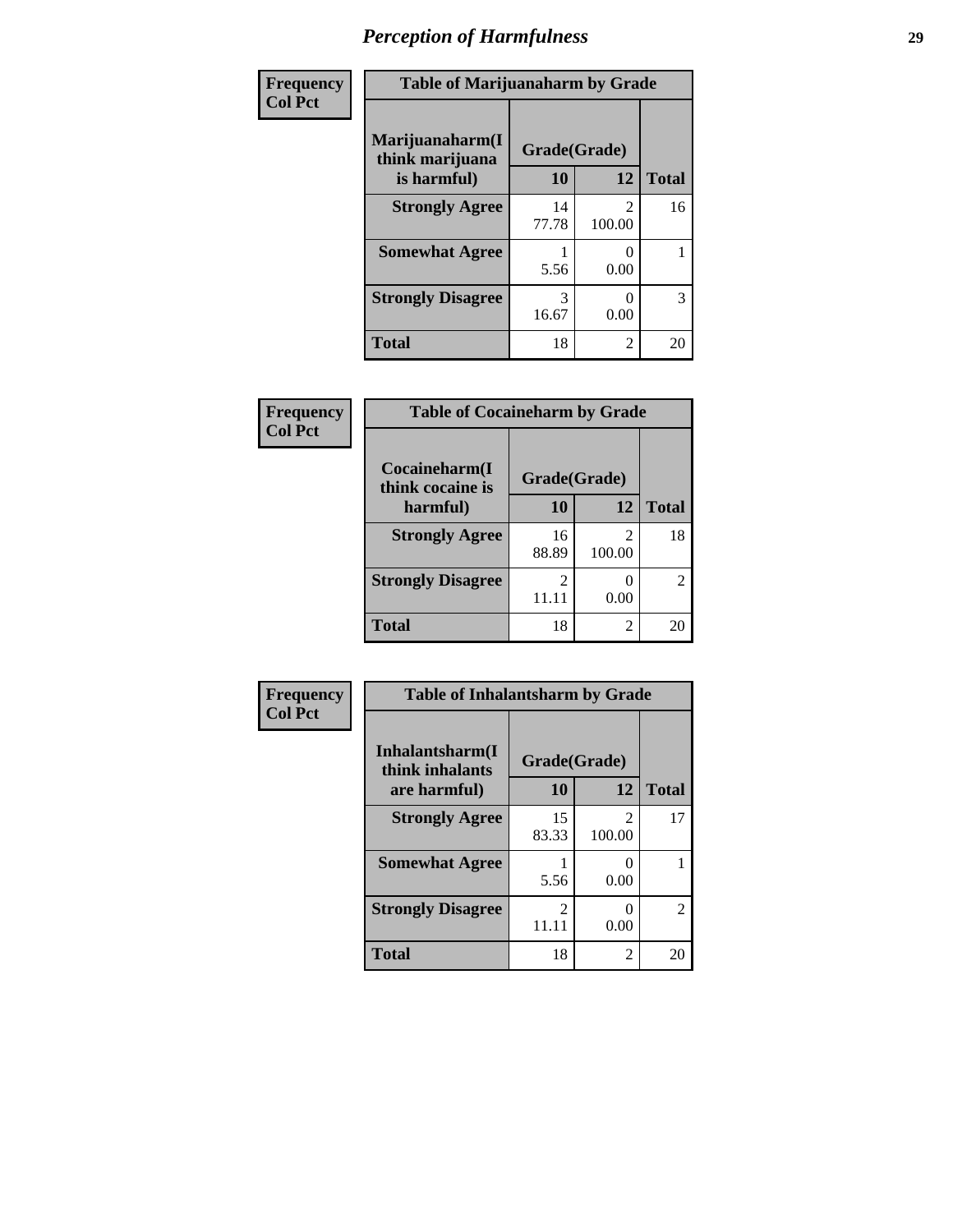| Frequency      | <b>Table of Steroidsharm by Grade</b>            |                                      |                |              |
|----------------|--------------------------------------------------|--------------------------------------|----------------|--------------|
| <b>Col Pct</b> | Steroidsharm(I<br>think steroids are<br>harmful) | Grade(Grade)<br>10                   | 12             | <b>Total</b> |
|                | <b>Strongly Agree</b>                            | 14<br>77.78                          | 50.00          | 15           |
|                | <b>Somewhat Agree</b>                            | 5.56                                 | 0<br>0.00      |              |
|                | <b>Somewhat Disagree</b>                         | 5.56                                 | 0<br>0.00      |              |
|                | <b>Strongly Disagree</b>                         | $\mathcal{D}_{\mathcal{L}}$<br>11.11 | 50.00          | 3            |
|                | <b>Total</b>                                     | 18                                   | $\mathfrak{D}$ | 20           |

#### **Frequency Col Pct**

| <b>Table of Ecstasyharm by Grade</b> |                        |                          |                |  |  |
|--------------------------------------|------------------------|--------------------------|----------------|--|--|
| Ecstasyharm(I<br>think ecstasy is    | Grade(Grade)           |                          |                |  |  |
| harmful)                             | 10                     | 12                       | <b>Total</b>   |  |  |
| <b>Strongly Agree</b>                | 15<br>83.33            | $\mathfrak{D}$<br>100.00 | 17             |  |  |
| <b>Somewhat Agree</b>                | 5.56                   | 0<br>0.00                |                |  |  |
| <b>Strongly Disagree</b>             | $\mathcal{L}$<br>11.11 | 0<br>0.00                | $\overline{c}$ |  |  |
| <b>Total</b>                         | 18                     | $\mathfrak{D}$           | 20             |  |  |

| <b>Frequency</b> | <b>Table of Methharm by Grade</b>            |                         |             |                |
|------------------|----------------------------------------------|-------------------------|-------------|----------------|
| <b>Col Pct</b>   | <b>Methharm</b> (I think<br>methamphetamines | Grade(Grade)            |             |                |
|                  | are harmful)                                 | 10                      | 12          | <b>Total</b>   |
|                  | <b>Strongly Agree</b>                        | 16<br>88.89             | っ<br>100.00 | 18             |
|                  | <b>Strongly Disagree</b>                     | $\mathfrak{D}$<br>11.11 | 0.00        | $\overline{c}$ |
|                  | <b>Total</b>                                 | 18                      | 2           | 20             |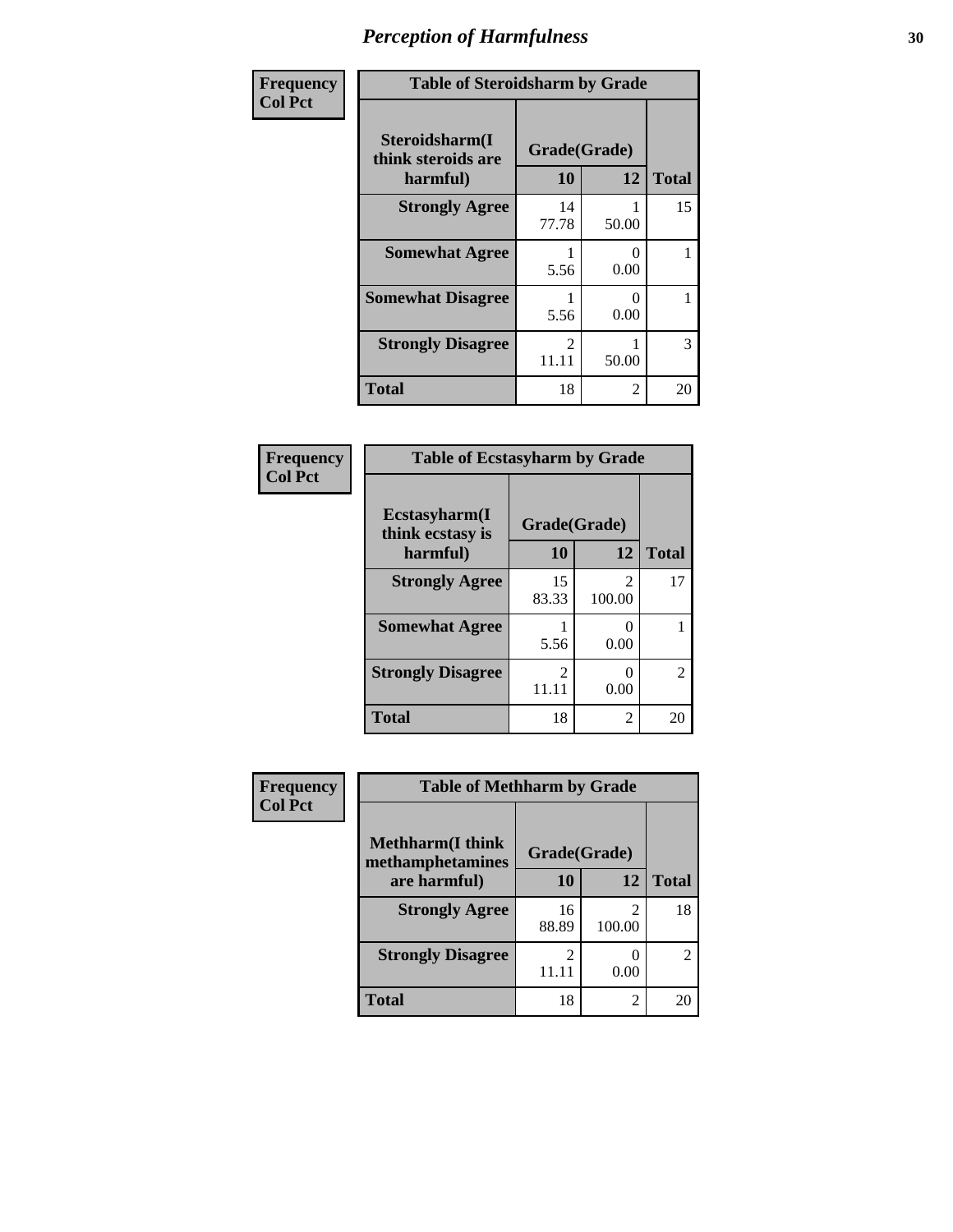| Frequency      | <b>Table of Hallucinogensharm by Grade</b> |              |             |                |
|----------------|--------------------------------------------|--------------|-------------|----------------|
| <b>Col Pct</b> | Hallucinogensharm(I<br>think hallucinogens | Grade(Grade) |             |                |
|                | are harmful)                               | 10           | 12          | <b>Total</b>   |
|                | <b>Strongly Agree</b>                      | 16<br>88.89  | 2<br>100.00 | 18             |
|                | <b>Strongly Disagree</b>                   | 11.11        | 0.00        | $\overline{c}$ |
|                | <b>Total</b>                               | 18           | 2           | 20             |

| Frequency      | <b>Table of Prescriptionharm by Grade</b>                                 |                         |                |              |  |
|----------------|---------------------------------------------------------------------------|-------------------------|----------------|--------------|--|
| <b>Col Pct</b> | Prescriptionharm(I<br>think prescription<br>drugs not<br>prescribed to me | Grade(Grade)            |                |              |  |
|                | are harmful)                                                              | 10                      | 12             | <b>Total</b> |  |
|                | <b>Strongly Agree</b>                                                     | 13<br>72.22             | 50.00          | 14           |  |
|                | <b>Somewhat Agree</b>                                                     | 3<br>16.67              | 50.00          | 4            |  |
|                | <b>Strongly Disagree</b>                                                  | $\mathfrak{D}$<br>11.11 | 0<br>0.00      | 2            |  |
|                | <b>Total</b>                                                              | 18                      | $\overline{2}$ | 20           |  |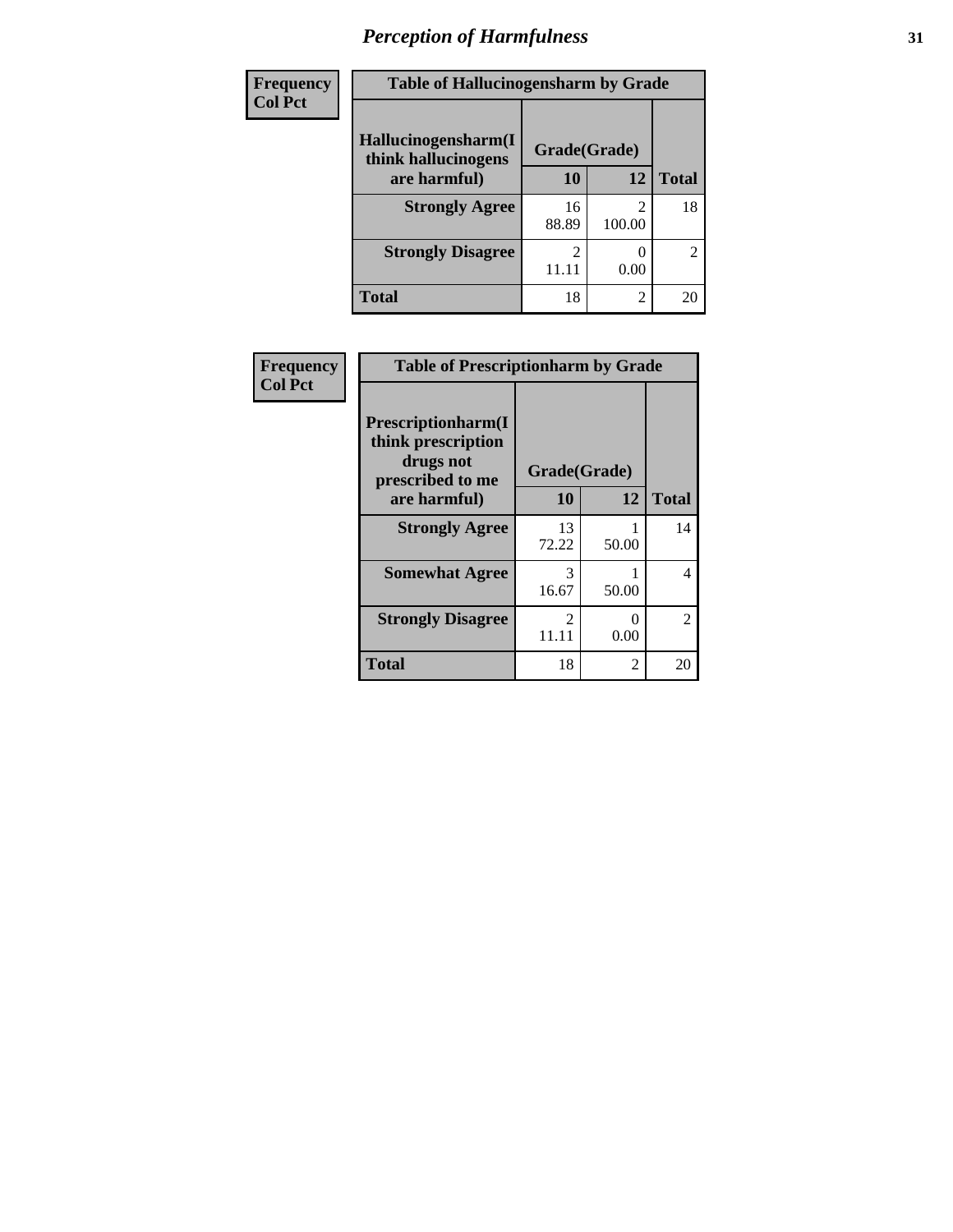## *Disapproval by Adults* **32**

| Frequency      |                                                               | <b>Table of Alcoholadult by Grade</b> |                       |              |
|----------------|---------------------------------------------------------------|---------------------------------------|-----------------------|--------------|
| <b>Col Pct</b> | Alcoholadult(Adults<br>would disapprove if<br>I used alcohol) | Grade(Grade)<br>10                    | 12                    | <b>Total</b> |
|                | <b>Strongly Agree</b>                                         | 13<br>72.22                           | 50.00                 | 14           |
|                | <b>Somewhat Agree</b>                                         | 5.56                                  | 0<br>0.00             |              |
|                | <b>Somewhat Disagree</b>                                      | $\overline{2}$<br>11.11               | 50.00                 | 3            |
|                | <b>Strongly Disagree</b>                                      | $\mathfrak{D}$<br>11.11               | $\mathcal{O}$<br>0.00 | 2            |
|                | <b>Total</b>                                                  | 18                                    | 2                     | 20           |

#### **Frequency Col Pct**

| <b>Table of Tobaccoadult by Grade</b>                                 |                         |                         |                             |  |  |  |
|-----------------------------------------------------------------------|-------------------------|-------------------------|-----------------------------|--|--|--|
| <b>Tobaccoadult</b> (Adults<br>would disapprove if<br>I used tobacco) | Grade(Grade)<br>10      | <b>Total</b>            |                             |  |  |  |
| <b>Strongly Agree</b>                                                 | 14<br>77.78             | $\mathcal{L}$<br>100.00 | 16                          |  |  |  |
| <b>Somewhat Agree</b>                                                 | 5.56                    | 0<br>0.00               | 1                           |  |  |  |
| <b>Somewhat Disagree</b>                                              | 1<br>5.56               | 0<br>0.00               | 1                           |  |  |  |
| <b>Strongly Disagree</b>                                              | $\overline{c}$<br>11.11 | 0<br>0.00               | $\mathcal{D}_{\mathcal{L}}$ |  |  |  |
| <b>Total</b>                                                          | 18                      | 2                       | 20                          |  |  |  |

| Frequency      | <b>Table of Marijuanaadult by Grade</b>                        |             |                                       |              |
|----------------|----------------------------------------------------------------|-------------|---------------------------------------|--------------|
| <b>Col Pct</b> | Marijuanaadult(Adults<br>Grade(Grade)<br>would disapprove if I |             |                                       |              |
|                | used marijuana)                                                | 10          | 12                                    | <b>Total</b> |
|                | <b>Strongly Agree</b>                                          | 15<br>83.33 | $\mathcal{D}_{\mathcal{L}}$<br>100.00 | 17           |
|                | <b>Strongly Disagree</b>                                       | 3<br>16.67  | $\Omega$<br>0.00                      | 3            |
|                | <b>Total</b>                                                   | 18          | 2                                     | 20           |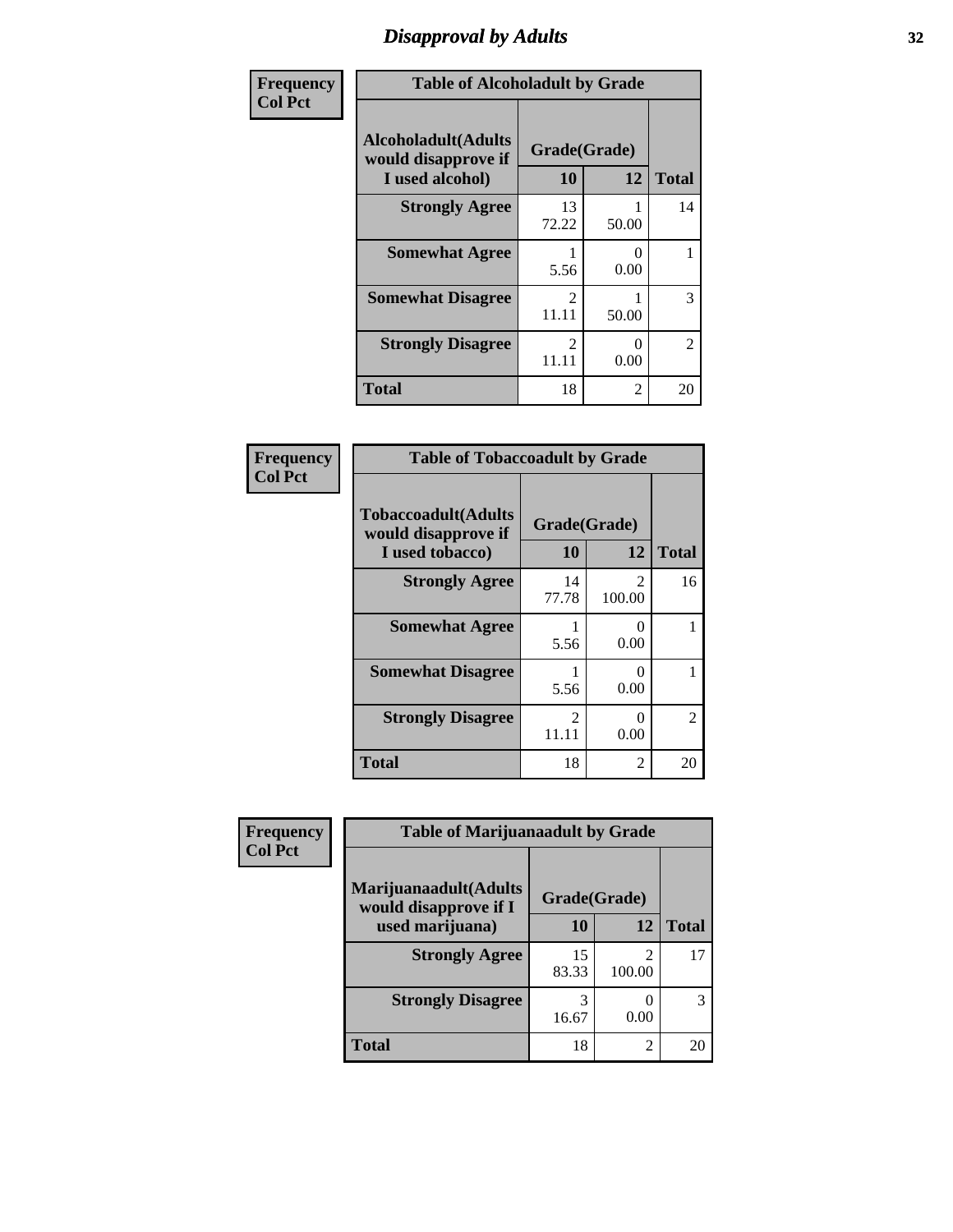## *Disapproval by Adults* **33**

| Frequency      | <b>Table of Otherdrugadult by Grade</b>                |              |                |              |
|----------------|--------------------------------------------------------|--------------|----------------|--------------|
| <b>Col Pct</b> | <b>Otherdrugadult</b> (Adults<br>would disapprove if I | Grade(Grade) |                |              |
|                | used other drugs)                                      | 10           | 12             | <b>Total</b> |
|                | <b>Strongly Agree</b>                                  | 15<br>83.33  | 100.00         | 17           |
|                | <b>Strongly Disagree</b>                               | 16.67        | 0.00           | 3            |
|                | Total                                                  | 18           | $\overline{2}$ | 20           |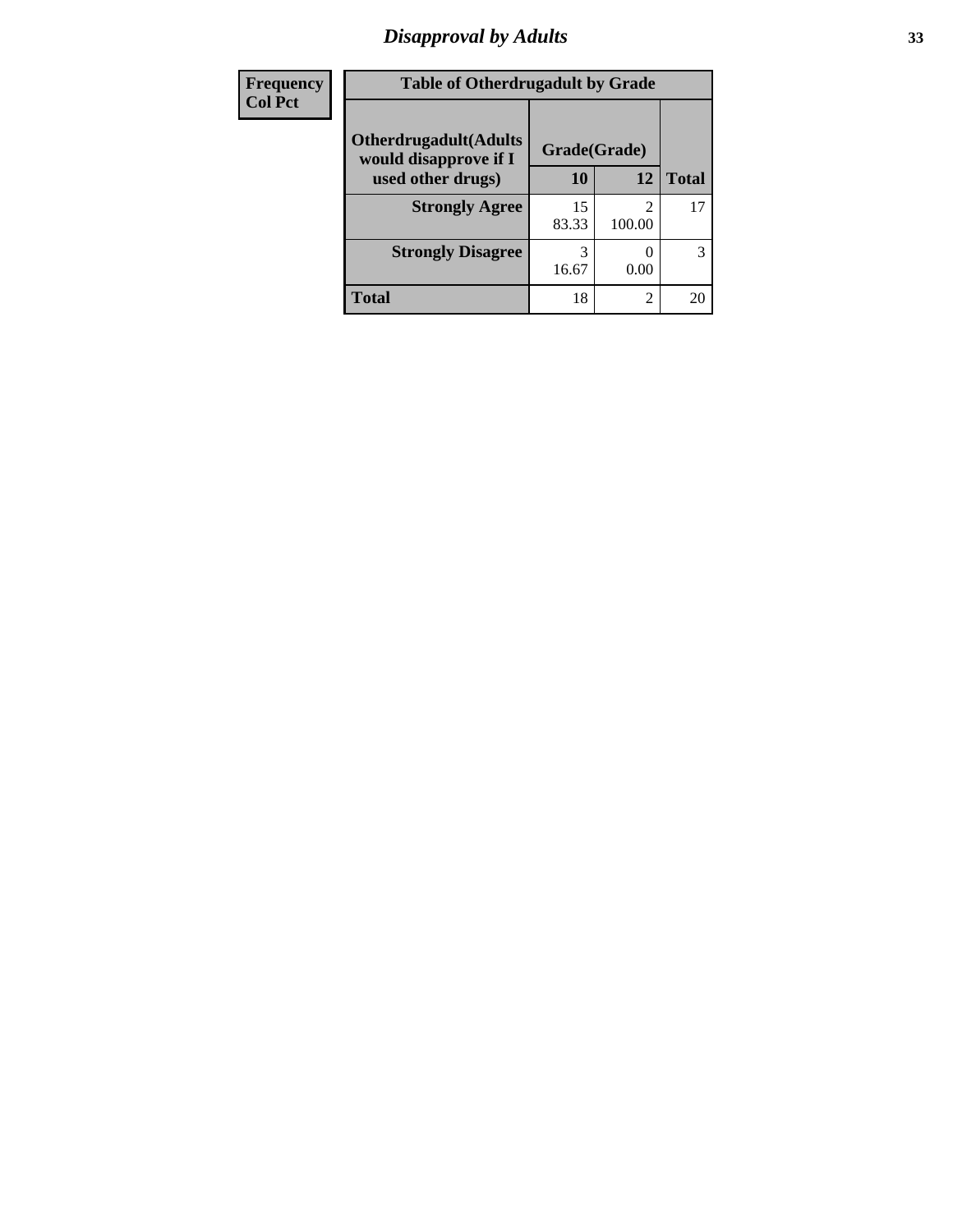# *Disapproval by Peers* **34**

| Frequency      | <b>Table of Alcoholpeer by Grade</b>                    |              |           |              |
|----------------|---------------------------------------------------------|--------------|-----------|--------------|
| <b>Col Pct</b> | Alcoholpeer(My<br>friends would<br>disapprove if I used | Grade(Grade) |           |              |
|                | alcohol)                                                | 10           | 12        | <b>Total</b> |
|                | <b>Strongly Agree</b>                                   | 3<br>16.67   | ∩<br>0.00 | 3            |
|                | <b>Somewhat Agree</b>                                   | 6<br>33.33   | 50.00     | 7            |
|                | <b>Somewhat Disagree</b>                                | 5<br>27.78   | 0<br>0.00 | 5            |
|                | <b>Strongly Disagree</b>                                | 4<br>22.22   | 50.00     | 5            |
|                | Total                                                   | 18           | 2         | 20           |

| Frequency      | <b>Table of Tobaccopeer by Grade</b>                                |                    |           |              |
|----------------|---------------------------------------------------------------------|--------------------|-----------|--------------|
| <b>Col Pct</b> | Tobaccopeer(My<br>friends would<br>disapprove if I used<br>tobacco) | Grade(Grade)<br>10 | 12        | <b>Total</b> |
|                | <b>Strongly Agree</b>                                               | 38.89              | 50.00     | 8            |
|                | <b>Somewhat Agree</b>                                               | 4<br>22.22         | 0<br>0.00 | 4            |
|                | <b>Somewhat Disagree</b>                                            | 4<br>22.22         | 0<br>0.00 | 4            |
|                | <b>Strongly Disagree</b>                                            | 3<br>16.67         | 50.00     | 4            |
|                | <b>Total</b>                                                        | 18                 | 2         | 20           |

| Frequency      | <b>Table of Marijuanapeer by Grade</b>                    |              |                          |              |
|----------------|-----------------------------------------------------------|--------------|--------------------------|--------------|
| <b>Col Pct</b> | Marijuanapeer(My<br>friends would<br>disapprove if I used | Grade(Grade) |                          |              |
|                | marijuana)                                                | 10           | 12                       | <b>Total</b> |
|                | <b>Strongly Agree</b>                                     | 9<br>50.00   | $\mathfrak{D}$<br>100.00 | 11           |
|                | <b>Somewhat Agree</b>                                     | 3<br>16.67   | 0.00                     | 3            |
|                | <b>Somewhat Disagree</b>                                  | 3<br>16.67   | 0.00                     | 3            |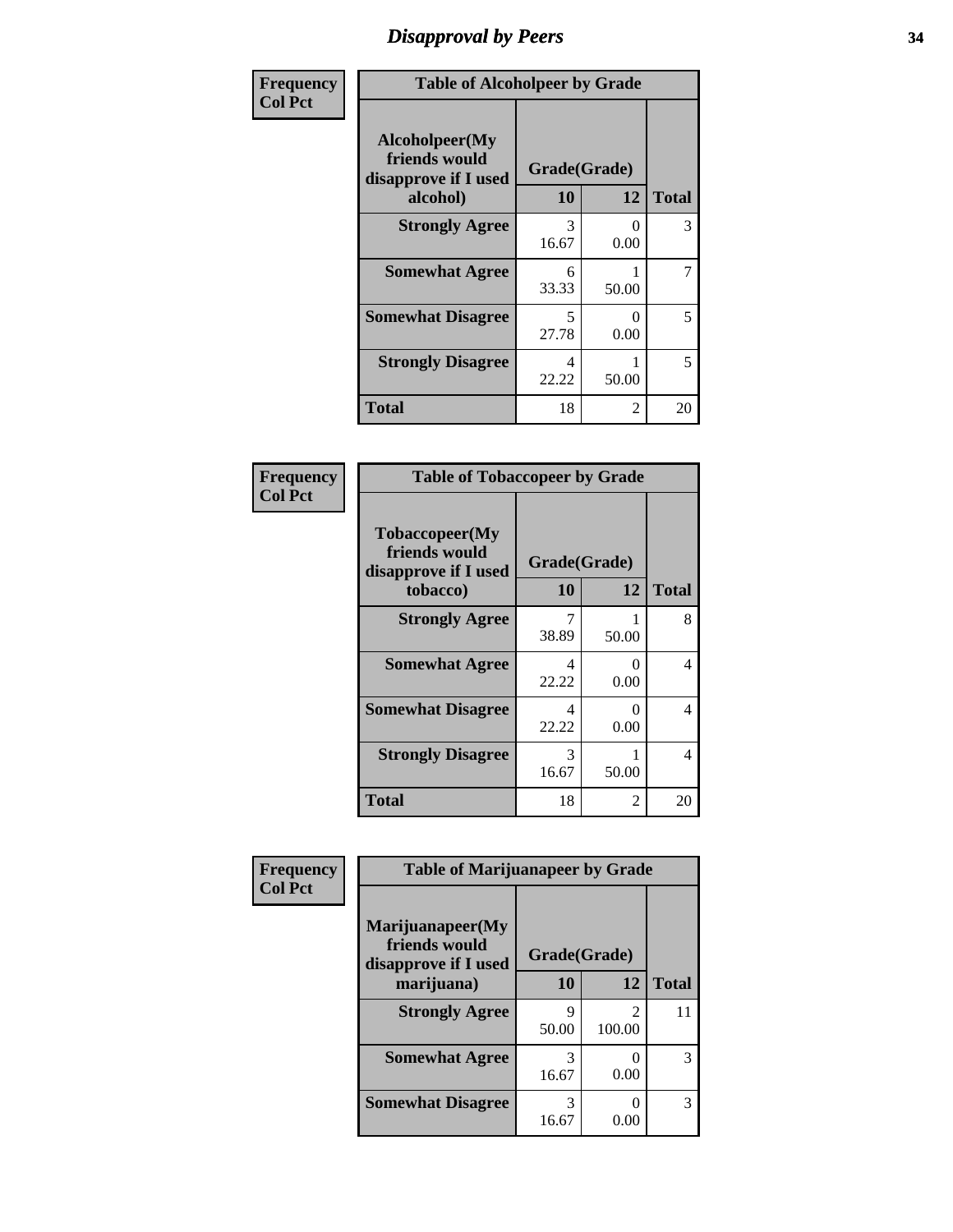# *Disapproval by Peers* **35**

| Frequency<br><b>Col Pct</b> | <b>Table of Marijuanapeer by Grade</b>                                  |                    |                |              |
|-----------------------------|-------------------------------------------------------------------------|--------------------|----------------|--------------|
|                             | Marijuanapeer(My<br>friends would<br>disapprove if I used<br>marijuana) | Grade(Grade)<br>10 | 12             | <b>Total</b> |
|                             | <b>Strongly Disagree</b>                                                | 3<br>16.67         | 0.00           | 3            |
|                             | Total                                                                   | 18                 | $\overline{2}$ | 20           |

| Frequency      | <b>Table of Otherdrugpeer by Grade</b>                                    |                    |             |              |
|----------------|---------------------------------------------------------------------------|--------------------|-------------|--------------|
| <b>Col Pct</b> | Otherdrugpeer(My<br>friends would<br>disapprove if I used<br>other drugs) | Grade(Grade)<br>10 | 12          | <b>Total</b> |
|                | <b>Strongly Agree</b>                                                     | 11<br>61.11        | 2<br>100.00 | 13           |
|                | <b>Somewhat Agree</b>                                                     | 3<br>16.67         | 0<br>0.00   | 3            |
|                | <b>Somewhat Disagree</b>                                                  | 5.56               | 0<br>0.00   |              |
|                | <b>Strongly Disagree</b>                                                  | 3<br>16.67         | 0<br>0.00   | 3            |
|                | <b>Total</b>                                                              | 18                 | 2           | 20           |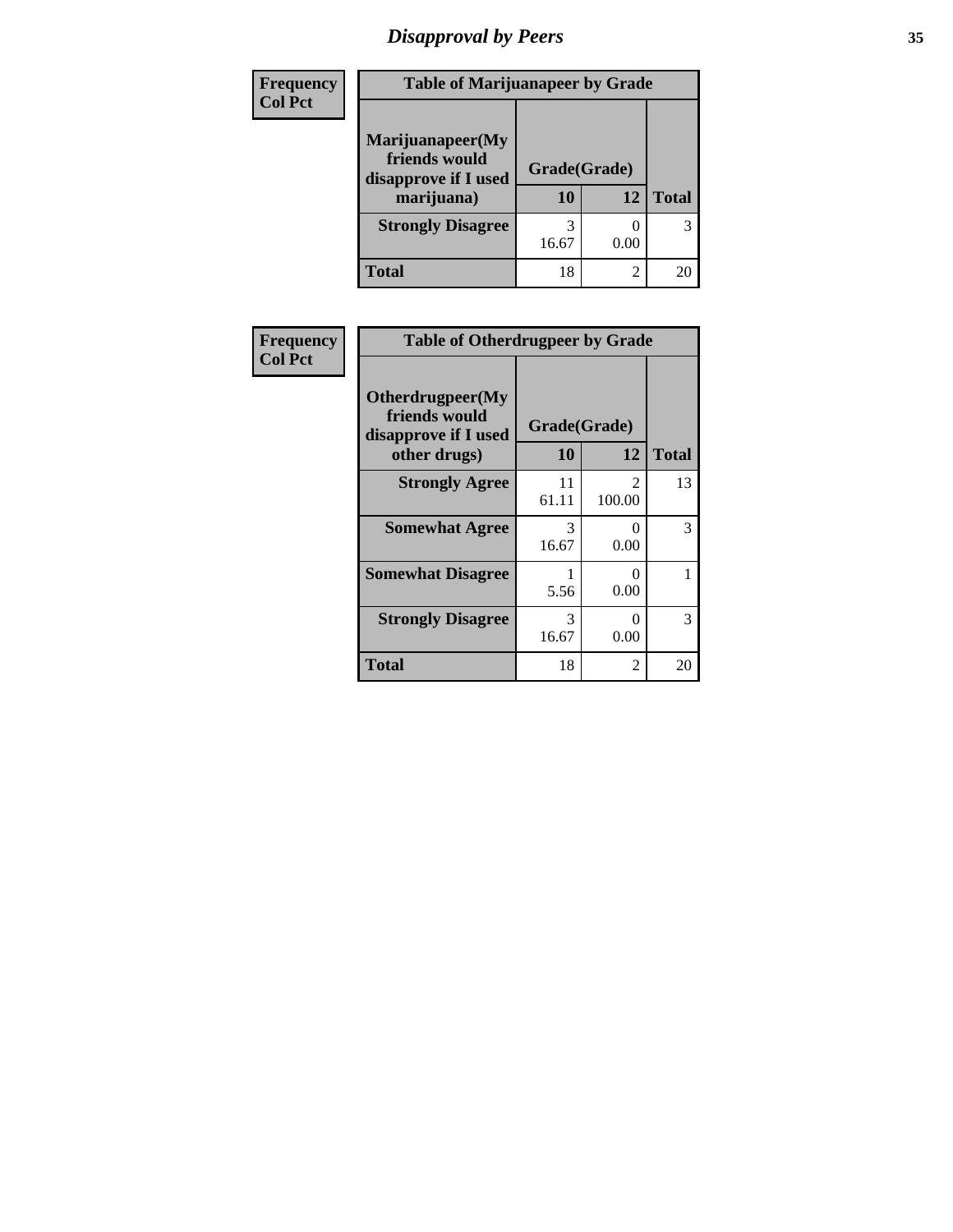#### *Where do My Friends Use - Percentage of Students who selected the following responses.Students could select more than 1 response so the percentage for each substance will not add up to 100%.* **36**

| Frequency<br><b>Col Pct</b> | <b>Table of Alcohollocation1 by Grade</b>      |             |                |              |  |
|-----------------------------|------------------------------------------------|-------------|----------------|--------------|--|
|                             | Grade(Grade)<br><b>Alcohollocation1(Places</b> |             |                |              |  |
|                             | <b>Friends Use Alcohol)</b>                    | 10          | 12             | <b>Total</b> |  |
|                             |                                                | 10<br>55.56 | 50.00          | 11           |  |
|                             | Do Not Use                                     | 8<br>44.44  | 50.00          | 9            |  |
|                             | Total                                          | 18          | $\overline{2}$ | 20           |  |

| Frequency      | <b>Table of Alcohollocation2 by Grade</b> |              |                          |              |
|----------------|-------------------------------------------|--------------|--------------------------|--------------|
| <b>Col Pct</b> | <b>Alcohollocation2(Places</b>            | Grade(Grade) |                          |              |
|                | <b>Friends Use Alcohol)</b>               | 10           | 12                       | <b>Total</b> |
|                |                                           | 12<br>66.67  | $\overline{2}$<br>100.00 | 14           |
|                | Home                                      | 6<br>33.33   | 0.00                     |              |
|                | <b>Total</b>                              | 18           | 2                        | 20           |

| <b>Frequency</b> | <b>Table of Alcohollocation3 by Grade</b> |              |        |              |
|------------------|-------------------------------------------|--------------|--------|--------------|
| <b>Col Pct</b>   | <b>Alcohollocation3(Places</b>            | Grade(Grade) |        |              |
|                  | <b>Friends Use Alcohol)</b>               | 10           | 12     | <b>Total</b> |
|                  |                                           | 18<br>100.00 | 100.00 | 20           |
|                  | <b>Total</b>                              | 18           |        | 20           |

| <b>Frequency</b> | <b>Table of Alcohollocation4 by Grade</b><br>Grade(Grade)<br><b>Alcohollocation4(Places</b> |             |                |              |
|------------------|---------------------------------------------------------------------------------------------|-------------|----------------|--------------|
| <b>Col Pct</b>   |                                                                                             |             |                |              |
|                  | <b>Friends Use Alcohol)</b>                                                                 | 10          | 12             | <b>Total</b> |
|                  |                                                                                             | 15<br>83.33 | ↑<br>100.00    | 17           |
|                  | Car                                                                                         | 3<br>16.67  | 0.00           | 3            |
|                  | <b>Total</b>                                                                                | 18          | $\overline{2}$ | 20           |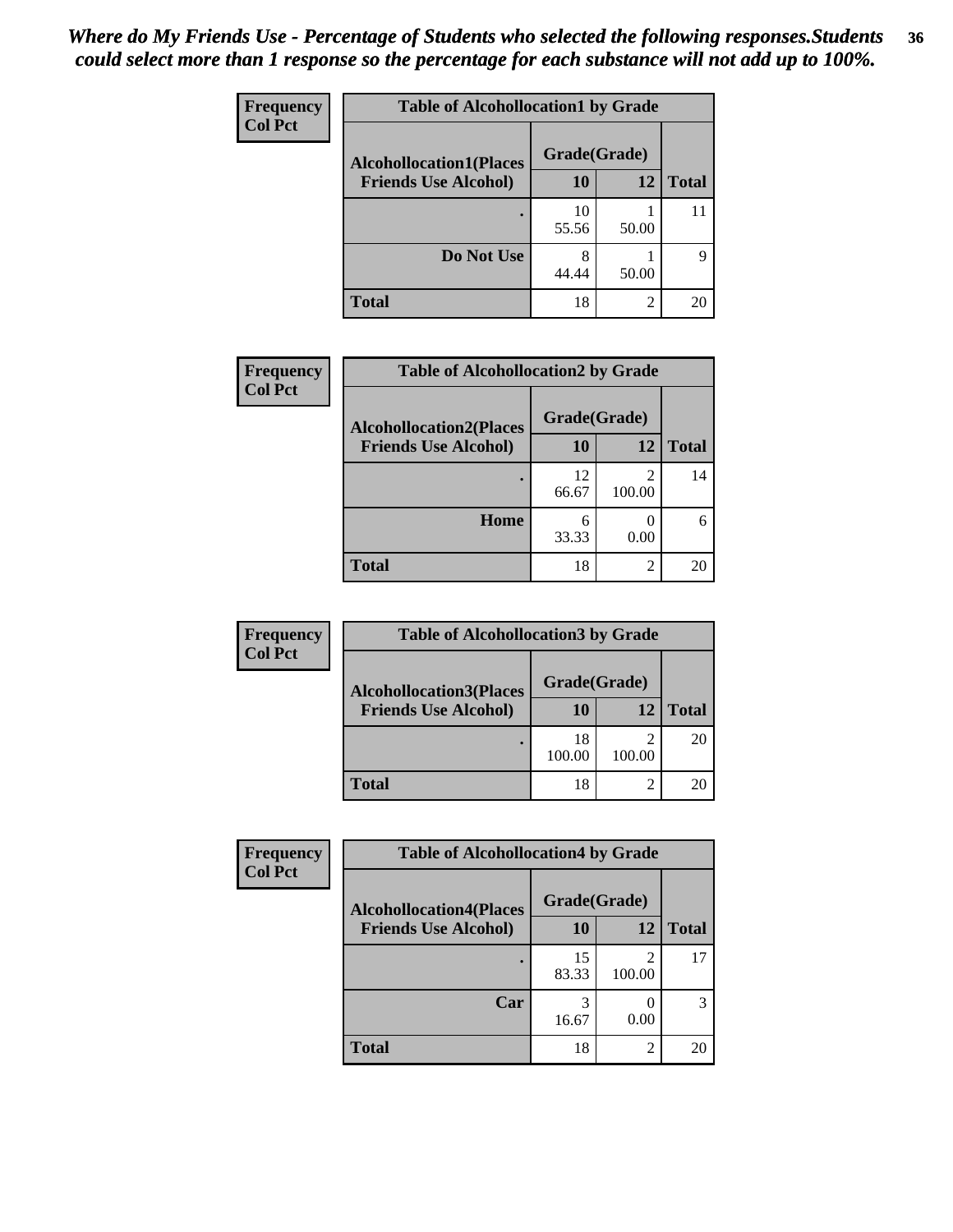| Frequency<br><b>Col Pct</b> | <b>Table of Alcohollocation5 by Grade</b>      |             |                |              |  |
|-----------------------------|------------------------------------------------|-------------|----------------|--------------|--|
|                             | Grade(Grade)<br><b>Alcohollocation5(Places</b> |             |                |              |  |
|                             | <b>Friends Use Alcohol)</b>                    | 10          | 12             | <b>Total</b> |  |
|                             |                                                | 11<br>61.11 | 50.00          | 12           |  |
|                             | <b>Friend's House</b>                          | 38.89       | 50.00          | 8            |  |
|                             | <b>Total</b>                                   | 18          | $\overline{2}$ | 20           |  |

| <b>Frequency</b> | <b>Table of Alcohollocation6 by Grade</b> |              |                |              |
|------------------|-------------------------------------------|--------------|----------------|--------------|
| <b>Col Pct</b>   | <b>Alcohollocation6(Places</b>            | Grade(Grade) |                |              |
|                  | <b>Friends Use Alcohol)</b>               | 10           | 12             | <b>Total</b> |
|                  |                                           | 13<br>72.22  | 50.00          | 14           |
|                  | <b>Other</b>                              | 5<br>27.78   | 50.00          |              |
|                  | <b>Total</b>                              | 18           | $\overline{2}$ | 20           |

| <b>Frequency</b>            | <b>Table of Tobaccolocation1 by Grade</b> |              |              |    |
|-----------------------------|-------------------------------------------|--------------|--------------|----|
| <b>Col Pct</b>              | <b>Tobaccolocation1(Places</b>            | Grade(Grade) |              |    |
| <b>Friends Use Tobacco)</b> | 10                                        | 12           | <b>Total</b> |    |
|                             |                                           | 6<br>33.33   | 50.00        |    |
|                             | Do Not Use                                | 12<br>66.67  | 50.00        | 13 |
|                             | <b>Total</b>                              | 18           | 2            | 20 |

| Frequency      | <b>Table of Tobaccolocation2 by Grade</b> |              |                |              |  |
|----------------|-------------------------------------------|--------------|----------------|--------------|--|
| <b>Col Pct</b> | <b>Tobaccolocation2(Places</b>            | Grade(Grade) |                |              |  |
|                | <b>Friends Use Tobacco)</b>               | 10           | 12             | <b>Total</b> |  |
|                |                                           | 13<br>72.22  | 50.00          | 14           |  |
|                | Home                                      | 27.78        | 50.00          | 6            |  |
|                | <b>Total</b>                              | 18           | $\overline{2}$ | 20           |  |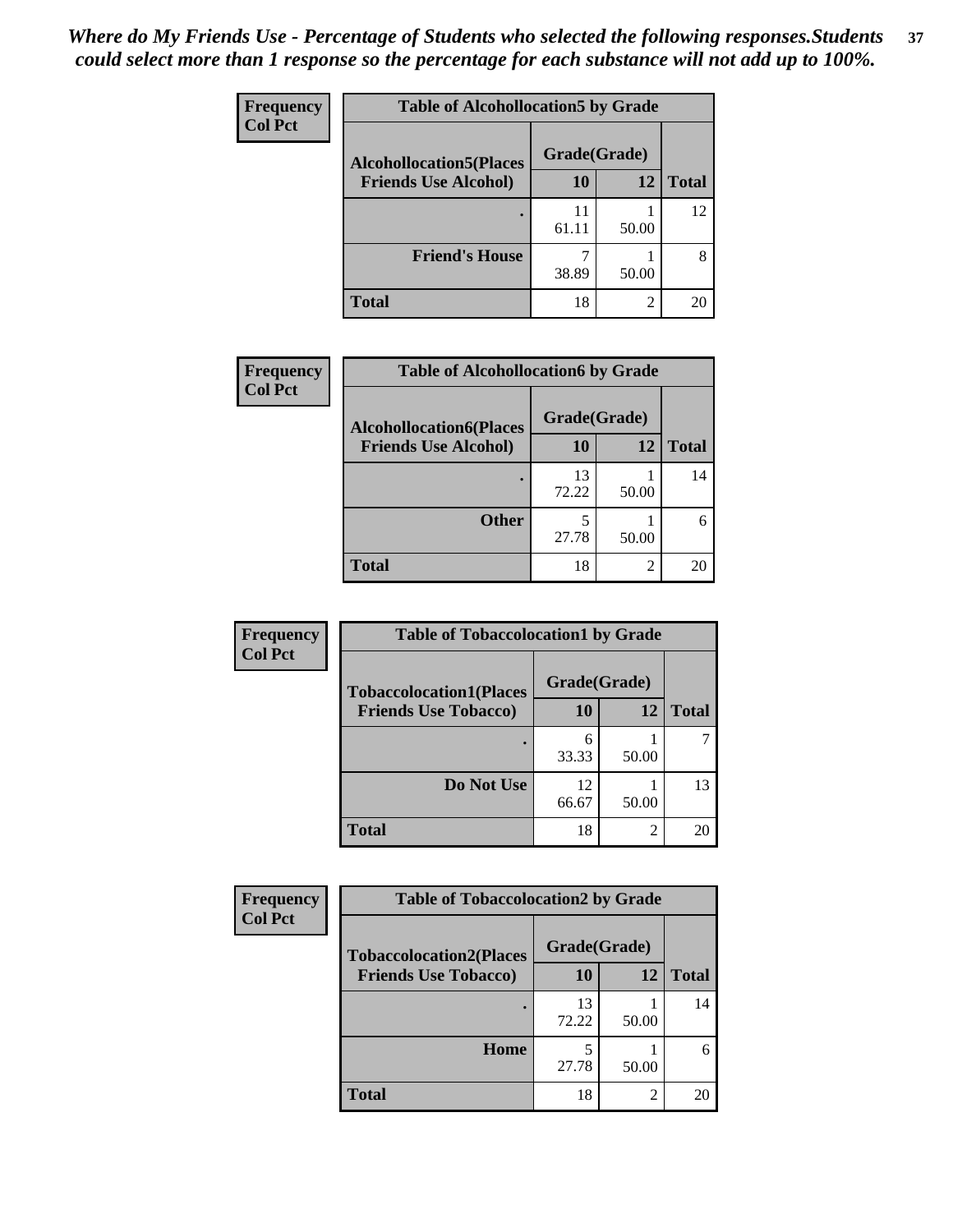| Frequency      | <b>Table of Tobaccolocation 3 by Grade</b> |              |           |              |
|----------------|--------------------------------------------|--------------|-----------|--------------|
| <b>Col Pct</b> | <b>Tobaccolocation3(Places</b>             | Grade(Grade) |           |              |
|                | <b>Friends Use Tobacco)</b>                | 10           | <b>12</b> | <b>Total</b> |
|                |                                            | 15<br>83.33  | 50.00     | 16           |
|                | <b>School</b>                              | 3<br>16.67   | 50.00     |              |
|                | <b>Total</b>                               | 18           | 2         | 20           |

| Frequency<br><b>Col Pct</b> | <b>Table of Tobaccolocation4 by Grade</b> |              |                |              |
|-----------------------------|-------------------------------------------|--------------|----------------|--------------|
|                             | <b>Tobaccolocation4(Places</b>            | Grade(Grade) |                |              |
|                             | <b>Friends Use Tobacco)</b>               | 10           | 12             | <b>Total</b> |
|                             |                                           | 13<br>72.22  | 50.00          | 14           |
|                             | Car                                       | 27.78        | 50.00          | 6            |
|                             | <b>Total</b>                              | 18           | $\mathfrak{D}$ | 20           |

| Frequency      | <b>Table of Tobaccolocation5 by Grade</b>                     |                           |           |              |
|----------------|---------------------------------------------------------------|---------------------------|-----------|--------------|
| <b>Col Pct</b> | <b>Tobaccolocation5(Places</b><br><b>Friends Use Tobacco)</b> | Grade(Grade)<br><b>10</b> | <b>12</b> | <b>Total</b> |
|                |                                                               |                           |           |              |
|                |                                                               | 12<br>66.67               | 50.00     | 13           |
|                | <b>Friend's House</b>                                         | 6<br>33.33                | 50.00     |              |
|                | <b>Total</b>                                                  | 18                        | 2         | 20           |

| Frequency      | <b>Table of Tobaccolocation6 by Grade</b> |              |       |              |
|----------------|-------------------------------------------|--------------|-------|--------------|
| <b>Col Pct</b> | <b>Tobaccolocation6(Places</b>            | Grade(Grade) |       |              |
|                | <b>Friends Use Tobacco)</b>               | 10           | 12    | <b>Total</b> |
|                |                                           | 14<br>77.78  | 50.00 | 15           |
|                | <b>Other</b>                              | 22.22        | 50.00 |              |
|                | <b>Total</b>                              | 18           | 2     | 20           |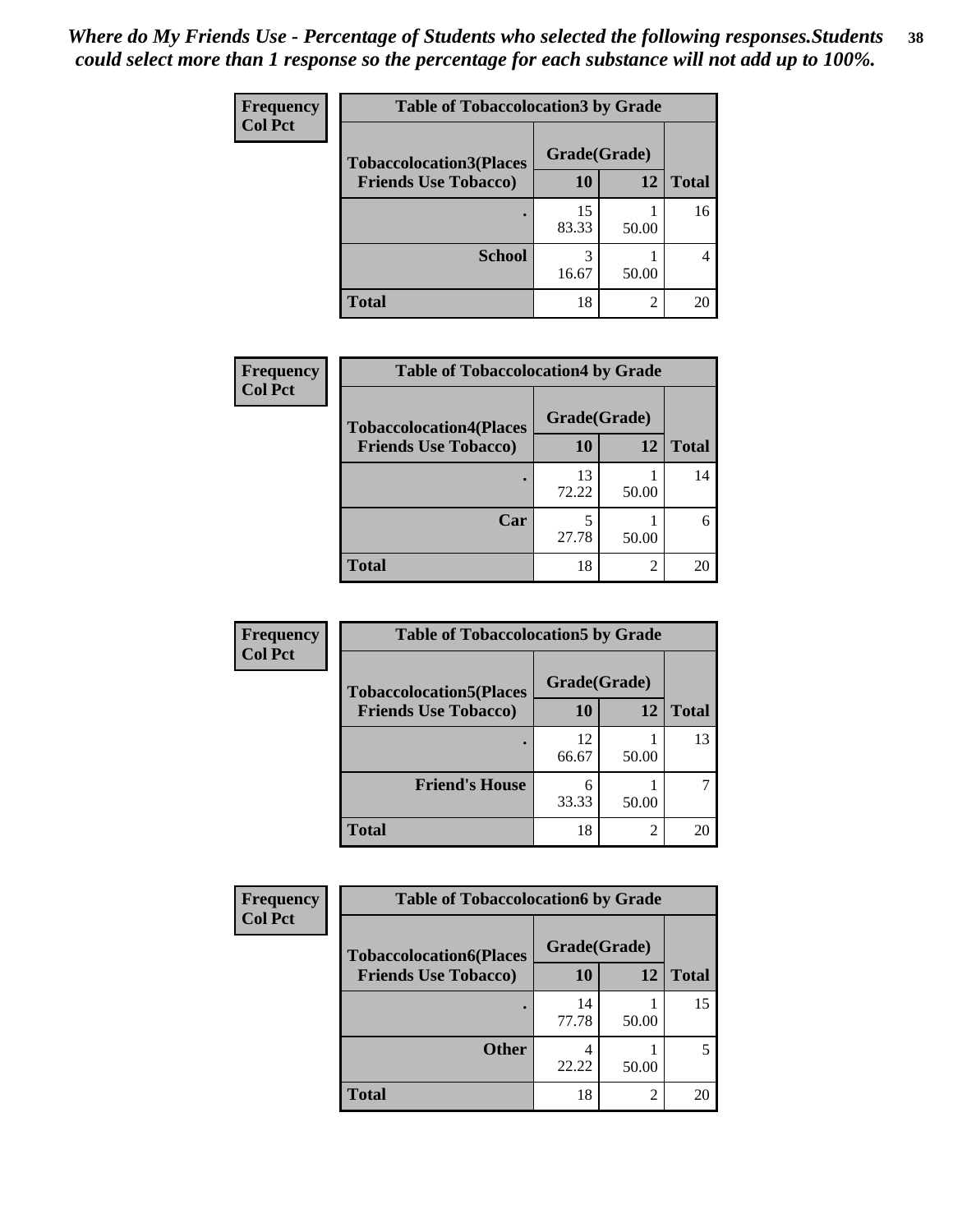| <b>Frequency</b> | <b>Table of Marijuanalocation1 by Grade</b> |              |                |              |
|------------------|---------------------------------------------|--------------|----------------|--------------|
| <b>Col Pct</b>   | <b>Marijuanalocation1(Places</b>            | Grade(Grade) |                |              |
|                  | <b>Friends Use Marijuana</b> )              | 10           | 12             | <b>Total</b> |
|                  |                                             | 22.22        | 0.00           |              |
|                  | Do Not Use                                  | 14<br>77.78  | 100.00         | 16           |
|                  | Total                                       | 18           | $\mathfrak{D}$ | 20           |

| Frequency      | <b>Table of Marijuanalocation2 by Grade</b> |              |                                    |              |
|----------------|---------------------------------------------|--------------|------------------------------------|--------------|
| <b>Col Pct</b> | <b>Marijuanalocation2(Places</b>            | Grade(Grade) |                                    |              |
|                | <b>Friends Use Marijuana</b> )              | 10           | 12                                 | <b>Total</b> |
|                |                                             | 15<br>83.33  | $\overline{\mathcal{L}}$<br>100.00 | 17           |
|                | Home                                        | 16.67        | 0.00                               |              |
|                | <b>Total</b>                                | 18           | 2                                  | 20           |

| <b>Frequency</b> | <b>Table of Marijuanalocation3 by Grade</b> |              |        |              |  |
|------------------|---------------------------------------------|--------------|--------|--------------|--|
| <b>Col Pct</b>   | <b>Marijuanalocation3(Places</b>            | Grade(Grade) |        |              |  |
|                  | <b>Friends Use Marijuana</b> )              | 10           | 12     | <b>Total</b> |  |
|                  |                                             | 18<br>100.00 | 100.00 | 20           |  |
|                  | <b>Total</b>                                | 18           |        | 20           |  |

| <b>Frequency</b><br><b>Col Pct</b> | <b>Table of Marijuanalocation4 by Grade</b> |              |                |              |
|------------------------------------|---------------------------------------------|--------------|----------------|--------------|
|                                    | <b>Marijuanalocation4(Places</b>            | Grade(Grade) |                |              |
|                                    | <b>Friends Use Marijuana</b> )              | <b>10</b>    | 12             | <b>Total</b> |
|                                    |                                             | 14<br>77.78  | 100.00         | 16           |
|                                    | Car                                         | 22.22        | 0.00           |              |
|                                    | <b>Total</b>                                | 18           | $\overline{c}$ | 20           |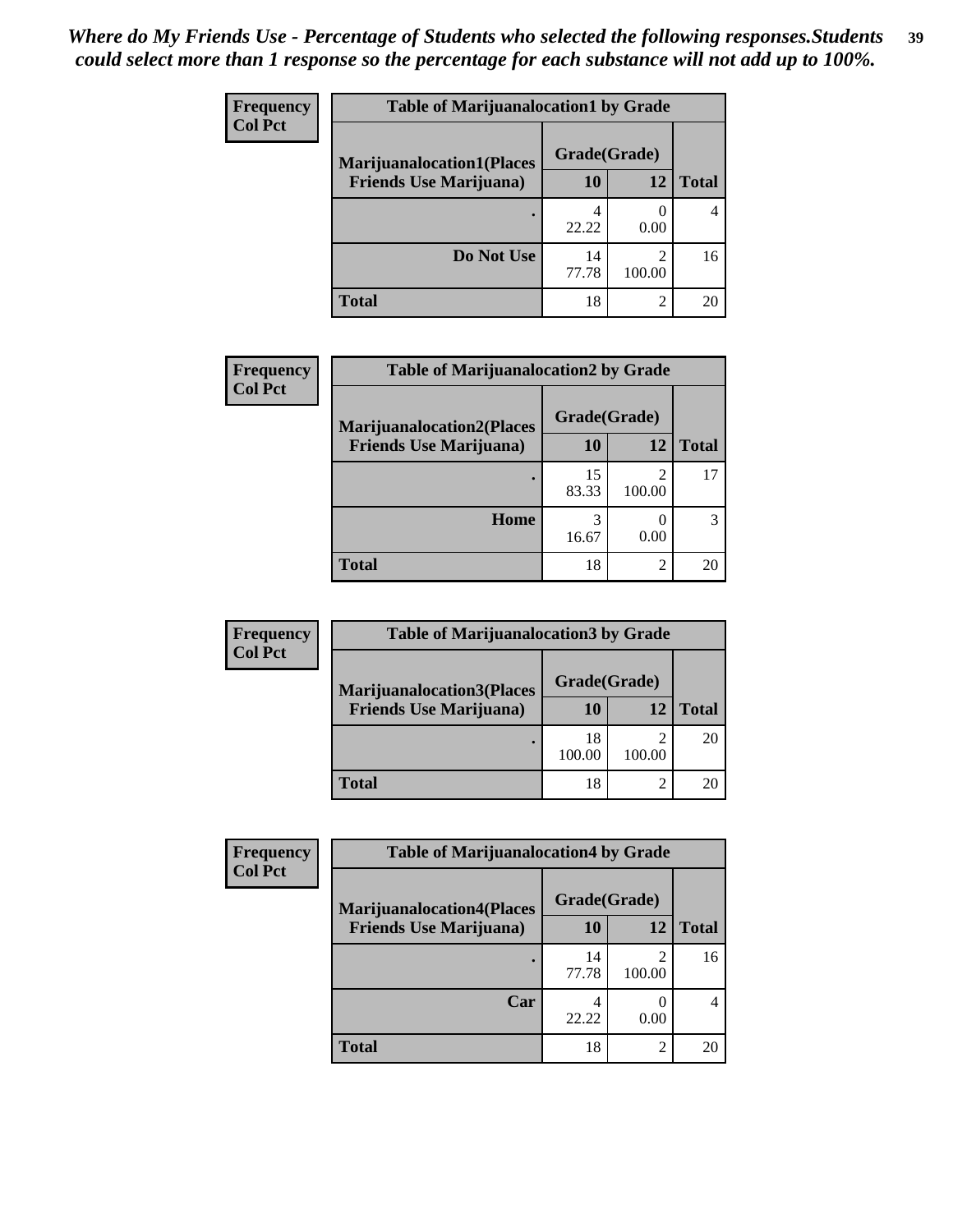| <b>Frequency</b> | <b>Table of Marijuanalocation5 by Grade</b> |              |                |              |
|------------------|---------------------------------------------|--------------|----------------|--------------|
| <b>Col Pct</b>   | <b>Marijuanalocation5</b> (Places           | Grade(Grade) |                |              |
|                  | <b>Friends Use Marijuana</b> )              | 10           | 12             | <b>Total</b> |
|                  |                                             | 14<br>77.78  | 100.00         | 16           |
|                  | <b>Friend's House</b>                       | 22.22        | 0.00           |              |
|                  | <b>Total</b>                                | 18           | $\mathfrak{D}$ | 20           |

| Frequency      | <b>Table of Marijuanalocation6 by Grade</b>                        |                    |             |              |
|----------------|--------------------------------------------------------------------|--------------------|-------------|--------------|
| <b>Col Pct</b> | <b>Marijuanalocation6(Places</b><br><b>Friends Use Marijuana</b> ) | Grade(Grade)<br>10 | 12          | <b>Total</b> |
|                |                                                                    |                    |             |              |
|                |                                                                    | 15<br>83.33        | 2<br>100.00 | 17           |
|                | <b>Other</b>                                                       | 16.67              | 0.00        |              |
|                | <b>Total</b>                                                       | 18                 | 2           | 20           |

| <b>Frequency</b> | <b>Table of Otherdruglocation1 by Grade</b>                          |              |                                                                                                                                                                           |              |
|------------------|----------------------------------------------------------------------|--------------|---------------------------------------------------------------------------------------------------------------------------------------------------------------------------|--------------|
| <b>Col Pct</b>   | <b>Otherdruglocation1(Places</b><br><b>Friends Use Other Illegal</b> | Grade(Grade) |                                                                                                                                                                           |              |
|                  | Drugs)                                                               | 10           | 12                                                                                                                                                                        | <b>Total</b> |
|                  |                                                                      | 27.78        | 0.00                                                                                                                                                                      |              |
|                  | Do Not Use                                                           | 13<br>72.22  | $\mathcal{D}_{\mathcal{A}}^{\mathcal{A}}(\mathcal{A})=\mathcal{D}_{\mathcal{A}}^{\mathcal{A}}(\mathcal{A})\mathcal{D}_{\mathcal{A}}^{\mathcal{A}}(\mathcal{A})$<br>100.00 | 15           |
|                  | <b>Total</b>                                                         | 18           | $\mathfrak{D}$                                                                                                                                                            | 20           |

| <b>Frequency</b> | <b>Table of Otherdruglocation2 by Grade</b>                          |              |                                       |              |
|------------------|----------------------------------------------------------------------|--------------|---------------------------------------|--------------|
| <b>Col Pct</b>   | <b>Otherdruglocation2(Places</b><br><b>Friends Use Other Illegal</b> | Grade(Grade) |                                       |              |
|                  | Drugs)                                                               | 10           | 12                                    | <b>Total</b> |
|                  |                                                                      | 14<br>77.78  | $\mathcal{D}_{\mathcal{L}}$<br>100.00 | 16           |
|                  | Home                                                                 | 22.22        | $\theta$<br>0.00                      | 4            |
|                  | <b>Total</b>                                                         | 18           | 2                                     | 20           |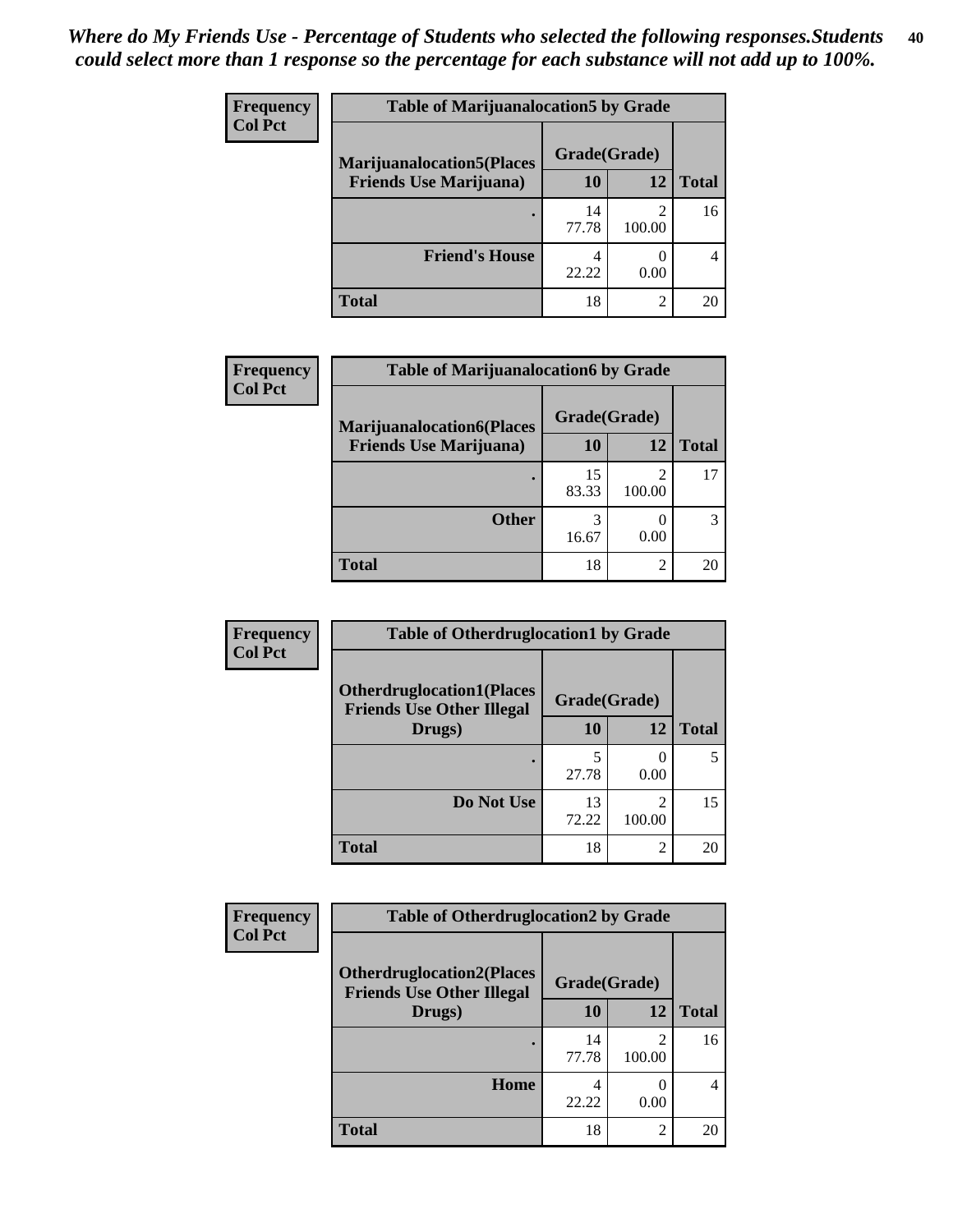| <b>Frequency</b> | <b>Table of Otherdruglocation3 by Grade</b>                          |              |                          |              |
|------------------|----------------------------------------------------------------------|--------------|--------------------------|--------------|
| <b>Col Pct</b>   | <b>Otherdruglocation3(Places</b><br><b>Friends Use Other Illegal</b> | Grade(Grade) |                          |              |
|                  | Drugs)                                                               | 10           | 12                       | <b>Total</b> |
|                  |                                                                      | 17<br>94.44  | $\mathfrak{D}$<br>100.00 | 19           |
|                  | <b>School</b>                                                        | 5.56         | 0.00                     |              |
|                  | <b>Total</b>                                                         | 18           | 2                        | 20           |

| Frequency      | <b>Table of Otherdruglocation4 by Grade</b>                          |              |                         |              |
|----------------|----------------------------------------------------------------------|--------------|-------------------------|--------------|
| <b>Col Pct</b> | <b>Otherdruglocation4(Places</b><br><b>Friends Use Other Illegal</b> | Grade(Grade) |                         |              |
|                | Drugs)                                                               | 10           | 12                      | <b>Total</b> |
|                |                                                                      | 14<br>77.78  | $\mathcal{D}$<br>100.00 | 16           |
|                | Car                                                                  | 4<br>22.22   | $\mathcal{O}$<br>0.00   | 4            |
|                | <b>Total</b>                                                         | 18           | $\mathfrak{D}$          | 20           |

| Frequency      | <b>Table of Otherdruglocation5 by Grade</b>                          |              |                |              |
|----------------|----------------------------------------------------------------------|--------------|----------------|--------------|
| <b>Col Pct</b> | <b>Otherdruglocation5(Places</b><br><b>Friends Use Other Illegal</b> | Grade(Grade) |                |              |
|                | Drugs)                                                               | 10           | 12             | <b>Total</b> |
|                |                                                                      | 14<br>77.78  | 100.00         | 16           |
|                | <b>Friend's House</b>                                                | 22.22        | 0.00           | 4            |
|                | <b>Total</b>                                                         | 18           | $\mathfrak{D}$ | 20           |

| <b>Frequency</b> | <b>Table of Otherdruglocation6 by Grade</b>                          |              |                          |              |
|------------------|----------------------------------------------------------------------|--------------|--------------------------|--------------|
| <b>Col Pct</b>   | <b>Otherdruglocation6(Places</b><br><b>Friends Use Other Illegal</b> | Grade(Grade) |                          |              |
|                  | Drugs)                                                               | 10           | 12                       | <b>Total</b> |
|                  |                                                                      | 14<br>77.78  | $\mathfrak{D}$<br>100.00 | 16           |
|                  | <b>Other</b>                                                         | 22.22        | 0.00                     | 4            |
|                  | <b>Total</b>                                                         | 18           | $\overline{c}$           | 20           |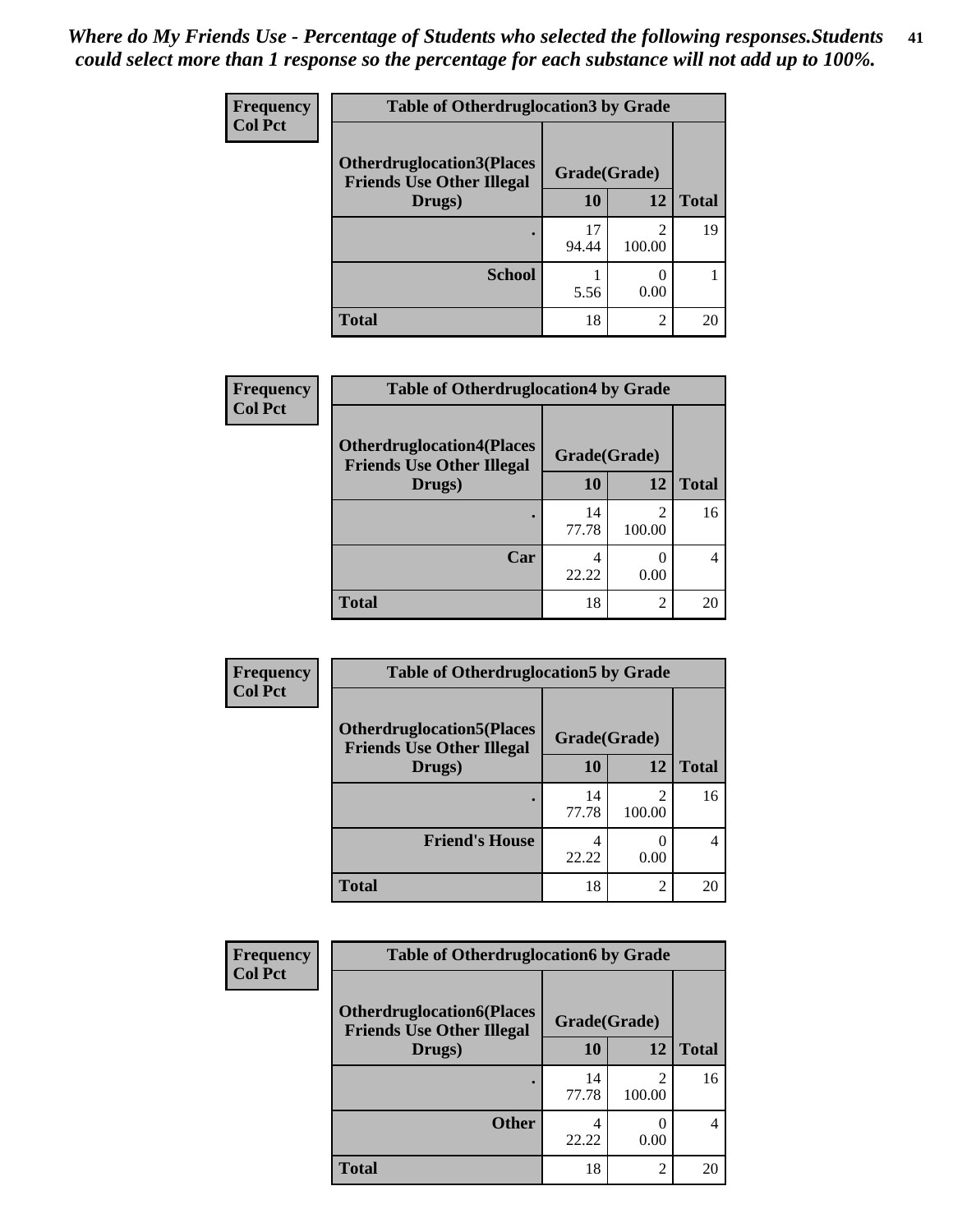| Frequency      | <b>Table of Alcoholtime1 by Grade</b>           |              |       |              |
|----------------|-------------------------------------------------|--------------|-------|--------------|
| <b>Col Pct</b> | <b>Alcoholtime1(Times</b><br><b>Friends Use</b> | Grade(Grade) |       |              |
|                | Alcohol)                                        | 10           | 12    | <b>Total</b> |
|                |                                                 | 10<br>55.56  | 50.00 | 11           |
|                | Do Not Use                                      | 8<br>44.44   | 50.00 | 9            |
|                | <b>Total</b>                                    | 18           | 2     | 20           |

| Frequency      | <b>Table of Alcoholtime2 by Grade</b>           |              |             |              |  |
|----------------|-------------------------------------------------|--------------|-------------|--------------|--|
| <b>Col Pct</b> | <b>Alcoholtime2(Times</b><br><b>Friends Use</b> | Grade(Grade) |             |              |  |
|                | Alcohol)                                        | 10           | <b>12</b>   | <b>Total</b> |  |
|                |                                                 | 14<br>77.78  | 2<br>100.00 | 16           |  |
|                | <b>On Way to School</b>                         | 4<br>22.22   | 0.00        | 4            |  |
|                | <b>Total</b>                                    | 18           | 2           | 20           |  |

| Frequency<br><b>Col Pct</b> | <b>Table of Alcoholtime3 by Grade</b>                           |                         |                          |                |
|-----------------------------|-----------------------------------------------------------------|-------------------------|--------------------------|----------------|
|                             | <b>Alcoholtime3(Times</b><br>Grade(Grade)<br><b>Friends Use</b> |                         |                          |                |
|                             | Alcohol)                                                        | 10                      | 12                       | <b>Total</b>   |
|                             |                                                                 | 16<br>88.89             | $\mathfrak{D}$<br>100.00 | 18             |
|                             | <b>During School</b>                                            | $\overline{2}$<br>11.11 | 0.00                     | $\overline{2}$ |
|                             | <b>Total</b>                                                    | 18                      | $\overline{2}$           | 20             |

| <b>Frequency</b> | <b>Table of Alcoholtime4 by Grade</b> |              |        |              |  |
|------------------|---------------------------------------|--------------|--------|--------------|--|
| <b>Col Pct</b>   | <b>Alcoholtime4(Times</b>             | Grade(Grade) |        |              |  |
|                  | <b>Friends Use Alcohol)</b>           | 10           | 12     | <b>Total</b> |  |
|                  |                                       | 14<br>77.78  | 100.00 | 16           |  |
|                  | <b>On Way Home From School</b>        | 4<br>22.22   | 0.00   |              |  |
|                  | <b>Total</b>                          | 18           | 2      | 20           |  |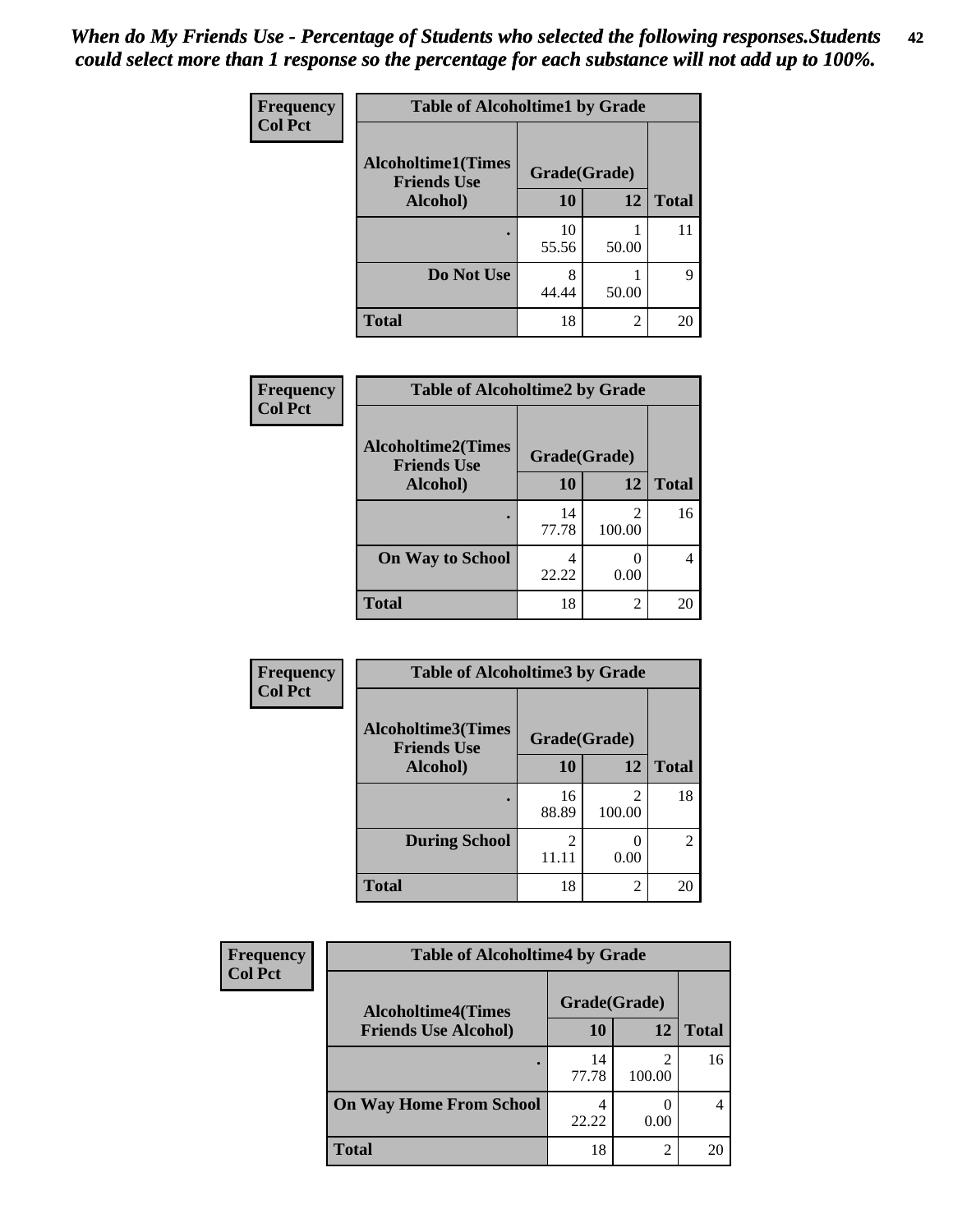*When do My Friends Use - Percentage of Students who selected the following responses.Students could select more than 1 response so the percentage for each substance will not add up to 100%.* **43**

| Frequency      | <b>Table of Alcoholtime5 by Grade</b>           |              |           |              |
|----------------|-------------------------------------------------|--------------|-----------|--------------|
| <b>Col Pct</b> | <b>Alcoholtime5(Times</b><br><b>Friends Use</b> | Grade(Grade) |           |              |
|                | Alcohol)                                        | 10           | <b>12</b> | <b>Total</b> |
|                |                                                 | 15<br>83.33  | 50.00     | 16           |
|                | <b>Weeknights</b>                               | 3<br>16.67   | 50.00     |              |
|                | <b>Total</b>                                    | 18           | 2         | 20           |

| <b>Frequency</b> | <b>Table of Alcoholtime6 by Grade</b>           |              |       |              |
|------------------|-------------------------------------------------|--------------|-------|--------------|
| <b>Col Pct</b>   | <b>Alcoholtime6(Times</b><br><b>Friends Use</b> | Grade(Grade) |       |              |
|                  | Alcohol)                                        | 10           | 12    | <b>Total</b> |
|                  |                                                 | 38.89        | 50.00 |              |
|                  | Weekends                                        | 11<br>61.11  | 50.00 | 12           |
|                  | <b>Total</b>                                    | 18           | 2     | 20           |

| Frequency      | <b>Table of Tobaccotime1 by Grade</b>           |              |           |              |
|----------------|-------------------------------------------------|--------------|-----------|--------------|
| <b>Col Pct</b> | <b>Tobaccotime1(Times</b><br><b>Friends Use</b> | Grade(Grade) |           |              |
|                | <b>Tobacco</b> )                                | 10           | <b>12</b> | <b>Total</b> |
|                | $\bullet$                                       | 38.89        | 50.00     | 8            |
|                | Do Not Use                                      | 11<br>61.11  | 50.00     | 12           |
|                | <b>Total</b>                                    | 18           | 2         | 20           |

| <b>Frequency</b> | <b>Table of Tobaccotime2 by Grade</b>           |              |                             |              |
|------------------|-------------------------------------------------|--------------|-----------------------------|--------------|
| <b>Col Pct</b>   | <b>Tobaccotime2(Times</b><br><b>Friends Use</b> | Grade(Grade) |                             |              |
|                  | Tobacco)                                        | <b>10</b>    | 12                          | <b>Total</b> |
|                  |                                                 | 14<br>77.78  | 50.00                       | 15           |
|                  | <b>On Way to School</b>                         | 4<br>22.22   | 50.00                       | 5            |
|                  | <b>Total</b>                                    | 18           | $\mathcal{D}_{\mathcal{A}}$ | 20           |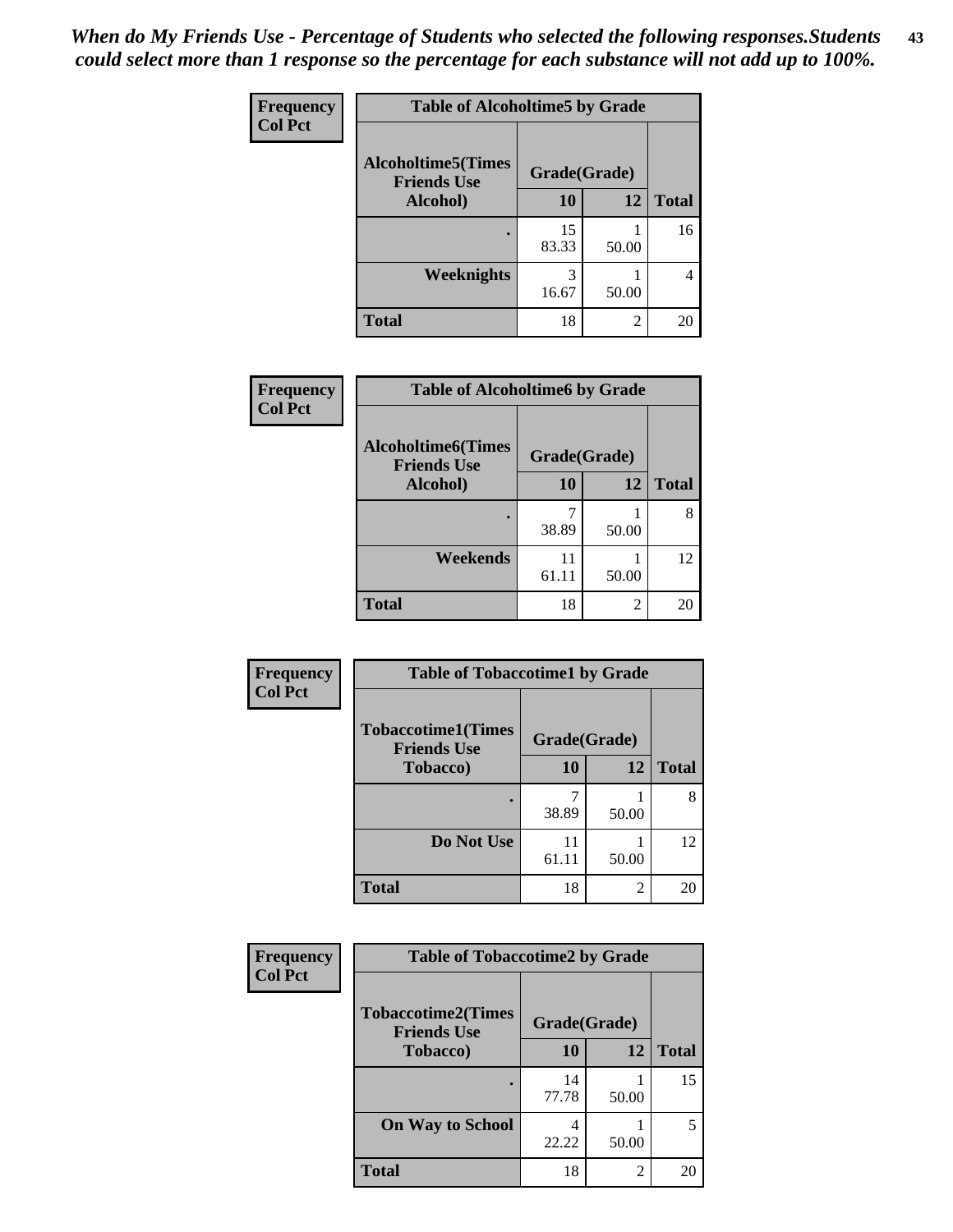| <b>Frequency</b> | <b>Table of Tobaccotime3 by Grade</b>           |              |                |              |
|------------------|-------------------------------------------------|--------------|----------------|--------------|
| <b>Col Pct</b>   | <b>Tobaccotime3(Times</b><br><b>Friends Use</b> | Grade(Grade) |                |              |
|                  | <b>Tobacco</b> )                                | 10           | 12             | <b>Total</b> |
|                  | ٠                                               | 15<br>83.33  | 50.00          | 16           |
|                  | <b>During School</b>                            | 3<br>16.67   | 50.00          | 4            |
|                  | <b>Total</b>                                    | 18           | $\overline{2}$ | 20           |

| Frequency<br><b>Col Pct</b> | <b>Table of Tobaccotime4 by Grade</b> |              |        |              |  |
|-----------------------------|---------------------------------------|--------------|--------|--------------|--|
|                             | <b>Tobaccotime4(Times</b>             | Grade(Grade) |        |              |  |
|                             | <b>Friends Use Tobacco)</b>           | 10           | 12     | <b>Total</b> |  |
|                             |                                       | 14<br>77.78  | 100.00 | 16           |  |
|                             | <b>On Way Home From School</b>        | 4<br>22.22   | 0.00   |              |  |
|                             | <b>Total</b>                          | 18           | ↑      | 20           |  |

| <b>Frequency</b> | <b>Table of Tobaccotime5 by Grade</b>           |              |       |              |
|------------------|-------------------------------------------------|--------------|-------|--------------|
| <b>Col Pct</b>   | <b>Tobaccotime5(Times</b><br><b>Friends Use</b> | Grade(Grade) |       |              |
|                  | <b>Tobacco</b> )                                | 10           | 12    | <b>Total</b> |
|                  |                                                 | 13<br>72.22  | 50.00 | 14           |
|                  | Weeknights                                      | 27.78        | 50.00 | 6            |
|                  | <b>Total</b>                                    | 18           | 2     | 20           |

| <b>Frequency</b> | <b>Table of Tobaccotime6 by Grade</b>           |              |       |              |
|------------------|-------------------------------------------------|--------------|-------|--------------|
| <b>Col Pct</b>   | <b>Tobaccotime6(Times</b><br><b>Friends Use</b> | Grade(Grade) |       |              |
|                  | <b>Tobacco</b> )                                | 10           | 12    | <b>Total</b> |
|                  | ٠                                               | 11<br>61.11  | 50.00 | 12           |
|                  | Weekends                                        | 38.89        | 50.00 | 8            |
|                  | <b>Total</b>                                    | 18           | 2     | 20           |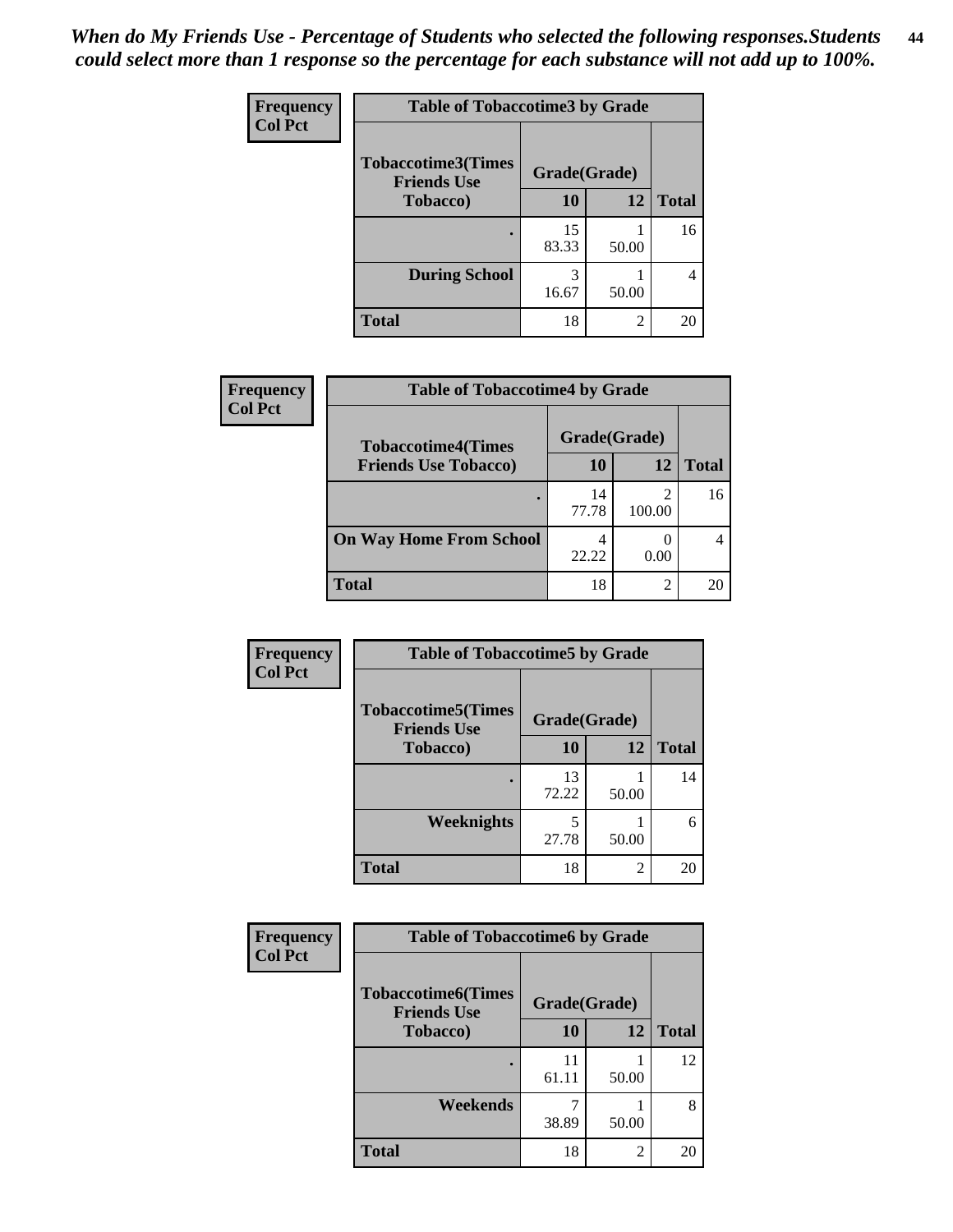| Frequency<br><b>Col Pct</b> | <b>Table of Marijuanatime1 by Grade</b>           |              |                                       |              |  |
|-----------------------------|---------------------------------------------------|--------------|---------------------------------------|--------------|--|
|                             | <b>Marijuanatime1(Times</b><br><b>Friends Use</b> | Grade(Grade) |                                       |              |  |
|                             | Marijuana)                                        | 10           | 12                                    | <b>Total</b> |  |
|                             |                                                   | 4<br>22.22   | 0.00                                  | 4            |  |
|                             | Do Not Use                                        | 14<br>77.78  | $\mathcal{D}_{\mathcal{L}}$<br>100.00 | 16           |  |
|                             | <b>Total</b>                                      | 18           | $\overline{c}$                        | 20           |  |

| Frequency      | <b>Table of Marijuanatime2 by Grade</b>           |              |                                       |              |
|----------------|---------------------------------------------------|--------------|---------------------------------------|--------------|
| <b>Col Pct</b> | <b>Marijuanatime2(Times</b><br><b>Friends Use</b> | Grade(Grade) |                                       |              |
|                | Marijuana)                                        | 10           | 12                                    | <b>Total</b> |
|                |                                                   | 15<br>83.33  | $\mathcal{D}_{\mathcal{L}}$<br>100.00 | 17           |
|                | <b>On Way to School</b>                           | 3<br>16.67   | $\mathbf{\Omega}$<br>0.00             | 3            |
|                | <b>Total</b>                                      | 18           | 2                                     | 20           |

| <b>Frequency</b><br><b>Col Pct</b> | <b>Table of Marijuanatime3 by Grade</b>    |              |                          |              |  |
|------------------------------------|--------------------------------------------|--------------|--------------------------|--------------|--|
|                                    | Marijuanatime3(Times<br><b>Friends Use</b> | Grade(Grade) |                          |              |  |
|                                    | Marijuana)                                 | 10           | 12                       | <b>Total</b> |  |
|                                    |                                            | 15<br>83.33  | $\mathfrak{D}$<br>100.00 | 17           |  |
|                                    | <b>During School</b>                       | 3<br>16.67   | 0.00                     | 3            |  |
|                                    | <b>Total</b>                               | 18           | $\overline{c}$           | 20           |  |

| <b>Frequency</b> | <b>Table of Marijuanatime4 by Grade</b>                        |              |             |              |
|------------------|----------------------------------------------------------------|--------------|-------------|--------------|
| <b>Col Pct</b>   | <b>Marijuanatime4</b> (Times<br><b>Friends Use Marijuana</b> ) | Grade(Grade) |             |              |
|                  |                                                                | 10           | 12          | <b>Total</b> |
|                  |                                                                | 15<br>83.33  | ↑<br>100.00 | 17           |
|                  | <b>On Way Home From School</b>                                 | 16.67        | 0.00        | 3            |
|                  | <b>Total</b>                                                   | 18           | ◠           | 20           |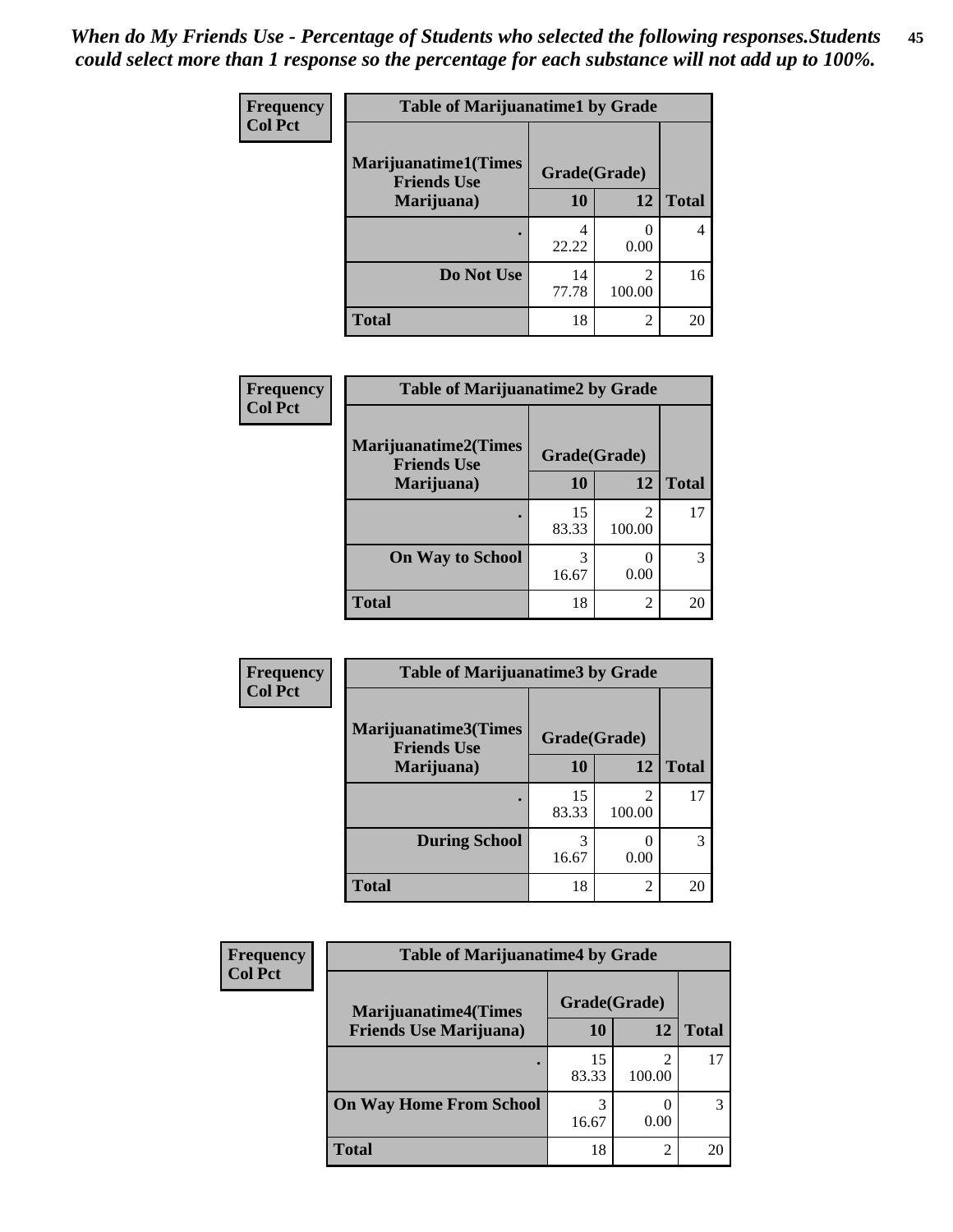| Frequency<br><b>Col Pct</b> | <b>Table of Marijuanatime5 by Grade</b>            |              |             |              |
|-----------------------------|----------------------------------------------------|--------------|-------------|--------------|
|                             | <b>Marijuanatime5</b> (Times<br><b>Friends Use</b> | Grade(Grade) |             |              |
|                             | Marijuana)                                         | 10           | 12          | <b>Total</b> |
|                             |                                                    | 15<br>83.33  | 2<br>100.00 | 17           |
|                             | Weeknights                                         | 3<br>16.67   | 0<br>0.00   | 3            |
|                             | <b>Total</b>                                       | 18           | 2           | 20           |

| Frequency      | <b>Table of Marijuanatime6 by Grade</b>           |              |                          |              |
|----------------|---------------------------------------------------|--------------|--------------------------|--------------|
| <b>Col Pct</b> | <b>Marijuanatime6(Times</b><br><b>Friends Use</b> | Grade(Grade) |                          |              |
|                | Marijuana)                                        | 10           | 12                       | <b>Total</b> |
|                |                                                   | 14<br>77.78  | $\mathfrak{D}$<br>100.00 | 16           |
|                | Weekends                                          | 4<br>22.22   | 0.00                     | 4            |
|                | <b>Total</b>                                      | 18           | 2                        | 20           |

| <b>Frequency</b> | <b>Table of Otherdrugtime1 by Grade</b>                 |              |                          |              |
|------------------|---------------------------------------------------------|--------------|--------------------------|--------------|
| <b>Col Pct</b>   | <b>Otherdrugtime1(Times</b><br><b>Friends Use Other</b> | Grade(Grade) |                          |              |
|                  | <b>Illegal Drugs</b> )                                  | 10           | 12                       | <b>Total</b> |
|                  |                                                         | 5<br>27.78   | 0.00                     | 5            |
|                  | Do Not Use                                              | 13<br>72.22  | $\mathfrak{D}$<br>100.00 | 15           |
|                  | Total                                                   | 18           | $\mathfrak{D}$           | 20           |

| <b>Frequency</b> | <b>Table of Otherdrugtime2 by Grade</b>                 |              |                          |              |
|------------------|---------------------------------------------------------|--------------|--------------------------|--------------|
| <b>Col Pct</b>   | <b>Otherdrugtime2(Times</b><br><b>Friends Use Other</b> | Grade(Grade) |                          |              |
|                  | <b>Illegal Drugs</b> )                                  | 10           | 12                       | <b>Total</b> |
|                  |                                                         | 15<br>83.33  | $\mathfrak{D}$<br>100.00 | 17           |
|                  | <b>On Way to School</b>                                 | 3<br>16.67   | 0.00                     | 3            |
|                  | Total                                                   | 18           | 2                        | 20           |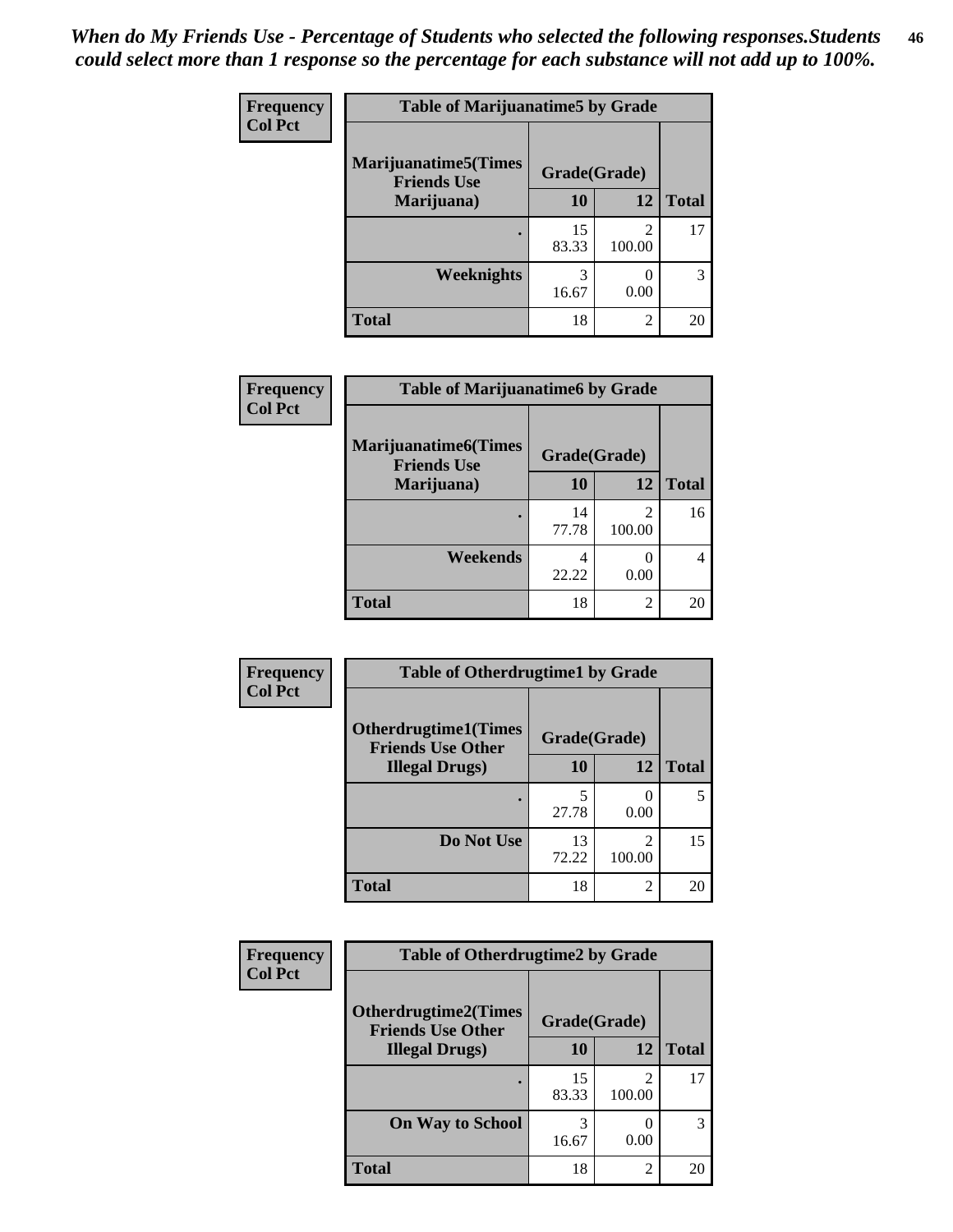| <b>Frequency</b> | <b>Table of Otherdrugtime3 by Grade</b>          |                         |                       |                |
|------------------|--------------------------------------------------|-------------------------|-----------------------|----------------|
| <b>Col Pct</b>   | Otherdrugtime3(Times<br><b>Friends Use Other</b> | Grade(Grade)            |                       |                |
|                  | <b>Illegal Drugs</b> )                           | 10                      | 12                    | <b>Total</b>   |
|                  |                                                  | 16<br>88.89             | 2<br>100.00           | 18             |
|                  | <b>During School</b>                             | $\mathfrak{D}$<br>11.11 | $\mathcal{O}$<br>0.00 | $\overline{c}$ |
|                  | <b>Total</b>                                     | 18                      | $\mathfrak{D}$        | 20             |

| Frequency      | <b>Table of Otherdrugtime4 by Grade</b>                         |              |                |              |
|----------------|-----------------------------------------------------------------|--------------|----------------|--------------|
| <b>Col Pct</b> | <b>Otherdrugtime4(Times</b><br><b>Friends Use Other Illegal</b> | Grade(Grade) |                |              |
|                | Drugs)                                                          | 10           | 12             | <b>Total</b> |
|                | $\bullet$                                                       | 15<br>83.33  | 100.00         | 17           |
|                | <b>On Way Home From School</b>                                  | 3<br>16.67   | 0.00           | 3            |
|                | <b>Total</b>                                                    | 18           | $\mathfrak{D}$ | 20           |

| <b>Frequency</b> | <b>Table of Otherdrugtime5 by Grade</b>                  |              |                |              |
|------------------|----------------------------------------------------------|--------------|----------------|--------------|
| <b>Col Pct</b>   | <b>Otherdrugtime5</b> (Times<br><b>Friends Use Other</b> | Grade(Grade) |                |              |
|                  | <b>Illegal Drugs</b> )                                   | 10           | 12             | <b>Total</b> |
|                  |                                                          | 15<br>83.33  | 2<br>100.00    | 17           |
|                  | Weeknights                                               | 3<br>16.67   | 0.00           | 3            |
|                  | <b>Total</b>                                             | 18           | $\overline{2}$ | 20           |

| <b>Frequency</b><br><b>Col Pct</b> | <b>Table of Otherdrugtime6 by Grade</b>                 |              |             |              |
|------------------------------------|---------------------------------------------------------|--------------|-------------|--------------|
|                                    | <b>Otherdrugtime6(Times</b><br><b>Friends Use Other</b> | Grade(Grade) |             |              |
|                                    | <b>Illegal Drugs</b> )                                  | 10           | 12          | <b>Total</b> |
|                                    |                                                         | 13<br>72.22  | 2<br>100.00 | 15           |
|                                    | Weekends                                                | 5<br>27.78   | 0.00        | 5            |
|                                    | <b>Total</b>                                            | 18           | 2           | 20           |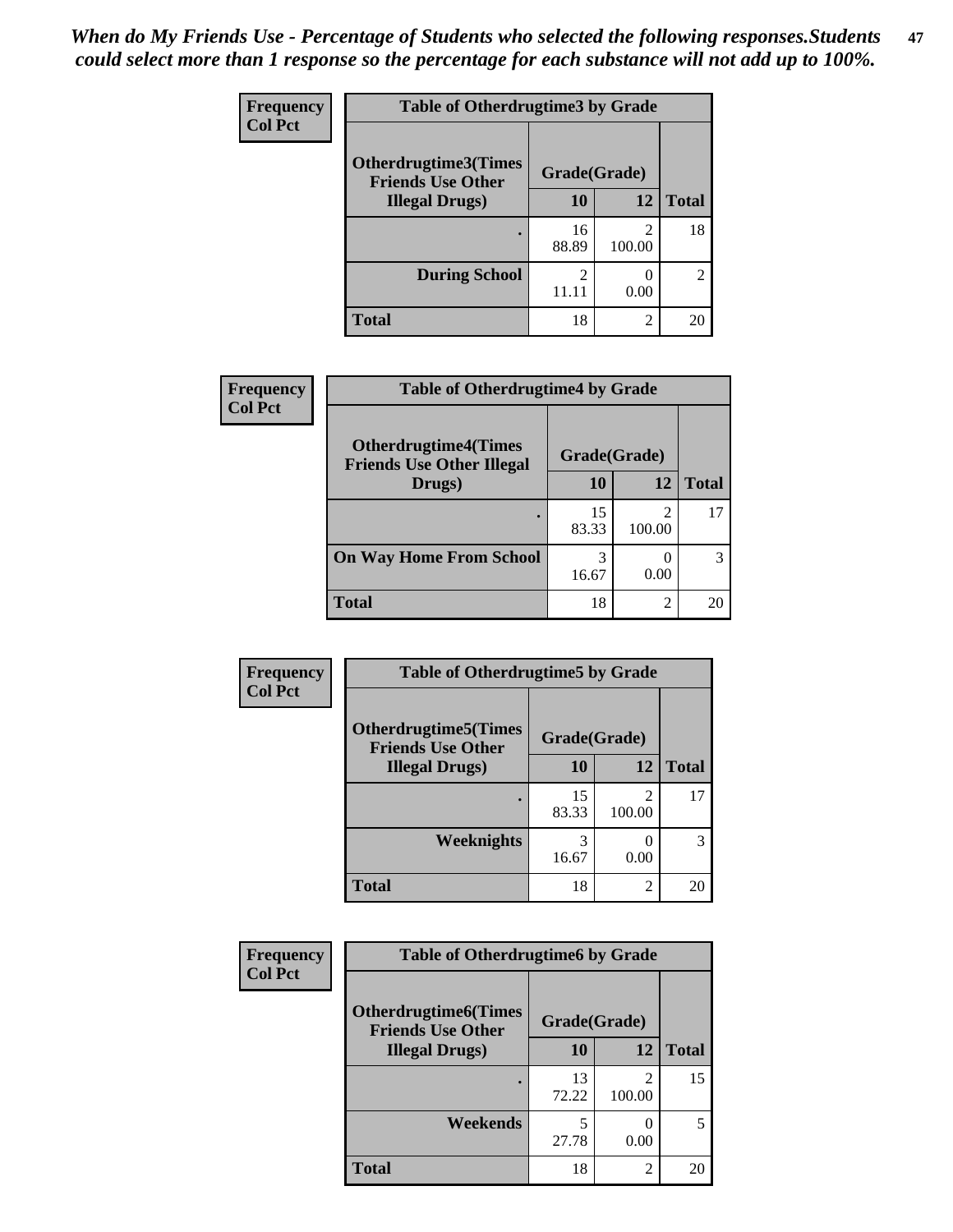| Frequency      | <b>Table of Educationalcohol by Grade</b>                                                                  |              |                                       |              |
|----------------|------------------------------------------------------------------------------------------------------------|--------------|---------------------------------------|--------------|
| <b>Col Pct</b> | Educationalcohol(I<br>have been taught<br>about alcohol,<br>tobacco,<br>and other drugs<br>within the last | Grade(Grade) |                                       |              |
|                | year at school)                                                                                            | 10           | 12                                    | <b>Total</b> |
|                | <b>Yes</b>                                                                                                 | 17<br>94.44  | $\mathcal{D}_{\mathcal{L}}$<br>100.00 | 19           |
|                | N <sub>0</sub>                                                                                             | 5.56         | $\mathbf{\Omega}$<br>0.00             |              |
|                | <b>Total</b>                                                                                               | 18           | $\mathfrak{D}$                        | 20           |

| Frequency      | <b>Table of Eversmoked by Grade</b> |              |       |              |
|----------------|-------------------------------------|--------------|-------|--------------|
| <b>Col Pct</b> | Eversmoked(I<br>have smoked         | Grade(Grade) |       |              |
|                | a cigarette)                        | <b>10</b>    | 12    | <b>Total</b> |
|                | Yes                                 | 5<br>27.78   | 50.00 | 6            |
|                | N <sub>0</sub>                      | 13<br>72.22  | 50.00 | 14           |
|                | <b>Total</b>                        | 18           | 2     | 20           |

| Frequency      | <b>Table of Drovedrinking by Grade</b>                                                                              |                    |       |              |
|----------------|---------------------------------------------------------------------------------------------------------------------|--------------------|-------|--------------|
| <b>Col Pct</b> | Drovedrinking(In<br>the past 30 days I<br>have driven a car<br>or other vehicle<br>while I was<br>drinking alcohol) | Grade(Grade)<br>10 | 12    | <b>Total</b> |
|                | Yes                                                                                                                 | 3<br>16.67         | 50.00 | 4            |
|                | N <sub>0</sub>                                                                                                      | 15<br>83.33        | 50.00 | 16           |
|                | <b>Total</b>                                                                                                        | 18                 | 2     | 20           |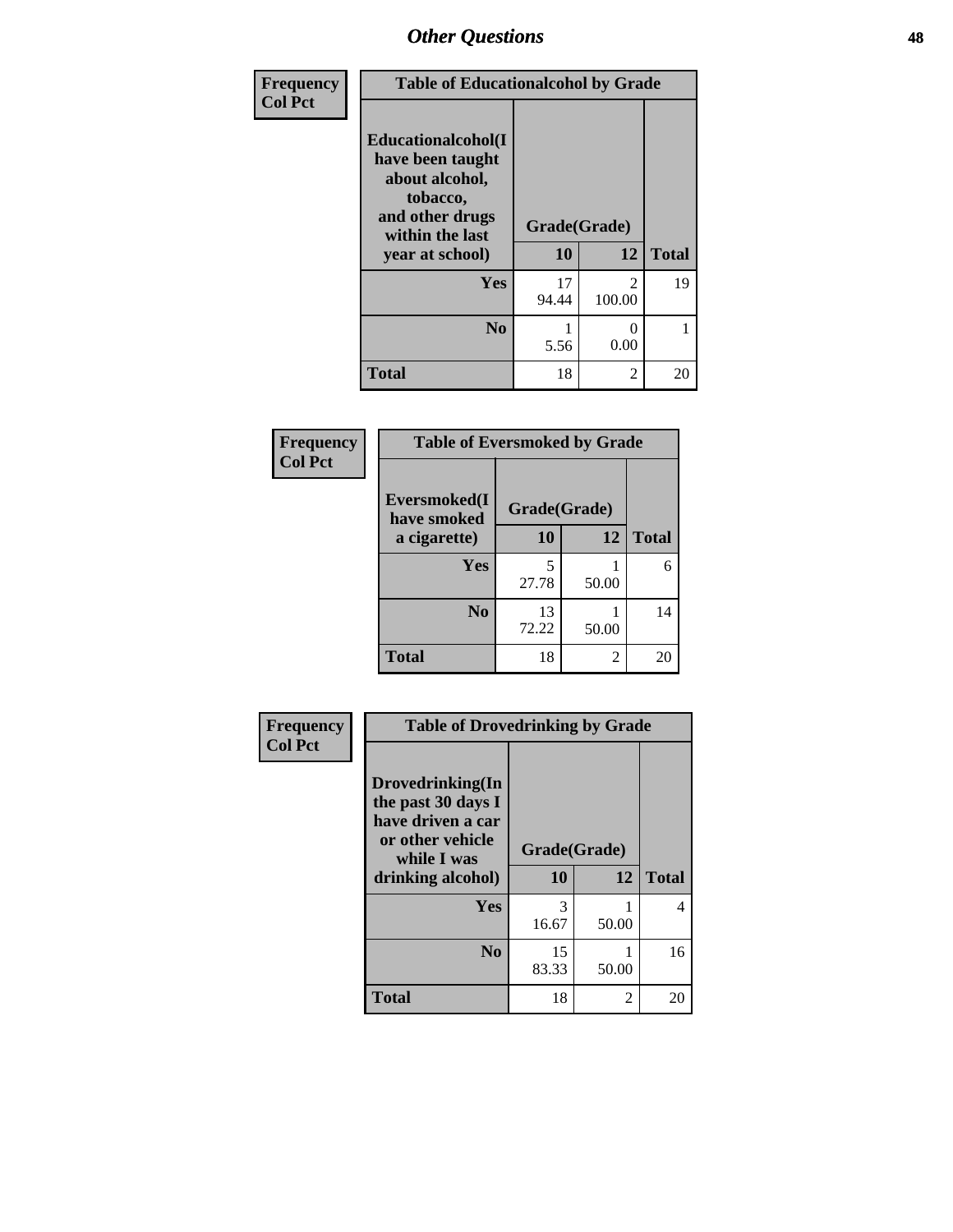| <b>Frequency</b> | <b>Table of Rodedrinking by Grade</b>                                                                                  |                    |       |              |
|------------------|------------------------------------------------------------------------------------------------------------------------|--------------------|-------|--------------|
| <b>Col Pct</b>   | Rodedrinking(In<br>the past 30 days<br>I have ridden in<br>a car with a<br>driver who had<br>been drinking<br>alcohol) | Grade(Grade)<br>10 | 12    | <b>Total</b> |
|                  | Yes                                                                                                                    | 2                  |       | 3            |
|                  |                                                                                                                        | 11.11              | 50.00 |              |
|                  | $\bf N_0$                                                                                                              | 16<br>88.89        | 50.00 | 17           |
|                  | <b>Total</b>                                                                                                           | 18                 | 2     | 20           |

#### **Frequency Col Pct**

| <b>Table of Drugsschool by Grade</b>                                                                              |                         |             |                |  |  |
|-------------------------------------------------------------------------------------------------------------------|-------------------------|-------------|----------------|--|--|
| Drugsschool(During<br>the past 12 months,<br>I have been offered,<br>sold,<br>or given illegal<br>drugs on school | Grade(Grade)            |             |                |  |  |
| property)                                                                                                         | 10                      | 12          | <b>Total</b>   |  |  |
| Yes                                                                                                               | $\mathfrak{D}$<br>11.11 | 0<br>0.00   | $\mathfrak{D}$ |  |  |
| N <sub>0</sub>                                                                                                    | 16<br>88.89             | 2<br>100.00 | 18             |  |  |
| <b>Total</b>                                                                                                      | 18                      | 2           | 20             |  |  |

| Frequency      | <b>Table of Helpbullied by Grade</b>                 |              |       |              |  |  |  |
|----------------|------------------------------------------------------|--------------|-------|--------------|--|--|--|
| <b>Col Pct</b> | $Helpb$ ullied $(I$<br>would help<br>someone who was | Grade(Grade) |       |              |  |  |  |
|                | being bullied)                                       | 10           | 12    | <b>Total</b> |  |  |  |
|                | <b>Strongly Agree</b>                                | Q<br>50.00   | 50.00 | 10           |  |  |  |
|                | <b>Somewhat Agree</b>                                | 6<br>33.33   | 50.00 |              |  |  |  |
|                | <b>Somewhat Disagree</b>                             | 3<br>16.67   | 0.00  | 3            |  |  |  |
|                | <b>Total</b>                                         | 18           | 2     | 20           |  |  |  |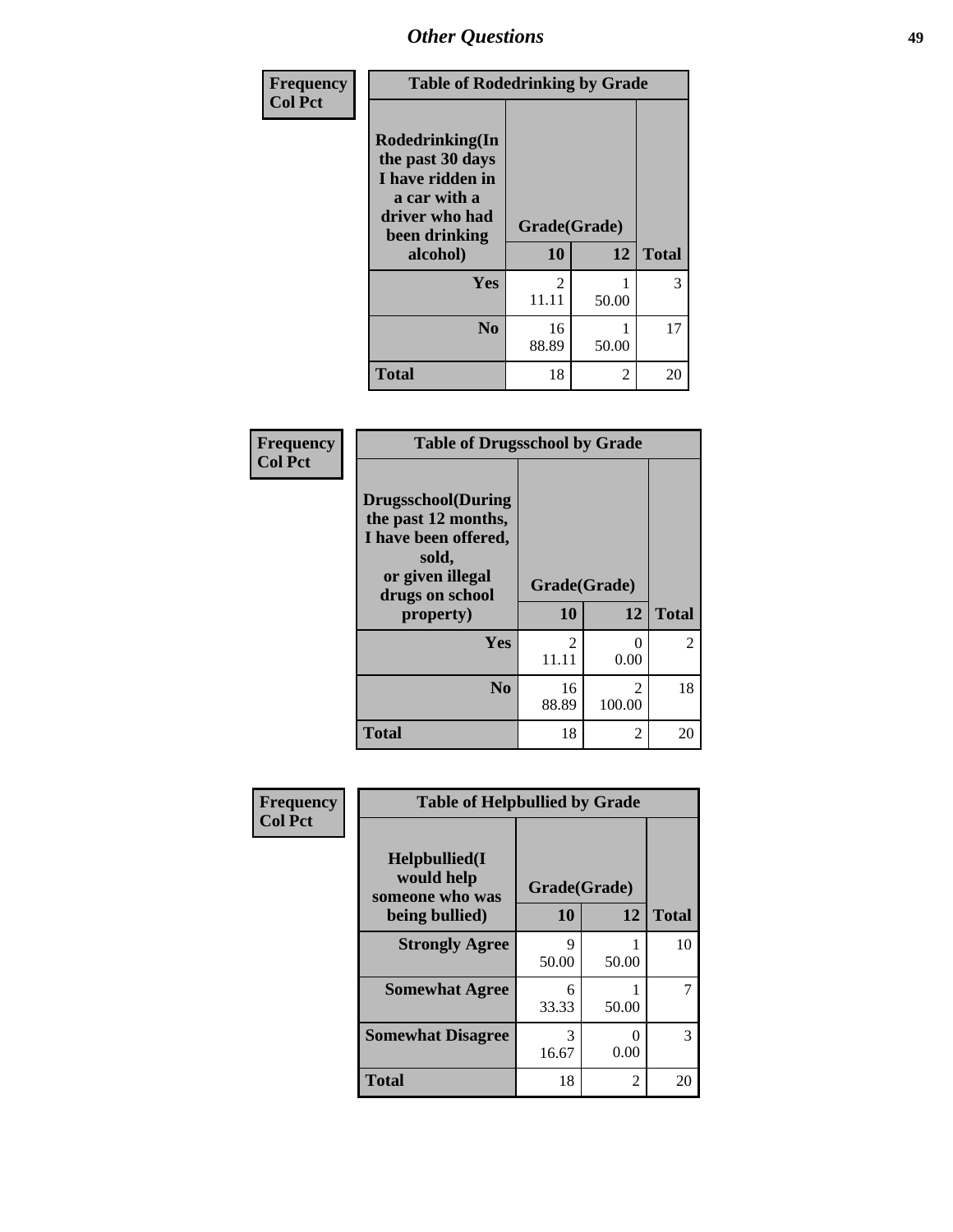*Other Questions* **50**

| <b>Frequency</b> | <b>Table of Grade by Bingedrinking</b> |                                                                                                                          |                   |                         |                |
|------------------|----------------------------------------|--------------------------------------------------------------------------------------------------------------------------|-------------------|-------------------------|----------------|
| <b>Row Pct</b>   |                                        | <b>Bingedrinking</b> (I<br>have drunk five or<br>more drinks of<br>alcohol at one<br>sitting during the<br>last 30 days) |                   |                         |                |
|                  | Grade(Grade)                           | 0<br><b>Days</b>                                                                                                         | 1 or<br>2<br>days | 20 to<br>29<br>days     | <b>Total</b>   |
|                  | 10                                     | 16<br>88.89                                                                                                              | 0<br>0.00         | $\mathfrak{D}$<br>11.11 | 18             |
|                  | 12                                     | 50.00                                                                                                                    | 50.00             | ∩<br>0.00               | $\overline{2}$ |
|                  | <b>Total</b>                           | 17                                                                                                                       |                   | 2                       | 20             |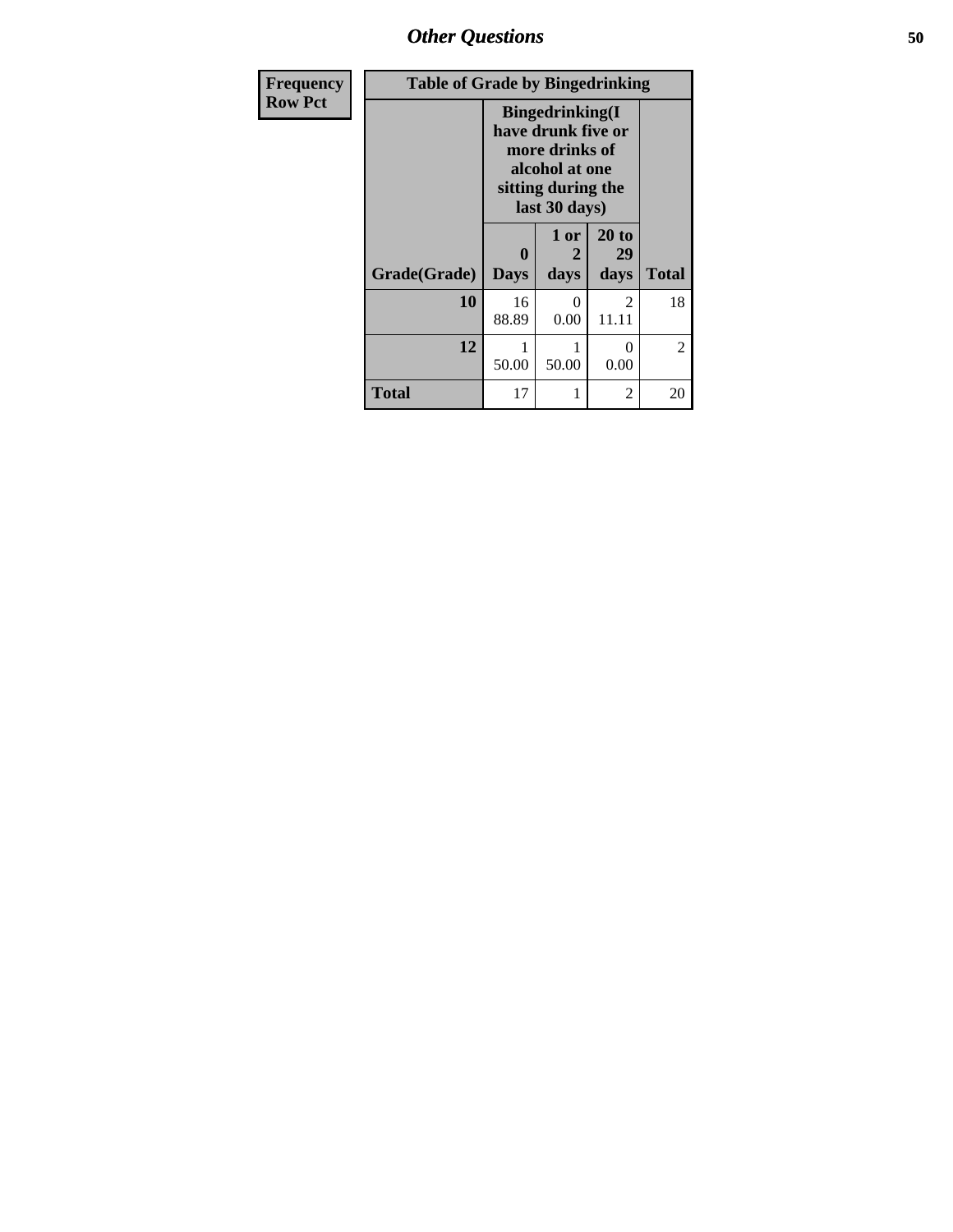## *Nutrition* **51**

| <b>Frequency</b> |
|------------------|
| Row Pct          |

| <b>Table of Grade by Dairy</b> |                          |                                                                 |                                   |                                    |              |  |  |
|--------------------------------|--------------------------|-----------------------------------------------------------------|-----------------------------------|------------------------------------|--------------|--|--|
|                                |                          | Dairy (I eat at least 3 servings of dairy<br>products each day) |                                   |                                    |              |  |  |
| Grade(Grade)                   | <b>Strongly</b><br>Agree | Agree                                                           | Somewhat   Somewhat  <br>Disagree | <b>Strongly</b><br><b>Disagree</b> | <b>Total</b> |  |  |
| 10                             | 12<br>66.67              | 5.56                                                            | 4<br>22.22                        | 5.56                               | 18           |  |  |
| 12                             | 50.00                    | 50.00                                                           | 0.00                              | 0.00                               |              |  |  |
| <b>Total</b>                   | 13                       |                                                                 | 4                                 |                                    | 20           |  |  |

| <b>Frequency</b> |
|------------------|
| <b>Row Pct</b>   |

| $\mathbf{c}\mathbf{v}$ | <b>Table of Grade by Fruitveg</b> |                          |                                                                          |                               |                                    |               |  |
|------------------------|-----------------------------------|--------------------------|--------------------------------------------------------------------------|-------------------------------|------------------------------------|---------------|--|
|                        |                                   |                          | Fruitveg(I eat at least 5 servings of fruits<br>and vegetables each day) |                               |                                    |               |  |
|                        | Grade(Grade)                      | <b>Strongly</b><br>Agree | Agree                                                                    | Somewhat Somewhat<br>Disagree | <b>Strongly</b><br><b>Disagree</b> | <b>Total</b>  |  |
|                        | 10                                | 5<br>27.78               | 16.67                                                                    | h<br>33.33                    | 4<br>22.22                         | 18            |  |
|                        | 12                                | 0.00                     | 50.00                                                                    | 50.00                         | 0.00                               | $\mathcal{D}$ |  |
|                        | <b>Total</b>                      | 5                        | 4                                                                        |                               | 4                                  | 20            |  |

| Frequency      | <b>Table of Grade by Cafeteriahealthy</b> |                          |                                                                       |                                    |                                    |              |  |  |
|----------------|-------------------------------------------|--------------------------|-----------------------------------------------------------------------|------------------------------------|------------------------------------|--------------|--|--|
| <b>Row Pct</b> |                                           |                          | Cafeteriahealthy (School meals in my<br>school cafeteria are healthy) |                                    |                                    |              |  |  |
|                | Grade(Grade)                              | <b>Strongly</b><br>Agree | Somewhat  <br>Agree                                                   | <b>Somewhat</b><br><b>Disagree</b> | <b>Strongly</b><br><b>Disagree</b> | <b>Total</b> |  |  |
|                | 10                                        | 11.11                    | ¬<br>38.89                                                            | 22.22                              | 27.78                              | 18           |  |  |
|                | 12                                        | 50.00                    | 50.00                                                                 | 0.00                               | 0.00                               | 2            |  |  |
|                | <b>Total</b>                              | 3                        | 8                                                                     |                                    |                                    | 20           |  |  |

| <b>Frequency</b> |
|------------------|
| <b>Row Pct</b>   |

| <b>Table of Grade by Cafeterianutrition</b> |              |                          |                                                                                           |                      |                                    |              |  |  |  |
|---------------------------------------------|--------------|--------------------------|-------------------------------------------------------------------------------------------|----------------------|------------------------------------|--------------|--|--|--|
|                                             |              |                          | <b>Cafeterianutrition</b> (Facts about nutrition<br>are available in my school cafeteria) |                      |                                    |              |  |  |  |
|                                             | Grade(Grade) | <b>Strongly</b><br>Agree | Somewhat  <br>Agree                                                                       | Somewhat<br>Disagree | <b>Strongly</b><br><b>Disagree</b> | <b>Total</b> |  |  |  |
|                                             | 10           | 38.89                    | 27.78                                                                                     | 27.78                | 5.56                               | 18           |  |  |  |
|                                             | 12           | 50.00                    | 50.00                                                                                     | 0.00                 | 0.00                               |              |  |  |  |
|                                             | <b>Total</b> | 8                        | 6                                                                                         |                      |                                    | 20           |  |  |  |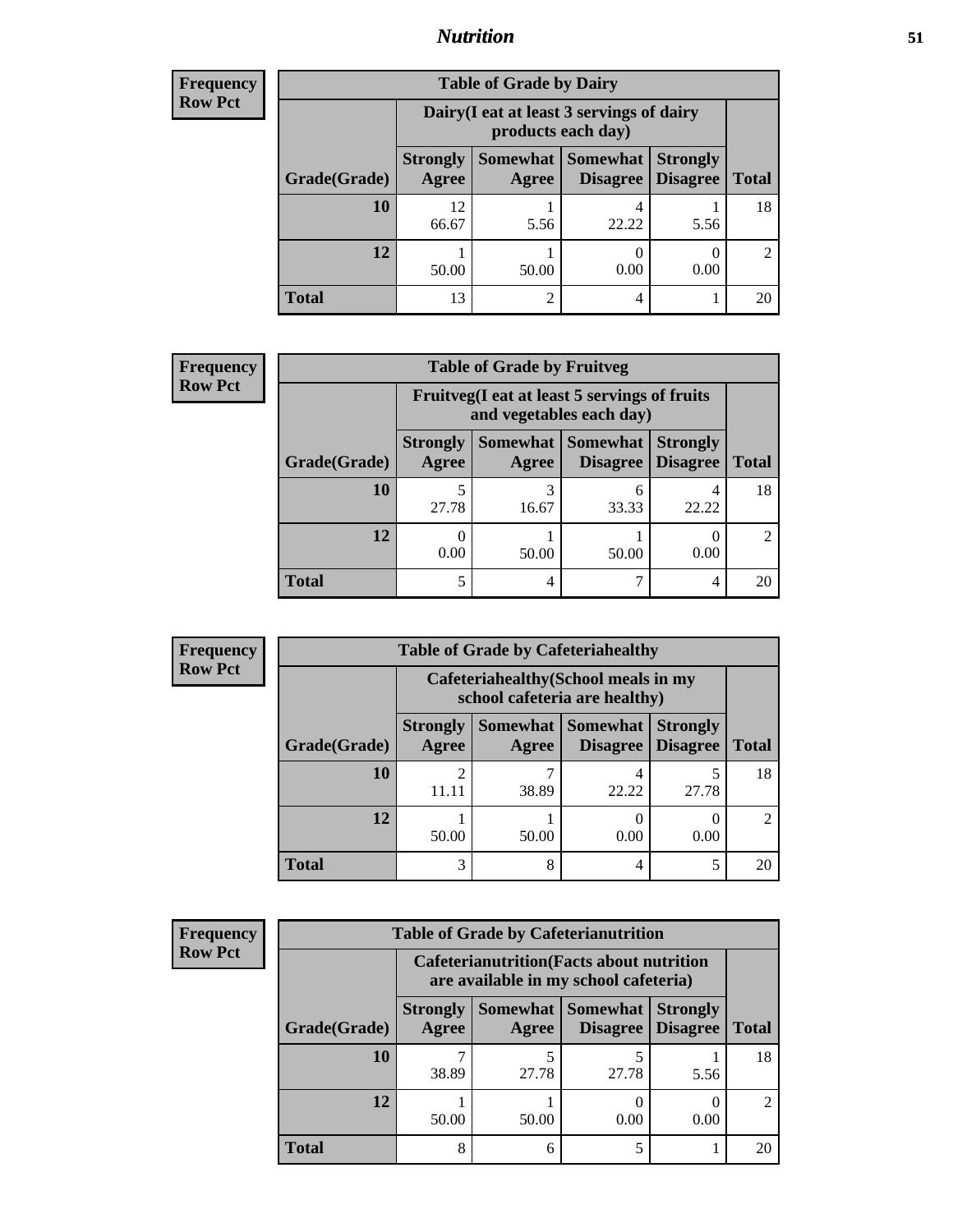## *Nutrition* **52**

| <b>Frequency</b> |
|------------------|
|                  |
| l Row Pct        |

| <b>Table of Grade by Schoollunch</b> |                          |                                                                 |                             |                                    |                             |  |  |  |
|--------------------------------------|--------------------------|-----------------------------------------------------------------|-----------------------------|------------------------------------|-----------------------------|--|--|--|
|                                      |                          | Schoollunch(I eat school lunch three or<br>more times per week) |                             |                                    |                             |  |  |  |
| Grade(Grade)                         | <b>Strongly</b><br>Agree | Somewhat<br>Agree                                               | <b>Somewhat</b><br>Disagree | <b>Strongly</b><br><b>Disagree</b> | <b>Total</b>                |  |  |  |
| 10                                   | 5<br>27.78               | 44.44                                                           | 22.22                       | 5.56                               | 18                          |  |  |  |
| 12                                   | $\mathfrak{D}$<br>100.00 | 0.00                                                            | 0.00                        | 0.00                               | $\mathcal{D}_{\mathcal{L}}$ |  |  |  |
| <b>Total</b>                         |                          | 8                                                               | 4                           |                                    | 20                          |  |  |  |

| <b>Frequency</b> |
|------------------|
| <b>Row Pct</b>   |

| y | <b>Table of Grade by Foodchoices</b> |                                 |                                                                            |          |                                        |                             |
|---|--------------------------------------|---------------------------------|----------------------------------------------------------------------------|----------|----------------------------------------|-----------------------------|
|   |                                      |                                 | <b>Foodchoices</b> (I make healthy food choices in<br>my school cafeteria) |          |                                        |                             |
|   | Grade(Grade)                         | <b>Strongly</b><br><b>Agree</b> | Somewhat  <br>Agree                                                        | Somewhat | <b>Strongly</b><br>Disagree   Disagree | <b>Total</b>                |
|   | 10                                   | 5.56                            | 6<br>33.33                                                                 | 16.67    | 8<br>44.44                             | 18                          |
|   | 12                                   | 100.00                          | 0<br>0.00                                                                  | 0.00     | 0.00                                   | $\mathcal{D}_{\mathcal{L}}$ |
|   | <b>Total</b>                         | 3                               | 6                                                                          |          | 8                                      | 20                          |

| Frequency      | <b>Table of Grade by Wholewheat</b> |                          |                                                                                                             |                                          |                                    |                             |  |
|----------------|-------------------------------------|--------------------------|-------------------------------------------------------------------------------------------------------------|------------------------------------------|------------------------------------|-----------------------------|--|
| <b>Row Pct</b> |                                     |                          | Wholewheat (There are whole wheat and<br>multigrain breads and cereals available in<br>my school cafeteria) |                                          |                                    |                             |  |
|                | Grade(Grade)                        | <b>Strongly</b><br>Agree | Agree                                                                                                       | Somewhat   Somewhat  <br><b>Disagree</b> | <b>Strongly</b><br><b>Disagree</b> | <b>Total</b>                |  |
|                | 10                                  | 6<br>33.33               | 22.22                                                                                                       | 6<br>33.33                               | 11.11                              | 18                          |  |
|                | 12                                  | 50.00                    | 50.00                                                                                                       | 0.00                                     | 0.00                               | $\mathcal{D}_{\mathcal{A}}$ |  |
|                | <b>Total</b>                        | 7                        |                                                                                                             | 6                                        | $\mathcal{D}$                      | 20                          |  |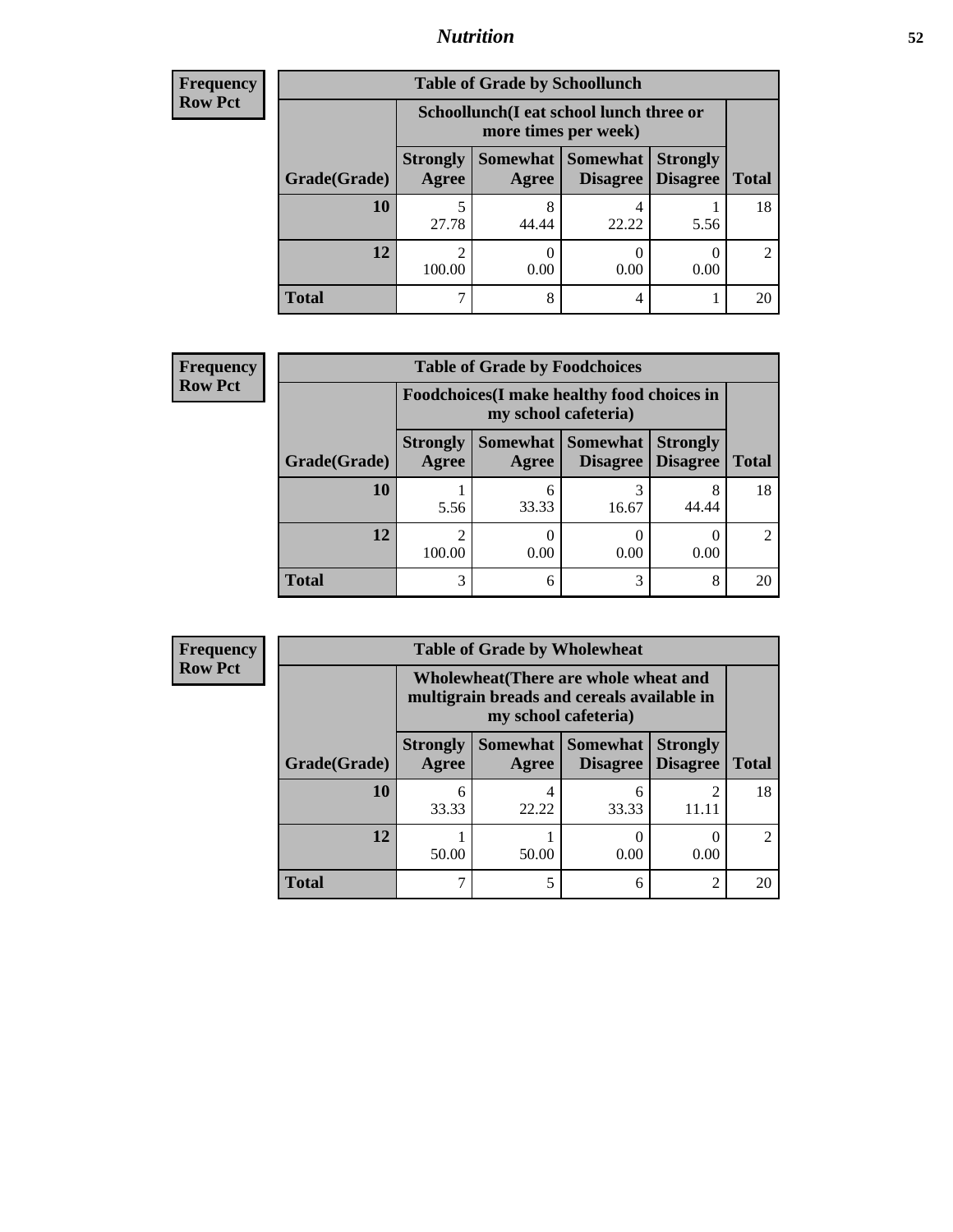## *Nutrition* **53**

**Frequency Row Pct**

| <b>Table of Grade by Healthyvending</b> |                          |                                                                                                                                               |                             |                                    |                       |  |
|-----------------------------------------|--------------------------|-----------------------------------------------------------------------------------------------------------------------------------------------|-----------------------------|------------------------------------|-----------------------|--|
|                                         |                          | Healthyvending (If only healthy snacks and<br>beverages were available in the vending<br>machines during the school day,<br>I would buy them) |                             |                                    |                       |  |
| Grade(Grade)                            | <b>Strongly</b><br>Agree | Somewhat  <br>Agree                                                                                                                           | <b>Somewhat</b><br>Disagree | <b>Strongly</b><br><b>Disagree</b> | <b>Total</b>          |  |
| 10                                      | 8<br>44.44               | 5<br>27.78                                                                                                                                    | 5.56                        | 4<br>22.22                         | 18                    |  |
| 12                                      | 50.00                    | 0.00                                                                                                                                          | 50.00                       | 0.00                               | $\mathcal{D}_{\cdot}$ |  |
| <b>Total</b>                            | 9                        | 5                                                                                                                                             | 2                           | 4                                  | 20                    |  |

**Frequency Row Pct**

| <b>Table of Grade by Schoolbreakfast</b> |                          |                                                                                                                                         |                             |                                    |              |  |
|------------------------------------------|--------------------------|-----------------------------------------------------------------------------------------------------------------------------------------|-----------------------------|------------------------------------|--------------|--|
|                                          |                          | Schoolbreakfast (If breakfast were<br>available at school,<br>but outside the cafeteria,<br>I would eat breakfast at school more often) |                             |                                    |              |  |
| Grade(Grade)                             | <b>Strongly</b><br>Agree | Somewhat  <br><b>Agree</b>                                                                                                              | <b>Somewhat</b><br>Disagree | <b>Strongly</b><br><b>Disagree</b> | <b>Total</b> |  |
| 10                                       | 11<br>61.11              | 5.56                                                                                                                                    | 5<br>27.78                  | 5.56                               | 18           |  |
| 12                                       | 50.00                    | 0.00                                                                                                                                    | 50.00                       | 0.00                               |              |  |
| <b>Total</b>                             | 12                       |                                                                                                                                         | 6                           |                                    | 20           |  |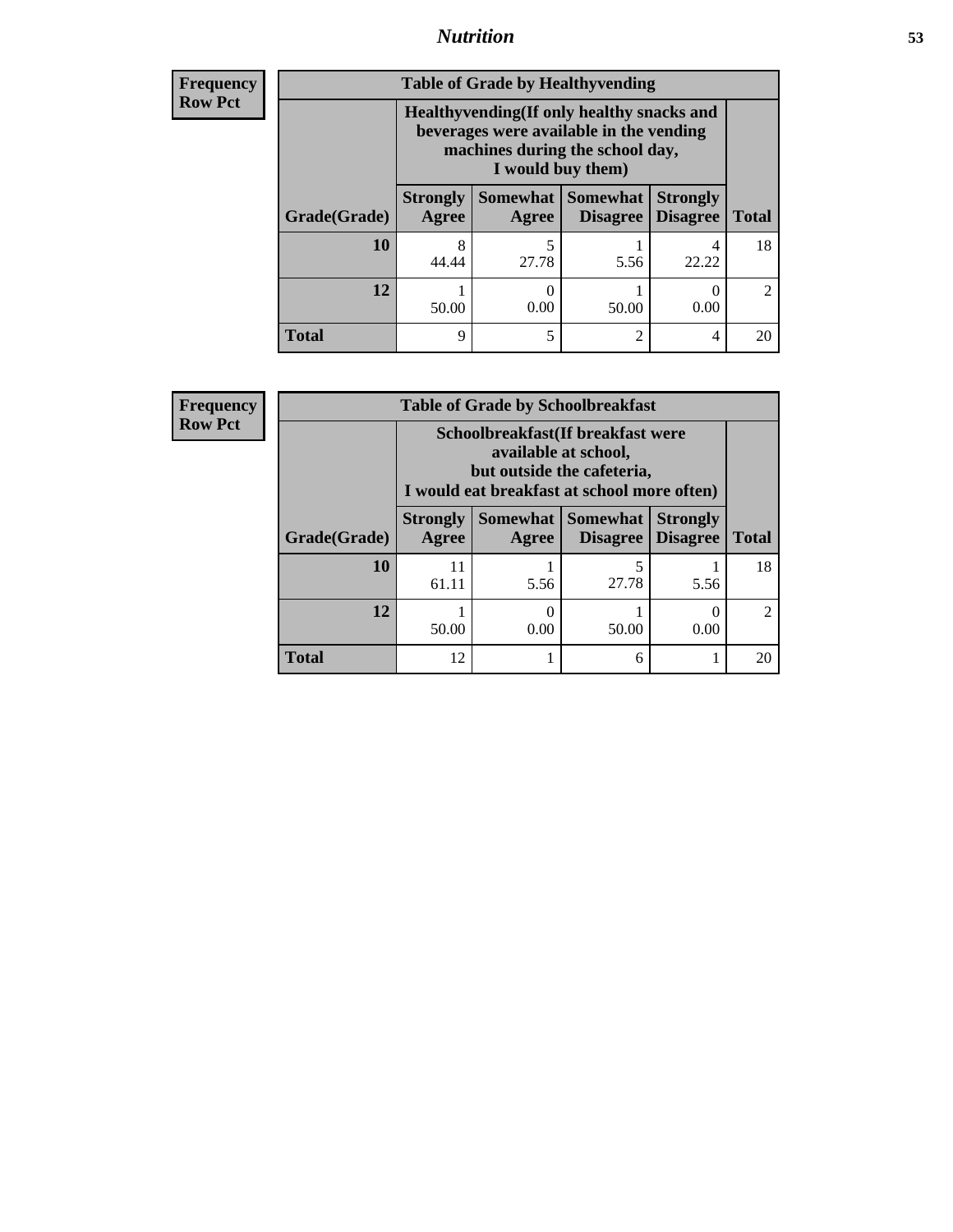| Frequency<br><b>Col Pct</b> | <b>Table of Educationaids by Grade</b>                                                                    |                          |                          |                |
|-----------------------------|-----------------------------------------------------------------------------------------------------------|--------------------------|--------------------------|----------------|
|                             | <b>Educationaids</b> (I<br>have been<br>taught about<br><b>HIV/AIDS</b> at<br>school in the<br>past year) | Grade(Grade)<br>10<br>12 |                          | <b>Total</b>   |
|                             |                                                                                                           |                          |                          |                |
|                             | Yes                                                                                                       | 14<br>77.78              | $\mathfrak{D}$<br>100.00 | 16             |
|                             | N <sub>0</sub>                                                                                            | 4<br>22.22               | 0<br>0.00                | $\overline{4}$ |
|                             |                                                                                                           |                          |                          |                |

| Frequency      | <b>Table of Educationcharacter by Grade</b>                                                 |              |                |              |  |
|----------------|---------------------------------------------------------------------------------------------|--------------|----------------|--------------|--|
| <b>Col Pct</b> | <b>Educationcharacter(I</b><br>have been taught<br>about character<br>education in the past | Grade(Grade) |                |              |  |
|                | year at school)                                                                             | 10           | 12             | <b>Total</b> |  |
|                | <b>Yes</b>                                                                                  | 14<br>77.78  | 50.00          | 15           |  |
|                | N <sub>0</sub>                                                                              | 4<br>22.22   | 50.00          |              |  |
|                | <b>Total</b>                                                                                | 18           | $\overline{c}$ | 20           |  |

| <b>Frequency</b> | <b>Table of Gradcoach1 by Grade</b>              |              |                          |              |  |
|------------------|--------------------------------------------------|--------------|--------------------------|--------------|--|
| <b>Col Pct</b>   | Gradcoach1(I<br>know who my<br><b>Graduation</b> | Grade(Grade) |                          |              |  |
|                  | Coach is)                                        | 10           | 12                       | <b>Total</b> |  |
|                  | Yes                                              | 16<br>88.89  | $\mathfrak{D}$<br>100.00 | 18           |  |
|                  | N <sub>0</sub>                                   | 2<br>11.11   | 0.00                     | 2            |  |
|                  | <b>Total</b>                                     | 18           | 2                        | 20           |  |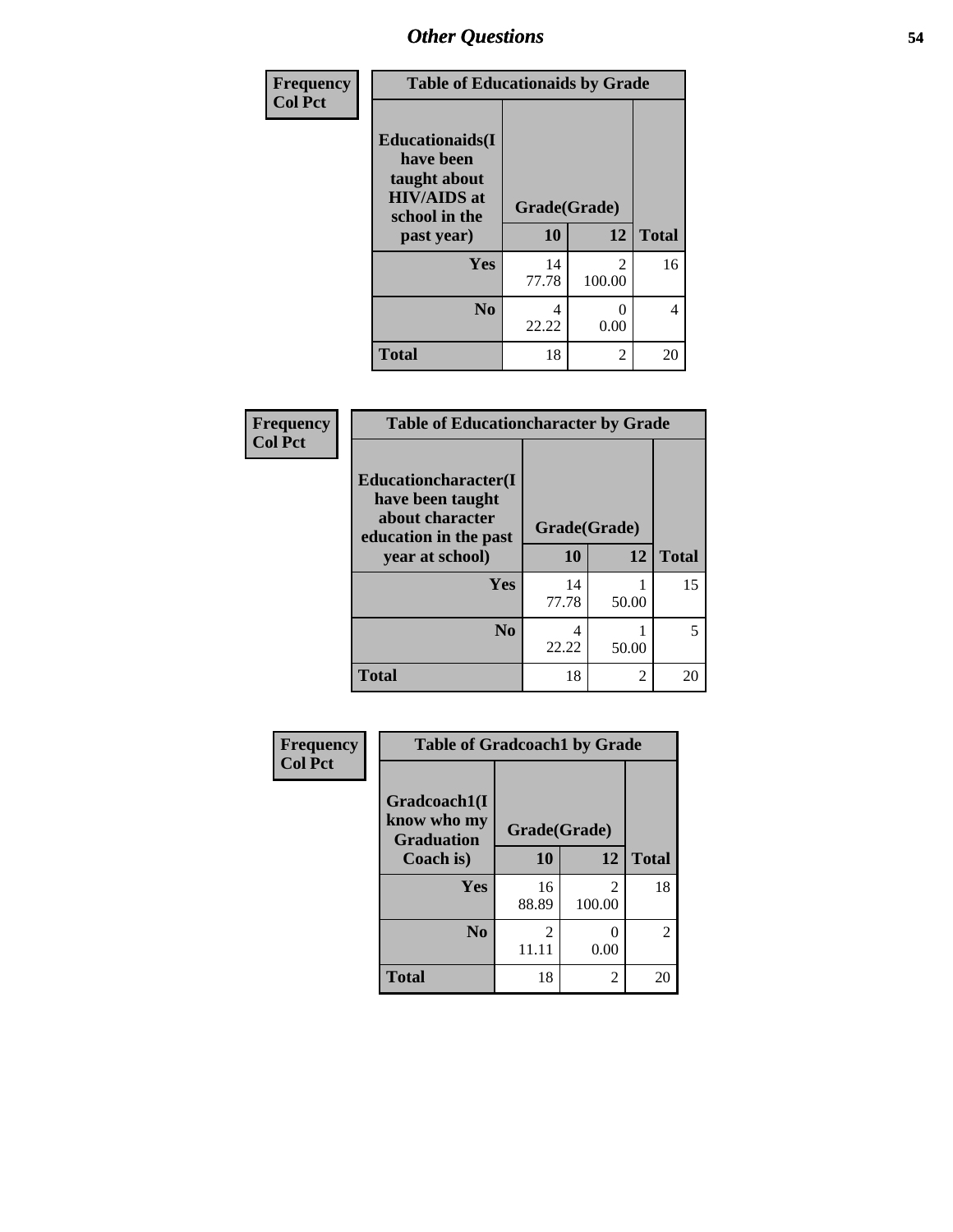| Frequency      | <b>Table of Gradcoach2 by Grade</b> |             |              |              |  |
|----------------|-------------------------------------|-------------|--------------|--------------|--|
| <b>Col Pct</b> |                                     |             |              |              |  |
|                | Gradcoach2(I<br>have                |             |              |              |  |
|                | contacted my<br><b>Graduation</b>   |             | Grade(Grade) |              |  |
|                | Coach)                              | 10          | 12           | <b>Total</b> |  |
|                | Yes                                 | 10<br>55.56 | 50.00        | 11           |  |
|                | N <sub>0</sub>                      | 8<br>44.44  | 50.00        | 9            |  |
|                | <b>Total</b>                        | 18          | 2            | 20           |  |

| Frequency<br><b>Col Pct</b> | <b>Table of Gradcoach3 by Grade</b>                                         |              |             |              |  |
|-----------------------------|-----------------------------------------------------------------------------|--------------|-------------|--------------|--|
|                             | Gradcoach3(I<br>have received<br>assistance<br>from my<br><b>Graduation</b> | Grade(Grade) |             |              |  |
|                             | Coach)                                                                      | 10           | 12          | <b>Total</b> |  |
|                             | Yes                                                                         | 10<br>55.56  | 2<br>100.00 | 12           |  |
|                             | N <sub>0</sub>                                                              | 5.56         | 0<br>0.00   | 1            |  |
|                             | Don't know                                                                  | 7<br>38.89   | 0<br>0.00   | 7            |  |
|                             | <b>Total</b>                                                                | 18           | 2           | 20           |  |

| Frequency<br><b>Col Pct</b> | <b>Table of Selfharm by Grade</b>                                                                                                                                                      |                           |                          |              |
|-----------------------------|----------------------------------------------------------------------------------------------------------------------------------------------------------------------------------------|---------------------------|--------------------------|--------------|
|                             | <b>Selfharm</b> (During<br>the past 12<br>months,<br>I harmed myself<br>on purpose<br><b>Suicideconsider</b><br>During the past<br>12 months,<br>I seriously<br>considered<br>suicide) | Grade(Grade)<br><b>10</b> | 12                       | <b>Total</b> |
|                             | Yes                                                                                                                                                                                    |                           | 0                        | 1            |
|                             |                                                                                                                                                                                        | 5.56                      | 0.00                     |              |
|                             | N <sub>0</sub>                                                                                                                                                                         | 17<br>94.44               | $\mathfrak{D}$<br>100.00 | 19           |
|                             | <b>Total</b>                                                                                                                                                                           | 18                        | 2                        | 20           |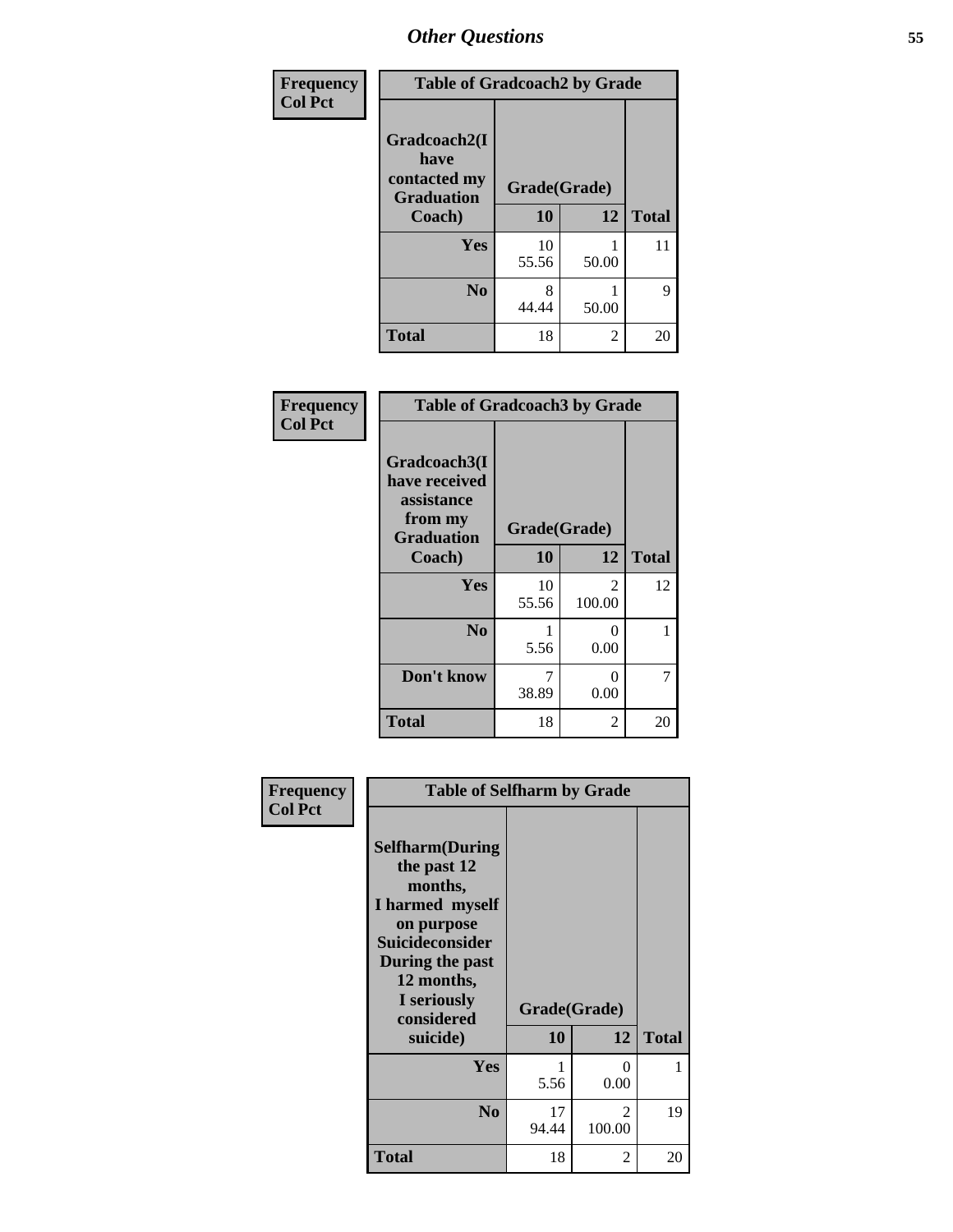| <b>Frequency</b> | <b>Table of Suicideconsider by Grade</b> |              |             |              |  |
|------------------|------------------------------------------|--------------|-------------|--------------|--|
| <b>Col Pct</b>   |                                          | Grade(Grade) |             |              |  |
|                  | Suicideconsider                          | <b>10</b>    | 12          | <b>Total</b> |  |
|                  | <b>Yes</b>                               | 5.56         | 0.00        |              |  |
|                  | N <sub>0</sub>                           | 17<br>94.44  | 2<br>100.00 | 19           |  |
|                  | <b>Total</b>                             | 18           | 2           | 20           |  |

| Frequency<br><b>Col Pct</b> | <b>Table of Suicideattempt by Grade</b>                            |                                 |                                    |              |
|-----------------------------|--------------------------------------------------------------------|---------------------------------|------------------------------------|--------------|
|                             | Suicideattempt(I<br>have attempted<br>suicide in the<br>last year) | Grade(Grade)<br><b>10</b><br>12 |                                    | <b>Total</b> |
|                             | N <sub>0</sub>                                                     | 18<br>100.00                    | $\overline{\mathcal{L}}$<br>100.00 | 20           |
|                             | <b>Total</b>                                                       | 18                              | $\overline{\mathcal{L}}$           | 20           |

| Frequency      | <b>Table of Instantmessaged by Grade</b>               |              |       |              |
|----------------|--------------------------------------------------------|--------------|-------|--------------|
| <b>Col Pct</b> | Instantmessaged(I<br>have instant<br>messaged people I | Grade(Grade) |       |              |
|                | do not even know)                                      | 10           | 12    | <b>Total</b> |
|                | Yes                                                    | 3<br>16.67   | 50.00 |              |
|                | N <sub>0</sub>                                         | 15<br>83.33  | 50.00 | 16           |
|                | <b>Total</b>                                           | 18           | 2     | 20           |

| Frequency      | <b>Table of Getsalong by Grade</b>                          |              |                           |              |
|----------------|-------------------------------------------------------------|--------------|---------------------------|--------------|
| <b>Col Pct</b> | <b>Getsalong</b> (I get<br>along with other<br>students and | Grade(Grade) |                           |              |
|                | adults)                                                     | 10           | 12                        | <b>Total</b> |
|                | <b>Strongly Agree</b>                                       | 11<br>61.11  | 50.00                     | 12           |
|                | <b>Somewhat Agree</b>                                       | 6<br>33.33   | 50.00                     | 7            |
|                | <b>Strongly Disagree</b>                                    | 5.56         | $\mathbf{\Omega}$<br>0.00 | 1            |
|                | <b>Total</b>                                                | 18           | $\mathfrak{D}$            | 20           |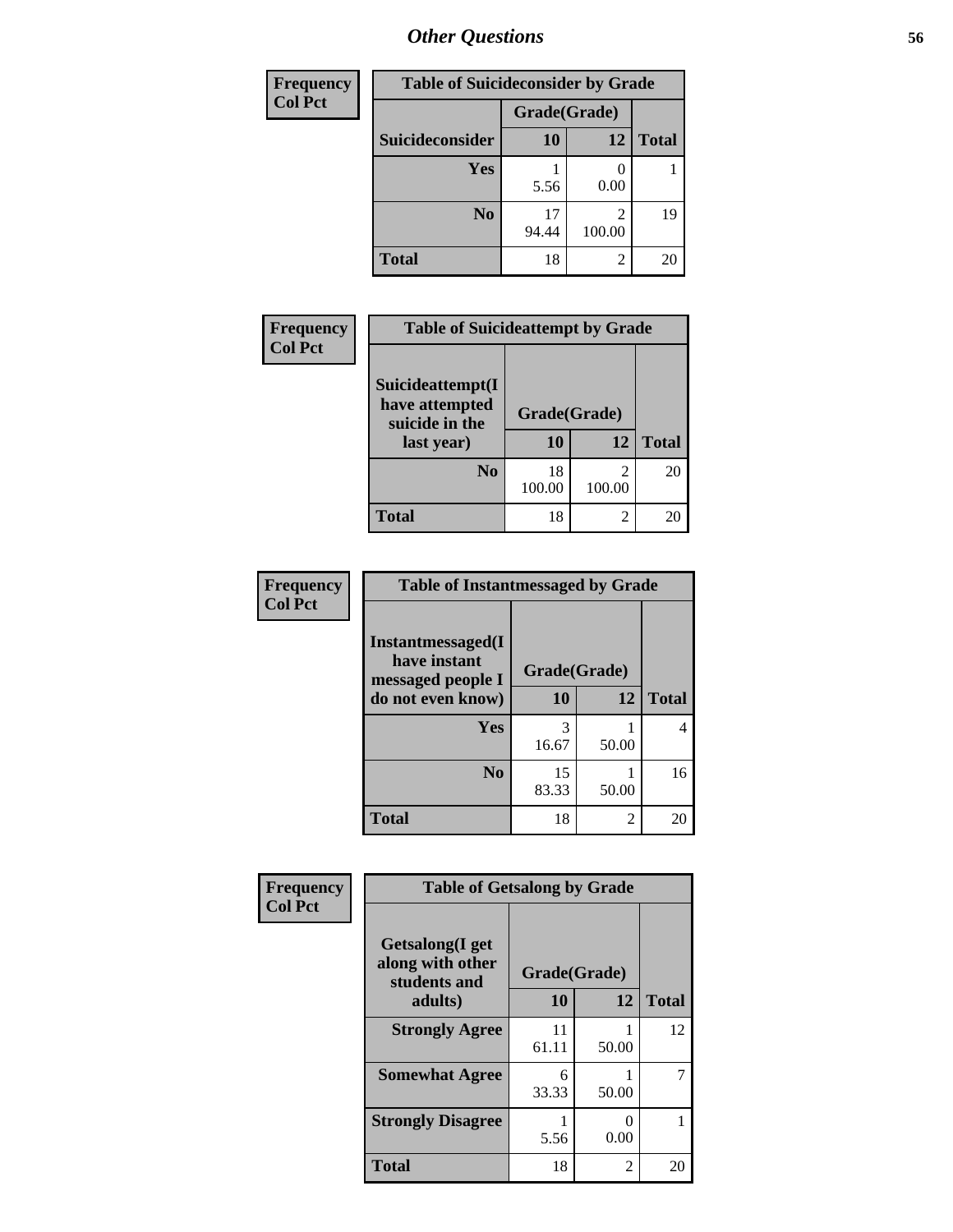| Frequency      | <b>Table of Safehome by Grade</b> |              |                |                |  |  |  |
|----------------|-----------------------------------|--------------|----------------|----------------|--|--|--|
| <b>Col Pct</b> | Safehome(I feel                   | Grade(Grade) |                |                |  |  |  |
|                | safe at home)                     | 10           | 12             | <b>Total</b>   |  |  |  |
|                | <b>Strongly Agree</b>             | 17<br>94.44  | 50.00          | 18             |  |  |  |
|                | <b>Somewhat Agree</b>             | 5.56         | 50.00          | $\overline{2}$ |  |  |  |
|                | Total                             | 18           | $\mathfrak{D}$ | 20             |  |  |  |

| Frequency      | <b>Table of Adulttalk by Grade</b>                                                                 |                    |                          |              |  |  |  |  |
|----------------|----------------------------------------------------------------------------------------------------|--------------------|--------------------------|--------------|--|--|--|--|
| <b>Col Pct</b> | <b>Adulttalk</b> (I<br>know an<br>adult at<br>school that<br>I can talk<br>with if I<br>need help) | Grade(Grade)<br>10 | 12                       | <b>Total</b> |  |  |  |  |
|                | Yes                                                                                                | 17<br>94.44        | $\mathfrak{D}$<br>100.00 | 19           |  |  |  |  |
|                | N <sub>0</sub>                                                                                     | 5.56               | 0<br>0.00                | 1            |  |  |  |  |
|                | <b>Total</b>                                                                                       | 18                 | 2                        | 20           |  |  |  |  |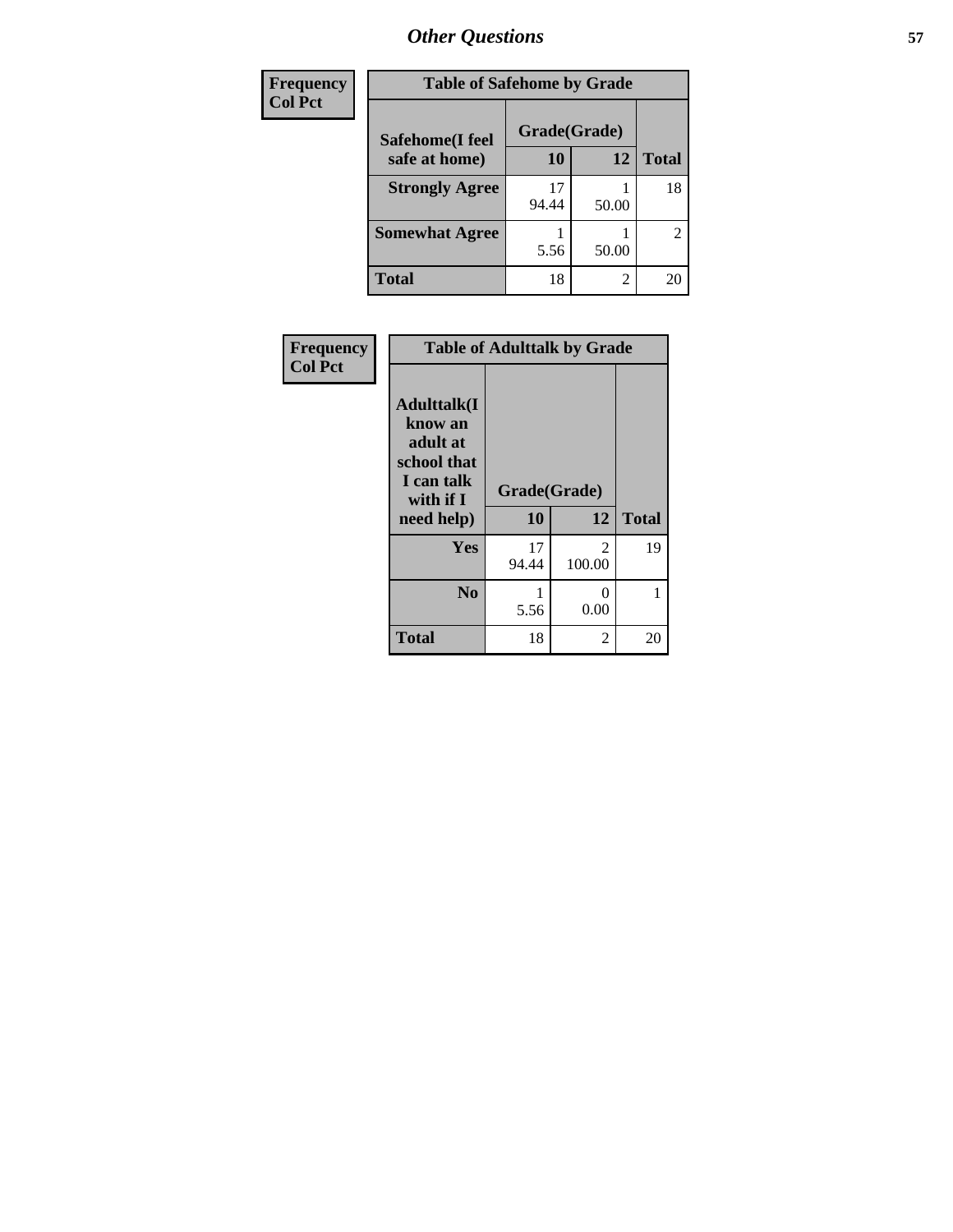| <b>Frequency</b> |
|------------------|
| <b>Row Pct</b>   |

| <b>Table of Grade by Tytime</b> |            |                                                                                        |          |                      |                      |                   |              |  |  |
|---------------------------------|------------|----------------------------------------------------------------------------------------|----------|----------------------|----------------------|-------------------|--------------|--|--|
|                                 |            | Tvtime(On an average school day,<br>how much unsupervised time do I spend watching TV) |          |                      |                      |                   |              |  |  |
| Grade(Grade)   None   hour/day  |            | <b>Less that</b>                                                                       | hour/day | $2 - 3$<br>hours/day | $4 - 5$<br>hours/day | $6+$<br>hours/day | <b>Total</b> |  |  |
| 10                              | ി<br>11.11 | 16.67                                                                                  | 11.11    | 11.11                | 22.22                | 27.78             | 18           |  |  |
| 12                              | 0<br>0.00  | 0.00                                                                                   | 0.00     | 100.00               | 0.00                 | 0.00              | 2            |  |  |
| <b>Total</b>                    | 2          | 3                                                                                      | ∍        |                      |                      |                   | 20           |  |  |

| <b>Frequency</b> | <b>Table of Grade by Computertime</b> |       |                                                                                                      |          |                   |           |              |  |
|------------------|---------------------------------------|-------|------------------------------------------------------------------------------------------------------|----------|-------------------|-----------|--------------|--|
| <b>Row Pct</b>   |                                       |       | Computertime (On an average school day,<br>how much unsupervised time do I spend on the<br>computer) |          |                   |           |              |  |
|                  |                                       |       | <b>Less that</b>                                                                                     |          | $2 - 3$           | $6+$      |              |  |
|                  | Grade(Grade)   None   hour/day        |       |                                                                                                      | hour/day | hours/day $\vert$ | hours/day | <b>Total</b> |  |
|                  | 10                                    | 16.67 | 38.89                                                                                                | 27.78    | 11.11             | 5.56      | 18           |  |
|                  | 12                                    | 0.00  | 50.00                                                                                                | 50.00    | 0.00              | 0.00      | 2            |  |
|                  | <b>Total</b>                          | 3     | 8                                                                                                    | 6        | ↑                 |           | 20           |  |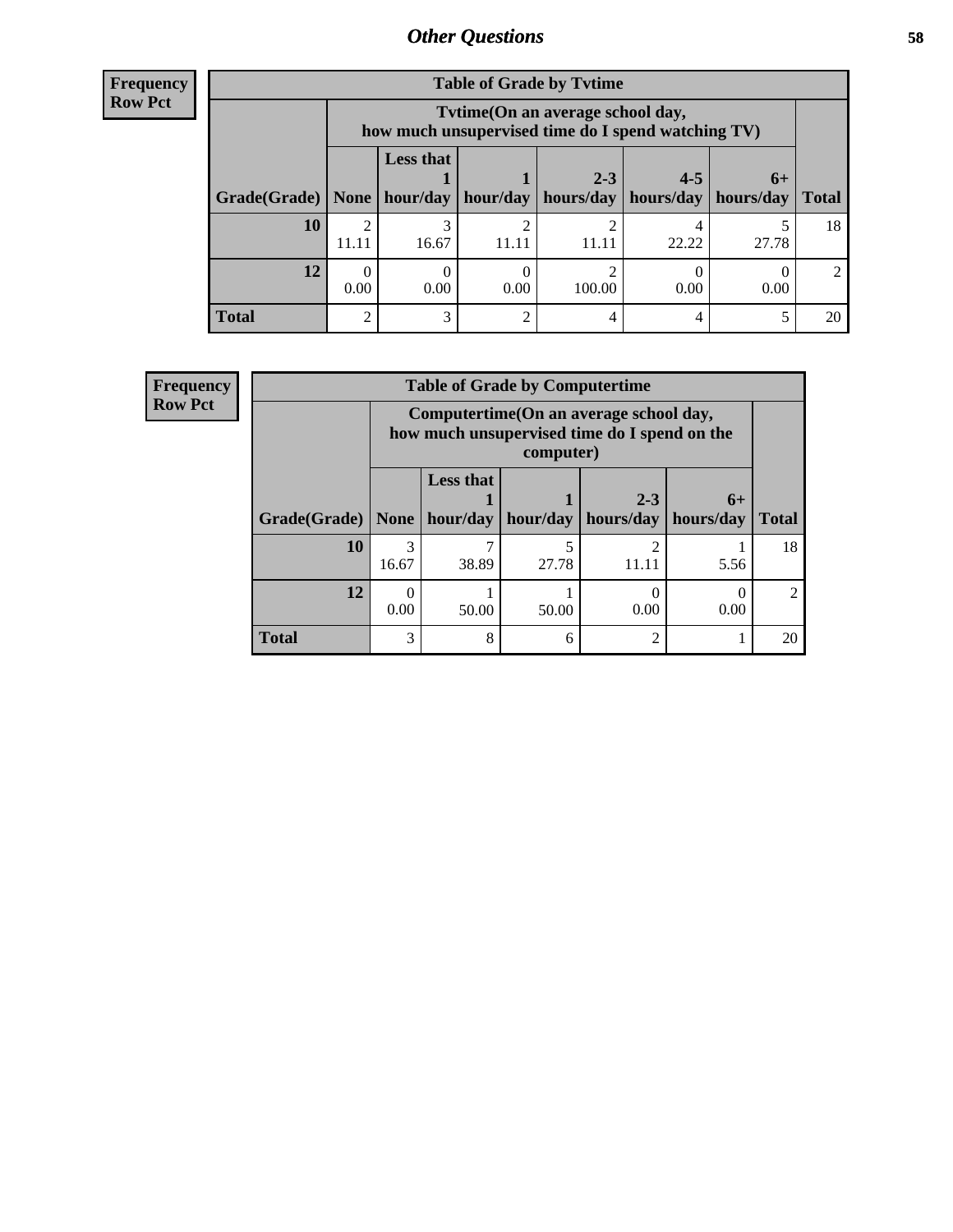### *Questions about Driving Laws* **59** *Driving Questions were asked only of high school students.*

| Frequency      |              | <b>Table of Grade by License1</b>                                                                                                         |             |         |                |                |  |  |  |
|----------------|--------------|-------------------------------------------------------------------------------------------------------------------------------------------|-------------|---------|----------------|----------------|--|--|--|
| <b>Row Pct</b> |              | License1(During the first 6 months of<br>driving with a provisional license,<br>the only passengers who can ride with<br>the driver are:) |             |         |                |                |  |  |  |
|                | Grade(Grade) | <b>Parent or</b><br><b>Guardian</b>   Members                                                                                             | Family      | Friends | Anyone         | <b>Total</b>   |  |  |  |
|                | 10           | 4<br>22.22                                                                                                                                | 12<br>66.67 | 5.56    | 5.56           | 18             |  |  |  |
|                | 12           | 50.00                                                                                                                                     | 0<br>0.00   | 0.00    | 50.00          | $\mathfrak{D}$ |  |  |  |
|                | <b>Total</b> | 5                                                                                                                                         | 12          |         | $\overline{2}$ | 20             |  |  |  |

| Frequency      | <b>Table of Grade by License2</b> |                                                                                                                |                  |                  |              |  |  |  |
|----------------|-----------------------------------|----------------------------------------------------------------------------------------------------------------|------------------|------------------|--------------|--|--|--|
| <b>Row Pct</b> |                                   | License2(17 yr old<br>drivers with a<br>provisional driver's<br>license cannot drive<br>between the hours of:) |                  |                  |              |  |  |  |
|                | Grade(Grade)                      | <b>Midnight</b><br>to 6am                                                                                      | 1am<br>to<br>5am | 1am<br>to<br>6am | <b>Total</b> |  |  |  |
|                | 10                                | 11<br>61.11                                                                                                    | 5<br>27.78       | 2<br>11.11       | 18           |  |  |  |
|                | 12                                | $\overline{2}$<br>100.00                                                                                       | 0<br>0.00        | 0<br>0.00        | 2            |  |  |  |
|                | <b>Total</b>                      | 13                                                                                                             | 5                | $\overline{2}$   | 20           |  |  |  |

| <b>Frequency</b> |              | <b>Table of Grade by License3</b>                                                              |                  |                         |                         |                |                             |
|------------------|--------------|------------------------------------------------------------------------------------------------|------------------|-------------------------|-------------------------|----------------|-----------------------------|
| <b>Row Pct</b>   |              | License3(For drivers under the age<br>of 21,<br>what level of alcohol is considered<br>$DUI$ ? |                  |                         |                         |                |                             |
|                  | Grade(Grade) | Any<br><b>Amount</b>                                                                           | 0.02             | 0.04                    | 0.06                    | Don't<br>know  | <b>Total</b>                |
|                  | 10           | 8<br>44.44                                                                                     | 3<br>16.67       | $\mathfrak{D}$<br>11.11 | $\mathfrak{D}$<br>11.11 | 3<br>16.67     | 18                          |
|                  | 12           | 50.00                                                                                          | $\Omega$<br>0.00 | 0<br>0.00               | $\Omega$<br>0.00        | 50.00          | $\mathcal{D}_{\mathcal{L}}$ |
|                  | <b>Total</b> | 9                                                                                              | 3                | $\overline{2}$          | $\overline{c}$          | $\overline{4}$ | 20                          |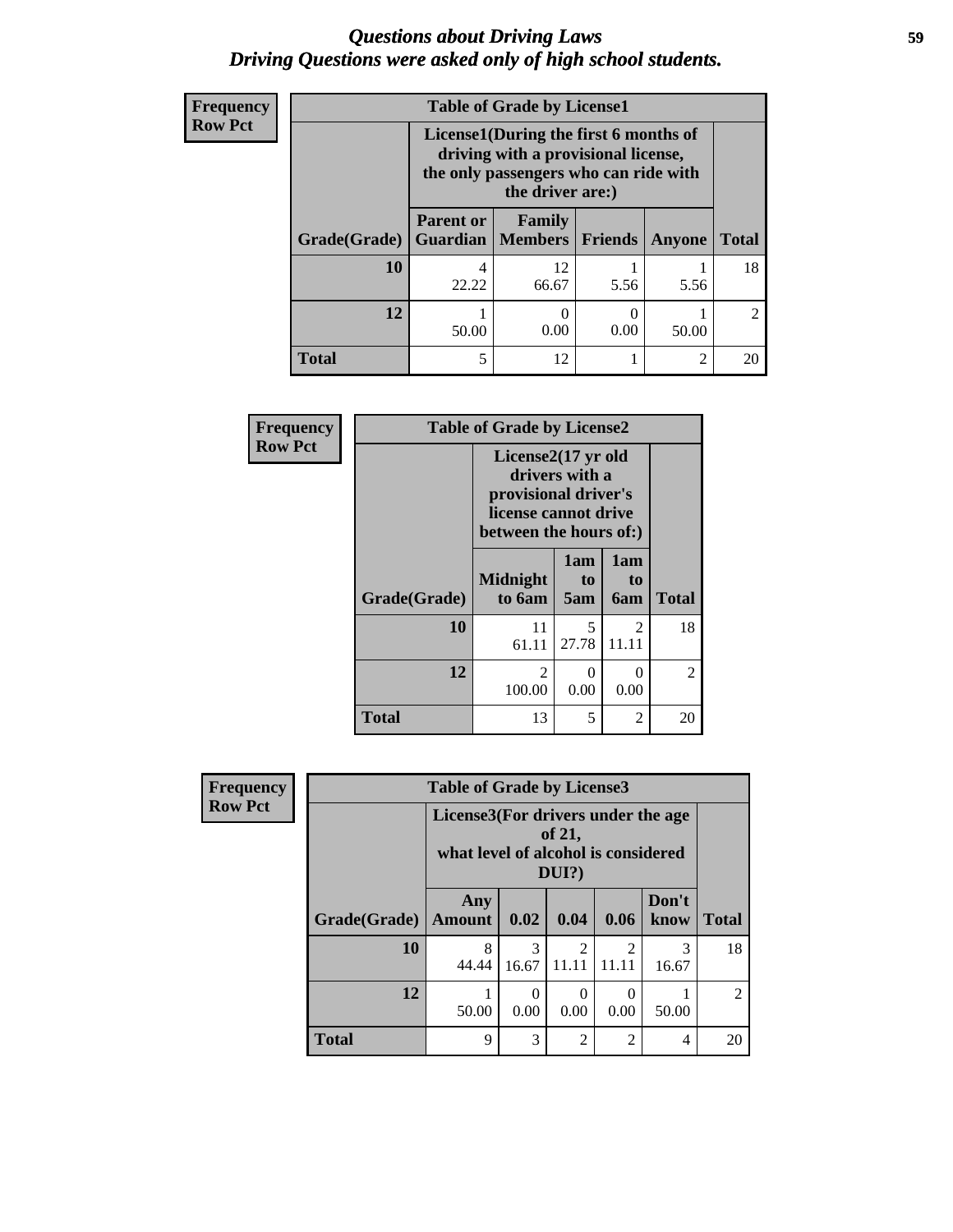### *Questions about Driving Laws* **60** *Driving Questions were asked only of high school students.*

| Frequency      |              |                                                                                                                         |                | <b>Table of Grade by License4</b> |                  |                |
|----------------|--------------|-------------------------------------------------------------------------------------------------------------------------|----------------|-----------------------------------|------------------|----------------|
| <b>Row Pct</b> |              | License4(A driver under 21<br>automatically loses his/her<br>license if caught exceeding<br>the posted speet limit by:) |                |                                   |                  |                |
|                | Grade(Grade) | $15+$<br>mph                                                                                                            | $25+$<br>mph   | <b>Depends</b><br>on<br>judge     | Don't<br>know    | <b>Total</b>   |
|                | 10           | 9<br>50.00                                                                                                              | 2<br>11.11     | 3<br>16.67                        | 4<br>22.22       | 18             |
|                | 12           | 50.00                                                                                                                   | 0.00           | 50.00                             | $\theta$<br>0.00 | $\overline{2}$ |
|                | <b>Total</b> | 10                                                                                                                      | $\mathfrak{D}$ | 4                                 | 4                | 20             |

| Frequency      |              | <b>Table of Grade by License5</b>                                                                                                                                    |               |              |  |
|----------------|--------------|----------------------------------------------------------------------------------------------------------------------------------------------------------------------|---------------|--------------|--|
| <b>Row Pct</b> |              | License5(A)<br>Georgia<br>teenager<br>with family<br>connections<br>or a good<br>lawyer can<br>break a teen<br>driving law<br>and keep<br>their driver's<br>license) |               |              |  |
|                | Grade(Grade) | N <sub>0</sub>                                                                                                                                                       | Don't<br>know | <b>Total</b> |  |
|                | 10           | 12<br>66.67                                                                                                                                                          | 6<br>33.33    | 18           |  |
|                | 12           | 1<br>50.00                                                                                                                                                           | 1<br>50.00    | 2            |  |
|                | <b>Total</b> | 13                                                                                                                                                                   | 7             | 20           |  |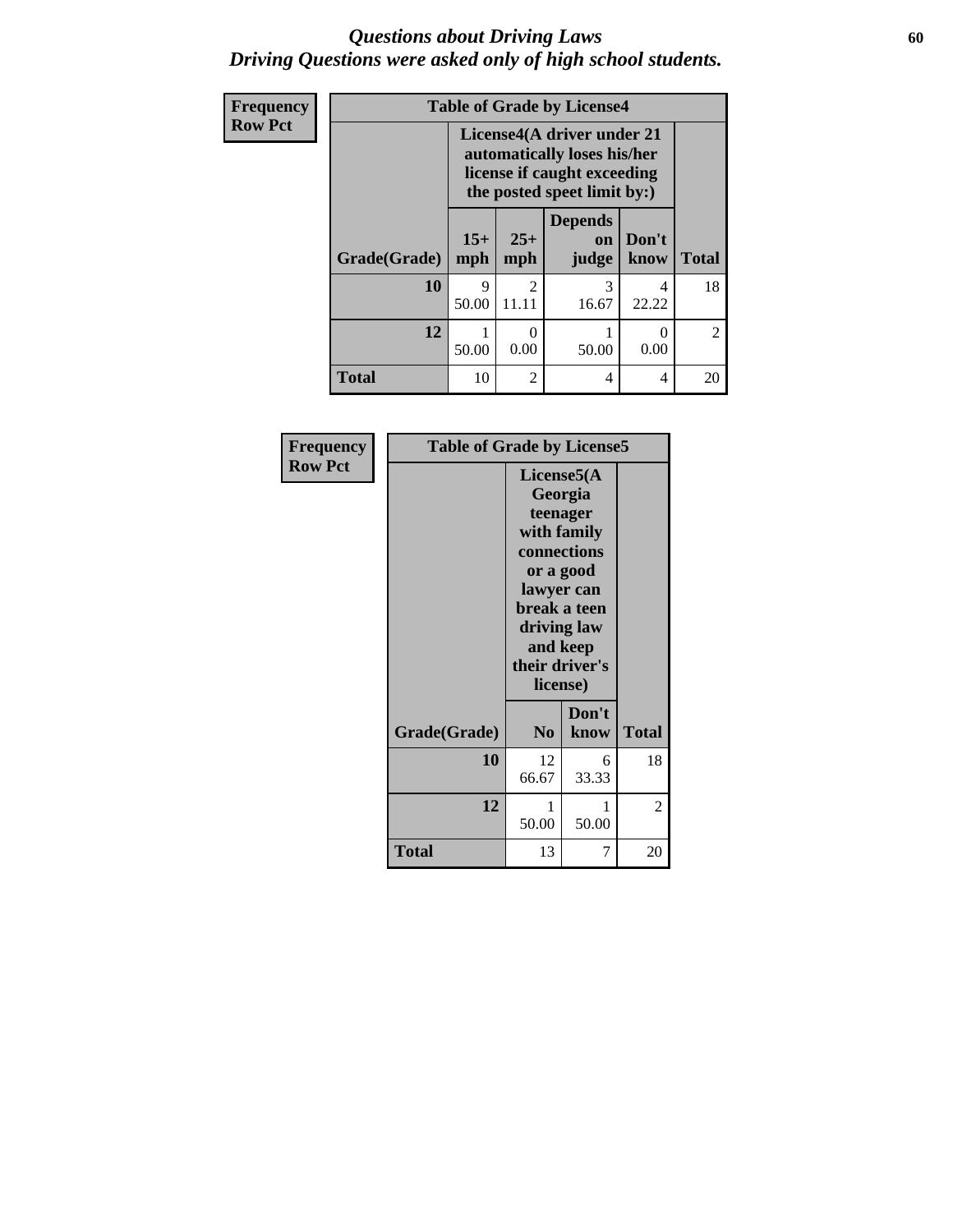### *Questions about Driving Laws* **61** *Driving Questions were asked only of high school students.*

| <b>Frequency</b> | <b>Table of Grade by License6</b> |                                                                                                                                                 |                |               |              |
|------------------|-----------------------------------|-------------------------------------------------------------------------------------------------------------------------------------------------|----------------|---------------|--------------|
| <b>Row Pct</b>   |                                   | License <sub>6</sub> (I know a<br>friend or<br>classmate that<br>broke a teen<br>driving law,<br>but was allowed to<br>keep his/her<br>license) |                |               |              |
|                  | Grade(Grade)                      | <b>Yes</b>                                                                                                                                      | N <sub>0</sub> | Don't<br>know | <b>Total</b> |
|                  | 10                                | 4<br>22.22                                                                                                                                      | 12<br>66.67    | 2<br>11.11    | 18           |
|                  | 12                                | $\mathbf{1}$<br>50.00                                                                                                                           | 0<br>0.00      | 1<br>50.00    | 2            |
|                  | <b>Total</b>                      | 5                                                                                                                                               | 12             | 3             | 20           |

| <b>Frequency</b> | <b>Table of Grade by License7</b> |                                                                             |                                     |                                                                                               |                        |               |
|------------------|-----------------------------------|-----------------------------------------------------------------------------|-------------------------------------|-----------------------------------------------------------------------------------------------|------------------------|---------------|
| <b>Row Pct</b>   |                                   |                                                                             |                                     | License7(A student under the age of 18 cam loser<br>his/her driving privileges if he or she:) |                        |               |
|                  | Grade(Grade)                      | <b>Have</b><br>more than<br>10<br>unexcused<br>absences<br>per school<br>yr | Drop out<br>without  <br>graduating | <b>Bring</b><br>alcohol/drugs/weapon<br>to school                                             | All of<br>the<br>above | <b>Total</b>  |
|                  | 10                                | 5.56                                                                        | 3<br>16.67                          | 5.56                                                                                          | 13<br>72.22            | 18            |
|                  | 12                                | $\Omega$<br>0.00                                                            | 0.00                                | 0.00                                                                                          | っ<br>100.00            | $\mathcal{D}$ |
|                  | <b>Total</b>                      |                                                                             | 3                                   |                                                                                               | 15                     | 20            |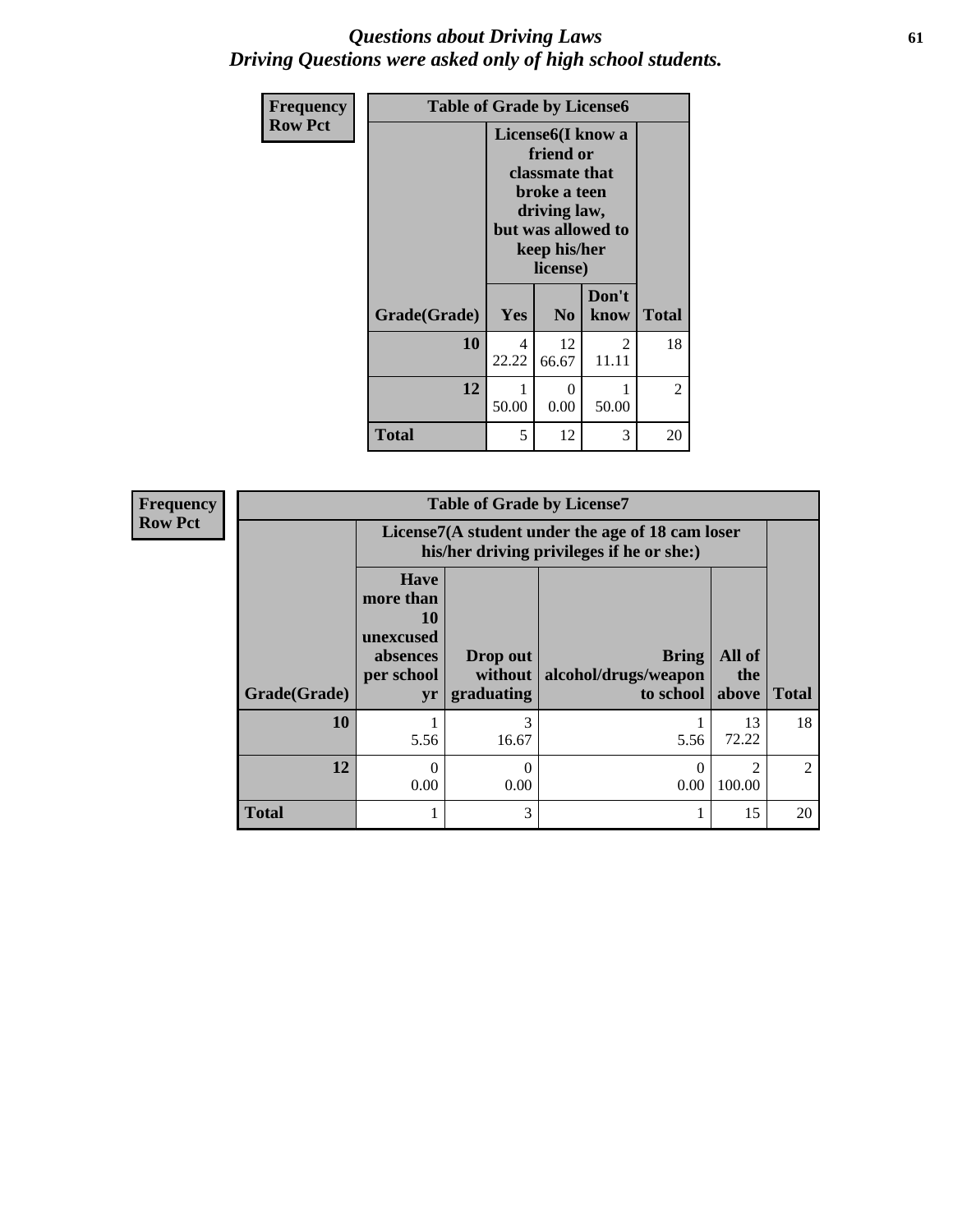# *Select Results by Gender* **62**

| <b>Frequency</b> | <b>Table of SchoolClimate2 by Gender</b> |               |                |              |
|------------------|------------------------------------------|---------------|----------------|--------------|
| <b>Col Pct</b>   | SchoolClimate2(I<br>feel successful at   |               | Gender(Gender) |              |
|                  | school)                                  | <b>Female</b> | <b>Male</b>    | <b>Total</b> |
|                  | <b>Strongly Agree</b>                    | 22.22         | 72.73          | 10           |
|                  | <b>Somewhat Agree</b>                    | 77.78         | 27.27          | 10           |
|                  | <b>Total</b>                             | Q             | 11             | 20           |

| <b>Frequency</b> | <b>Table of SchoolClimate6 by Gender</b>                 |                                 |             |              |  |
|------------------|----------------------------------------------------------|---------------------------------|-------------|--------------|--|
| <b>Col Pct</b>   | <b>SchoolClimate6(Teachers</b><br>treat me with respect) | Gender(Gender)<br><b>Female</b> | <b>Male</b> | <b>Total</b> |  |
|                  | <b>Strongly Agree</b>                                    | 3<br>33.33                      | 63.64       | 10           |  |
|                  | <b>Somewhat Agree</b>                                    | 2<br>22.22                      | 2<br>18.18  |              |  |
|                  | <b>Somewhat Disagree</b>                                 | 4<br>44.44                      | 18.18       | 6            |  |
|                  | <b>Total</b>                                             | 9                               | 11          | 20           |  |

| Frequency      | <b>Table of SchoolClimate8 by Gender</b>                                             |                                 |             |                |
|----------------|--------------------------------------------------------------------------------------|---------------------------------|-------------|----------------|
| <b>Col Pct</b> | <b>SchoolClimate8(Students</b><br>are frequently<br>recognized for good<br>behavior) | Gender(Gender)<br><b>Female</b> | <b>Male</b> | <b>Total</b>   |
|                | <b>Strongly Agree</b>                                                                | 11.11                           | 4<br>36.36  | 5              |
|                | <b>Somewhat Agree</b>                                                                | 77.78                           | 4<br>36.36  | 11             |
|                | <b>Strongly Disagree</b>                                                             | 11.11                           | 3<br>27.27  | $\overline{4}$ |
|                | <b>Total</b>                                                                         | 9                               | 11          | 20             |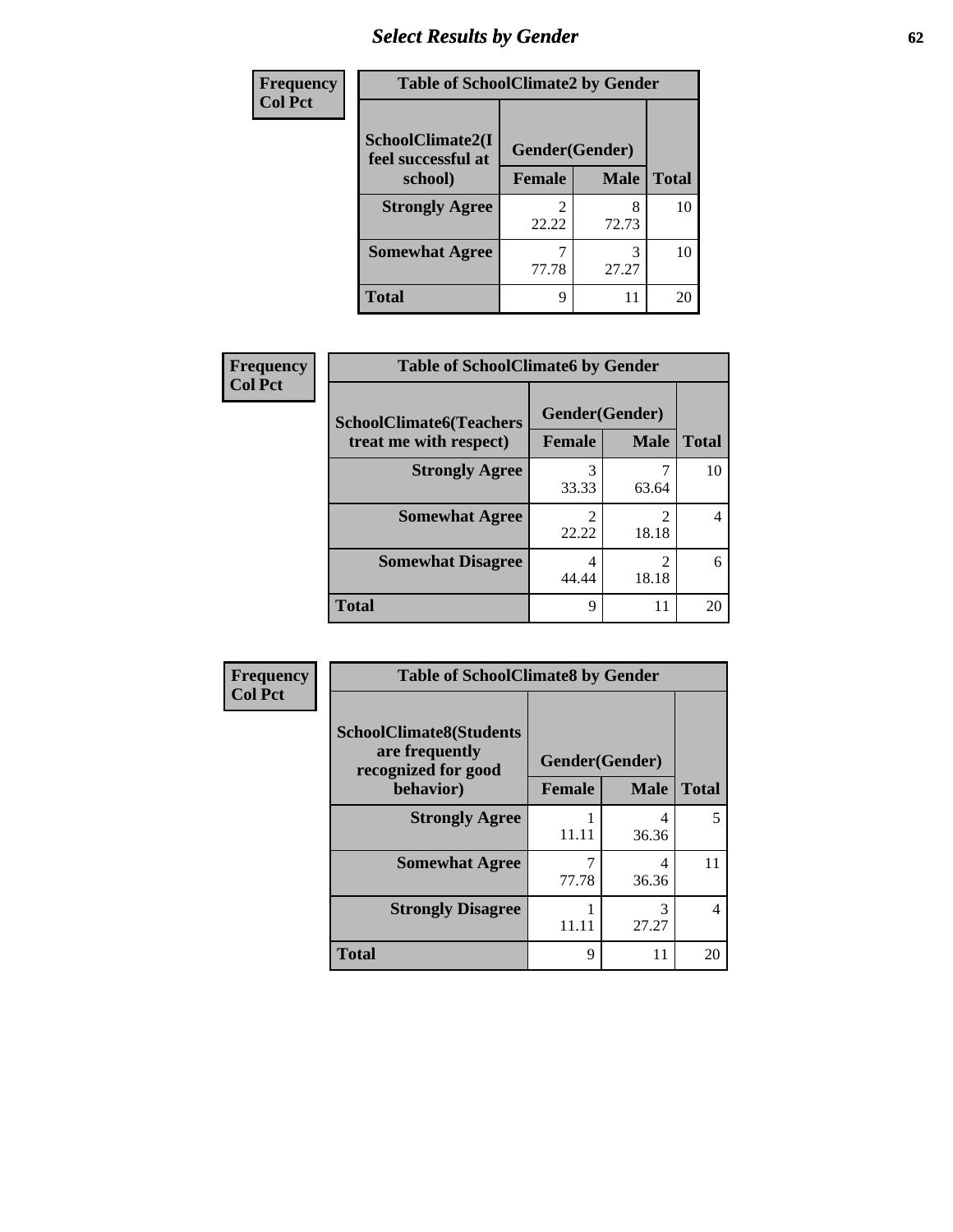# *Select Results by Gender* **63**

| <b>Frequency</b> | <b>Table of Gender by Dropout</b> |                                                                        |                |              |
|------------------|-----------------------------------|------------------------------------------------------------------------|----------------|--------------|
| <b>Row Pct</b>   |                                   | Dropout(I<br>have<br>thought<br>about<br>dropping<br>out of<br>school) |                |              |
|                  | Gender(Gender)                    | Yes                                                                    | N <sub>0</sub> | <b>Total</b> |
|                  | <b>Female</b>                     | 4<br>44.44                                                             | 5<br>55.56     | 9            |
|                  | <b>Male</b>                       | 3<br>27.27                                                             | 8<br>72.73     | 11           |
|                  | <b>Total</b>                      | 7                                                                      | 13             | 20           |

| Frequency      | <b>Table of Gender by Dropoutreason</b> |                                                                        |              |                          |                         |              |
|----------------|-----------------------------------------|------------------------------------------------------------------------|--------------|--------------------------|-------------------------|--------------|
| <b>Row Pct</b> |                                         | Dropoutreason (If I dropped out<br>the reason would most likely<br>be) |              |                          |                         |              |
|                | Gender(Gender)                          | Won't<br>Drop<br>out                                                   | <b>Bored</b> | Family<br><b>Reasons</b> | <b>Other</b>            | <b>Total</b> |
|                | <b>Female</b>                           | 55.56                                                                  | 0.00         | 11.11                    | 3<br>33.33              | 9            |
|                | <b>Male</b>                             | 63.64                                                                  | 9.09         | 9.09                     | $\mathfrak{D}$<br>18.18 | 11           |
|                | <b>Total</b>                            | 12                                                                     |              | $\overline{2}$           | 5                       | 20           |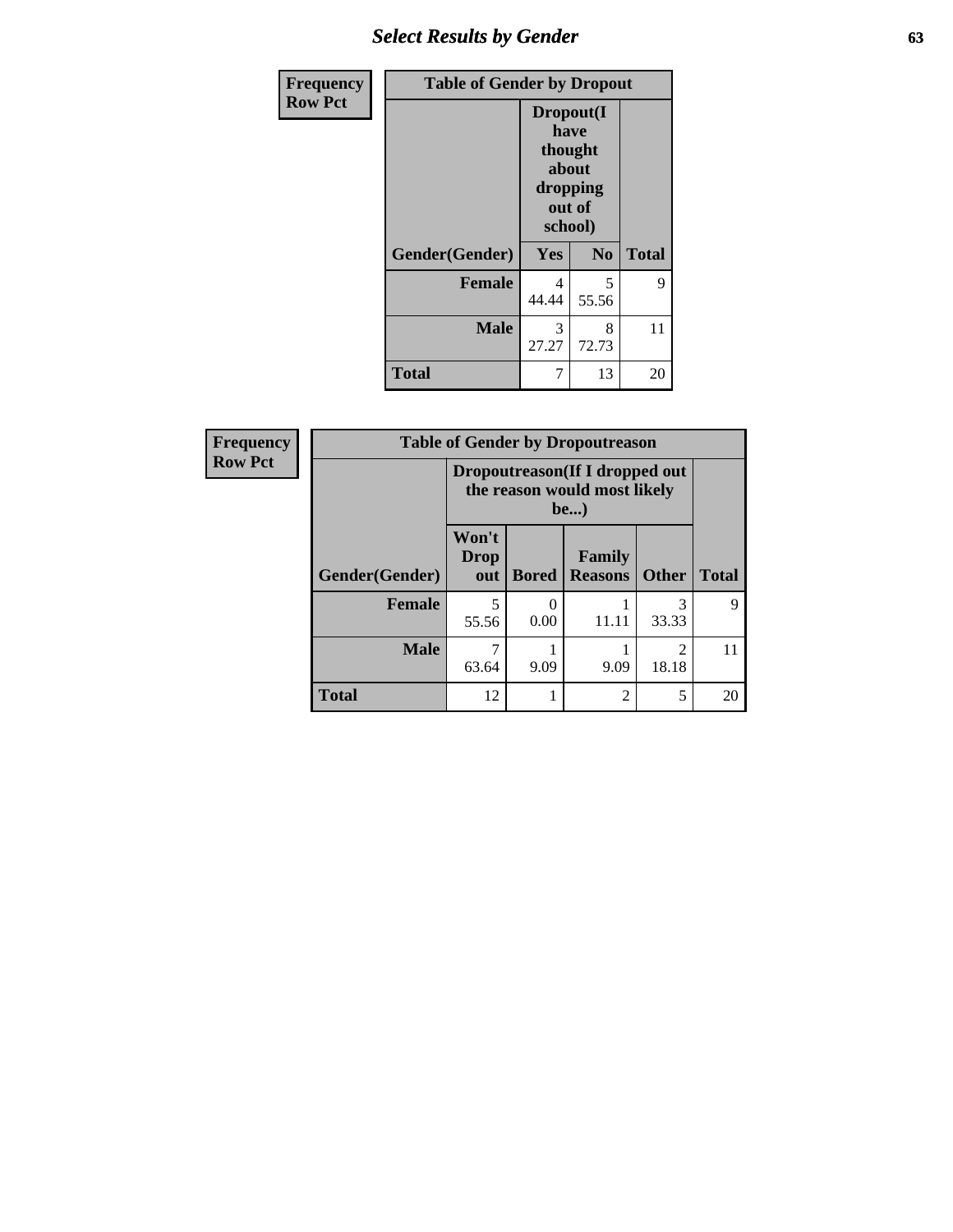*School Safety* **64**

| Frequency      | <b>Table of Gender by Bullied2</b> |                 |                |              |
|----------------|------------------------------------|-----------------|----------------|--------------|
| <b>Row Pct</b> |                                    | <b>Bullied2</b> |                |              |
|                | Gender(Gender)                     | Yes             | N <sub>0</sub> | <b>Total</b> |
|                | <b>Female</b>                      | 11.11           | 8<br>88.89     | 9            |
|                | <b>Male</b>                        | 9.09            | 10<br>90.91    |              |
|                | Total                              | 2               | 18             | 20           |

| <b>Frequency</b> | <b>Table of Gender by Bulliedothers2</b> |                       |                |              |  |
|------------------|------------------------------------------|-----------------------|----------------|--------------|--|
| <b>Row Pct</b>   |                                          | <b>Bulliedothers2</b> |                |              |  |
|                  | Gender(Gender)                           | Yes                   | N <sub>0</sub> | <b>Total</b> |  |
|                  | <b>Female</b>                            | 2<br>22.22            | 77.78          | Q            |  |
|                  | <b>Male</b>                              | 0.00                  | 100.00         |              |  |
|                  | <b>Total</b>                             | 2                     | 18             | 20           |  |

| Frequency      | <b>Table of Gender by Weaponschool2</b> |                      |              |  |  |
|----------------|-----------------------------------------|----------------------|--------------|--|--|
| <b>Row Pct</b> |                                         | <b>Weaponschool2</b> |              |  |  |
|                | Gender(Gender)                          | N <sub>0</sub>       | <b>Total</b> |  |  |
|                | <b>Female</b>                           | q<br>100.00          |              |  |  |
|                | <b>Male</b>                             | 11<br>100.00         |              |  |  |
|                | <b>Total</b>                            | 20                   | 20           |  |  |

| Frequency      | <b>Table of Gender by Absentunsafe2</b> |               |                |              |
|----------------|-----------------------------------------|---------------|----------------|--------------|
| <b>Row Pct</b> |                                         | Absentunsafe2 |                |              |
|                | Gender(Gender)                          | Yes           | N <sub>0</sub> | <b>Total</b> |
|                | <b>Female</b>                           | 11.11         | 88.89          | 9            |
|                | <b>Male</b>                             | 0.00          | 11<br>100.00   | 11           |
|                | <b>Total</b>                            |               | 19             | 20           |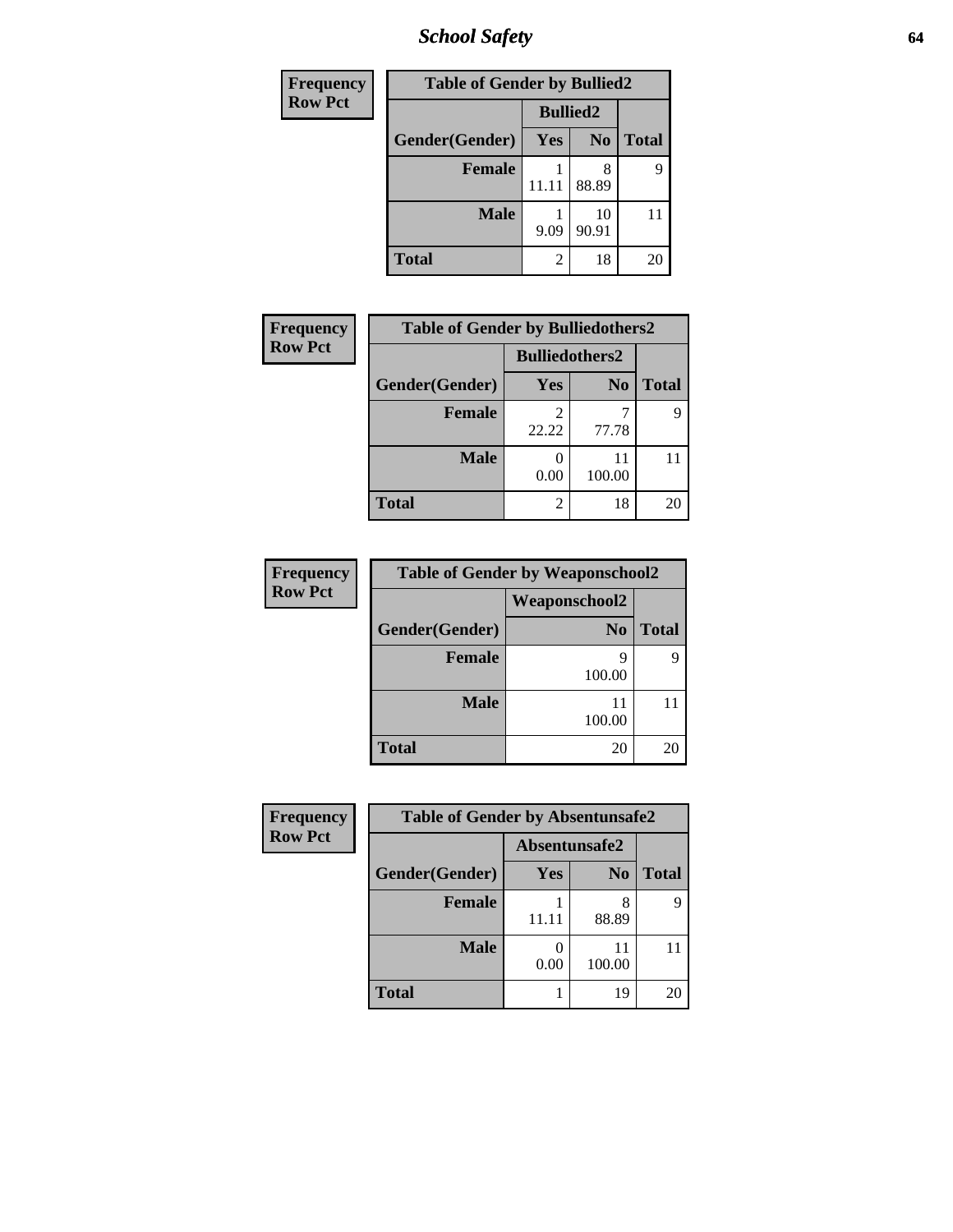*School Safety* **65**

| Frequency      | <b>Table of Gender by Gangself</b> |                                                                                                |                |              |
|----------------|------------------------------------|------------------------------------------------------------------------------------------------|----------------|--------------|
| <b>Row Pct</b> |                                    | Gangself(I<br>have<br>participated<br>in illegal gang<br>activities in<br>the past 30<br>days) |                |              |
|                | Gender(Gender)                     | Yes                                                                                            | N <sub>0</sub> | <b>Total</b> |
|                | <b>Female</b>                      | 0<br>0.00                                                                                      | 9<br>100.00    | 9            |
|                | <b>Male</b>                        | 9.09                                                                                           | 10<br>90.91    | 11           |
|                | <b>Total</b>                       |                                                                                                | 19             | 20           |

| Frequency      | <b>Table of Gender by Gangpeers</b> |                                                                                                                             |                |              |  |
|----------------|-------------------------------------|-----------------------------------------------------------------------------------------------------------------------------|----------------|--------------|--|
| <b>Row Pct</b> |                                     | <b>Gangpeers</b> (I<br>have friends<br>who have<br>participated<br>in illegal gang<br>activities in<br>the past 30<br>days) |                |              |  |
|                | Gender(Gender)                      | <b>Yes</b>                                                                                                                  | N <sub>o</sub> | <b>Total</b> |  |
|                | <b>Female</b>                       | 11.11                                                                                                                       | 8<br>88.89     | 9            |  |
|                | <b>Male</b>                         | 3<br>27.27                                                                                                                  | 8<br>72.73     | 11           |  |
|                | Total                               | 4                                                                                                                           | 16             | 20           |  |

| Frequency      | <b>Table of Gender by Pickedon2</b> |            |                |              |
|----------------|-------------------------------------|------------|----------------|--------------|
| <b>Row Pct</b> |                                     | Pickedon2  |                |              |
|                | Gender(Gender)                      | <b>Yes</b> | N <sub>0</sub> | <b>Total</b> |
|                | <b>Female</b>                       | 3<br>33.33 | 6<br>66.67     | 9            |
|                | <b>Male</b>                         | 3<br>27.27 | 72.73          |              |
|                | <b>Total</b>                        | 6          | 14             | 20           |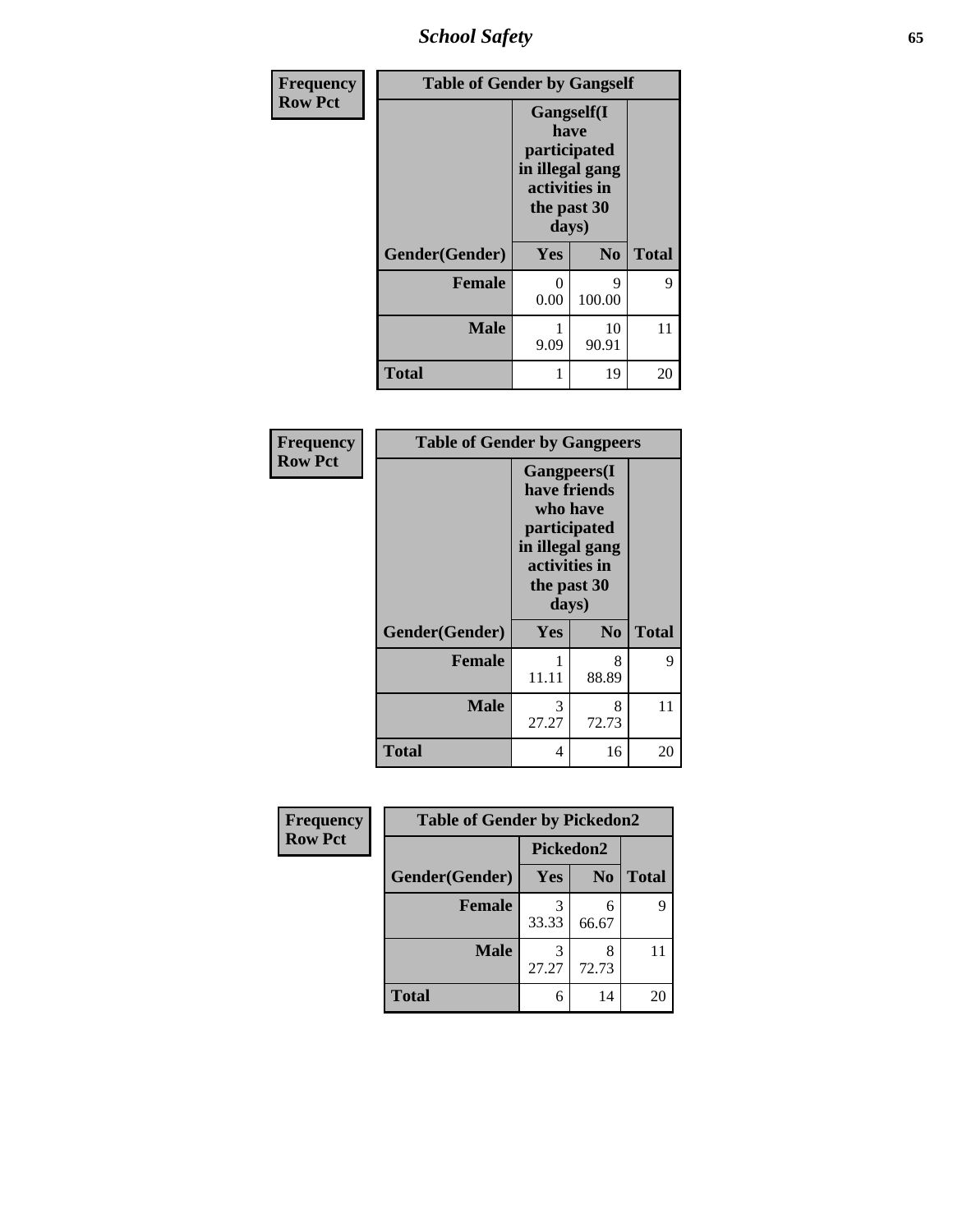*School Safety* **66**

| Frequency      | <b>Table of Gender by Safeschool2</b> |             |                |              |
|----------------|---------------------------------------|-------------|----------------|--------------|
| <b>Row Pct</b> |                                       | Safeschool2 |                |              |
|                | Gender(Gender)                        | <b>Yes</b>  | N <sub>0</sub> | <b>Total</b> |
|                | <b>Female</b>                         | 88.89       | 11.11          | 9            |
|                | <b>Male</b>                           | q<br>81.82  | 2<br>18.18     | 11           |
|                | <b>Total</b>                          | 17          | 3              | 20           |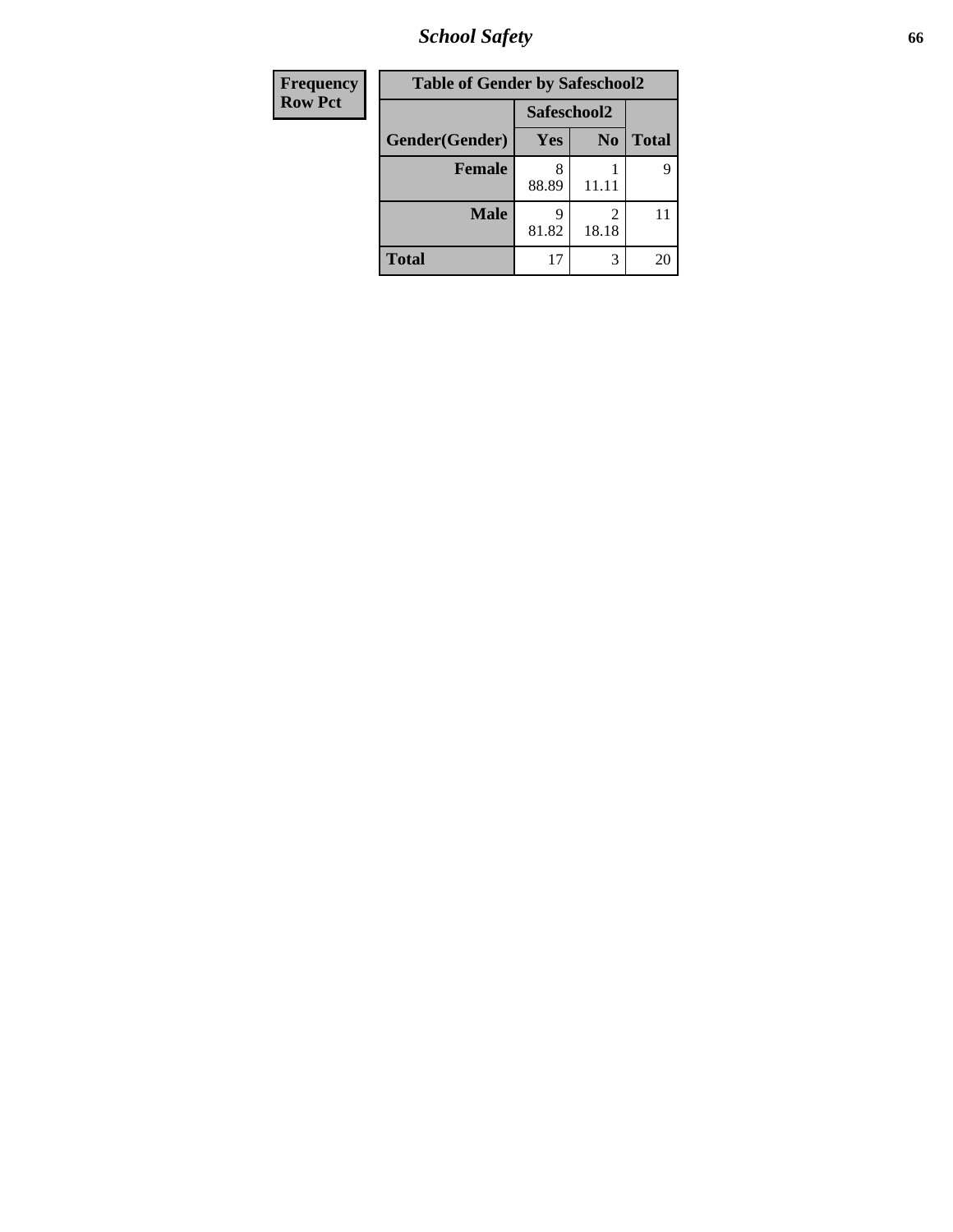# *Incidence of Drug Use* 67

| <b>Frequency</b> |                | <b>Table of Gender by AlcoholAlt</b>     |                |              |
|------------------|----------------|------------------------------------------|----------------|--------------|
| <b>Row Pct</b>   |                | AlcoholAlt(Alcohol<br>use, past 30 days) |                |              |
|                  | Gender(Gender) | Yes                                      | N <sub>0</sub> | <b>Total</b> |
|                  | <b>Female</b>  | 2<br>22.22                               | 77.78          | 9            |
|                  | <b>Male</b>    | 2<br>18.18                               | 9<br>81.82     |              |
|                  | <b>Total</b>   | 4                                        | 16             | 20           |

| <b>Frequency</b> | <b>Table of Gender by TobaccoAny</b> |                         |                                          |                            |  |
|------------------|--------------------------------------|-------------------------|------------------------------------------|----------------------------|--|
| <b>Row Pct</b>   |                                      |                         | TobaccoAny(Tobacco<br>use, past 30 days) |                            |  |
|                  | Gender(Gender)                       | <b>Yes</b>              | N <sub>0</sub>                           | <b>Total</b>               |  |
|                  | <b>Female</b>                        | 0.00                    | q<br>100.00                              | Q                          |  |
|                  | <b>Male</b>                          | $\mathfrak{D}$<br>18.18 | q<br>81.82                               |                            |  |
|                  | <b>Total</b>                         | $\mathfrak{D}$          | 18                                       | $\mathcal{D}(\mathcal{C})$ |  |

| <b>Frequency</b> | <b>Table of Gender by MarijuanaAlt</b> |                                              |              |  |
|------------------|----------------------------------------|----------------------------------------------|--------------|--|
| <b>Row Pct</b>   |                                        | MarijuanaAlt(Marijuana<br>use, past 30 days) |              |  |
|                  | Gender(Gender)                         | N <sub>0</sub>                               | <b>Total</b> |  |
|                  | <b>Female</b>                          | q<br>100.00                                  | 9            |  |
|                  | <b>Male</b>                            | 100.00                                       |              |  |
|                  | <b>Total</b>                           | 20                                           | 20           |  |

| <b>Frequency</b> | <b>Table of Gender by OtherDrugAny</b> |                         |                           |              |
|------------------|----------------------------------------|-------------------------|---------------------------|--------------|
| <b>Row Pct</b>   |                                        | drug use, past 30 days) | <b>OtherDrugAny(Other</b> |              |
|                  | Gender(Gender)                         | Yes                     | N <sub>0</sub>            | <b>Total</b> |
|                  | <b>Female</b>                          | 11.11                   | 8<br>88.89                |              |
|                  | <b>Male</b>                            | 0.00                    | 11<br>100.00              |              |
|                  | <b>Total</b>                           |                         | 19                        | 20           |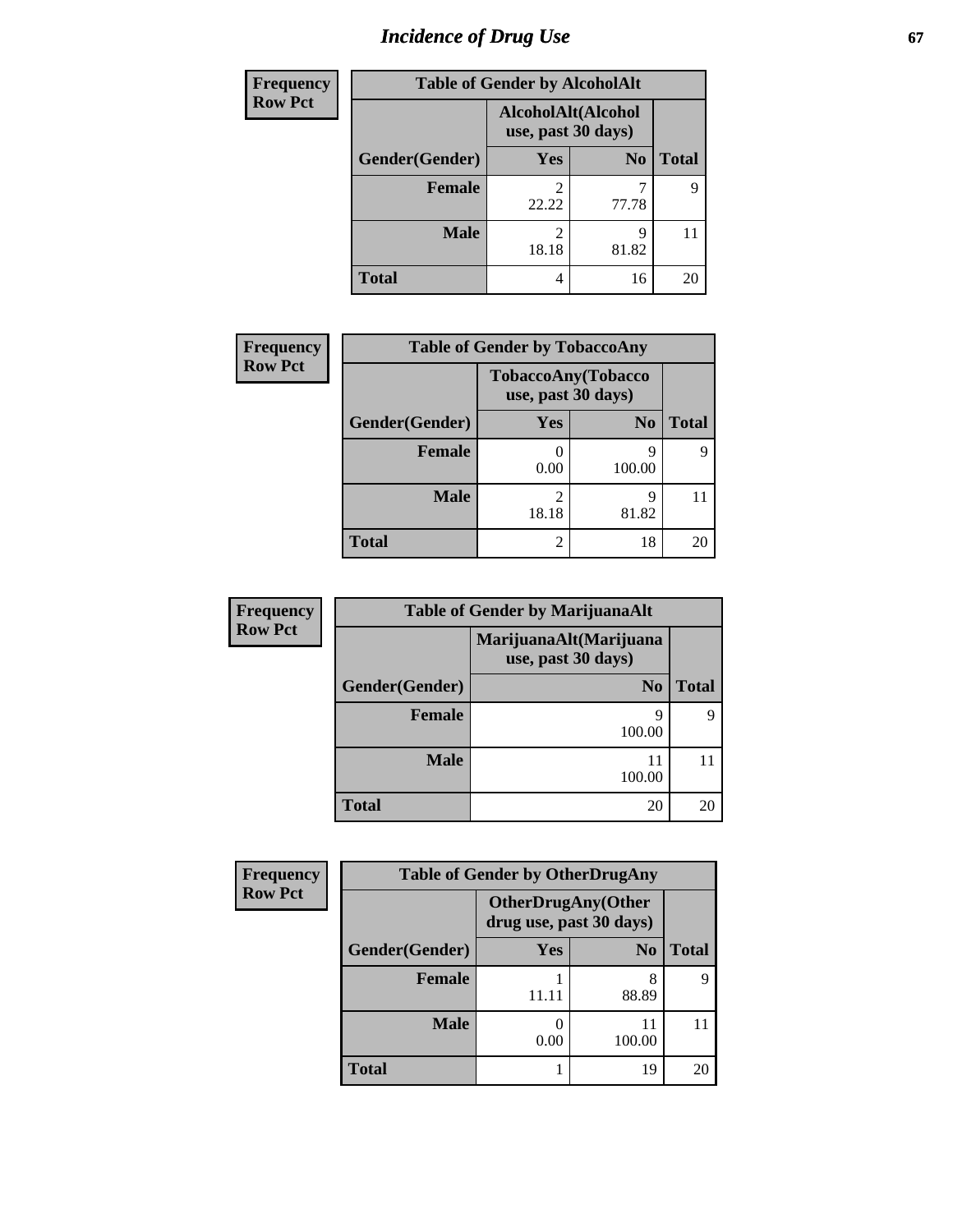### *Average Age at Onset of Use* **68** *Results for "Average Age at Onset of Use" questions exclude students who said they did not use that substance*

#### **Gender=Female**

| <b>Variable</b>    | Label                                                              | <b>Mean</b> |
|--------------------|--------------------------------------------------------------------|-------------|
| Alcoholinit2       | I started using alcohol when I was                                 | 14.33       |
| Cigarettesinit2    | I started smoking tobacco when I was                               |             |
| Smokelessinit2     | I started chewing tobacco when I was                               |             |
| Marijuanainit2     | I started using marijuana when I was                               |             |
| Cocaineinit2       | I started using cocaine when I was                                 |             |
| Inhalantsinit2     | I started using inhalants when I was                               |             |
| Steroidsinit2      | I started using steroids when I was                                |             |
| Ecstasyinit2       | I started using ecstasy when I was                                 |             |
| Methinit2          | I started using methamphetamines when I was                        |             |
| Hallucinogensinit2 | I started using hallucinogens when I was                           |             |
| Prescription in t2 | I started using prescription drugs not prescribed to me when I was | 14.00       |

#### **Gender=Male**

| <b>Variable</b>                 | Label                                                              | <b>Mean</b> |
|---------------------------------|--------------------------------------------------------------------|-------------|
| Alcoholinit2                    | I started using alcohol when I was                                 | 14.50       |
| Cigarettesinit2                 | I started smoking tobacco when I was                               | 15.50       |
| Smokelessinit2                  | I started chewing tobacco when I was                               | 9.00        |
| Marijuanainit2                  | I started using marijuana when I was                               |             |
| Cocaineinit2                    | I started using cocaine when I was                                 |             |
| Inhalantsinit2                  | I started using inhalants when I was                               |             |
| Steroidsinit2                   | I started using steroids when I was                                |             |
| Ecstasyinit2                    | I started using ecstasy when I was                                 |             |
| Methinit2                       | I started using methamphetamines when I was                        |             |
| Hallucinogensinit2              | I started using hallucinogens when I was                           |             |
| Prescription in it <sub>2</sub> | I started using prescription drugs not prescribed to me when I was |             |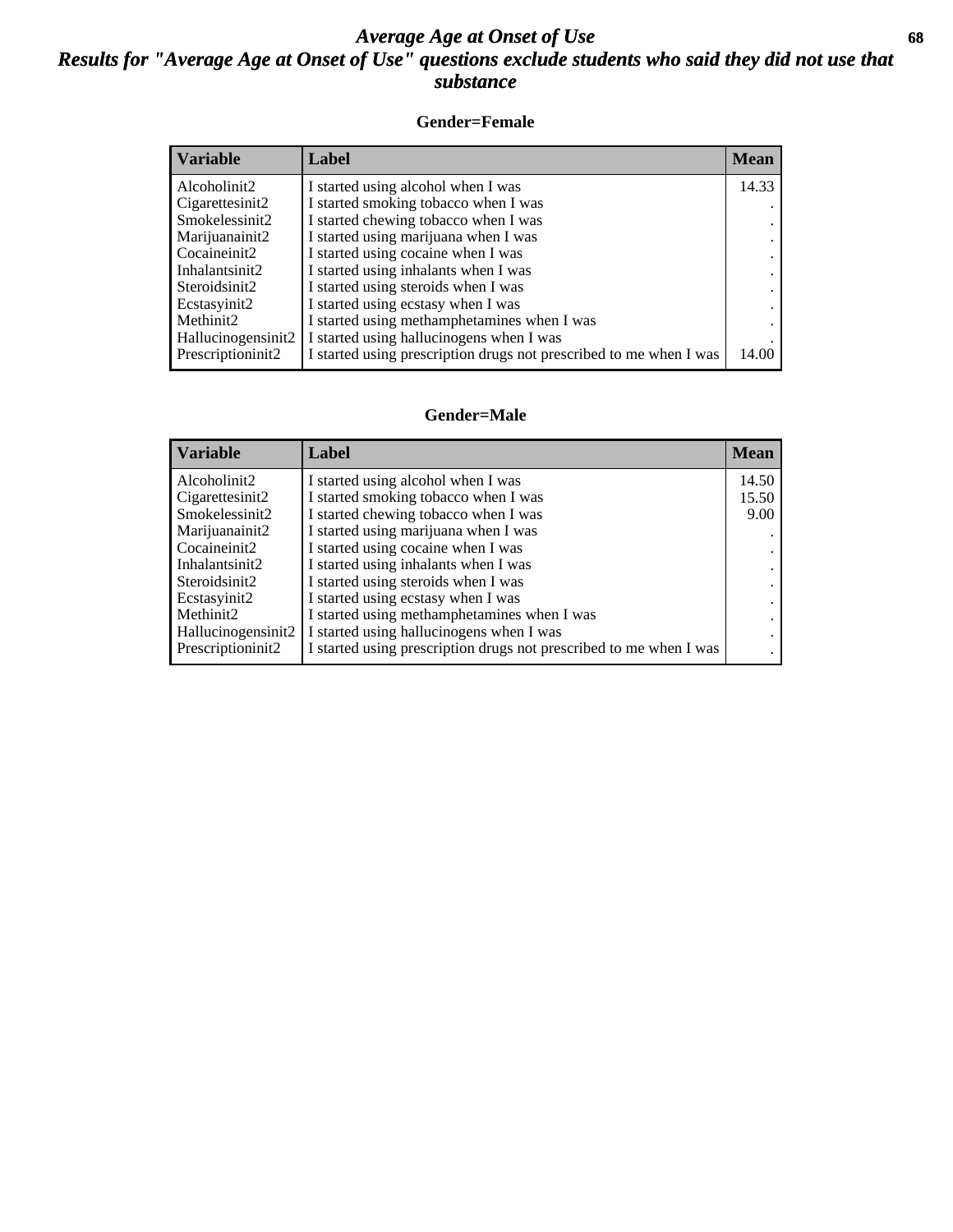# *I Think These Drugs are Harmful* **69**

| Frequency      | <b>Table of Gender by Alcoholharmdich</b> |                                                   |                         |              |
|----------------|-------------------------------------------|---------------------------------------------------|-------------------------|--------------|
| <b>Row Pct</b> |                                           | Alcoholharmdich(I<br>think alcohol is<br>harmful) |                         |              |
|                | Gender(Gender)                            | <b>Yes</b>                                        | N <sub>0</sub>          | <b>Total</b> |
|                | <b>Female</b>                             | 77.78                                             | $\overline{c}$<br>22.22 | Q            |
|                | <b>Male</b>                               | 9<br>81.82                                        | $\overline{c}$<br>18.18 | 11           |
|                | <b>Total</b>                              | 16                                                | 4                       | 20           |

| Frequency      | <b>Table of Gender by Tobaccoharmdich</b> |                  |                                      |              |
|----------------|-------------------------------------------|------------------|--------------------------------------|--------------|
| <b>Row Pct</b> |                                           | think tobacco is | Tobaccoharmdich(I<br>harmful)        |              |
|                | Gender(Gender)                            | <b>Yes</b>       | N <sub>0</sub>                       | <b>Total</b> |
|                | <b>Female</b>                             | q<br>100.00      | 0.00                                 | 9            |
|                | <b>Male</b>                               | q<br>81.82       | $\mathcal{D}_{\mathcal{L}}$<br>18.18 |              |
|                | Total                                     | 18               | $\mathfrak{D}$                       | 20           |

| Frequency      | <b>Table of Gender by Marijuanaharmdich</b> |                                |                     |              |
|----------------|---------------------------------------------|--------------------------------|---------------------|--------------|
| <b>Row Pct</b> |                                             | think marijuana is<br>harmful) | Marijuanaharmdich(I |              |
|                | Gender(Gender)                              | <b>Yes</b>                     | N <sub>0</sub>      | <b>Total</b> |
|                | <b>Female</b>                               | q<br>100.00                    | 0<br>0.00           | Q            |
|                | <b>Male</b>                                 | 8<br>72.73                     | 3<br>27.27          |              |
|                | <b>Total</b>                                | 17                             | 3                   | 20           |

| Frequency      | <b>Table of Gender by Otherdrugharmdich</b> |                                   |                     |              |
|----------------|---------------------------------------------|-----------------------------------|---------------------|--------------|
| <b>Row Pct</b> |                                             | think other drugs are<br>harmful) | Otherdrugharmdich(I |              |
|                | Gender(Gender)                              | <b>Yes</b>                        | N <sub>0</sub>      | <b>Total</b> |
|                | <b>Female</b>                               | q<br>100.00                       | 0.00                | 9            |
|                | <b>Male</b>                                 | q<br>81.82                        | 2<br>18.18          | 11           |
|                | <b>Total</b>                                | 18                                | $\overline{c}$      | 20           |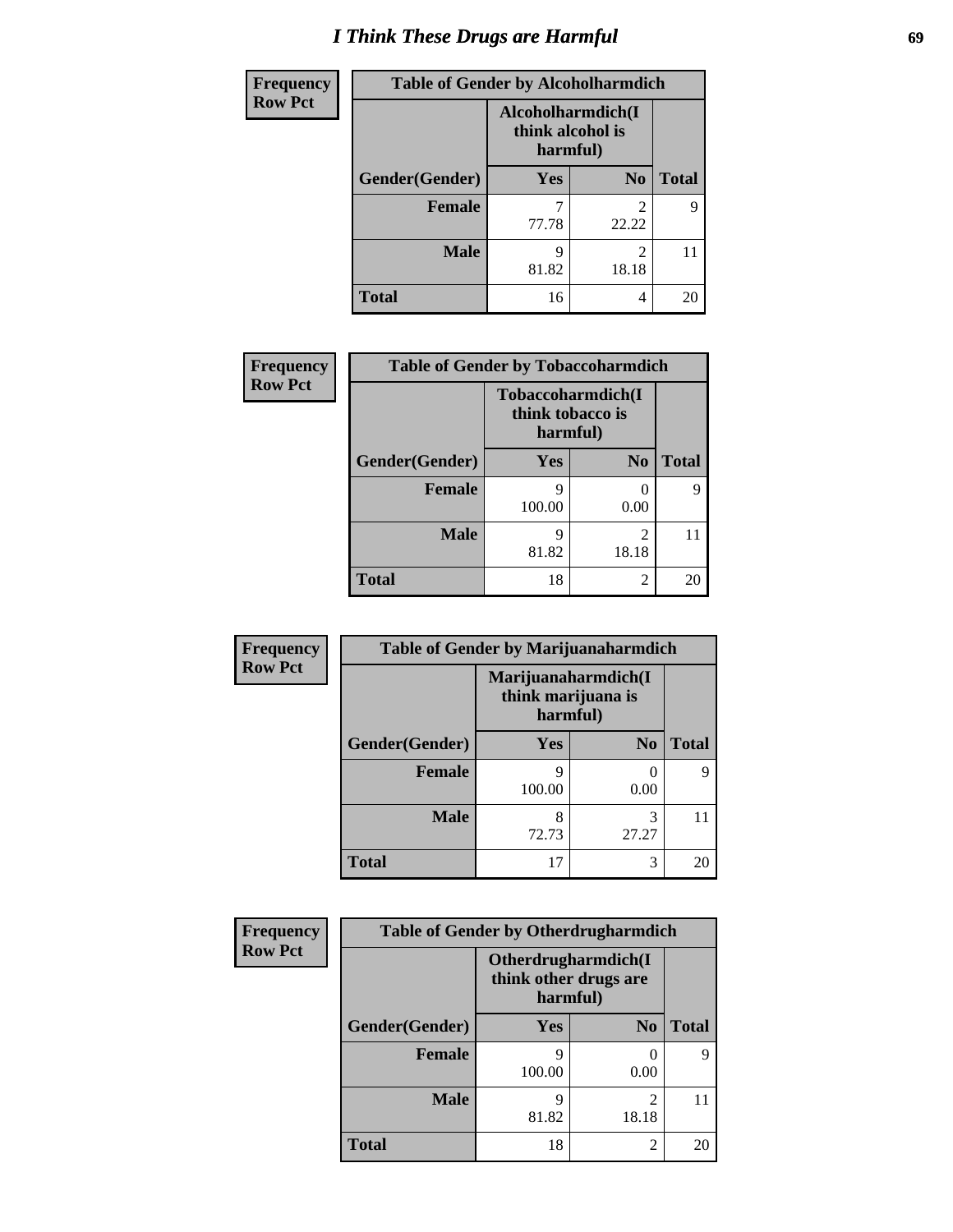| <b>Frequency</b> | <b>Table of Gender by Alcohollocation1</b> |                             |                                |              |
|------------------|--------------------------------------------|-----------------------------|--------------------------------|--------------|
| <b>Row Pct</b>   |                                            | <b>Friends Use Alcohol)</b> | <b>Alcohollocation1(Places</b> |              |
|                  | Gender(Gender)                             |                             | Do Not Use                     | <b>Total</b> |
|                  | <b>Female</b>                              | 77.78                       | 22.22                          | q            |
|                  | <b>Male</b>                                | 36.36                       | 63.64                          |              |
|                  | <b>Total</b>                               |                             | 9                              | 20           |

| <b>Frequency</b> | <b>Table of Gender by Alcohollocation2</b> |             |                                                               |              |
|------------------|--------------------------------------------|-------------|---------------------------------------------------------------|--------------|
| <b>Row Pct</b>   |                                            |             | <b>Alcohollocation2(Places</b><br><b>Friends Use Alcohol)</b> |              |
|                  | Gender(Gender)                             |             | Home                                                          | <b>Total</b> |
|                  | Female                                     | 44.44       | 55.56                                                         | Q            |
|                  | <b>Male</b>                                | 10<br>90.91 | 9.09                                                          |              |
|                  | <b>Total</b>                               | 14          | 6                                                             | 20           |

| Frequency      | <b>Table of Gender by Alcohollocation3</b> |                                                               |              |
|----------------|--------------------------------------------|---------------------------------------------------------------|--------------|
| <b>Row Pct</b> |                                            | <b>Alcohollocation3(Places</b><br><b>Friends Use Alcohol)</b> |              |
|                | Gender(Gender)                             |                                                               | <b>Total</b> |
|                | <b>Female</b>                              | Q<br>100.00                                                   | Q            |
|                | <b>Male</b>                                | 11<br>100.00                                                  |              |
|                | <b>Total</b>                               | 20                                                            | 20           |

| <b>Frequency</b> | <b>Table of Gender by Alcohollocation4</b> |                                                               |       |              |
|------------------|--------------------------------------------|---------------------------------------------------------------|-------|--------------|
| <b>Row Pct</b>   |                                            | <b>Alcohollocation4(Places</b><br><b>Friends Use Alcohol)</b> |       |              |
|                  | Gender(Gender)                             |                                                               | Car   | <b>Total</b> |
|                  | <b>Female</b>                              | 77.78                                                         | 22.22 |              |
|                  | <b>Male</b>                                | 10<br>90.91                                                   | 9.09  |              |
|                  | <b>Total</b>                               |                                                               | 3     | 20           |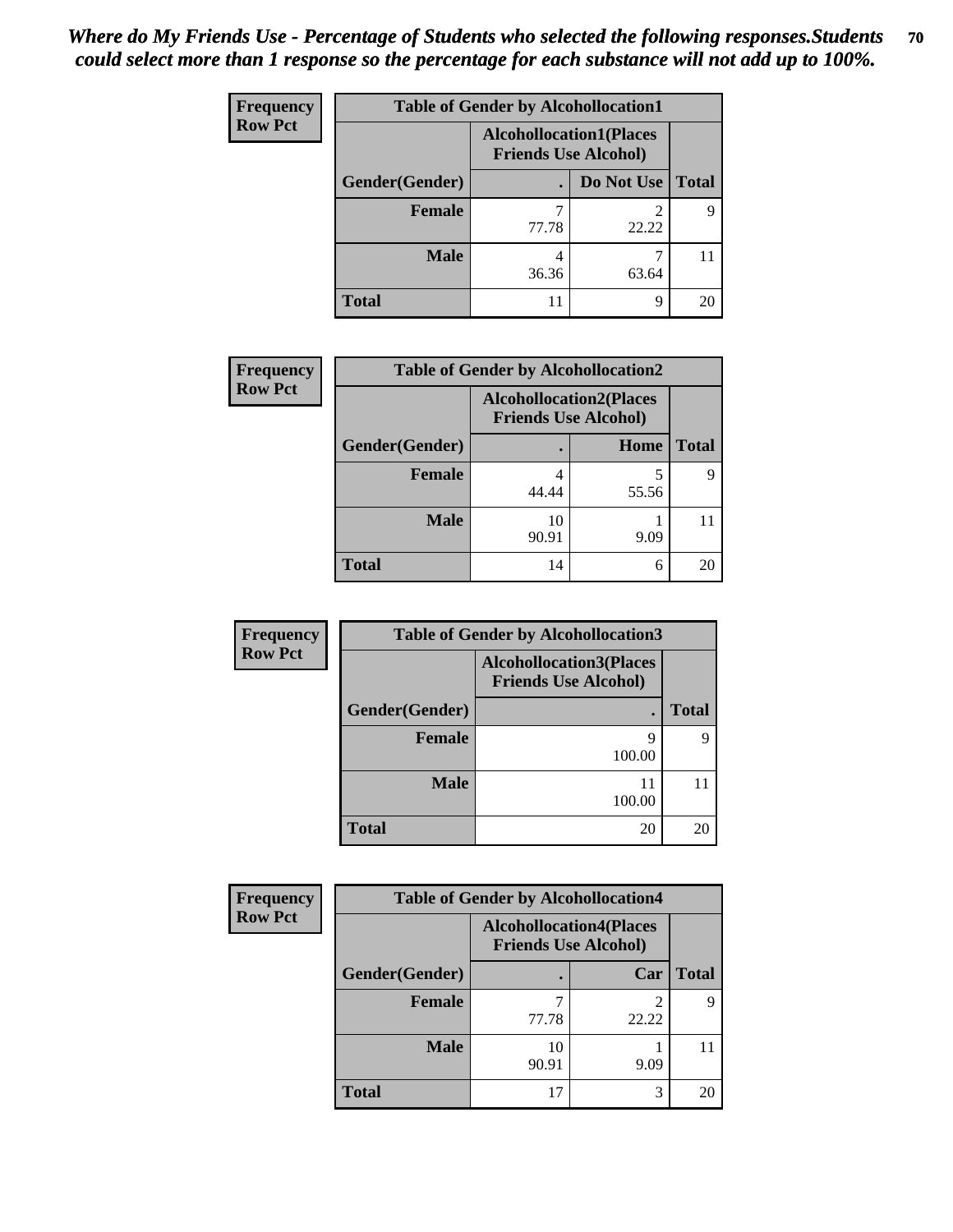| <b>Frequency</b> | <b>Table of Gender by Alcohollocation5</b> |                                                                |                                 |              |
|------------------|--------------------------------------------|----------------------------------------------------------------|---------------------------------|--------------|
| <b>Row Pct</b>   |                                            | <b>Alcohollocation5</b> (Places<br><b>Friends Use Alcohol)</b> |                                 |              |
|                  | Gender(Gender)                             |                                                                | <b>Friend's</b><br><b>House</b> | <b>Total</b> |
|                  | <b>Female</b>                              | 3<br>33.33                                                     | 6<br>66.67                      | q            |
|                  | <b>Male</b>                                | Q<br>81.82                                                     | $\mathfrak{D}$<br>18.18         |              |
|                  | <b>Total</b>                               | 12                                                             | 8                               | 20           |

| Frequency      | <b>Table of Gender by Alcohollocation6</b> |                                                               |              |              |
|----------------|--------------------------------------------|---------------------------------------------------------------|--------------|--------------|
| <b>Row Pct</b> |                                            | <b>Alcohollocation6(Places</b><br><b>Friends Use Alcohol)</b> |              |              |
|                | Gender(Gender)                             |                                                               | <b>Other</b> | <b>Total</b> |
|                | <b>Female</b>                              | 6<br>66.67                                                    | 33.33        |              |
|                | <b>Male</b>                                | 8<br>72.73                                                    | 3<br>27.27   |              |
|                | <b>Total</b>                               | 14                                                            | 6            | 20           |

| Frequency      | <b>Table of Gender by Tobaccolocation1</b> |                                                               |            |              |  |
|----------------|--------------------------------------------|---------------------------------------------------------------|------------|--------------|--|
| <b>Row Pct</b> |                                            | <b>Tobaccolocation1(Places</b><br><b>Friends Use Tobacco)</b> |            |              |  |
|                | Gender(Gender)                             |                                                               | Do Not Use | <b>Total</b> |  |
|                | Female                                     | 55.56                                                         | 44.44      |              |  |
|                | <b>Male</b>                                | 18.18                                                         | q<br>81.82 |              |  |
|                | <b>Total</b>                               |                                                               | 13         | 20           |  |

| <b>Frequency</b> | <b>Table of Gender by Tobaccolocation2</b> |       |                                                               |              |
|------------------|--------------------------------------------|-------|---------------------------------------------------------------|--------------|
| <b>Row Pct</b>   |                                            |       | <b>Tobaccolocation2(Places</b><br><b>Friends Use Tobacco)</b> |              |
|                  | Gender(Gender)                             |       | Home                                                          | <b>Total</b> |
|                  | Female                                     | 55.56 | 44.44                                                         |              |
|                  | <b>Male</b>                                | 81.82 | $\mathfrak{D}$<br>18.18                                       |              |
|                  | <b>Total</b>                               | 14    | 6                                                             | 20           |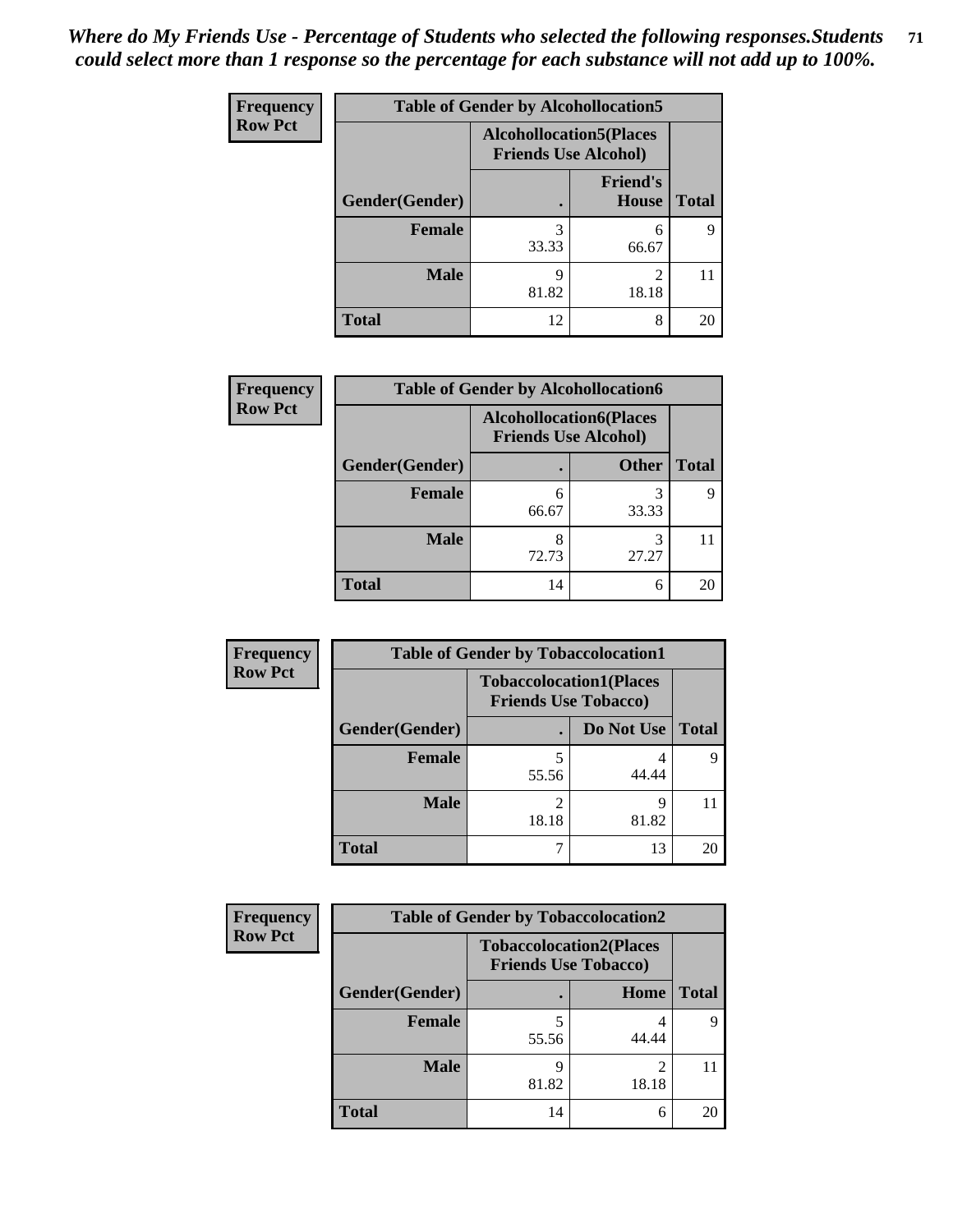| <b>Frequency</b> | <b>Table of Gender by Tobaccolocation3</b> |                                                               |               |              |  |
|------------------|--------------------------------------------|---------------------------------------------------------------|---------------|--------------|--|
| <b>Row Pct</b>   |                                            | <b>Tobaccolocation3(Places</b><br><b>Friends Use Tobacco)</b> |               |              |  |
|                  | Gender(Gender)                             |                                                               | <b>School</b> | <b>Total</b> |  |
|                  | Female                                     | 6<br>66.67                                                    | 33.33         |              |  |
|                  | <b>Male</b>                                | 10<br>90.91                                                   | 9.09          |              |  |
|                  | <b>Total</b>                               | 16                                                            | 4             | 20           |  |

| <b>Frequency</b> | <b>Table of Gender by Tobaccolocation4</b> |                                                               |       |              |
|------------------|--------------------------------------------|---------------------------------------------------------------|-------|--------------|
| <b>Row Pct</b>   |                                            | <b>Tobaccolocation4(Places</b><br><b>Friends Use Tobacco)</b> |       |              |
|                  | Gender(Gender)                             |                                                               | Car   | <b>Total</b> |
|                  | <b>Female</b>                              | 55.56                                                         | 44.44 | Q            |
|                  | <b>Male</b>                                | q<br>81.82                                                    | 18.18 |              |
|                  | <b>Total</b>                               | 14                                                            | 6     | 20           |

| Frequency      | <b>Table of Gender by Tobaccolocation5</b> |                                                               |                          |              |  |
|----------------|--------------------------------------------|---------------------------------------------------------------|--------------------------|--------------|--|
| <b>Row Pct</b> |                                            | <b>Tobaccolocation5(Places</b><br><b>Friends Use Tobacco)</b> |                          |              |  |
|                | Gender(Gender)                             |                                                               | <b>Friend's</b><br>House | <b>Total</b> |  |
|                | Female                                     | 44.44                                                         | 55.56                    | q            |  |
|                | <b>Male</b>                                | q<br>81.82                                                    | 18.18                    | 11           |  |
|                | <b>Total</b>                               | 13                                                            |                          | 20           |  |

| <b>Frequency</b> | <b>Table of Gender by Tobaccolocation6</b> |                                                               |              |              |
|------------------|--------------------------------------------|---------------------------------------------------------------|--------------|--------------|
| <b>Row Pct</b>   |                                            | <b>Tobaccolocation6(Places</b><br><b>Friends Use Tobacco)</b> |              |              |
|                  | Gender(Gender)                             |                                                               | <b>Other</b> | <b>Total</b> |
|                  | Female                                     | 6<br>66.67                                                    | 33.33        | Q            |
|                  | <b>Male</b>                                | 81.82                                                         | ∍<br>18.18   |              |
|                  | <b>Total</b>                               | 15                                                            |              | 20           |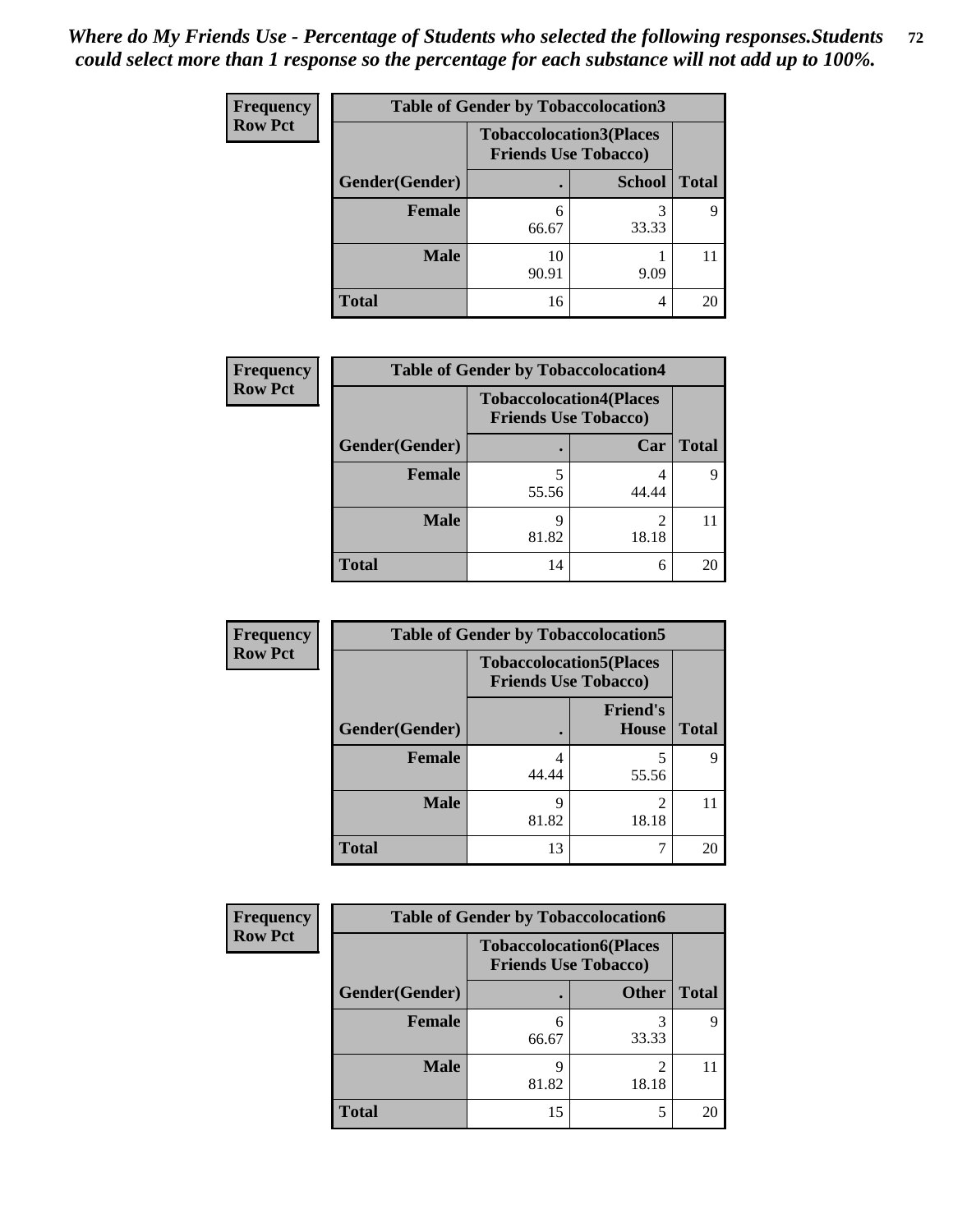| Frequency      | <b>Table of Gender by Marijuanalocation1</b> |                                                                    |             |              |
|----------------|----------------------------------------------|--------------------------------------------------------------------|-------------|--------------|
| <b>Row Pct</b> |                                              | <b>Marijuanalocation1(Places</b><br><b>Friends Use Marijuana</b> ) |             |              |
|                | Gender(Gender)                               |                                                                    | Do Not Use  | <b>Total</b> |
|                | <b>Female</b>                                | 33.33                                                              | 6<br>66.67  |              |
|                | <b>Male</b>                                  | 9.09                                                               | 10<br>90.91 |              |
|                | <b>Total</b>                                 | 4                                                                  | 16          | 20           |

| <b>Frequency</b> | <b>Table of Gender by Marijuanalocation2</b> |            |                                                                    |              |
|------------------|----------------------------------------------|------------|--------------------------------------------------------------------|--------------|
| <b>Row Pct</b>   |                                              |            | <b>Marijuanalocation2(Places</b><br><b>Friends Use Marijuana</b> ) |              |
|                  | <b>Gender</b> (Gender)                       |            | Home                                                               | <b>Total</b> |
|                  | <b>Female</b>                                | 6<br>66.67 | 33.33                                                              |              |
|                  | <b>Male</b>                                  | 100.00     | 0.00                                                               |              |
|                  | <b>Total</b>                                 | 17         | 3                                                                  | 20           |

| <b>Frequency</b> | <b>Table of Gender by Marijuanalocation3</b> |                                                                    |              |  |
|------------------|----------------------------------------------|--------------------------------------------------------------------|--------------|--|
| <b>Row Pct</b>   |                                              | <b>Marijuanalocation3(Places</b><br><b>Friends Use Marijuana</b> ) |              |  |
|                  | Gender(Gender)                               | ٠                                                                  | <b>Total</b> |  |
|                  | <b>Female</b>                                | 9<br>100.00                                                        |              |  |
|                  | Male                                         | 11<br>100.00                                                       |              |  |
|                  | <b>Total</b>                                 | 20                                                                 | 20           |  |

| <b>Frequency</b> | <b>Table of Gender by Marijuanalocation4</b> |                                |                                  |              |
|------------------|----------------------------------------------|--------------------------------|----------------------------------|--------------|
| <b>Row Pct</b>   |                                              | <b>Friends Use Marijuana</b> ) | <b>Marijuanalocation4(Places</b> |              |
|                  | Gender(Gender)                               |                                | Car                              | <b>Total</b> |
|                  | Female                                       | h<br>66.67                     | 33.33                            | q            |
|                  | <b>Male</b>                                  | 10<br>90.91                    | 9.09                             |              |
|                  | <b>Total</b>                                 | 16                             |                                  | 20           |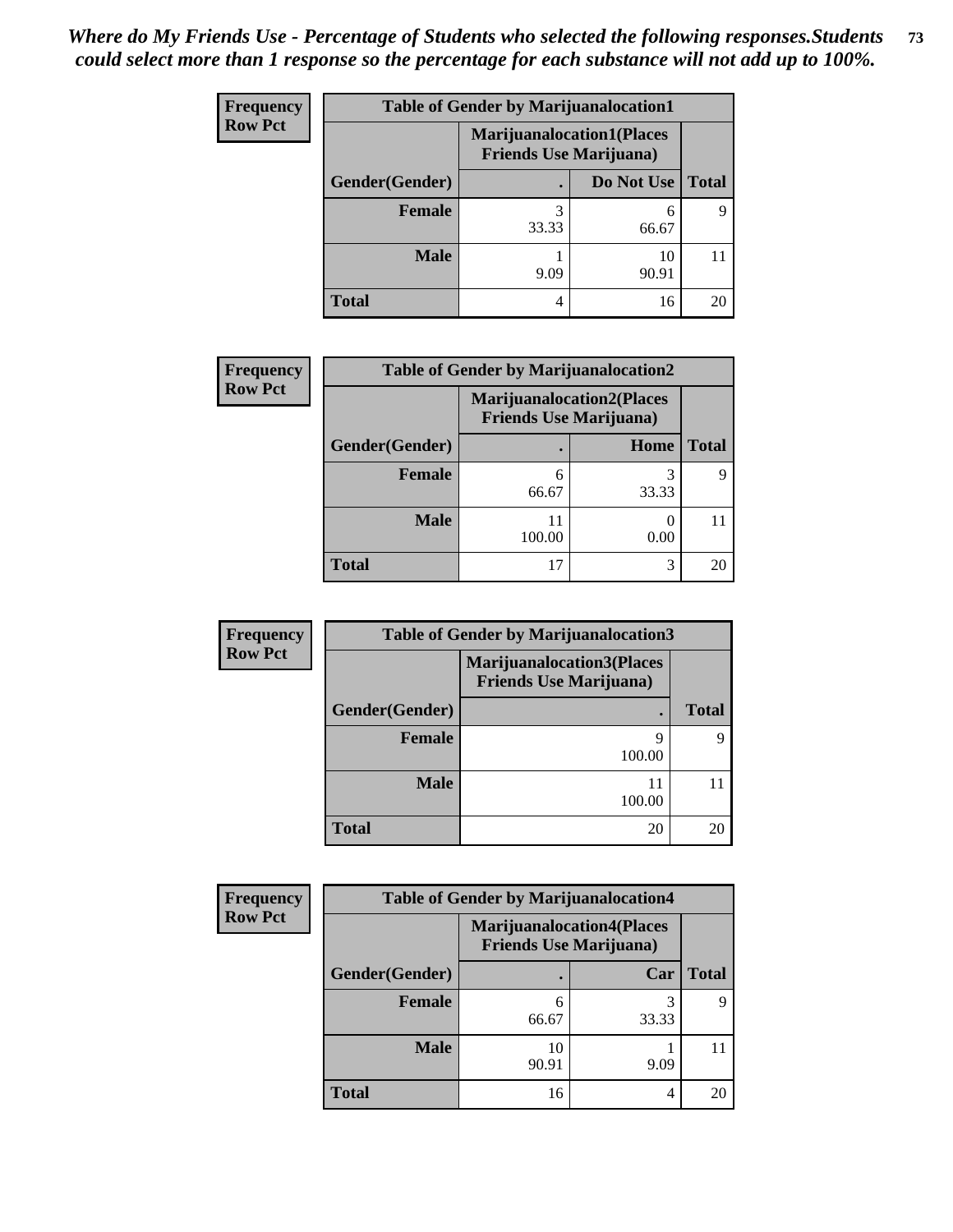| <b>Frequency</b> | <b>Table of Gender by Marijuanalocation5</b> |                                |                                  |              |
|------------------|----------------------------------------------|--------------------------------|----------------------------------|--------------|
| <b>Row Pct</b>   |                                              | <b>Friends Use Marijuana</b> ) | <b>Marijuanalocation5(Places</b> |              |
|                  | Gender(Gender)                               |                                | <b>Friend's</b><br><b>House</b>  | <b>Total</b> |
|                  | <b>Female</b>                                | 6<br>66.67                     | 3<br>33.33                       | 9            |
|                  | <b>Male</b>                                  | 10<br>90.91                    | 9.09                             |              |
|                  | <b>Total</b>                                 | 16                             | 4                                | 20           |

| Frequency      | <b>Table of Gender by Marijuanalocation6</b> |                                |                                  |              |
|----------------|----------------------------------------------|--------------------------------|----------------------------------|--------------|
| <b>Row Pct</b> |                                              | <b>Friends Use Marijuana</b> ) | <b>Marijuanalocation6(Places</b> |              |
|                | Gender(Gender)                               |                                | <b>Other</b>                     | <b>Total</b> |
|                | <b>Female</b>                                | 77.78                          | 22.22                            | 9            |
|                | <b>Male</b>                                  | 10<br>90.91                    | 9.09                             |              |
|                | <b>Total</b>                                 | 17                             | 3                                | 20           |

| Frequency      | <b>Table of Gender by Otherdruglocation1</b> |                                                                                |             |              |
|----------------|----------------------------------------------|--------------------------------------------------------------------------------|-------------|--------------|
| <b>Row Pct</b> |                                              | <b>Otherdruglocation1(Places</b><br><b>Friends Use Other Illegal</b><br>Drugs) |             |              |
|                | Gender(Gender)                               |                                                                                | Do Not Use  | <b>Total</b> |
|                | Female                                       | 44.44                                                                          | 55.56       | q            |
|                | <b>Male</b>                                  | 9.09                                                                           | 10<br>90.91 |              |
|                | <b>Total</b>                                 | 5                                                                              | 15          | 20           |

| Frequency      | <b>Table of Gender by Otherdruglocation2</b> |                                                                                |       |              |
|----------------|----------------------------------------------|--------------------------------------------------------------------------------|-------|--------------|
| <b>Row Pct</b> |                                              | <b>Otherdruglocation2(Places</b><br><b>Friends Use Other Illegal</b><br>Drugs) |       |              |
|                | Gender(Gender)                               |                                                                                | Home  | <b>Total</b> |
|                | <b>Female</b>                                | 55.56                                                                          | 44.44 | q            |
|                | <b>Male</b>                                  | 11<br>100.00                                                                   | 0.00  |              |
|                | <b>Total</b>                                 | 16                                                                             | 4     | 20           |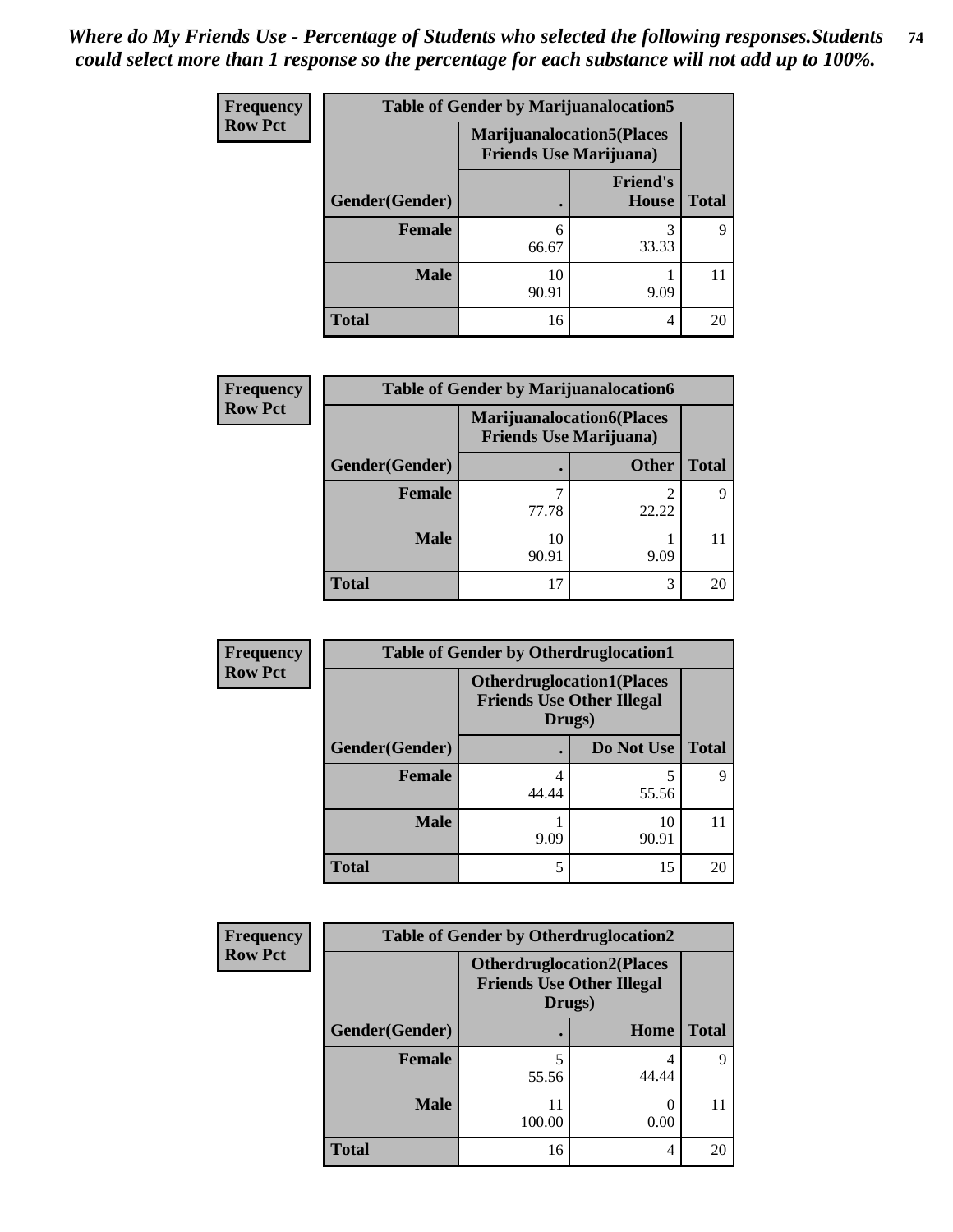| Frequency      | <b>Table of Gender by Otherdruglocation3</b> |              |                                                                      |              |
|----------------|----------------------------------------------|--------------|----------------------------------------------------------------------|--------------|
| <b>Row Pct</b> |                                              | Drugs)       | <b>Otherdruglocation3(Places</b><br><b>Friends Use Other Illegal</b> |              |
|                | Gender(Gender)                               |              | <b>School</b>                                                        | <b>Total</b> |
|                | <b>Female</b>                                | 8<br>88.89   | 11.11                                                                | 9            |
|                | <b>Male</b>                                  | 11<br>100.00 | 0.00                                                                 |              |
|                | <b>Total</b>                                 | 19           |                                                                      | 20           |

| Frequency      | <b>Table of Gender by Otherdruglocation4</b> |             |                                                                                |              |
|----------------|----------------------------------------------|-------------|--------------------------------------------------------------------------------|--------------|
| <b>Row Pct</b> |                                              |             | <b>Otherdruglocation4(Places</b><br><b>Friends Use Other Illegal</b><br>Drugs) |              |
|                | Gender(Gender)                               |             | Car                                                                            | <b>Total</b> |
|                | Female                                       | 66.67       | 33.33                                                                          | 9            |
|                | <b>Male</b>                                  | 10<br>90.91 | 9.09                                                                           |              |
|                | <b>Total</b>                                 | 16          | 4                                                                              | 20           |

| <b>Frequency</b> | <b>Table of Gender by Otherdruglocation5</b> |                                            |                                  |              |
|------------------|----------------------------------------------|--------------------------------------------|----------------------------------|--------------|
| <b>Row Pct</b>   |                                              | <b>Friends Use Other Illegal</b><br>Drugs) | <b>Otherdruglocation5(Places</b> |              |
|                  | Gender(Gender)                               |                                            | <b>Friend's</b><br>House         | <b>Total</b> |
|                  | <b>Female</b>                                | 6<br>66.67                                 | 33.33                            | Q            |
|                  | <b>Male</b>                                  | 10<br>90.91                                | 9.09                             |              |
|                  | <b>Total</b>                                 | 16                                         | 4                                | 20           |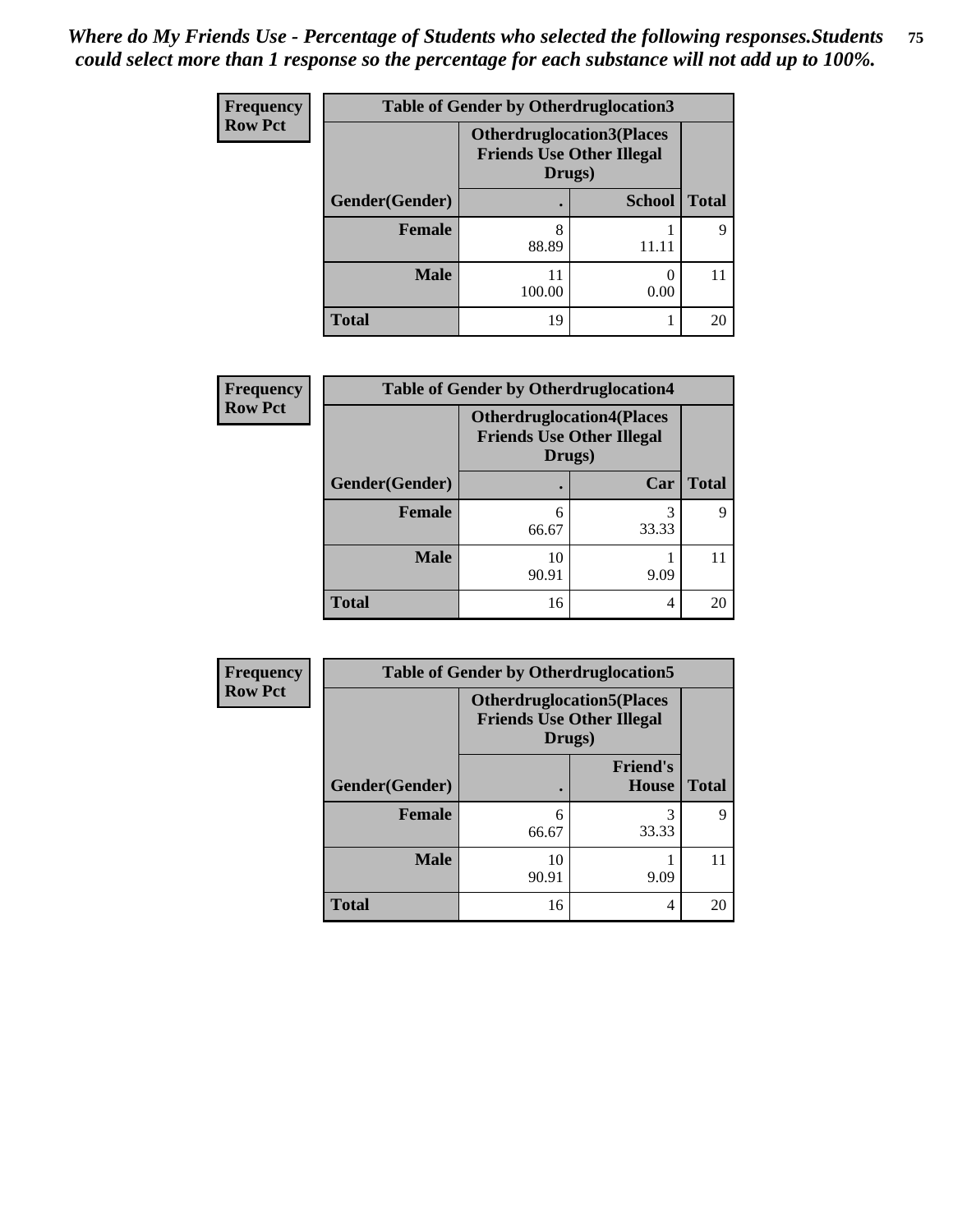| Frequency      | <b>Table of Gender by Otherdruglocation6</b> |                                            |                                  |              |
|----------------|----------------------------------------------|--------------------------------------------|----------------------------------|--------------|
| <b>Row Pct</b> |                                              | <b>Friends Use Other Illegal</b><br>Drugs) | <b>Otherdruglocation6(Places</b> |              |
|                | Gender(Gender)                               |                                            | <b>Other</b>                     | <b>Total</b> |
|                | <b>Female</b>                                | 6<br>66.67                                 | 33.33                            | Q            |
|                | <b>Male</b>                                  | 10<br>90.91                                | 9.09                             | 11           |
|                | <b>Total</b>                                 | 16                                         | 4                                | 20           |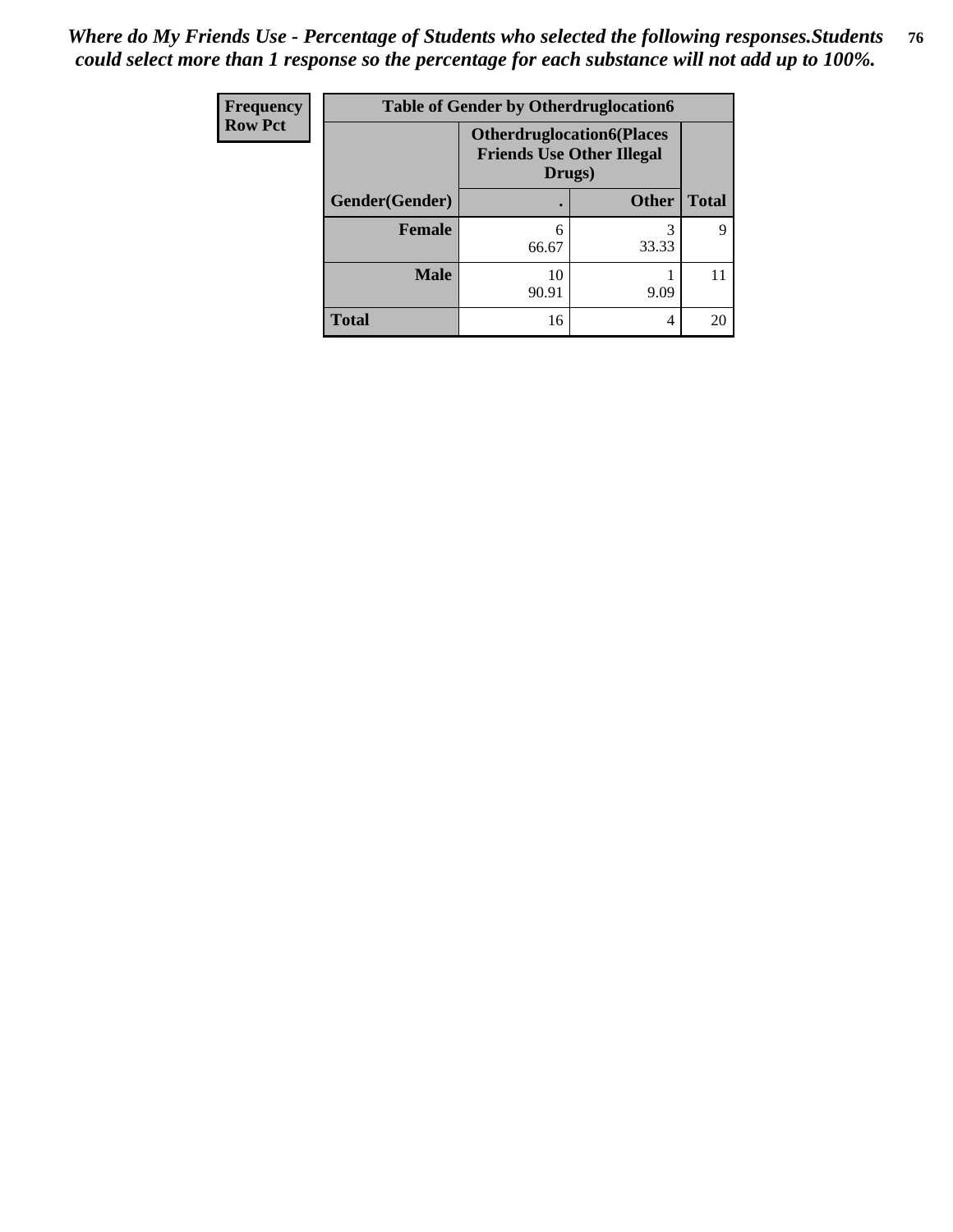| <b>Frequency</b> | <b>Table of Gender by Alcoholtime1</b> |                                                          |                      |              |
|------------------|----------------------------------------|----------------------------------------------------------|----------------------|--------------|
| <b>Row Pct</b>   |                                        | <b>Alcoholtime1(Times</b><br><b>Friends Use Alcohol)</b> |                      |              |
|                  | Gender(Gender)                         | $\bullet$                                                | Do Not<br><b>Use</b> | <b>Total</b> |
|                  | <b>Female</b>                          | 6<br>66.67                                               | 3<br>33.33           | 9            |
|                  | <b>Male</b>                            | 5<br>45.45                                               | 6<br>54.55           | 11           |
|                  | <b>Total</b>                           | 11                                                       | 9                    | 20           |

| <b>Frequency</b> | <b>Table of Gender by Alcoholtime2</b> |                                                          |                            |              |
|------------------|----------------------------------------|----------------------------------------------------------|----------------------------|--------------|
| <b>Row Pct</b>   |                                        | <b>Alcoholtime2(Times</b><br><b>Friends Use Alcohol)</b> |                            |              |
|                  | Gender(Gender)                         |                                                          | <b>On Way</b><br>to School | <b>Total</b> |
|                  | <b>Female</b>                          | 6<br>66.67                                               | 3<br>33.33                 | Q            |
|                  | <b>Male</b>                            | 10<br>90.91                                              | 9.09                       |              |
|                  | <b>Total</b>                           | 16                                                       | 4                          | 20           |

| Frequency      | <b>Table of Gender by Alcoholtime3</b> |                                                          |                                |              |
|----------------|----------------------------------------|----------------------------------------------------------|--------------------------------|--------------|
| <b>Row Pct</b> |                                        | <b>Alcoholtime3(Times</b><br><b>Friends Use Alcohol)</b> |                                |              |
|                | <b>Gender(Gender)</b>                  |                                                          | <b>During</b><br><b>School</b> | <b>Total</b> |
|                | Female                                 | 8<br>88.89                                               | 11.11                          | 9            |
|                | <b>Male</b>                            | 10<br>90.91                                              | 9.09                           |              |
|                | <b>Total</b>                           | 18                                                       | 2                              | 20           |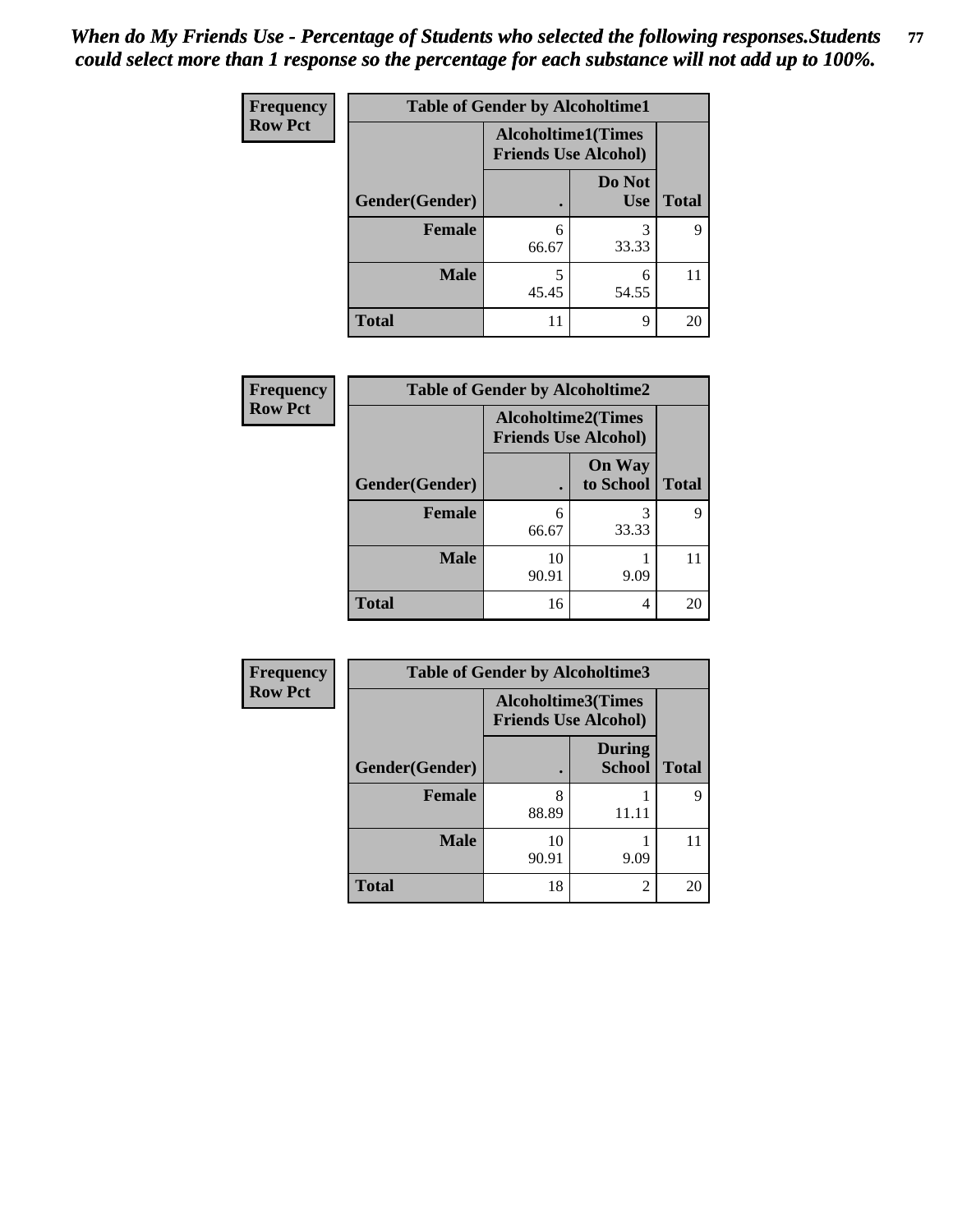*When do My Friends Use - Percentage of Students who selected the following responses.Students could select more than 1 response so the percentage for each substance will not add up to 100%.* **78**

| <b>Frequency</b> | <b>Table of Gender by Alcoholtime4</b> |                                                          |                                                |              |
|------------------|----------------------------------------|----------------------------------------------------------|------------------------------------------------|--------------|
| <b>Row Pct</b>   |                                        | <b>Alcoholtime4(Times</b><br><b>Friends Use Alcohol)</b> |                                                |              |
|                  | Gender(Gender)                         |                                                          | <b>On Way</b><br>Home<br>From<br><b>School</b> | <b>Total</b> |
|                  | <b>Female</b>                          | 6<br>66.67                                               | 3<br>33.33                                     | 9            |
|                  | <b>Male</b>                            | 10<br>90.91                                              | 9.09                                           | 11           |
|                  | <b>Total</b>                           | 16                                                       | 4                                              | 20           |

| <b>Frequency</b> | <b>Table of Gender by Alcoholtime5</b> |                                                   |            |              |
|------------------|----------------------------------------|---------------------------------------------------|------------|--------------|
| <b>Row Pct</b>   |                                        | Alcoholtime5(Times<br><b>Friends Use Alcohol)</b> |            |              |
|                  | Gender(Gender)                         |                                                   | Weeknights | <b>Total</b> |
|                  | <b>Female</b>                          | 77.78                                             | 2<br>22.22 | Q            |
|                  | <b>Male</b>                            | q<br>81.82                                        | 2<br>18.18 | 11           |
|                  | <b>Total</b>                           | 16                                                | 4          | 20           |

| Frequency      | <b>Table of Gender by Alcoholtime6</b> |       |                                                          |              |
|----------------|----------------------------------------|-------|----------------------------------------------------------|--------------|
| <b>Row Pct</b> |                                        |       | <b>Alcoholtime6(Times</b><br><b>Friends Use Alcohol)</b> |              |
|                | Gender(Gender)                         |       | Weekends                                                 | <b>Total</b> |
|                | Female                                 | 22.22 | 77.78                                                    | 9            |
|                | <b>Male</b>                            | 54.55 | 5<br>45.45                                               | 11           |
|                | <b>Total</b>                           | 8     | 12                                                       | 20           |

| Frequency      | <b>Table of Gender by Tobaccotime1</b> |                                                          |                      |              |
|----------------|----------------------------------------|----------------------------------------------------------|----------------------|--------------|
| <b>Row Pct</b> |                                        | <b>Tobaccotime1(Times</b><br><b>Friends Use Tobacco)</b> |                      |              |
|                | Gender(Gender)                         |                                                          | Do Not<br><b>Use</b> | <b>Total</b> |
|                | <b>Female</b>                          | 55.56                                                    | 4<br>44.44           | Q            |
|                | <b>Male</b>                            | 3<br>27.27                                               | 8<br>72.73           | 11           |
|                | <b>Total</b>                           | 8                                                        | 12                   | 20           |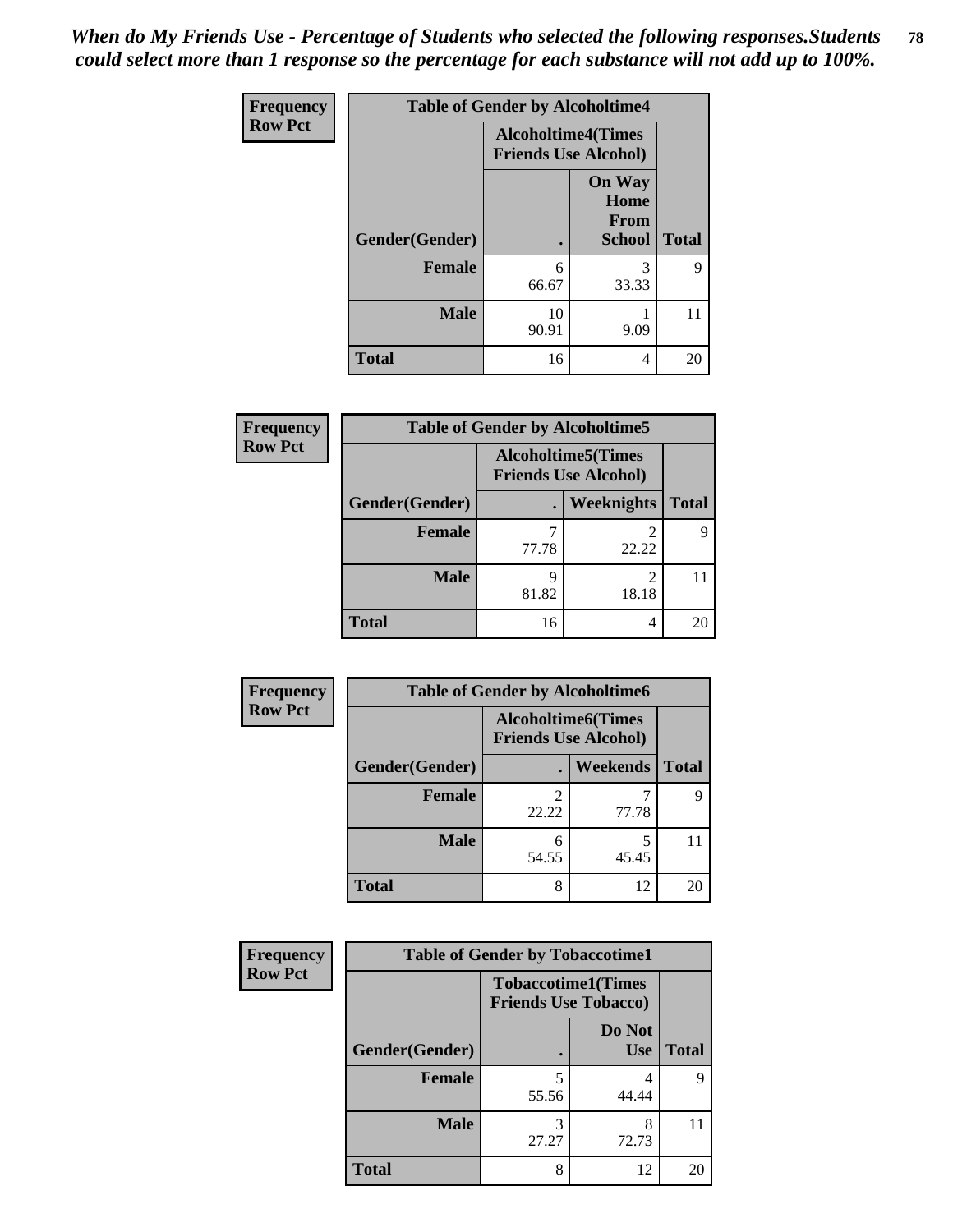| <b>Frequency</b> |                | <b>Table of Gender by Tobaccotime2</b> |                                                          |              |
|------------------|----------------|----------------------------------------|----------------------------------------------------------|--------------|
| <b>Row Pct</b>   |                |                                        | <b>Tobaccotime2(Times</b><br><b>Friends Use Tobacco)</b> |              |
|                  | Gender(Gender) |                                        | <b>On Way</b><br>to School                               | <b>Total</b> |
|                  | <b>Female</b>  | 6<br>66.67                             | 33.33                                                    | 9            |
|                  | <b>Male</b>    | 9<br>81.82                             | $\mathfrak{D}$<br>18.18                                  |              |
|                  | <b>Total</b>   | 15                                     | 5                                                        | 20           |

| Frequency      | <b>Table of Gender by Tobaccotime3</b> |                                                          |                                |              |
|----------------|----------------------------------------|----------------------------------------------------------|--------------------------------|--------------|
| <b>Row Pct</b> |                                        | <b>Tobaccotime3(Times</b><br><b>Friends Use Tobacco)</b> |                                |              |
|                | Gender(Gender)                         |                                                          | <b>During</b><br><b>School</b> | <b>Total</b> |
|                | <b>Female</b>                          | 6<br>66.67                                               | 3<br>33.33                     | 9            |
|                | <b>Male</b>                            | 10<br>90.91                                              | 9.09                           |              |
|                | <b>Total</b>                           | 16                                                       | 4                              | 20           |

| <b>Frequency</b> | <b>Table of Gender by Tobaccotime4</b> |                                                          |                                                |              |
|------------------|----------------------------------------|----------------------------------------------------------|------------------------------------------------|--------------|
| <b>Row Pct</b>   |                                        | <b>Tobaccotime4(Times</b><br><b>Friends Use Tobacco)</b> |                                                |              |
|                  | <b>Gender</b> (Gender)                 |                                                          | <b>On Way</b><br>Home<br>From<br><b>School</b> | <b>Total</b> |
|                  | <b>Female</b>                          | 6<br>66.67                                               | 3<br>33.33                                     | 9            |
|                  | <b>Male</b>                            | 10<br>90.91                                              | 9.09                                           | 11           |
|                  | <b>Total</b>                           | 16                                                       | 4                                              | 20           |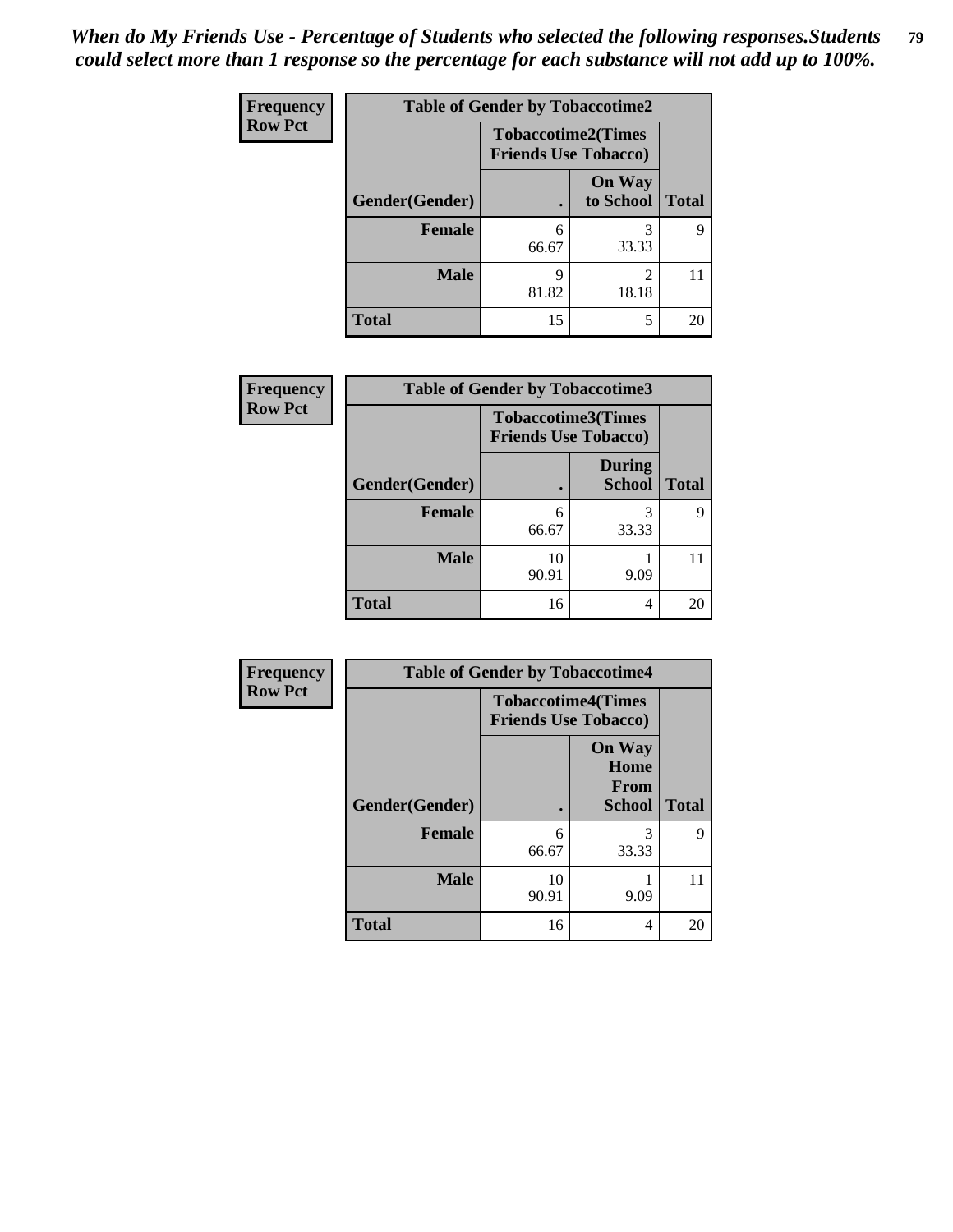| <b>Frequency</b> | <b>Table of Gender by Tobaccotime5</b> |                                                           |            |              |  |
|------------------|----------------------------------------|-----------------------------------------------------------|------------|--------------|--|
| <b>Row Pct</b>   |                                        | <b>Tobaccotime5</b> (Times<br><b>Friends Use Tobacco)</b> |            |              |  |
|                  | Gender(Gender)                         |                                                           | Weeknights | <b>Total</b> |  |
|                  | <b>Female</b>                          | 55.56                                                     | 4<br>44.44 | 9            |  |
|                  | <b>Male</b>                            | Q<br>81.82                                                | 2<br>18.18 | 11           |  |
|                  | Total                                  | 14                                                        | 6          | 20           |  |

| <b>Frequency</b> | <b>Table of Gender by Tobaccotime6</b> |                             |                           |              |
|------------------|----------------------------------------|-----------------------------|---------------------------|--------------|
| <b>Row Pct</b>   |                                        | <b>Friends Use Tobacco)</b> | <b>Tobaccotime6(Times</b> |              |
|                  | Gender(Gender)                         |                             | <b>Weekends</b>           | <b>Total</b> |
|                  | Female                                 | 44.44                       | 55.56                     | q            |
|                  | <b>Male</b>                            | 8<br>72.73                  | 3<br>27.27                |              |
|                  | <b>Total</b>                           | 12                          | 8                         | 20           |

| Frequency      | <b>Table of Gender by Marijuanatime1</b> |       |                                                               |              |
|----------------|------------------------------------------|-------|---------------------------------------------------------------|--------------|
| <b>Row Pct</b> |                                          |       | <b>Marijuanatime1(Times</b><br><b>Friends Use Marijuana</b> ) |              |
|                | Gender(Gender)                           |       | Do Not Use                                                    | <b>Total</b> |
|                | Female                                   | 33.33 | 6<br>66.67                                                    | 9            |
|                | <b>Male</b>                              | 9.09  | 10<br>90.91                                                   |              |
|                | <b>Total</b>                             | 4     | 16                                                            | 20           |

| Frequency      | <b>Table of Gender by Marijuanatime2</b> |                                                        |                            |              |  |
|----------------|------------------------------------------|--------------------------------------------------------|----------------------------|--------------|--|
| <b>Row Pct</b> |                                          | Marijuanatime2(Times<br><b>Friends Use Marijuana</b> ) |                            |              |  |
|                | Gender(Gender)                           |                                                        | On Way to<br><b>School</b> | <b>Total</b> |  |
|                | <b>Female</b>                            | 77.78                                                  | 22.22                      | 9            |  |
|                | <b>Male</b>                              | 10<br>90.91                                            | 9.09                       | 11           |  |
|                | <b>Total</b>                             | 17                                                     | 3                          | 20           |  |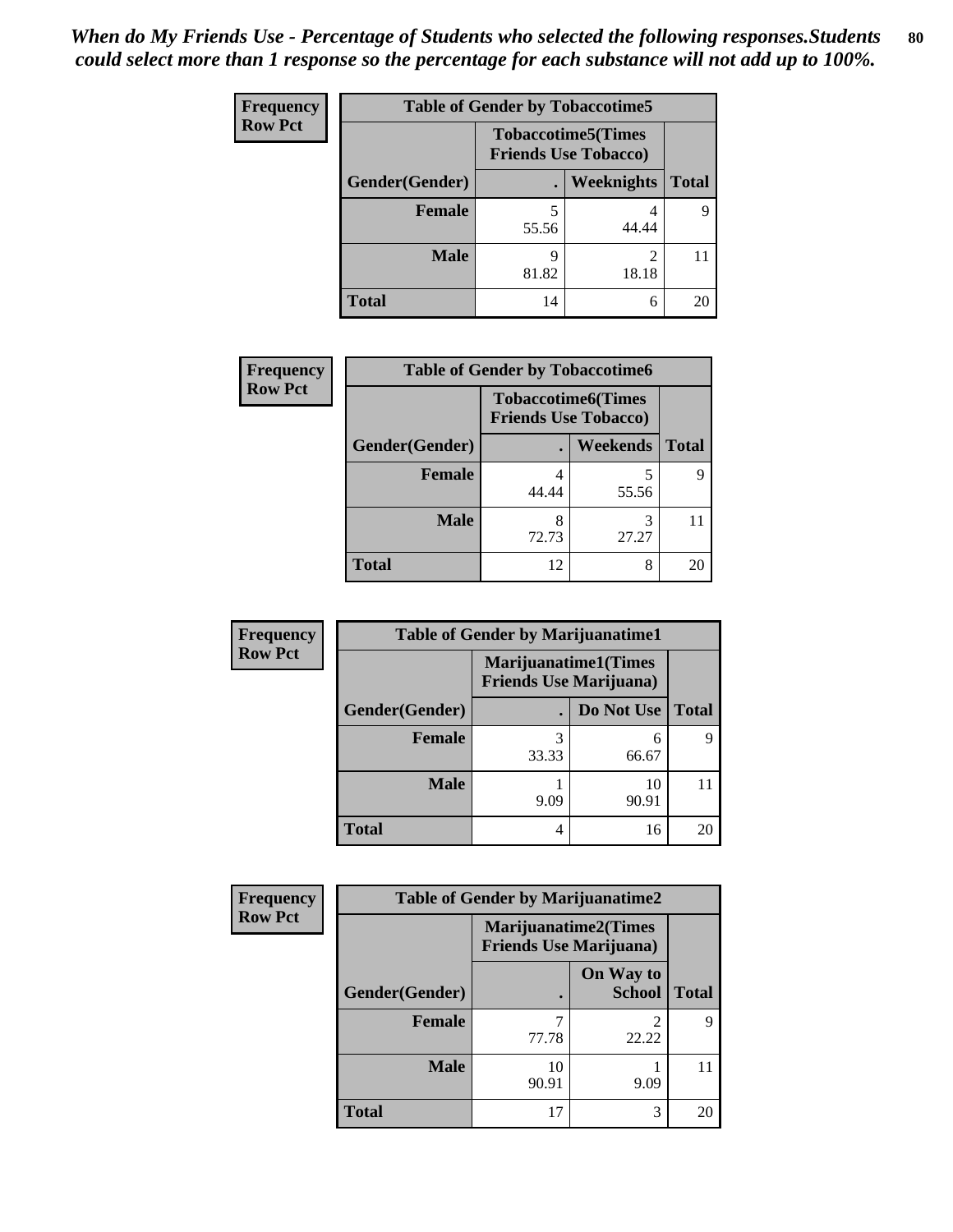*When do My Friends Use - Percentage of Students who selected the following responses.Students could select more than 1 response so the percentage for each substance will not add up to 100%.* **81**

| <b>Frequency</b> | Table of Gender by Marijuanatime3 |                                                        |                                |              |
|------------------|-----------------------------------|--------------------------------------------------------|--------------------------------|--------------|
| <b>Row Pct</b>   |                                   | Marijuanatime3(Times<br><b>Friends Use Marijuana</b> ) |                                |              |
|                  | Gender(Gender)                    |                                                        | <b>During</b><br><b>School</b> | <b>Total</b> |
|                  | <b>Female</b>                     | 77.78                                                  | 22.22                          | 9            |
|                  | <b>Male</b>                       | 10<br>90.91                                            | 9.09                           |              |
|                  | <b>Total</b>                      | 17                                                     | 3                              | 20           |

| Frequency      | <b>Table of Gender by Marijuanatime4</b> |             |                                                               |              |
|----------------|------------------------------------------|-------------|---------------------------------------------------------------|--------------|
| <b>Row Pct</b> |                                          |             | <b>Marijuanatime4(Times</b><br><b>Friends Use Marijuana</b> ) |              |
|                | Gender(Gender)                           |             | <b>On Way</b><br>Home<br><b>From</b><br><b>School</b>         | <b>Total</b> |
|                | <b>Female</b>                            | 77.78       | $\mathfrak{D}$<br>22.22                                       | 9            |
|                | <b>Male</b>                              | 10<br>90.91 | 9.09                                                          |              |
|                | <b>Total</b>                             | 17          | 3                                                             | 20           |

| <b>Frequency</b> | <b>Table of Gender by Marijuanatime5</b> |             |                                                                |              |
|------------------|------------------------------------------|-------------|----------------------------------------------------------------|--------------|
| <b>Row Pct</b>   |                                          |             | <b>Marijuanatime5</b> (Times<br><b>Friends Use Marijuana</b> ) |              |
|                  | Gender(Gender)                           |             | Weeknights                                                     | <b>Total</b> |
|                  | <b>Female</b>                            | 77.78       | 22.22                                                          | Q            |
|                  | <b>Male</b>                              | 10<br>90.91 | 9.09                                                           |              |
|                  | <b>Total</b>                             | 17          | 3                                                              | 20           |

| <b>Frequency</b> | <b>Table of Gender by Marijuanatime6</b> |                                                               |                 |              |
|------------------|------------------------------------------|---------------------------------------------------------------|-----------------|--------------|
| <b>Row Pct</b>   |                                          | <b>Marijuanatime6(Times</b><br><b>Friends Use Marijuana</b> ) |                 |              |
|                  | Gender(Gender)                           |                                                               | <b>Weekends</b> | <b>Total</b> |
|                  | Female                                   | h<br>66.67                                                    | 33.33           | Q            |
|                  | <b>Male</b>                              | 10<br>90.91                                                   | 9.09            |              |
|                  | <b>Total</b>                             | 16                                                            | 4               | 20           |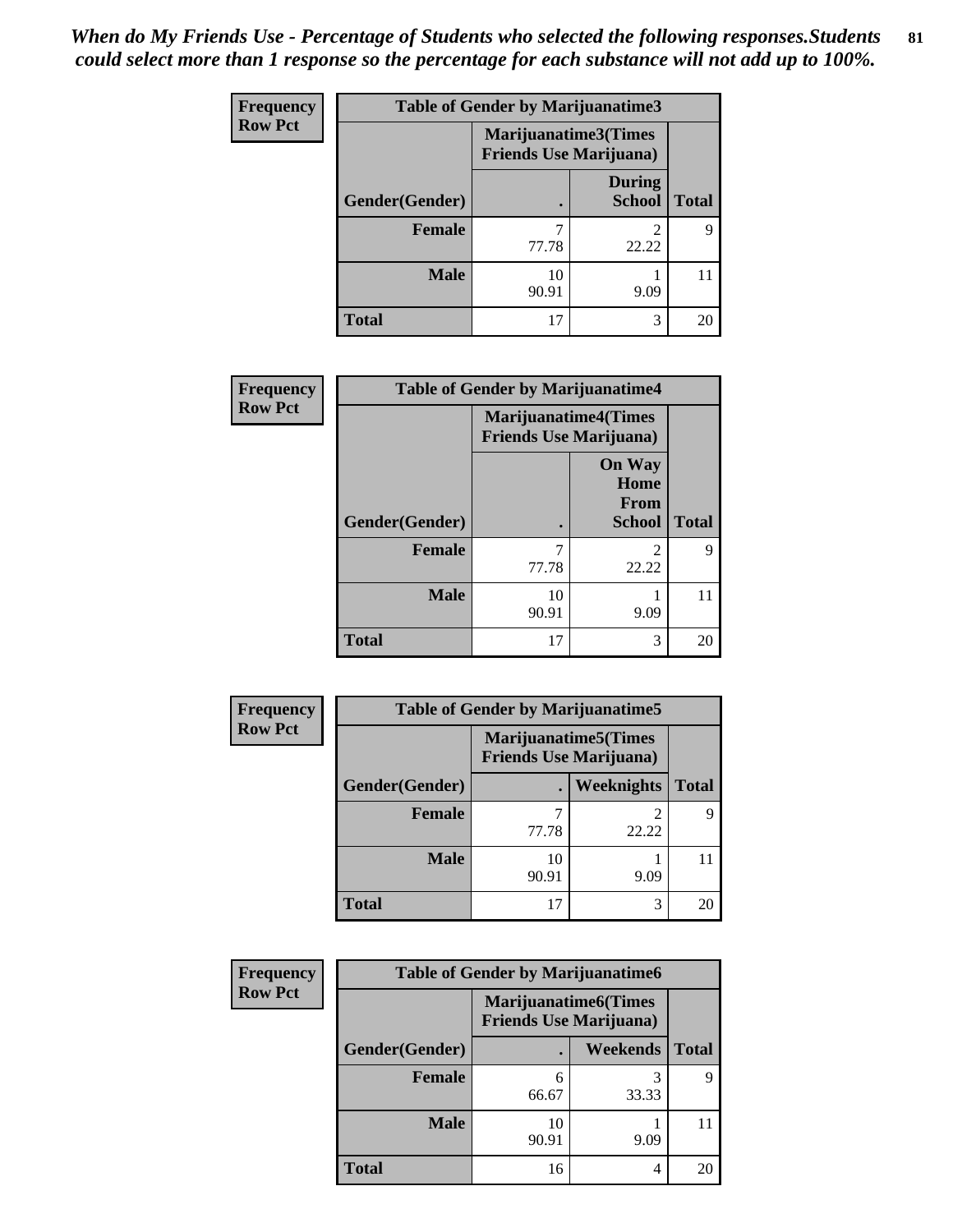| <b>Frequency</b> | <b>Table of Gender by Otherdrugtime1</b> |                                                    |                              |              |  |
|------------------|------------------------------------------|----------------------------------------------------|------------------------------|--------------|--|
| <b>Row Pct</b>   |                                          | <b>Friends Use Other</b><br><b>Illegal Drugs</b> ) | <b>Otherdrugtime1</b> (Times |              |  |
|                  | Gender(Gender)                           |                                                    | Do Not Use                   | <b>Total</b> |  |
|                  | <b>Female</b>                            | 4<br>44.44                                         | 55.56                        | Q            |  |
|                  | Male                                     | 9.09                                               | 10<br>90.91                  |              |  |
|                  | <b>Total</b>                             | 5                                                  | 15                           | 20           |  |

| Frequency      | <b>Table of Gender by Otherdrugtime2</b> |                                                                                   |                            |              |  |
|----------------|------------------------------------------|-----------------------------------------------------------------------------------|----------------------------|--------------|--|
| <b>Row Pct</b> |                                          | <b>Otherdrugtime2(Times</b><br><b>Friends Use Other</b><br><b>Illegal Drugs</b> ) |                            |              |  |
|                | Gender(Gender)                           |                                                                                   | On Way to<br><b>School</b> | <b>Total</b> |  |
|                | <b>Female</b>                            | 77.78                                                                             | $\mathfrak{D}$<br>22.22    | 9            |  |
|                | <b>Male</b>                              | 10<br>90.91                                                                       | 9.09                       |              |  |
|                | <b>Total</b>                             | 17                                                                                | 3                          | 20           |  |

| Frequency      | <b>Table of Gender by Otherdrugtime3</b> |             |                                                                           |              |
|----------------|------------------------------------------|-------------|---------------------------------------------------------------------------|--------------|
| <b>Row Pct</b> |                                          |             | Otherdrugtime3(Times<br><b>Friends Use Other</b><br><b>Illegal Drugs)</b> |              |
|                | Gender(Gender)                           |             | <b>During</b><br><b>School</b>                                            | <b>Total</b> |
|                | <b>Female</b>                            | 8<br>88.89  | 11.11                                                                     | 9            |
|                | <b>Male</b>                              | 10<br>90.91 | 9.09                                                                      | 11           |
|                | <b>Total</b>                             | 18          | $\mathfrak{D}$                                                            | 20           |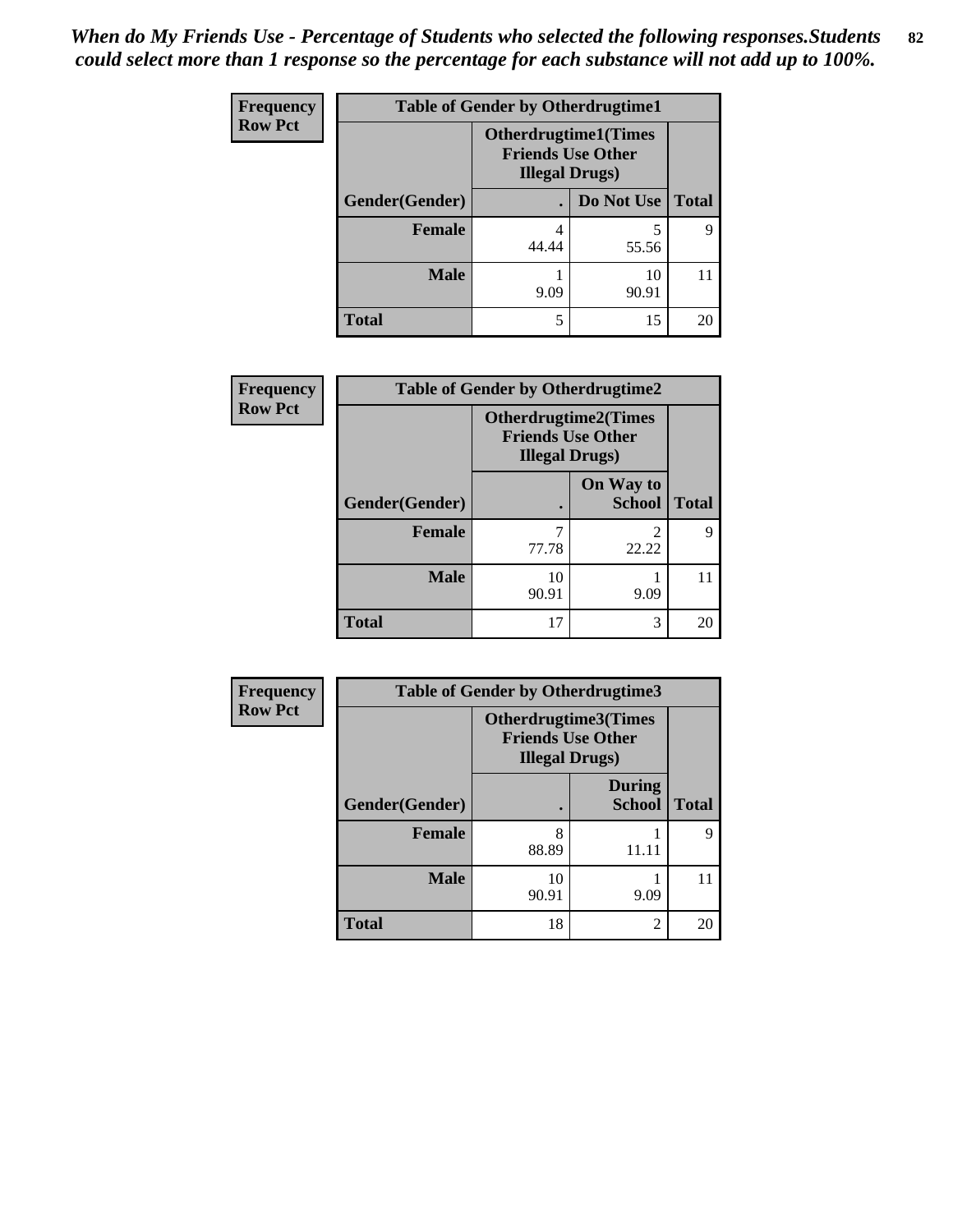*When do My Friends Use - Percentage of Students who selected the following responses.Students could select more than 1 response so the percentage for each substance will not add up to 100%.* **83**

| <b>Frequency</b> | <b>Table of Gender by Otherdrugtime4</b> |                                                    |                                                |              |
|------------------|------------------------------------------|----------------------------------------------------|------------------------------------------------|--------------|
| <b>Row Pct</b>   |                                          | <b>Friends Use Other</b><br><b>Illegal Drugs</b> ) | <b>Otherdrugtime4(Times</b>                    |              |
|                  | Gender(Gender)                           |                                                    | <b>On Way</b><br>Home<br>From<br><b>School</b> | <b>Total</b> |
|                  | Female                                   | 7<br>77.78                                         | $\mathcal{D}_{\mathcal{A}}$<br>22.22           | 9            |
|                  | <b>Male</b>                              | 10<br>90.91                                        | 9.09                                           | 11           |
|                  | <b>Total</b>                             | 17                                                 | 3                                              | 20           |

| Frequency      | <b>Table of Gender by Otherdrugtime5</b> |                                                                                   |                   |              |
|----------------|------------------------------------------|-----------------------------------------------------------------------------------|-------------------|--------------|
| <b>Row Pct</b> |                                          | <b>Otherdrugtime5(Times</b><br><b>Friends Use Other</b><br><b>Illegal Drugs</b> ) |                   |              |
|                | Gender(Gender)                           |                                                                                   | <b>Weeknights</b> | <b>Total</b> |
|                | Female                                   | 77.78                                                                             | 22.22             | Q            |
|                | <b>Male</b>                              | 10<br>90.91                                                                       | 9.09              |              |
|                | <b>Total</b>                             | 17                                                                                | 3                 | 20           |

| <b>Frequency</b> | <b>Table of Gender by Otherdrugtime6</b> |                                                                                   |          |              |
|------------------|------------------------------------------|-----------------------------------------------------------------------------------|----------|--------------|
| <b>Row Pct</b>   |                                          | <b>Otherdrugtime6(Times</b><br><b>Friends Use Other</b><br><b>Illegal Drugs</b> ) |          |              |
|                  | Gender(Gender)                           |                                                                                   | Weekends | <b>Total</b> |
|                  | <b>Female</b>                            | 5<br>55.56                                                                        | 44.44    | Q            |
|                  | <b>Male</b>                              | 10<br>90.91                                                                       | 9.09     | 11           |
|                  | <b>Total</b>                             | 15                                                                                | 5        | 20           |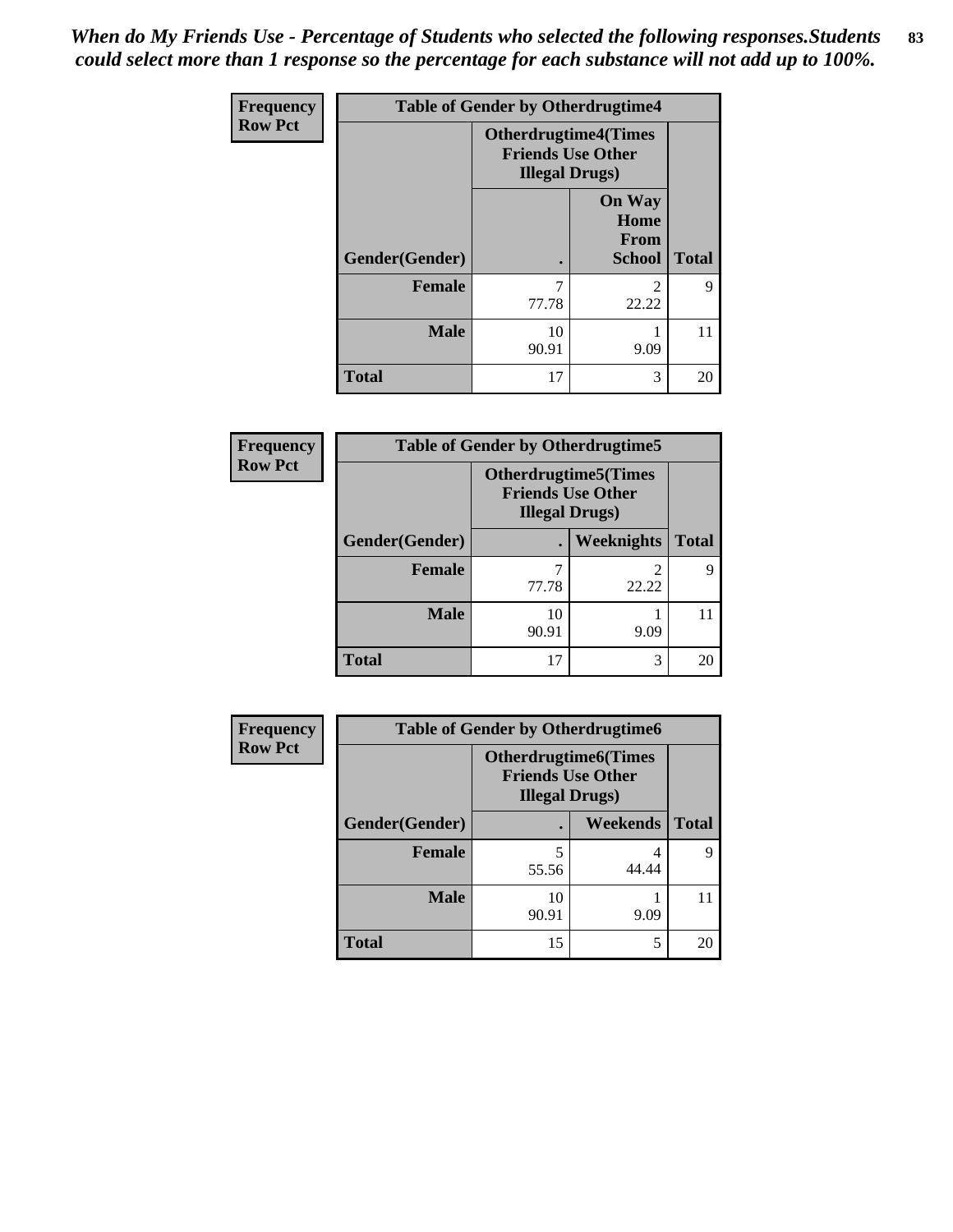## *Other Questions* **84**

| Frequency      | <b>Table of Gender by Educationalcohol</b> |                                                                                                                                       |                |              |
|----------------|--------------------------------------------|---------------------------------------------------------------------------------------------------------------------------------------|----------------|--------------|
| <b>Row Pct</b> |                                            | <b>Educationalcohol</b> (I<br>have been taught<br>about alcohol,<br>tobacco,<br>and other drugs<br>within the last year<br>at school) |                |              |
|                | Gender(Gender)                             | Yes                                                                                                                                   | N <sub>0</sub> | <b>Total</b> |
|                | <b>Female</b>                              | 9<br>100.00                                                                                                                           | $_{0}$<br>0.00 | $\mathbf Q$  |
|                | <b>Male</b>                                | 10<br>90.91                                                                                                                           | 9.09           | 11           |
|                | <b>Total</b>                               | 19                                                                                                                                    |                | 20           |

| Frequency      | <b>Table of Gender by Rodedrinking</b> |                                                                                                                     |                |              |
|----------------|----------------------------------------|---------------------------------------------------------------------------------------------------------------------|----------------|--------------|
| <b>Row Pct</b> |                                        | Rodedrinking(In<br>the past 30 days I<br>have ridden in a<br>car with a driver<br>who had been<br>drinking alcohol) |                |              |
|                | Gender(Gender)                         | Yes                                                                                                                 | N <sub>o</sub> | <b>Total</b> |
|                | <b>Female</b>                          | 11.11                                                                                                               | 8<br>88.89     | 9            |
|                | <b>Male</b>                            | 2<br>18.18                                                                                                          | 9<br>81.82     | 11           |
|                | <b>Total</b>                           | 3                                                                                                                   | 17             | 20           |

| <b>Frequency</b> | <b>Table of Gender by Drugsschool</b> |                                                                                                                                     |                        |              |
|------------------|---------------------------------------|-------------------------------------------------------------------------------------------------------------------------------------|------------------------|--------------|
| <b>Row Pct</b>   |                                       | <b>Drugsschool</b> (During<br>the past 12 months,<br>I have been offered,<br>sold,<br>or given illegal drugs<br>on school property) |                        |              |
|                  | Gender(Gender)                        | Yes                                                                                                                                 | $\mathbf{N}\mathbf{0}$ | <b>Total</b> |
|                  | <b>Female</b>                         | っ<br>22.22                                                                                                                          | 7<br>77.78             | 9            |
|                  | <b>Male</b>                           | 0.00                                                                                                                                | 11<br>100.00           | 11           |
|                  | <b>Total</b>                          | $\mathfrak{D}$                                                                                                                      | 18                     | 20           |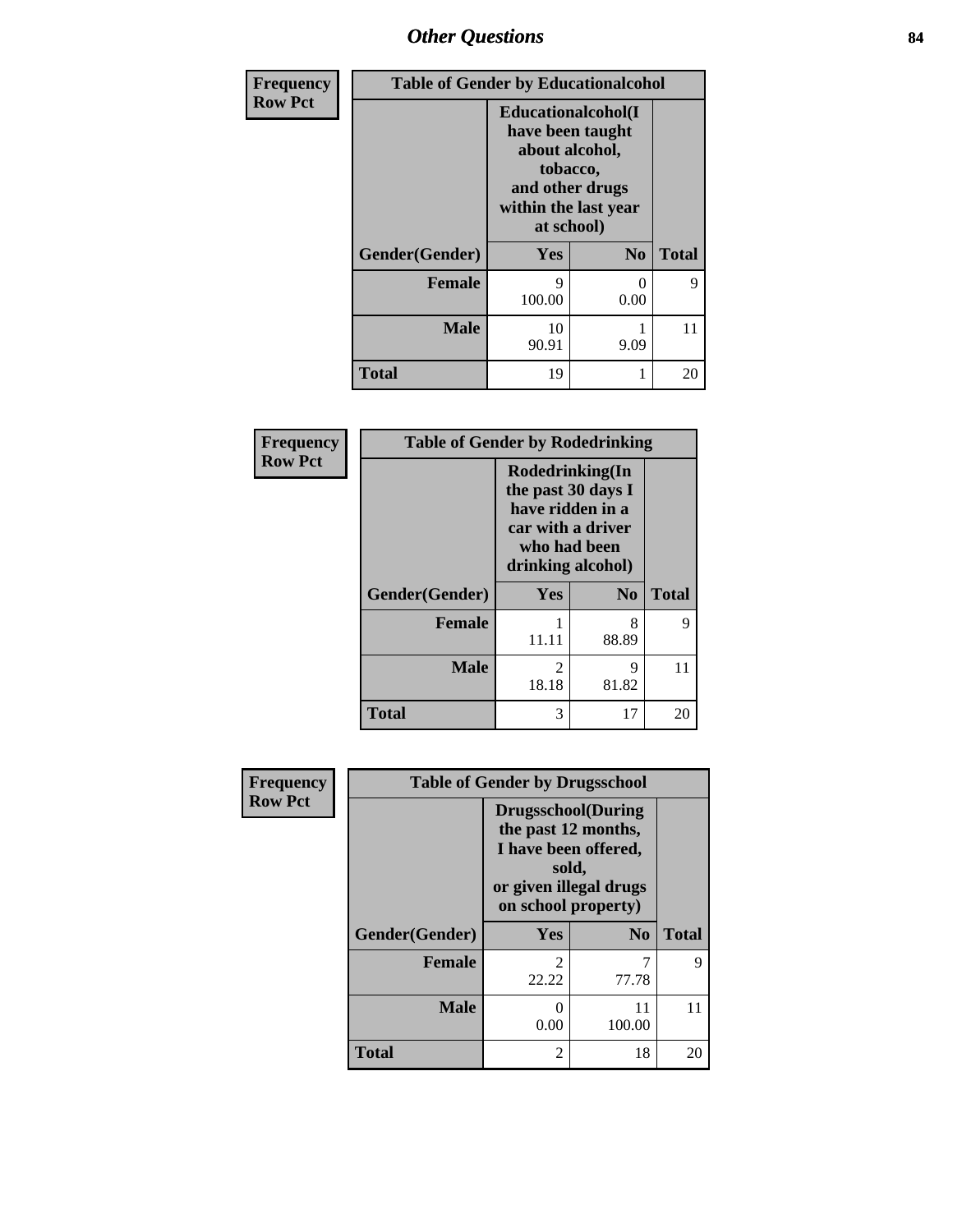# *Other Questions* **85**

| Frequency      | <b>Table of Gender by Bingedrinking</b> |                                                                                                                          |                       |                     |              |
|----------------|-----------------------------------------|--------------------------------------------------------------------------------------------------------------------------|-----------------------|---------------------|--------------|
| <b>Row Pct</b> |                                         | <b>Bingedrinking</b> (I<br>have drunk five or<br>more drinks of<br>alcohol at one<br>sitting during the<br>last 30 days) |                       |                     |              |
|                | Gender(Gender)                          | 0<br><b>Days</b>                                                                                                         | 1 or<br>2<br>days     | 20 to<br>29<br>days | <b>Total</b> |
|                | <b>Female</b>                           | 8<br>88.89                                                                                                               | $\mathcal{L}$<br>0.00 | 11.11               | 9            |
|                | <b>Male</b>                             | 9<br>81.82                                                                                                               | 9.09                  | 9.09                | 11           |
|                | <b>Total</b>                            | 17                                                                                                                       |                       | 2                   | 20           |

| Frequency<br><b>Row Pct</b> | <b>Table of Gender by Educationaids</b> |                                                                                                 |                |              |
|-----------------------------|-----------------------------------------|-------------------------------------------------------------------------------------------------|----------------|--------------|
|                             |                                         | <b>Educationaids</b> (I<br>have been taught<br>about HIV/AIDS<br>at school in the<br>past year) |                |              |
|                             | Gender(Gender)                          | Yes                                                                                             | N <sub>0</sub> | <b>Total</b> |
|                             | <b>Female</b>                           | 5<br>55.56                                                                                      | 4<br>44.44     | 9            |
|                             | <b>Male</b>                             | 11<br>100.00                                                                                    | 0<br>0.00      | 11           |
|                             | <b>Total</b>                            | 16                                                                                              | 4              | 20           |

| <b>Frequency</b> | <b>Table of Gender by Suicideconsider</b> |                 |                |              |
|------------------|-------------------------------------------|-----------------|----------------|--------------|
| <b>Row Pct</b>   |                                           | Suicideconsider |                |              |
|                  | Gender(Gender)                            | Yes             | N <sub>0</sub> | <b>Total</b> |
|                  | <b>Female</b>                             | 0.00            | q<br>100.00    | 9            |
|                  | <b>Male</b>                               | 9.09            | 10<br>90.91    |              |
|                  | <b>Total</b>                              |                 | 19             | 20           |